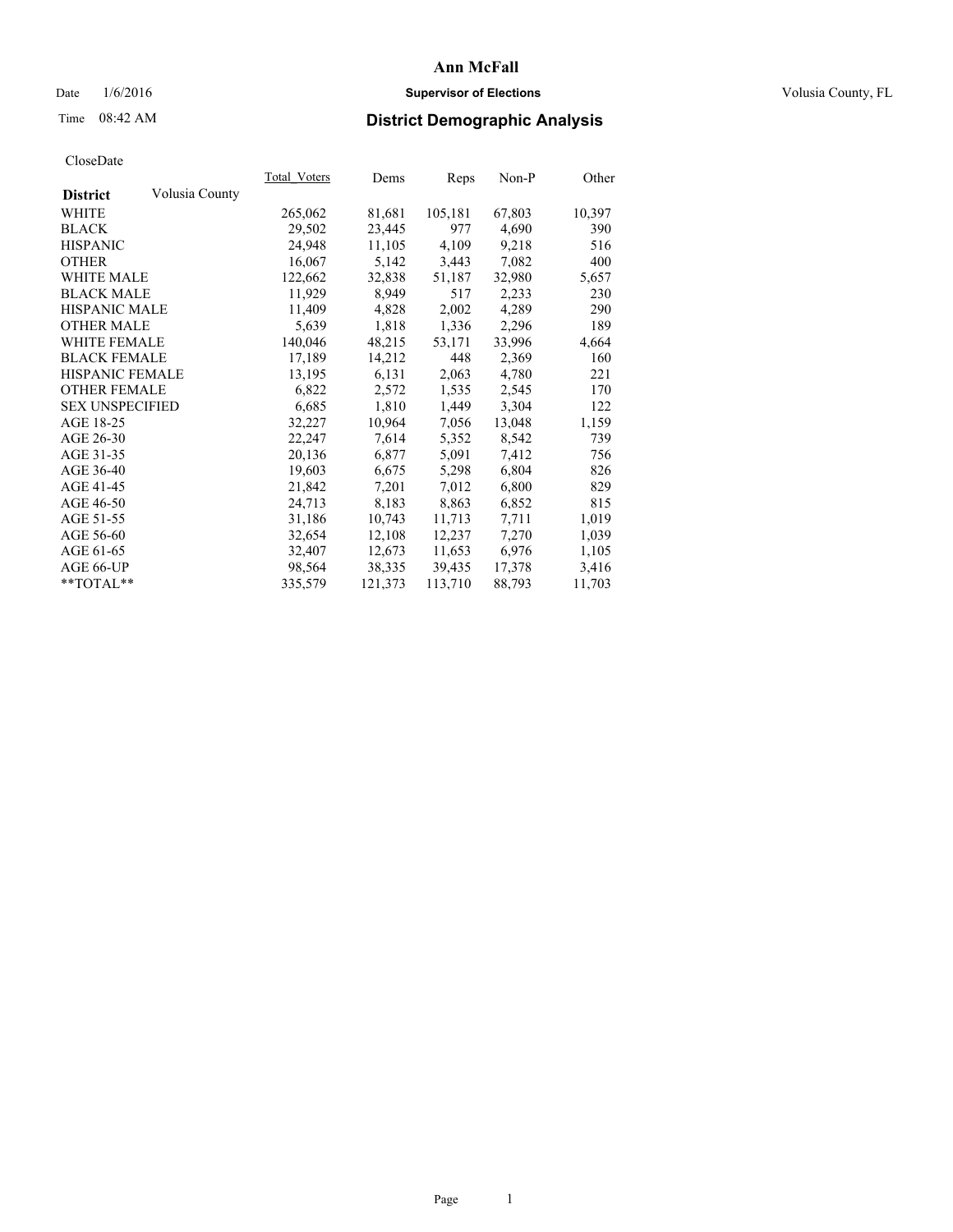## Date  $1/6/2016$  **Supervisor of Elections Supervisor of Elections** Volusia County, FL

## Time 08:42 AM **District Demographic Analysis**

|                                              | Total Voters | Dems   | Reps   | $Non-P$ | Other |
|----------------------------------------------|--------------|--------|--------|---------|-------|
| County Council District 1<br><b>District</b> |              |        |        |         |       |
| WHITE                                        | 52,405       | 15,599 | 22,243 | 12,369  | 2,194 |
| <b>BLACK</b>                                 | 4,751        | 3,807  | 158    | 715     | 71    |
| <b>HISPANIC</b>                              | 4,899        | 2,030  | 847    | 1,919   | 103   |
| <b>OTHER</b>                                 | 3,071        | 911    | 757    | 1,323   | 80    |
| <b>WHITE MALE</b>                            | 23,924       | 6,147  | 10,631 | 5,975   | 1,171 |
| <b>BLACK MALE</b>                            | 1,876        | 1,438  | 71     | 320     | 47    |
| <b>HISPANIC MALE</b>                         | 2,094        | 837    | 401    | 810     | 46    |
| <b>OTHER MALE</b>                            | 1,053        | 322    | 279    | 415     | 37    |
| WHITE FEMALE                                 | 28,032       | 9,348  | 11,428 | 6,246   | 1,010 |
| <b>BLACK FEMALE</b>                          | 2,812        | 2,327  | 83     | 378     | 24    |
| <b>HISPANIC FEMALE</b>                       | 2,719        | 1,151  | 435    | 1,077   | 56    |
| <b>OTHER FEMALE</b>                          | 1,240        | 438    | 316    | 457     | 29    |
| <b>SEX UNSPECIFIED</b>                       | 1,375        | 339    | 360    | 648     | 28    |
| AGE 18-25                                    | 6,311        | 1,796  | 1,554  | 2,689   | 272   |
| AGE 26-30                                    | 4,067        | 1,229  | 1,109  | 1,597   | 132   |
| AGE 31-35                                    | 3,907        | 1,227  | 1,132  | 1,401   | 147   |
| AGE 36-40                                    | 3,842        | 1,194  | 1,223  | 1,256   | 169   |
| AGE 41-45                                    | 4,276        | 1,324  | 1,488  | 1,277   | 187   |
| AGE 46-50                                    | 4,782        | 1,540  | 1,874  | 1,211   | 157   |
| AGE 51-55                                    | 5,968        | 1,938  | 2,437  | 1,371   | 222   |
| AGE 56-60                                    | 6,116        | 2,159  | 2,502  | 1,248   | 207   |
| AGE 61-65                                    | 6,191        | 2,373  | 2,387  | 1,197   | 234   |
| AGE 66-UP                                    | 19,666       | 7,567  | 8,299  | 3,079   | 721   |
| **TOTAL**                                    | 65,126       | 22,347 | 24,005 | 16,326  | 2,448 |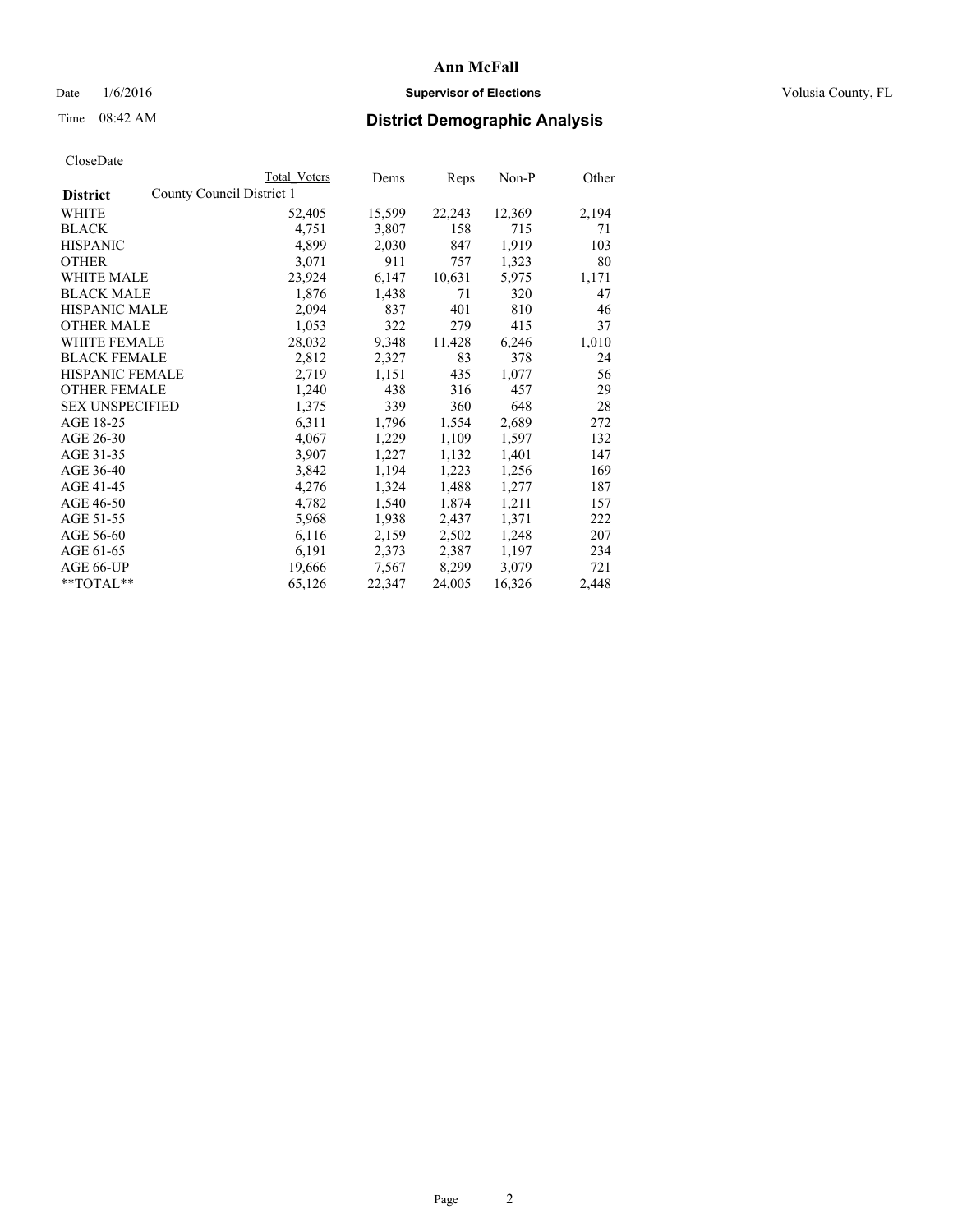## Date  $1/6/2016$  **Supervisor of Elections Supervisor of Elections** Volusia County, FL

## Time 08:42 AM **District Demographic Analysis**

|                                              | Total Voters | Dems   | <b>Reps</b> | $Non-P$ | Other |
|----------------------------------------------|--------------|--------|-------------|---------|-------|
| County Council District 2<br><b>District</b> |              |        |             |         |       |
| WHITE                                        | 50,893       | 16,548 | 19,022      | 13,259  | 2,064 |
| <b>BLACK</b>                                 | 11,022       | 9,003  | 298         | 1,602   | 119   |
| <b>HISPANIC</b>                              | 2,016        | 819    | 403         | 735     | 59    |
| <b>OTHER</b>                                 | 3,431        | 1,242  | 621         | 1,488   | 80    |
| WHITE MALE                                   | 23,789       | 6,733  | 9,408       | 6,473   | 1,175 |
| <b>BLACK MALE</b>                            | 4,298        | 3,363  | 153         | 723     | 59    |
| <b>HISPANIC MALE</b>                         | 938          | 347    | 200         | 356     | 35    |
| OTHER MALE                                   | 1,216        | 420    | 247         | 516     | 33    |
| <b>WHITE FEMALE</b>                          | 26,653       | 9,674  | 9,474       | 6,636   | 869   |
| <b>BLACK FEMALE</b>                          | 6,558        | 5,510  | 141         | 847     | 60    |
| HISPANIC FEMALE                              | 1,046        | 462    | 198         | 362     | 24    |
| <b>OTHER FEMALE</b>                          | 1,534        | 640    | 287         | 568     | 39    |
| <b>SEX UNSPECIFIED</b>                       | 1,330        | 463    | 236         | 603     | 28    |
| AGE 18-25                                    | 7,407        | 3,567  | 1,183       | 2,440   | 217   |
| AGE 26-30                                    | 4,977        | 2,067  | 1,018       | 1,731   | 161   |
| AGE 31-35                                    | 3,990        | 1,580  | 863         | 1,399   | 148   |
| AGE 36-40                                    | 3,457        | 1,415  | 786         | 1,117   | 139   |
| AGE 41-45                                    | 3,737        | 1,431  | 1,028       | 1,143   | 135   |
| AGE 46-50                                    | 4,421        | 1,715  | 1,341       | 1,215   | 150   |
| AGE 51-55                                    | 5,776        | 2,280  | 1,891       | 1,417   | 188   |
| AGE 56-60                                    | 6,357        | 2,619  | 2,168       | 1,381   | 189   |
| AGE 61-65                                    | 6,476        | 2,637  | 2,157       | 1,465   | 217   |
| AGE 66-UP                                    | 20,764       | 8,301  | 7,909       | 3,776   | 778   |
| $*$ TOTAL $*$                                | 67,362       | 27,612 | 20,344      | 17,084  | 2,322 |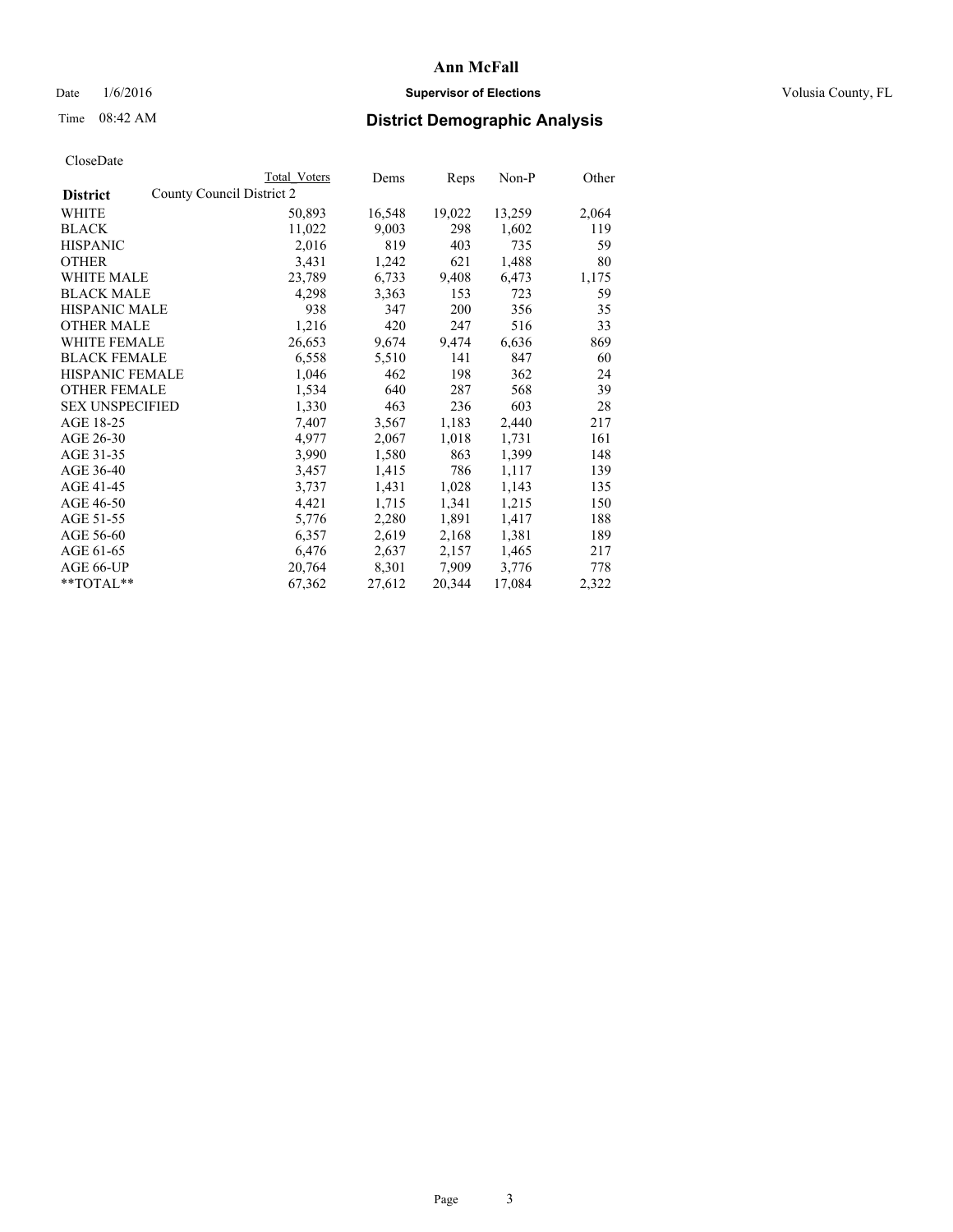## Date  $1/6/2016$  **Supervisor of Elections Supervisor of Elections** Volusia County, FL

## Time 08:42 AM **District Demographic Analysis**

|                                              | <b>Total Voters</b> | Dems   | Reps   | Non-P  | Other |
|----------------------------------------------|---------------------|--------|--------|--------|-------|
| County Council District 3<br><b>District</b> |                     |        |        |        |       |
| WHITE                                        | 66,006              | 20,201 | 26,212 | 17,270 | 2,323 |
| <b>BLACK</b>                                 | 1,926               | 1,501  | 69     | 332    | 24    |
| <b>HISPANIC</b>                              | 1,335               | 478    | 334    | 483    | 40    |
| <b>OTHER</b>                                 | 2,632               | 740    | 621    | 1,196  | 75    |
| <b>WHITE MALE</b>                            | 30,691              | 8,160  | 12,882 | 8,399  | 1,250 |
| <b>BLACK MALE</b>                            | 846                 | 609    | 38     | 180    | 19    |
| <b>HISPANIC MALE</b>                         | 593                 | 193    | 153    | 226    | 21    |
| <b>OTHER MALE</b>                            | 937                 | 269    | 259    | 374    | 35    |
| <b>WHITE FEMALE</b>                          | 34,759              | 11,870 | 13,143 | 8,685  | 1,061 |
| <b>BLACK FEMALE</b>                          | 1,062               | 879    | 31     | 147    | 5     |
| HISPANIC FEMALE                              | 722                 | 276    | 175    | 253    | 18    |
| <b>OTHER FEMALE</b>                          | 1,098               | 374    | 275    | 416    | 33    |
| <b>SEX UNSPECIFIED</b>                       | 1,190               | 290    | 280    | 600    | 20    |
| AGE 18-25                                    | 5,395               | 1,353  | 1,454  | 2,366  | 222   |
| AGE 26-30                                    | 3,912               | 1,122  | 1,051  | 1,612  | 127   |
| AGE 31-35                                    | 3,668               | 1,043  | 1,061  | 1,416  | 148   |
| AGE 36-40                                    | 3,790               | 1,033  | 1,157  | 1,434  | 166   |
| AGE 41-45                                    | 4,528               | 1,278  | 1,651  | 1,443  | 156   |
| AGE 46-50                                    | 5,053               | 1,383  | 2,035  | 1,498  | 137   |
| AGE 51-55                                    | 6,707               | 2,002  | 2,814  | 1,679  | 212   |
| AGE 56-60                                    | 7,361               | 2,451  | 2,950  | 1,731  | 229   |
| AGE 61-65                                    | 7,709               | 2,845  | 2,962  | 1,640  | 262   |
| AGE 66-UP                                    | 23,776              | 8,410  | 10,101 | 4,462  | 803   |
| $*$ $TOTAL**$                                | 71,899              | 22,920 | 27,236 | 19,281 | 2,462 |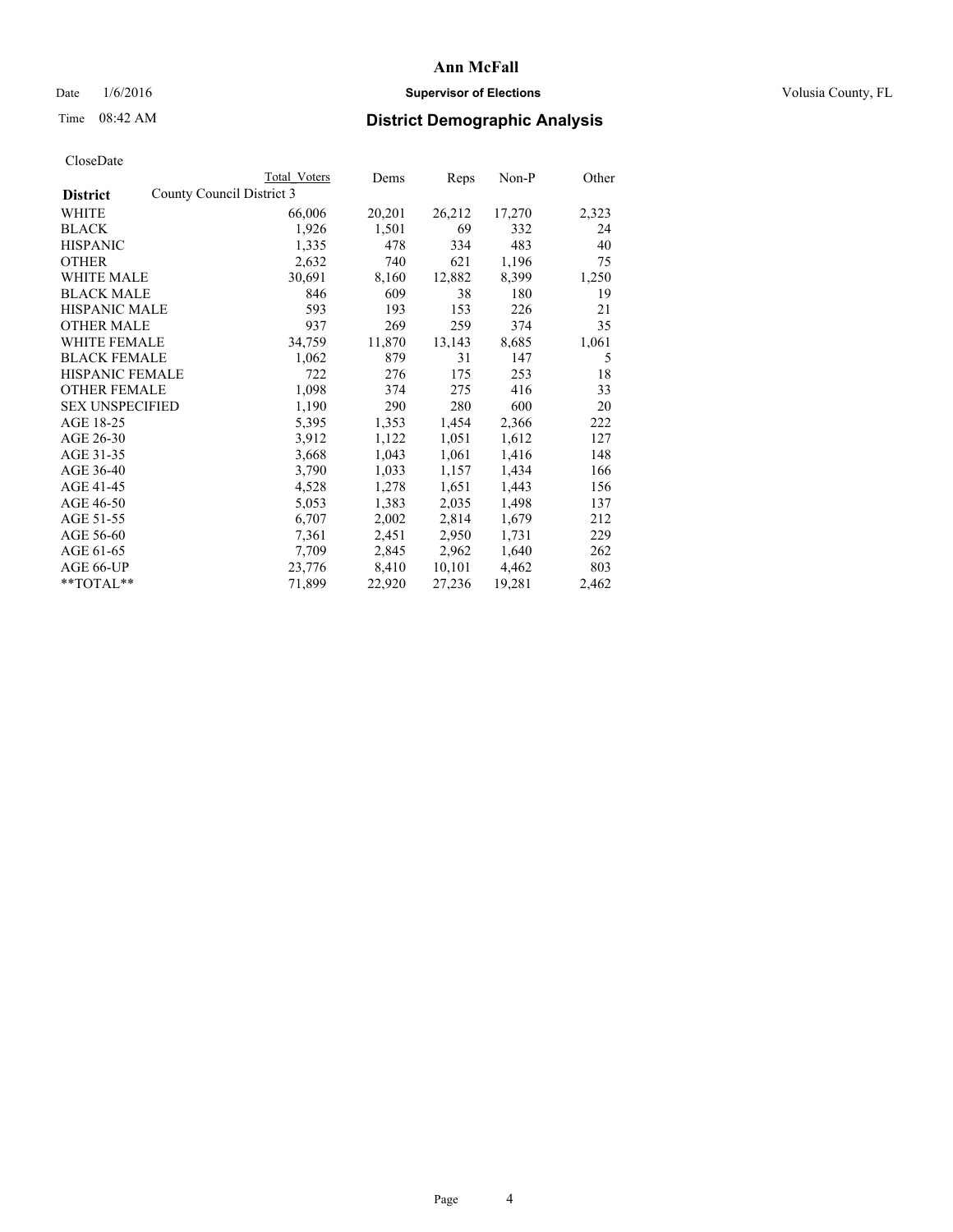## Date  $1/6/2016$  **Supervisor of Elections Supervisor of Elections** Volusia County, FL

| Total Voters              | Dems   |        | Non-P  | Other |
|---------------------------|--------|--------|--------|-------|
| County Council District 4 |        |        |        |       |
| 55,170                    | 17,388 | 21,831 | 13,897 | 2,054 |
| 6,239                     | 4,976  | 187    | 1,002  | 74    |
| 1,743                     | 721    | 370    | 613    | 39    |
| 3,294                     | 1,053  | 756    | 1,402  | 83    |
| 25,408                    | 6,953  | 10,553 | 6,807  | 1,095 |
| 2,446                     | 1,813  | 101    | 492    | 40    |
| 781                       | 282    | 183    | 289    | 27    |
| 1,180                     | 370    | 292    | 473    | 45    |
| 29,289                    | 10,333 | 11,112 | 6,903  | 941   |
| 3,725                     | 3,113  | 85     | 493    | 34    |
| 944                       | 433    | 181    | 318    | 12    |
| 1,421                     | 523    | 360    | 504    | 34    |
| 1,251                     | 318    | 276    | 635    | 22    |
| 5,979                     | 1,991  | 1,467  | 2,315  | 206   |
| 4,179                     | 1,532  | 1,040  | 1,481  | 126   |
| 3,712                     | 1,357  | 935    | 1,296  | 124   |
| 3,480                     | 1,235  | 962    | 1,147  | 136   |
| 3,988                     | 1,306  | 1,298  | 1,228  | 156   |
| 4,817                     | 1,573  | 1,781  | 1,294  | 169   |
| 6,147                     | 2,125  | 2,300  | 1,531  | 191   |
| 6,582                     | 2,459  | 2,439  | 1,475  | 209   |
| 6,687                     | 2,559  | 2,414  | 1,478  | 236   |
| 20,875                    | 8,001  | 8,508  | 3,669  | 697   |
| 66,446                    | 24,138 | 23,144 | 16,914 | 2,250 |
|                           |        |        | Reps   |       |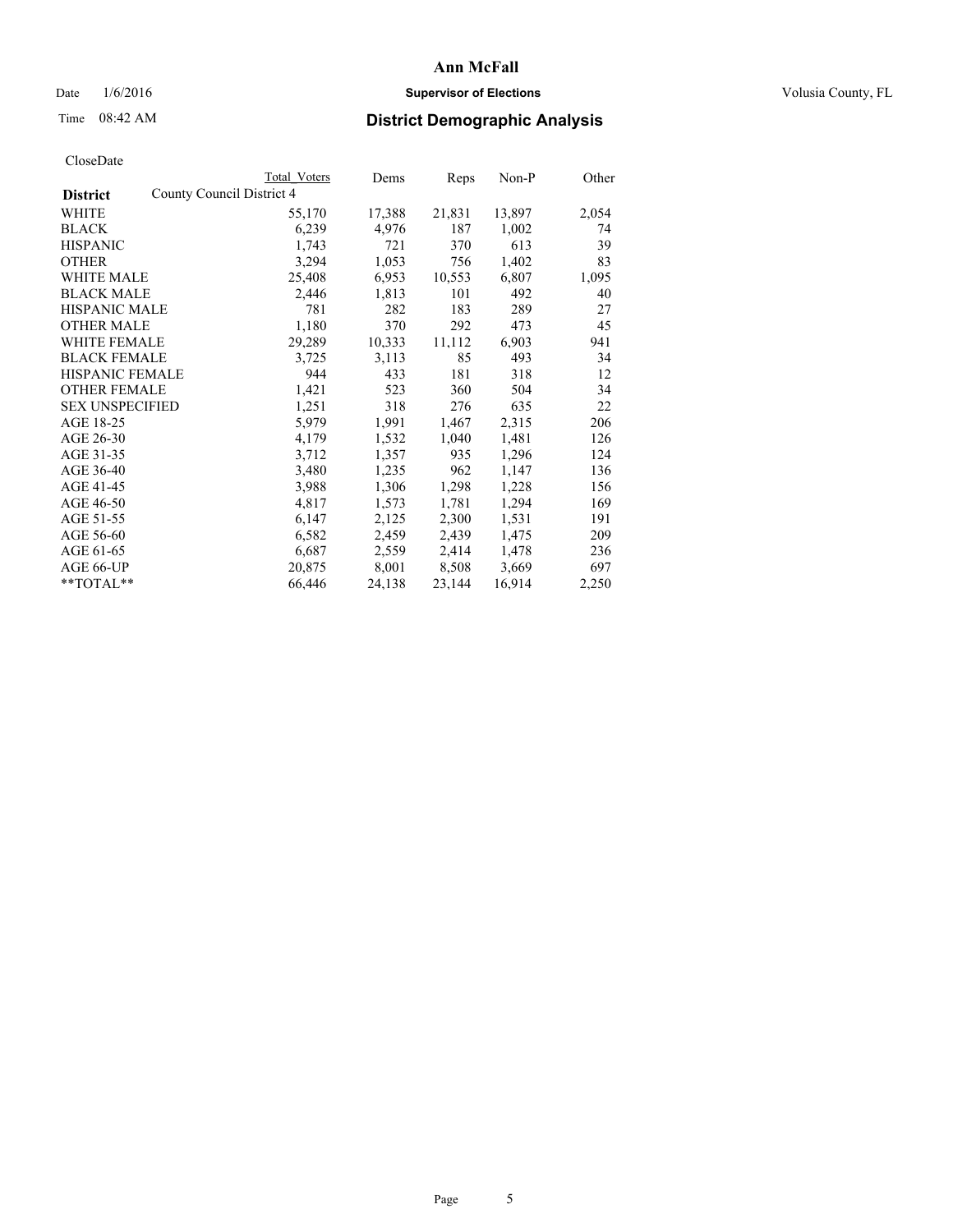## Date  $1/6/2016$  **Supervisor of Elections Supervisor of Elections** Volusia County, FL

|                                              | Total Voters | Dems   | Reps   | $Non-P$ | Other |
|----------------------------------------------|--------------|--------|--------|---------|-------|
| County Council District 5<br><b>District</b> |              |        |        |         |       |
| WHITE                                        | 40,588       | 11,945 | 15,873 | 11,008  | 1,762 |
| <b>BLACK</b>                                 | 5,564        | 4,158  | 265    | 1,039   | 102   |
| <b>HISPANIC</b>                              | 14,955       | 7,057  | 2,155  | 5,468   | 275   |
| <b>OTHER</b>                                 | 3,639        | 1,196  | 688    | 1,673   | 82    |
| <b>WHITE MALE</b>                            | 18,850       | 4,845  | 7.713  | 5,326   | 966   |
| <b>BLACK MALE</b>                            | 2,463        | 1,726  | 154    | 518     | 65    |
| <b>HISPANIC MALE</b>                         | 7,003        | 3,169  | 1,065  | 2,608   | 161   |
| <b>OTHER MALE</b>                            | 1,253        | 437    | 259    | 518     | 39    |
| <b>WHITE FEMALE</b>                          | 21,313       | 6,990  | 8,014  | 5,526   | 783   |
| <b>BLACK FEMALE</b>                          | 3,032        | 2,383  | 108    | 504     | 37    |
| <b>HISPANIC FEMALE</b>                       | 7,764        | 3,809  | 1,074  | 2,770   | 111   |
| <b>OTHER FEMALE</b>                          | 1,529        | 597    | 297    | 600     | 35    |
| <b>SEX UNSPECIFIED</b>                       | 1,539        | 400    | 297    | 818     | 24    |
| AGE 18-25                                    | 7,135        | 2,257  | 1,398  | 3,238   | 242   |
| AGE 26-30                                    | 5,112        | 1,664  | 1,134  | 2,121   | 193   |
| AGE 31-35                                    | 4,859        | 1,670  | 1,100  | 1,900   | 189   |
| AGE 36-40                                    | 5,034        | 1,798  | 1,170  | 1,850   | 216   |
| AGE 41-45                                    | 5,313        | 1,862  | 1,547  | 1,709   | 195   |
| AGE 46-50                                    | 5,640        | 1,972  | 1,832  | 1,634   | 202   |
| AGE 51-55                                    | 6,588        | 2,398  | 2,271  | 1,713   | 206   |
| AGE 56-60                                    | 6,238        | 2,420  | 2,178  | 1,435   | 205   |
| AGE 61-65                                    | 5,344        | 2,259  | 1,733  | 1,196   | 156   |
| AGE 66-UP                                    | 13,483       | 6,056  | 4,618  | 2,392   | 417   |
| $*$ TOTAL $*$                                | 64,746       | 24,356 | 18,981 | 19,188  | 2,221 |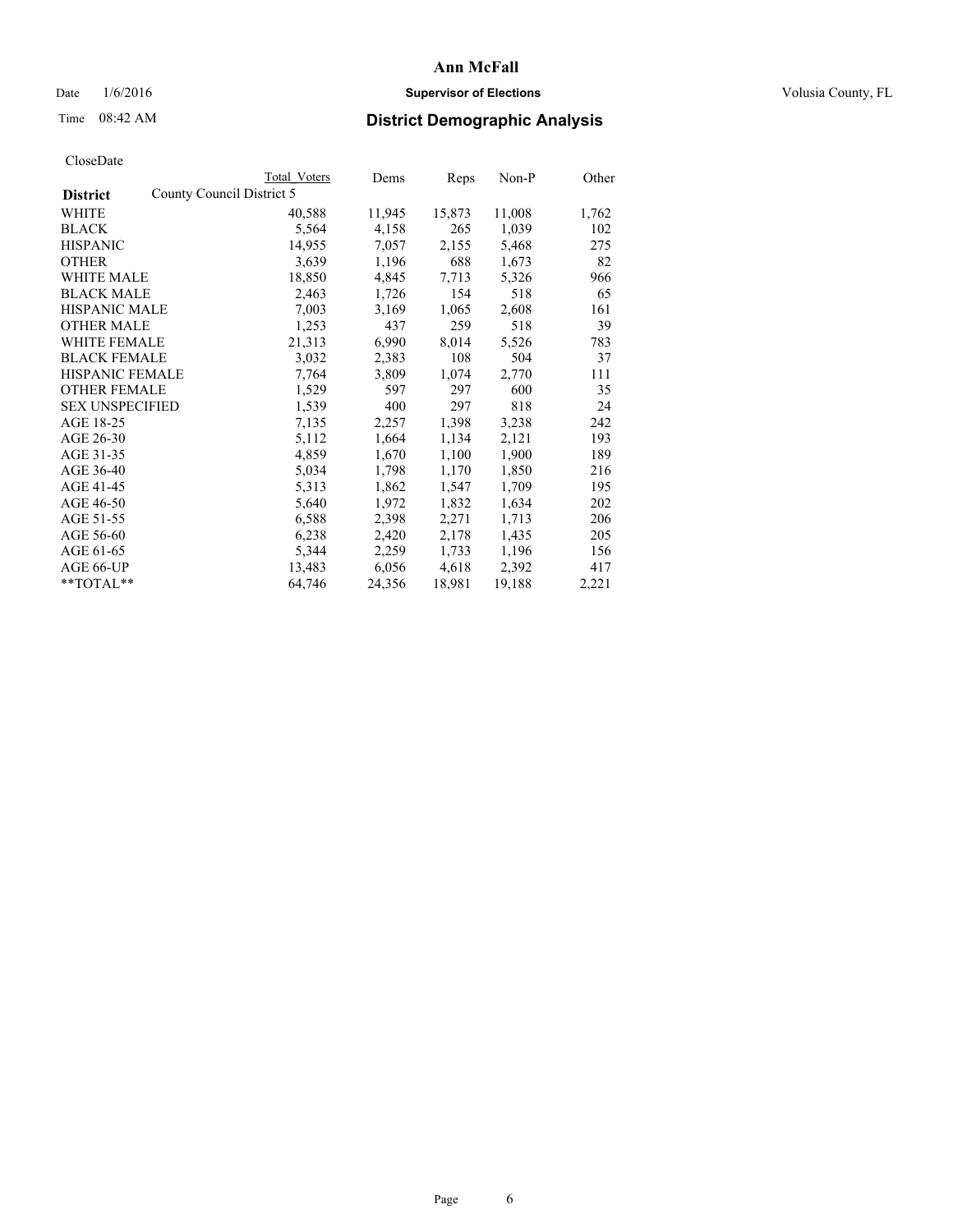## Date  $1/6/2016$  **Supervisor of Elections Supervisor of Elections** Volusia County, FL

## Time 08:42 AM **District Demographic Analysis**

|                        |                              | Total Voters | Dems | Reps           | Non-P | Other          |
|------------------------|------------------------------|--------------|------|----------------|-------|----------------|
| <b>District</b>        | Indigo Community Development |              |      |                |       |                |
| WHITE                  |                              | 1,088        | 248  | 548            | 252   | 40             |
| <b>BLACK</b>           |                              | 126          | 89   | 10             | 26    | 1              |
| <b>HISPANIC</b>        |                              | 71           | 28   | 10             | 30    | 3              |
| <b>OTHER</b>           |                              | 94           | 24   | 27             | 41    | $\overline{2}$ |
| WHITE MALE             |                              | 531          | 100  | 279            | 127   | 25             |
| <b>BLACK MALE</b>      |                              | 59           | 37   | 7              | 15    | $\theta$       |
| <b>HISPANIC MALE</b>   |                              | 28           | 9    | $\overline{4}$ | 13    | $\overline{2}$ |
| <b>OTHER MALE</b>      |                              | 29           | 5    | 10             | 13    | 1              |
| WHITE FEMALE           |                              | 551          | 148  | 265            | 124   | 14             |
| <b>BLACK FEMALE</b>    |                              | 65           | 51   | 3              | 10    | 1              |
| <b>HISPANIC FEMALE</b> |                              | 43           | 19   | 6              | 17    | 1              |
| <b>OTHER FEMALE</b>    |                              | 50           | 14   | 15             | 20    | 1              |
| <b>SEX UNSPECIFIED</b> |                              | 22           | 6    | 5              | 10    | 1              |
| AGE 18-25              |                              | 94           | 22   | 36             | 32    | 4              |
| AGE 26-30              |                              | 105          | 20   | 42             | 35    | 8              |
| AGE 31-35              |                              | 107          | 31   | 33             | 41    | $\overline{c}$ |
| AGE 36-40              |                              | 102          | 33   | 39             | 30    | $\mathbf{0}$   |
| AGE 41-45              |                              | 108          | 31   | 51             | 23    | 3              |
| AGE 46-50              |                              | 93           | 24   | 42             | 23    | 4              |
| AGE 51-55              |                              | 134          | 37   | 62             | 33    | $\overline{c}$ |
| AGE 56-60              |                              | 135          | 41   | 61             | 31    | $\overline{c}$ |
| AGE 61-65              |                              | 152          | 52   | 61             | 34    | 5              |
| AGE 66-UP              |                              | 349          | 98   | 168            | 67    | 16             |
| **TOTAL**              |                              | 1,379        | 389  | 595            | 349   | 46             |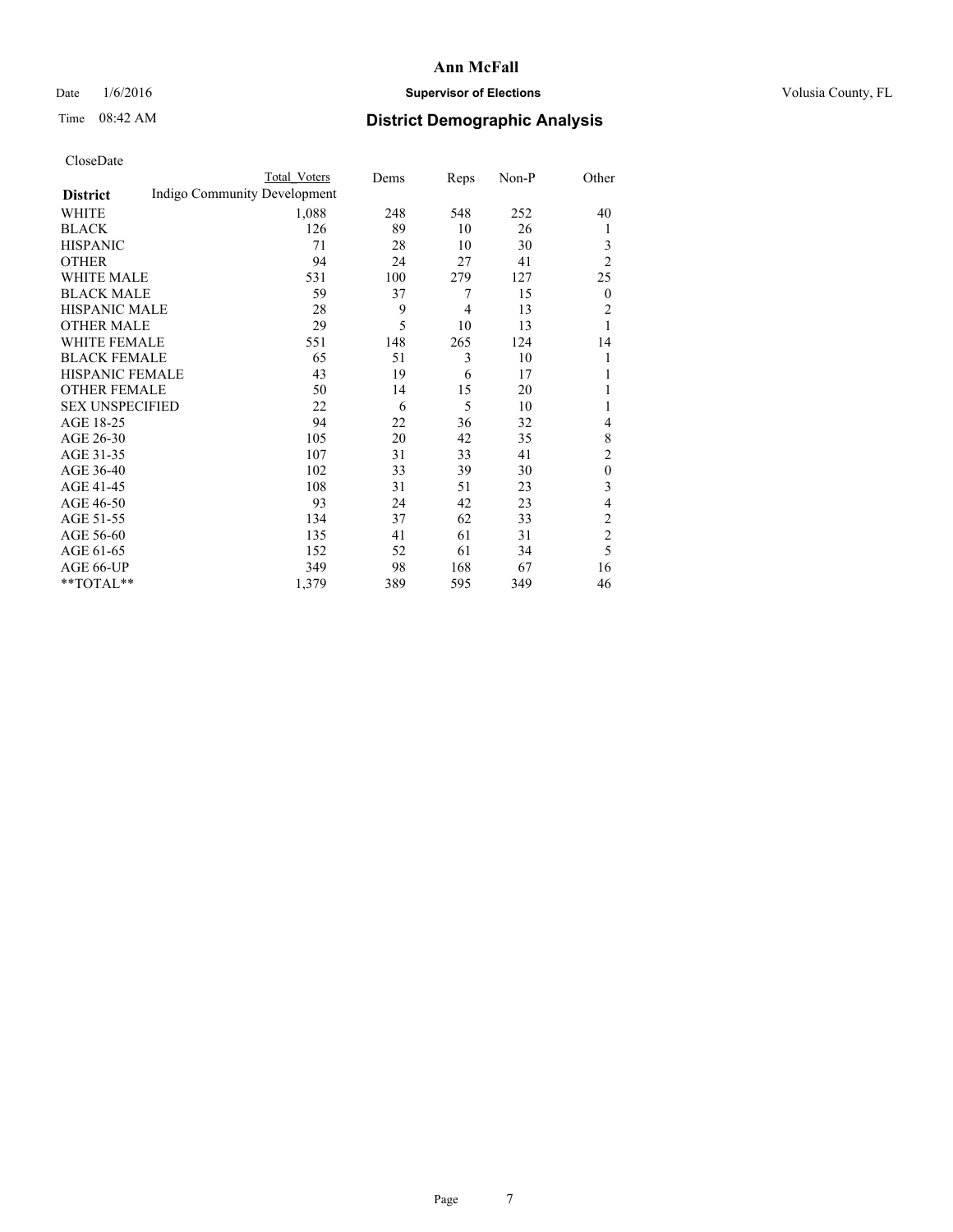## Date  $1/6/2016$  **Supervisor of Elections Supervisor of Elections** Volusia County, FL

## Time 08:42 AM **District Demographic Analysis**

|                                             | Total Voters | Dems   | Reps   | Non-P  | Other |
|---------------------------------------------|--------------|--------|--------|--------|-------|
| Congressional District 6<br><b>District</b> |              |        |        |        |       |
| WHITE                                       | 206,810      | 64,877 | 81,699 | 52,388 | 7,846 |
| <b>BLACK</b>                                | 23,053       | 18,602 | 683    | 3,499  | 269   |
| <b>HISPANIC</b>                             | 7,748        | 3,083  | 1,557  | 2,902  | 206   |
| <b>OTHER</b>                                | 11,331       | 3,630  | 2,481  | 4,928  | 292   |
| WHITE MALE                                  | 95,791       | 26,111 | 39,851 | 25,546 | 4,283 |
| <b>BLACK MALE</b>                           | 9,097        | 6,965  | 352    | 1,627  | 153   |
| <b>HISPANIC MALE</b>                        | 3,460        | 1,283  | 732    | 1,327  | 118   |
| <b>OTHER MALE</b>                           | 3,991        | 1,261  | 972    | 1,621  | 137   |
| <b>WHITE FEMALE</b>                         | 109,263      | 38,281 | 41,241 | 26,234 | 3,507 |
| <b>BLACK FEMALE</b>                         | 13,656       | 11,412 | 322    | 1,806  | 116   |
| <b>HISPANIC FEMALE</b>                      | 4,172        | 1,754  | 801    | 1,531  | 86    |
| <b>OTHER FEMALE</b>                         | 4,862        | 1,823  | 1,125  | 1,788  | 126   |
| <b>SEX UNSPECIFIED</b>                      | 4,648        | 1,302  | 1,023  | 2,236  | 87    |
| AGE 18-25                                   | 23,132       | 8,227  | 5,165  | 8,922  | 818   |
| AGE 26-30                                   | 15,792       | 5,592  | 3,824  | 5,875  | 501   |
| AGE 31-35                                   | 13,987       | 4,852  | 3,599  | 5,018  | 518   |
| AGE 36-40                                   | 13,247       | 4,482  | 3,713  | 4,496  | 556   |
| AGE 41-45                                   | 15,084       | 4,916  | 4,954  | 4,643  | 571   |
| AGE 46-50                                   | 17,424       | 5,718  | 6,395  | 4,758  | 553   |
| AGE 51-55                                   | 22,540       | 7,749  | 8,601  | 5,458  | 732   |
| AGE 56-60                                   | 24,399       | 9,061  | 9,205  | 5,380  | 753   |
| AGE 61-65                                   | 25,055       | 9,695  | 9,136  | 5,349  | 875   |
| AGE 66-UP                                   | 78,282       | 29,900 | 31,828 | 13,818 | 2,736 |
| $*$ TOTAL $*$                               | 248,942      | 90,192 | 86,420 | 63,717 | 8,613 |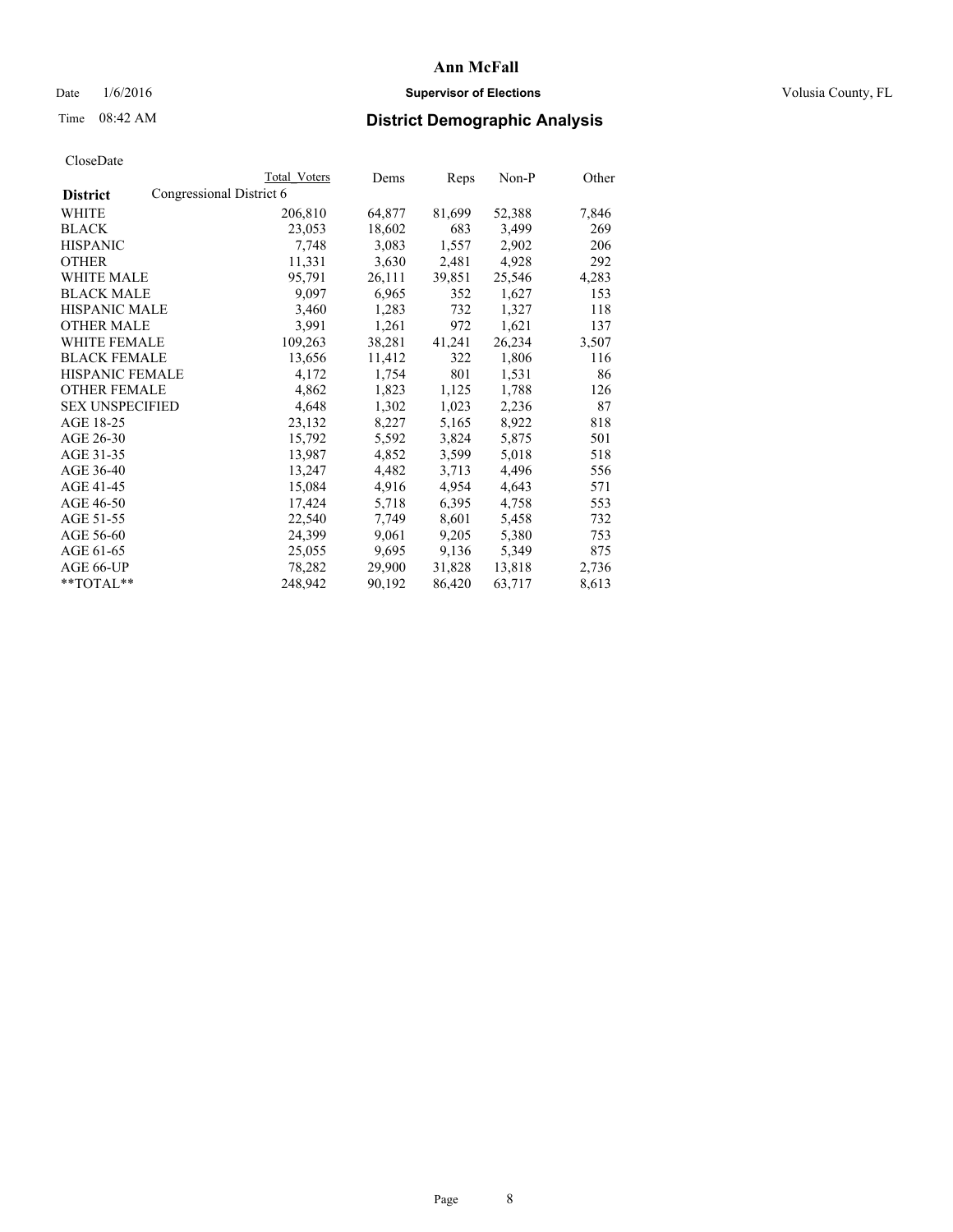## Date  $1/6/2016$  **Supervisor of Elections Supervisor of Elections** Volusia County, FL

## Time 08:42 AM **District Demographic Analysis**

|                        |                          | <b>Total Voters</b> | Dems   | Reps   | Non-P  | Other |
|------------------------|--------------------------|---------------------|--------|--------|--------|-------|
| <b>District</b>        | Congressional District 7 |                     |        |        |        |       |
| WHITE                  |                          | 58,252              | 16,804 | 23,482 | 15,415 | 2,551 |
| <b>BLACK</b>           |                          | 6,449               | 4,843  | 294    | 1,191  | 121   |
| <b>HISPANIC</b>        |                          | 17,200              | 8,022  | 2,552  | 6,316  | 310   |
| <b>OTHER</b>           |                          | 4,736               | 1,512  | 962    | 2,154  | 108   |
| <b>WHITE MALE</b>      |                          | 26,871              | 6,727  | 11,336 | 7.434  | 1,374 |
| <b>BLACK MALE</b>      |                          | 2,832               | 1,984  | 165    | 606    | 77    |
| <b>HISPANIC MALE</b>   |                          | 7,949               | 3,545  | 1,270  | 2,962  | 172   |
| <b>OTHER MALE</b>      |                          | 1,648               | 557    | 364    | 675    | 52    |
| <b>WHITE FEMALE</b>    |                          | 30,783              | 9.934  | 11,930 | 7,762  | 1,157 |
| <b>BLACK FEMALE</b>    |                          | 3,533               | 2,800  | 126    | 563    | 44    |
| HISPANIC FEMALE        |                          | 9,023               | 4,377  | 1,262  | 3,249  | 135   |
| <b>OTHER FEMALE</b>    |                          | 1,960               | 749    | 410    | 757    | 44    |
| <b>SEX UNSPECIFIED</b> |                          | 2,037               | 508    | 426    | 1,068  | 35    |
| AGE 18-25              |                          | 9,095               | 2,737  | 1,891  | 4,126  | 341   |
| AGE 26-30              |                          | 6,455               | 2,022  | 1,528  | 2,667  | 238   |
| AGE 31-35              |                          | 6,149               | 2,025  | 1,492  | 2,394  | 238   |
| AGE 36-40              |                          | 6,356               | 2,193  | 1,585  | 2,308  | 270   |
| AGE 41-45              |                          | 6,758               | 2,285  | 2,058  | 2,157  | 258   |
| AGE 46-50              |                          | 7,289               | 2,465  | 2,468  | 2,094  | 262   |
| AGE 51-55              |                          | 8,646               | 2,994  | 3,112  | 2,253  | 287   |
| AGE 56-60              |                          | 8,255               | 3,047  | 3,032  | 1,890  | 286   |
| AGE 61-65              |                          | 7,352               | 2,978  | 2,517  | 1,627  | 230   |
| AGE 66-UP              |                          | 20,282              | 8,435  | 7,607  | 3,560  | 680   |
| $*$ $TOTAL**$          |                          | 86,637              | 31,181 | 27,290 | 25,076 | 3,090 |
|                        |                          |                     |        |        |        |       |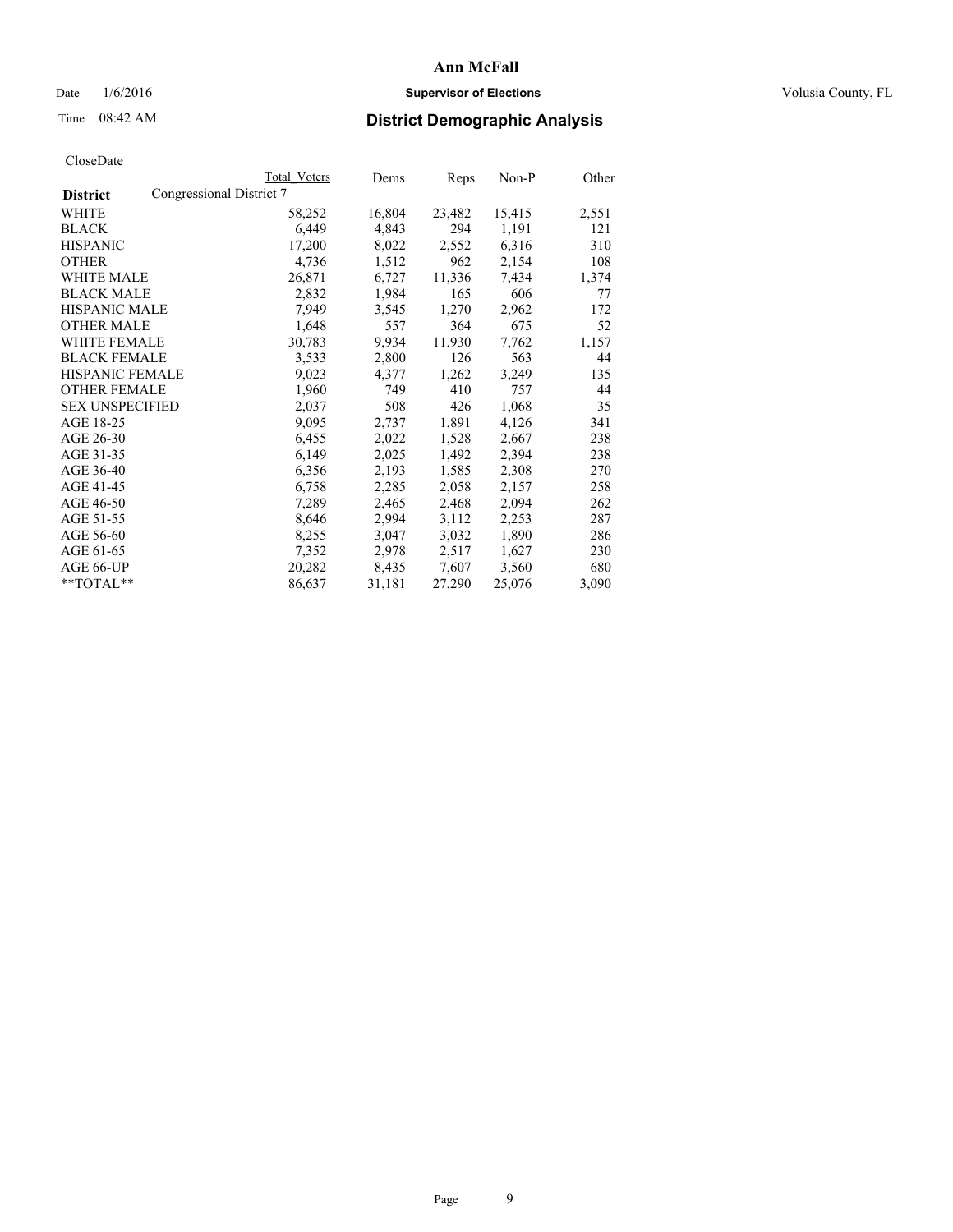## Date  $1/6/2016$  **Supervisor of Elections Supervisor of Elections** Volusia County, FL

## Time 08:42 AM **District Demographic Analysis**

|                                        | Total Voters | Dems   | Reps   | Non-P  | Other |
|----------------------------------------|--------------|--------|--------|--------|-------|
| Unincorporated Area<br><b>District</b> |              |        |        |        |       |
| WHITE                                  | 66,110       | 19,834 | 27,465 | 16,209 | 2,602 |
| <b>BLACK</b>                           | 2,540        | 2,007  | 91     | 412    | 30    |
| <b>HISPANIC</b>                        | 3,011        | 1,167  | 607    | 1,172  | 65    |
| <b>OTHER</b>                           | 3,139        | 819    | 849    | 1,392  | 79    |
| WHITE MALE                             | 31,174       | 8,126  | 13,655 | 7,963  | 1,430 |
| <b>BLACK MALE</b>                      | 1,104        | 825    | 47     | 213    | 19    |
| <b>HISPANIC MALE</b>                   | 1,375        | 500    | 290    | 551    | 34    |
| <b>OTHER MALE</b>                      | 1,096        | 283    | 332    | 442    | 39    |
| <b>WHITE FEMALE</b>                    | 34,344       | 11,578 | 13,573 | 8,035  | 1,158 |
| <b>BLACK FEMALE</b>                    | 1,410        | 1,163  | 44     | 192    | 11    |
| <b>HISPANIC FEMALE</b>                 | 1,579        | 639    | 308    | 602    | 30    |
| <b>OTHER FEMALE</b>                    | 1,242        | 405    | 356    | 454    | 27    |
| <b>SEX UNSPECIFIED</b>                 | 1,475        | 308    | 407    | 732    | 28    |
| AGE 18-25                              | 6,180        | 1,502  | 1,783  | 2,630  | 265   |
| AGE 26-30                              | 4,300        | 1,156  | 1,245  | 1,731  | 168   |
| AGE 31-35                              | 3,921        | 1,129  | 1,156  | 1,478  | 158   |
| AGE 36-40                              | 3,870        | 1,089  | 1,239  | 1,362  | 180   |
| AGE 41-45                              | 4,605        | 1,231  | 1,750  | 1,439  | 185   |
| AGE 46-50                              | 5,571        | 1,550  | 2,293  | 1,533  | 195   |
| AGE 51-55                              | 7,535        | 2,186  | 3,270  | 1,824  | 255   |
| AGE 56-60                              | 7,916        | 2,617  | 3,310  | 1,705  | 284   |
| AGE 61-65                              | 7,924        | 2,849  | 3,154  | 1,612  | 309   |
| AGE 66-UP                              | 22,978       | 8,518  | 9,812  | 3,871  | 777   |
| $*$ TOTAL $*$                          | 74,800       | 23,827 | 29,012 | 19,185 | 2,776 |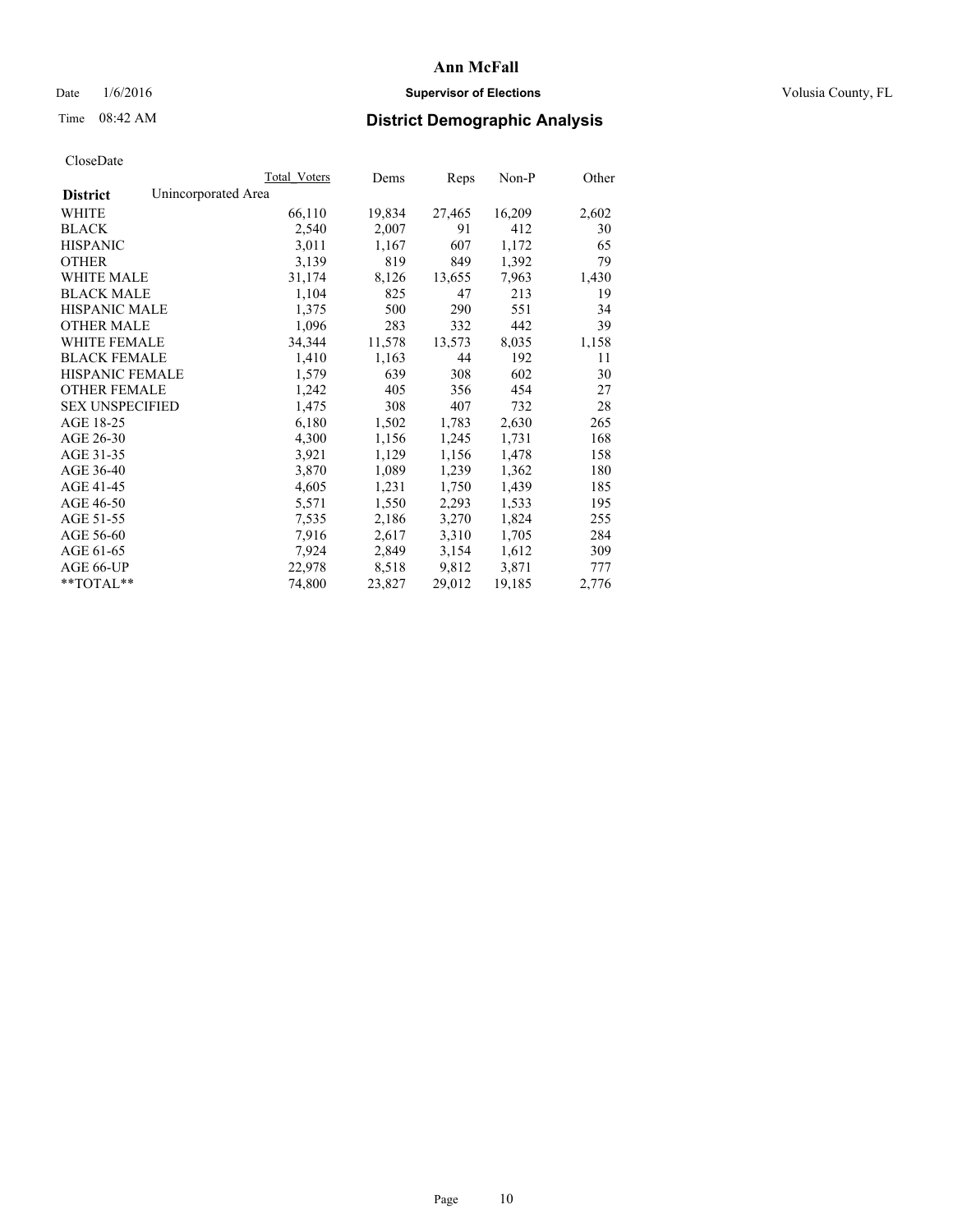## Date  $1/6/2016$  **Supervisor of Elections Supervisor of Elections** Volusia County, FL

## Time 08:42 AM **District Demographic Analysis**

|                                  | Total Voters | Dems   | Reps  | $Non-P$ | Other |
|----------------------------------|--------------|--------|-------|---------|-------|
| Daytona Beach<br><b>District</b> |              |        |       |         |       |
| WHITE                            | 22,094       | 7,376  | 7,842 | 5,975   | 901   |
| <b>BLACK</b>                     | 13,256       | 10,941 | 316   | 1,878   | 121   |
| <b>HISPANIC</b>                  | 1,359        | 597    | 209   | 515     | 38    |
| <b>OTHER</b>                     | 2,359        | 957    | 328   | 1,016   | 58    |
| WHITE MALE                       | 10,654       | 3,075  | 4,012 | 3,032   | 535   |
| <b>BLACK MALE</b>                | 5,113        | 4,022  | 170   | 858     | 63    |
| <b>HISPANIC MALE</b>             | 630          | 248    | 100   | 256     | 26    |
| <b>OTHER MALE</b>                | 794          | 311    | 132   | 328     | 23    |
| <b>WHITE FEMALE</b>              | 11,264       | 4,243  | 3,789 | 2,873   | 359   |
| <b>BLACK FEMALE</b>              | 7,953        | 6,771  | 144   | 980     | 58    |
| HISPANIC FEMALE                  | 715          | 343    | 108   | 252     | 12    |
| <b>OTHER FEMALE</b>              | 1,077        | 495    | 158   | 395     | 29    |
| <b>SEX UNSPECIFIED</b>           | 867          | 363    | 81    | 410     | 13    |
| AGE 18-25                        | 6,051        | 3,473  | 646   | 1,802   | 130   |
| AGE 26-30                        | 3,600        | 1,831  | 530   | 1,142   | 97    |
| AGE 31-35                        | 2,692        | 1,313  | 443   | 853     | 83    |
| AGE 36-40                        | 2,192        | 1,126  | 361   | 641     | 64    |
| AGE 41-45                        | 2,304        | 1,101  | 485   | 654     | 64    |
| AGE 46-50                        | 2,578        | 1,247  | 585   | 659     | 87    |
| AGE 51-55                        | 3,263        | 1,605  | 798   | 766     | 94    |
| AGE 56-60                        | 3,415        | 1,787  | 873   | 668     | 87    |
| AGE 61-65                        | 3,376        | 1,639  | 918   | 706     | 113   |
| AGE 66-UP                        | 9,597        | 4,749  | 3,056 | 1,493   | 299   |
| $*$ TOTAL $*$                    | 39,068       | 19,871 | 8,695 | 9,384   | 1,118 |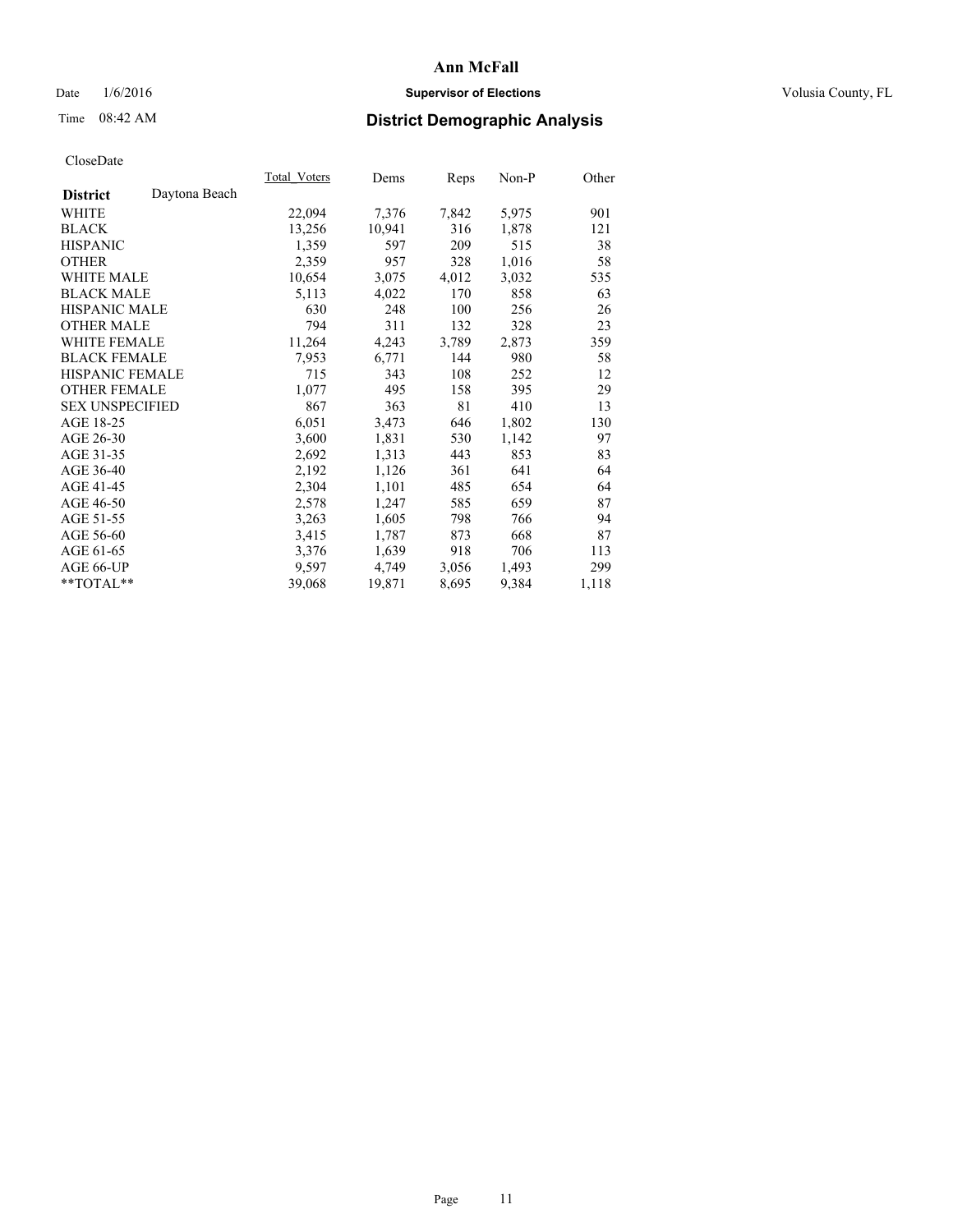## Date  $1/6/2016$  **Supervisor of Elections Supervisor of Elections** Volusia County, FL

## Time 08:42 AM **District Demographic Analysis**

|                        | Total Voters         | Dems  | Reps           | Non-P | Other          |
|------------------------|----------------------|-------|----------------|-------|----------------|
| <b>District</b>        | Daytona Beach Shores |       |                |       |                |
| WHITE                  | 3,621                | 904   | 1,743          | 816   | 158            |
| <b>BLACK</b>           | 50                   | 29    | 5              | 13    | 3              |
| <b>HISPANIC</b>        | 83                   | 17    | 36             | 29    | 1              |
| <b>OTHER</b>           | 193                  | 57    | 63             | 65    | 8              |
| WHITE MALE             | 1,751                | 384   | 853            | 419   | 95             |
| <b>BLACK MALE</b>      | 23                   | 13    | $\overline{2}$ | 7     | 1              |
| <b>HISPANIC MALE</b>   | 35                   | 3     | 18             | 14    | $\theta$       |
| <b>OTHER MALE</b>      | 80                   | 26    | 25             | 26    | 3              |
| <b>WHITE FEMALE</b>    | 1,844                | 513   | 876            | 393   | 62             |
| <b>BLACK FEMALE</b>    | 26                   | 16    | 3              | 5     | $\overline{c}$ |
| <b>HISPANIC FEMALE</b> | 47                   | 14    | 17             | 15    | 1              |
| <b>OTHER FEMALE</b>    | 91                   | 28    | 29             | 29    | 5              |
| <b>SEX UNSPECIFIED</b> | 50                   | 10    | 24             | 15    | 1              |
| AGE 18-25              | 123                  | 16    | 50             | 50    | 7              |
| AGE 26-30              | 108                  | 23    | 39             | 37    | 9              |
| AGE 31-35              | 99                   | 27    | 25             | 42    | 5              |
| AGE 36-40              | 94                   | 29    | 31             | 24    | 10             |
| AGE 41-45              | 90                   | 18    | 27             | 39    | 6              |
| AGE 46-50              | 193                  | 45    | 82             | 59    | 7              |
| AGE 51-55              | 273                  | 66    | 129            | 64    | 14             |
| AGE 56-60              | 363                  | 86    | 186            | 79    | 12             |
| AGE 61-65              | 473                  | 116   | 224            | 114   | 19             |
| AGE 66-UP              | 2,131                | 581   | 1,054          | 415   | 81             |
| **TOTAL**              | 3,947                | 1,007 | 1,847          | 923   | 170            |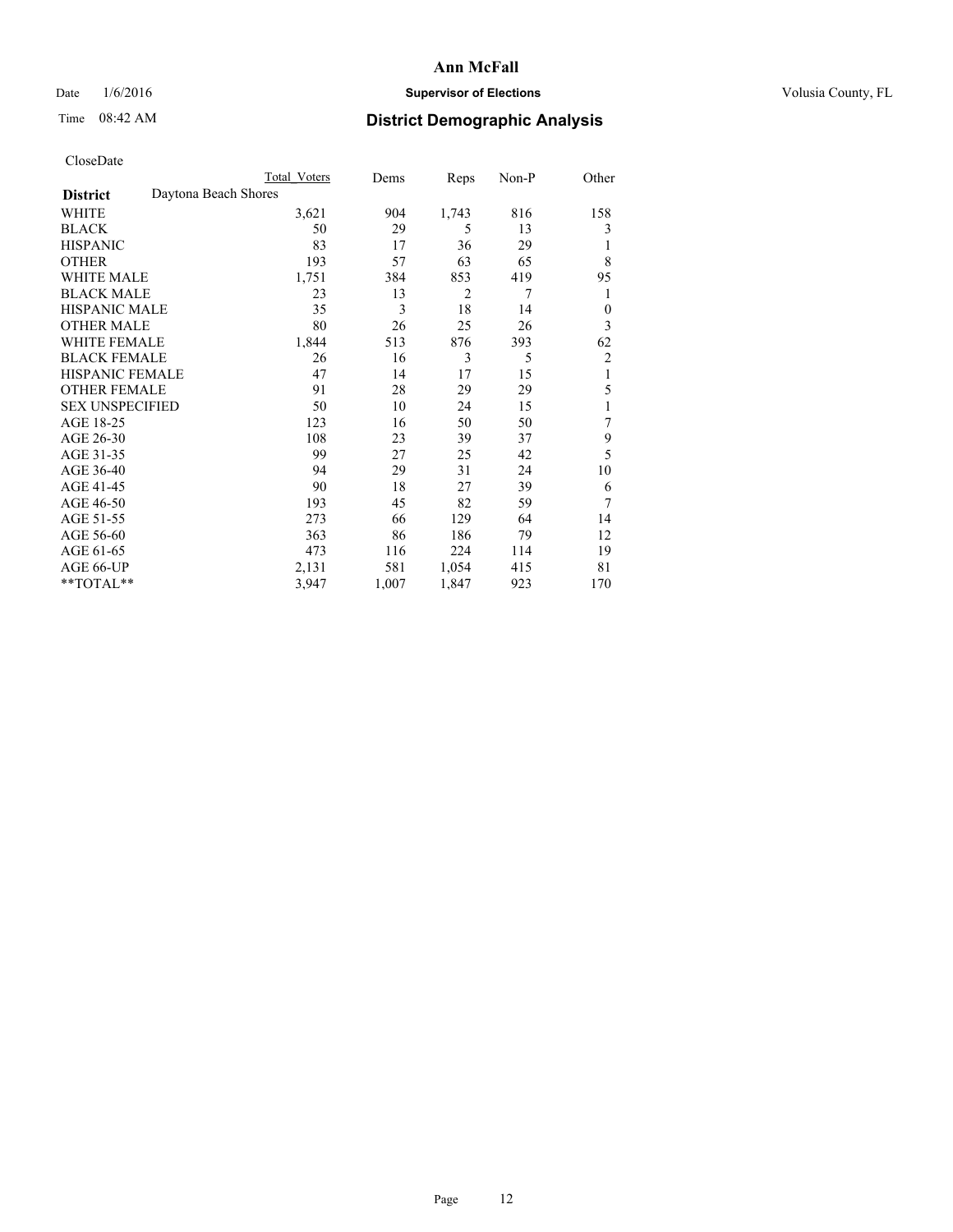## Date  $1/6/2016$  **Supervisor of Elections Supervisor of Elections** Volusia County, FL

## Time 08:42 AM **District Demographic Analysis**

|                        |        | Total Voters | Dems  | Reps  | Non-P | Other |
|------------------------|--------|--------------|-------|-------|-------|-------|
| <b>District</b>        | DeBary |              |       |       |       |       |
| WHITE                  |        | 11,672       | 2,949 | 5,445 | 2,797 | 481   |
| <b>BLACK</b>           |        | 501          | 384   | 22    | 83    | 12    |
| <b>HISPANIC</b>        |        | 1,016        | 403   | 246   | 350   | 17    |
| <b>OTHER</b>           |        | 754          | 221   | 198   | 318   | 17    |
| WHITE MALE             |        | 5,490        | 1,184 | 2,666 | 1,379 | 261   |
| <b>BLACK MALE</b>      |        | 227          | 158   | 7     | 54    | 8     |
| <b>HISPANIC MALE</b>   |        | 439          | 159   | 118   | 154   | 8     |
| <b>OTHER MALE</b>      |        | 257          | 74    | 77    | 97    | 9     |
| WHITE FEMALE           |        | 6,060        | 1,743 | 2,730 | 1,373 | 214   |
| <b>BLACK FEMALE</b>    |        | 264          | 218   | 15    | 27    | 4     |
| <b>HISPANIC FEMALE</b> |        | 554          | 232   | 126   | 187   | 9     |
| <b>OTHER FEMALE</b>    |        | 328          | 109   | 92    | 120   | 7     |
| <b>SEX UNSPECIFIED</b> |        | 324          | 80    | 80    | 157   | 7     |
| AGE 18-25              |        | 1,167        | 273   | 361   | 485   | 48    |
| AGE 26-30              |        | 723          | 170   | 229   | 297   | 27    |
| AGE 31-35              |        | 760          | 189   | 285   | 259   | 27    |
| AGE 36-40              |        | 838          | 223   | 303   | 280   | 32    |
| AGE 41-45              |        | 955          | 249   | 367   | 287   | 52    |
| AGE 46-50              |        | 1,106        | 287   | 486   | 295   | 38    |
| AGE 51-55              |        | 1,362        | 350   | 636   | 321   | 55    |
| AGE 56-60              |        | 1,391        | 399   | 630   | 316   | 46    |
| AGE 61-65              |        | 1,456        | 486   | 640   | 288   | 42    |
| AGE 66-UP              |        | 4,185        | 1,331 | 1,974 | 720   | 160   |
| **TOTAL**              |        | 13,943       | 3,957 | 5,911 | 3,548 | 527   |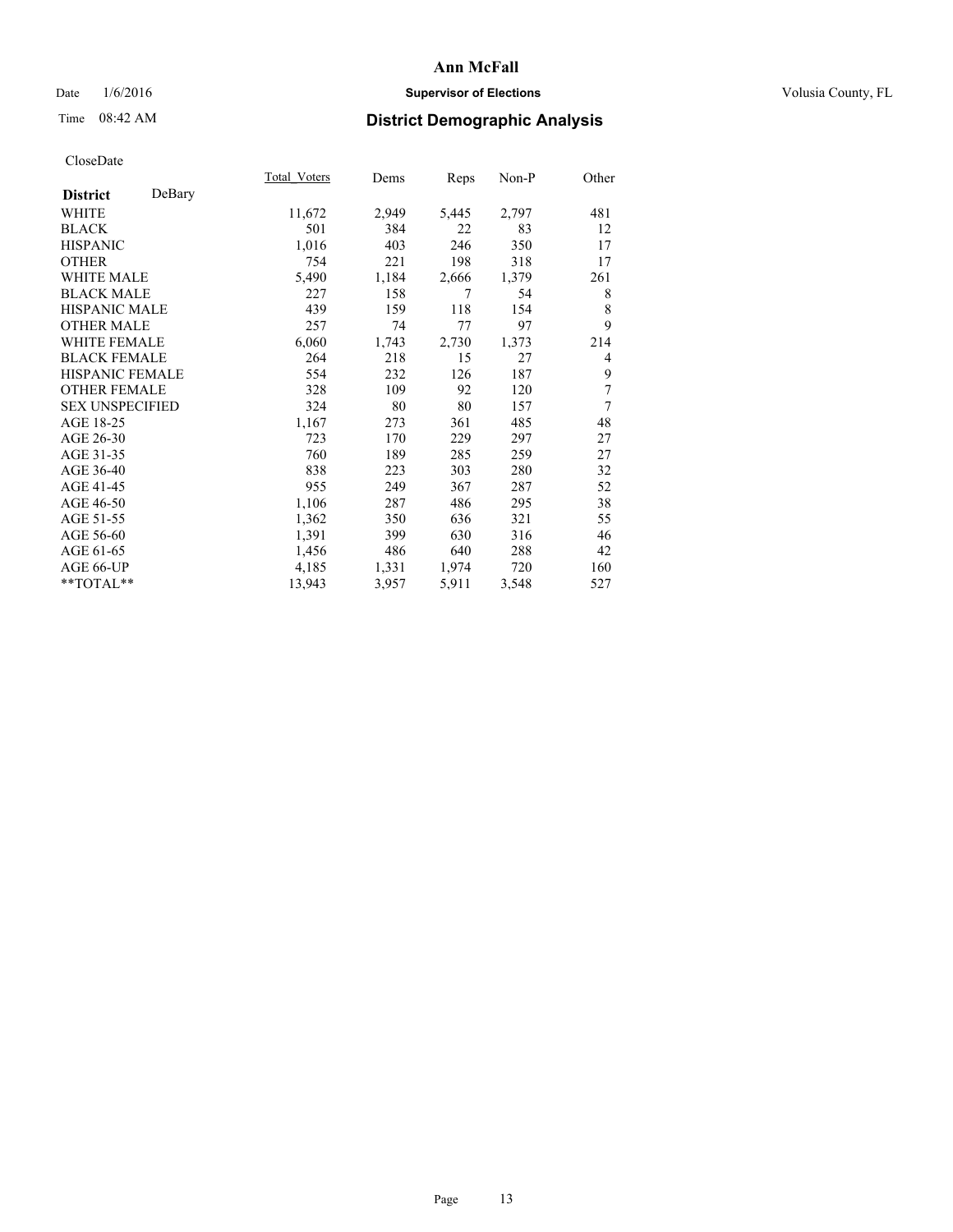## Date  $1/6/2016$  **Supervisor of Elections Supervisor of Elections** Volusia County, FL

# Time 08:42 AM **District Demographic Analysis**

|                        |        | Total Voters | Dems  | <u>Reps</u> | $Non-P$ | Other |
|------------------------|--------|--------------|-------|-------------|---------|-------|
| <b>District</b>        | DeLand |              |       |             |         |       |
| WHITE                  |        | 13,122       | 4,075 | 5,334       | 3,156   | 557   |
| <b>BLACK</b>           |        | 2,520        | 2,010 | 88          | 384     | 38    |
| <b>HISPANIC</b>        |        | 1,313        | 537   | 223         | 517     | 36    |
| <b>OTHER</b>           |        | 902          | 303   | 177         | 394     | 28    |
| <b>WHITE MALE</b>      |        | 5,769        | 1,539 | 2,447       | 1,501   | 282   |
| <b>BLACK MALE</b>      |        | 948          | 723   | 38          | 159     | 28    |
| <b>HISPANIC MALE</b>   |        | 537          | 221   | 94          | 204     | 18    |
| <b>OTHER MALE</b>      |        | 305          | 107   | 66          | 120     | 12    |
| WHITE FEMALE           |        | 7,249        | 2,508 | 2,848       | 1,619   | 274   |
| <b>BLACK FEMALE</b>    |        | 1,539        | 1,266 | 47          | 216     | 10    |
| <b>HISPANIC FEMALE</b> |        | 755          | 308   | 125         | 305     | 17    |
| <b>OTHER FEMALE</b>    |        | 381          | 142   | 74          | 153     | 12    |
| <b>SEX UNSPECIFIED</b> |        | 374          | 111   | 83          | 174     | 6     |
| AGE 18-25              |        | 2,041        | 710   | 414         | 843     | 74    |
| AGE 26-30              |        | 1,223        | 453   | 289         | 444     | 37    |
| AGE 31-35              |        | 1,125        | 407   | 293         | 382     | 43    |
| AGE 36-40              |        | 1,151        | 429   | 323         | 354     | 45    |
| AGE 41-45              |        | 1,301        | 486   | 399         | 365     | 51    |
| AGE 46-50              |        | 1,258        | 493   | 431         | 301     | 33    |
| AGE 51-55              |        | 1,402        | 562   | 495         | 289     | 56    |
| AGE 56-60              |        | 1,467        | 612   | 499         | 304     | 52    |
| AGE 61-65              |        | 1,581        | 658   | 552         | 312     | 59    |
| AGE 66-UP              |        | 5,308        | 2,115 | 2,127       | 857     | 209   |
| **TOTAL**              |        | 17,857       | 6,925 | 5,822       | 4,451   | 659   |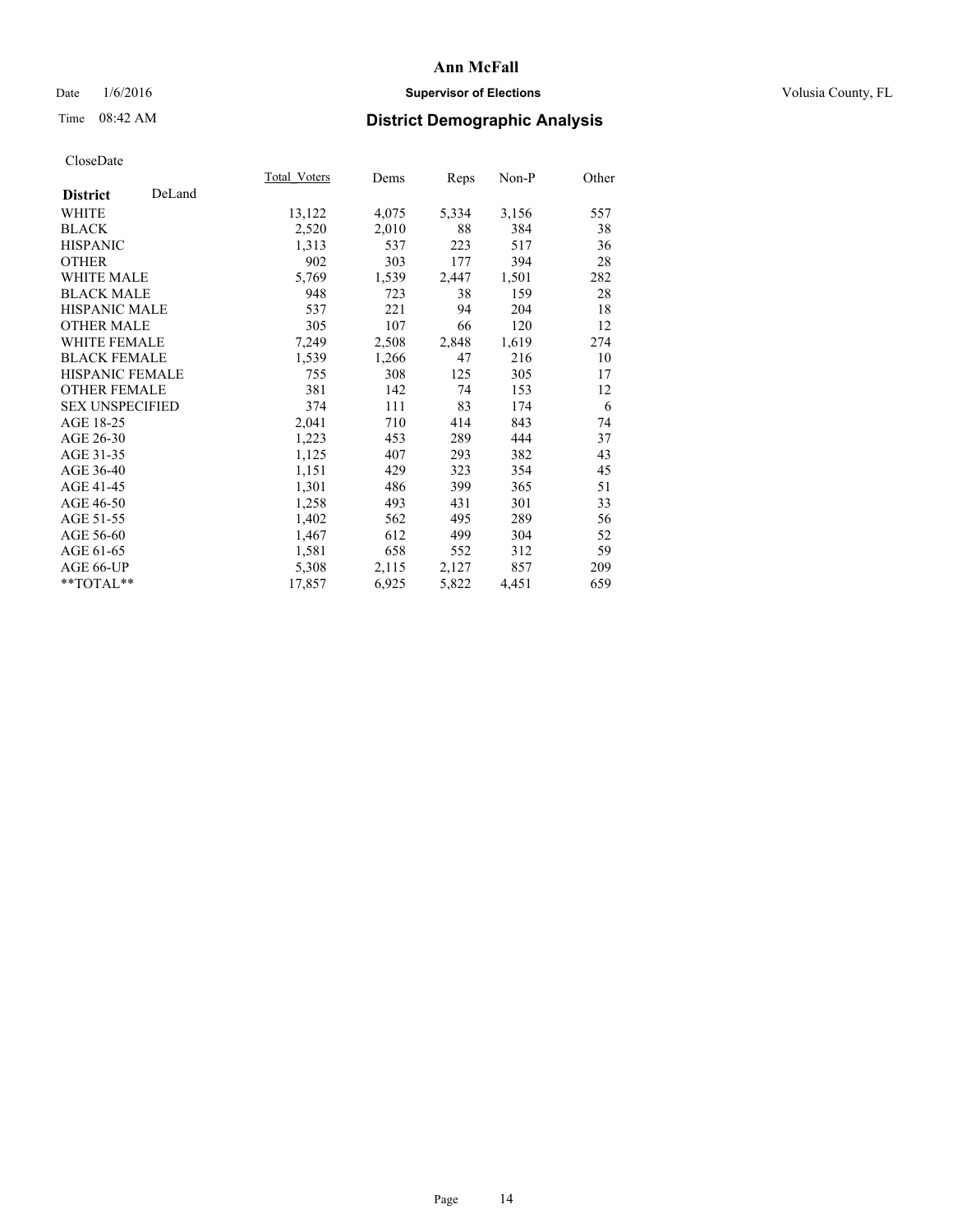## Date  $1/6/2016$  **Supervisor of Elections Supervisor of Elections** Volusia County, FL

# Time 08:42 AM **District Demographic Analysis**

|                        |         | <b>Total Voters</b> | Dems   | Reps   | Non-P  | Other |
|------------------------|---------|---------------------|--------|--------|--------|-------|
| <b>District</b>        | Deltona |                     |        |        |        |       |
| WHITE                  |         | 31,973              | 9,681  | 12,029 | 8,853  | 1,410 |
| <b>BLACK</b>           |         | 5,172               | 3,866  | 239    | 971    | 96    |
| <b>HISPANIC</b>        |         | 14,205              | 6,786  | 1,976  | 5,188  | 255   |
| <b>OTHER</b>           |         | 3,117               | 1,049  | 554    | 1,445  | 69    |
| WHITE MALE             |         | 14,736              | 3.931  | 5,803  | 4,247  | 755   |
| <b>BLACK MALE</b>      |         | 2,285               | 1,603  | 144    | 477    | 61    |
| <b>HISPANIC MALE</b>   |         | 6,642               | 3,045  | 978    | 2,470  | 149   |
| <b>OTHER MALE</b>      |         | 1,085               | 389    | 207    | 456    | 33    |
| <b>WHITE FEMALE</b>    |         | 16,910              | 5,662  | 6,115  | 4,489  | 644   |
| <b>BLACK FEMALE</b>    |         | 2,822               | 2,217  | 92     | 478    | 35    |
| <b>HISPANIC FEMALE</b> |         | 7,386               | 3,667  | 983    | 2,633  | 103   |
| <b>OTHER FEMALE</b>    |         | 1,300               | 523    | 235    | 513    | 29    |
| <b>SEX UNSPECIFIED</b> |         | 1,301               | 345    | 241    | 694    | 21    |
| AGE 18-25              |         | 6,167               | 2,041  | 1,087  | 2,835  | 204   |
| AGE 26-30              |         | 4,460               | 1,516  | 928    | 1,855  | 161   |
| AGE 31-35              |         | 4,206               | 1,501  | 880    | 1,658  | 167   |
| AGE 36-40              |         | 4,325               | 1,608  | 916    | 1,618  | 183   |
| AGE 41-45              |         | 4,504               | 1,649  | 1,245  | 1,456  | 154   |
| AGE 46-50              |         | 4,748               | 1,745  | 1,438  | 1,396  | 169   |
| AGE 51-55              |         | 5,459               | 2,108  | 1,750  | 1,445  | 156   |
| AGE 56-60              |         | 5,149               | 2,084  | 1,694  | 1,203  | 168   |
| AGE 61-65              |         | 4,348               | 1,915  | 1,319  | 982    | 132   |
| AGE 66-UP              |         | 11,101              | 5,215  | 3,541  | 2,009  | 336   |
| $*$ $TOTAI.**$         |         | 54.467              | 21,382 | 14,798 | 16,457 | 1,830 |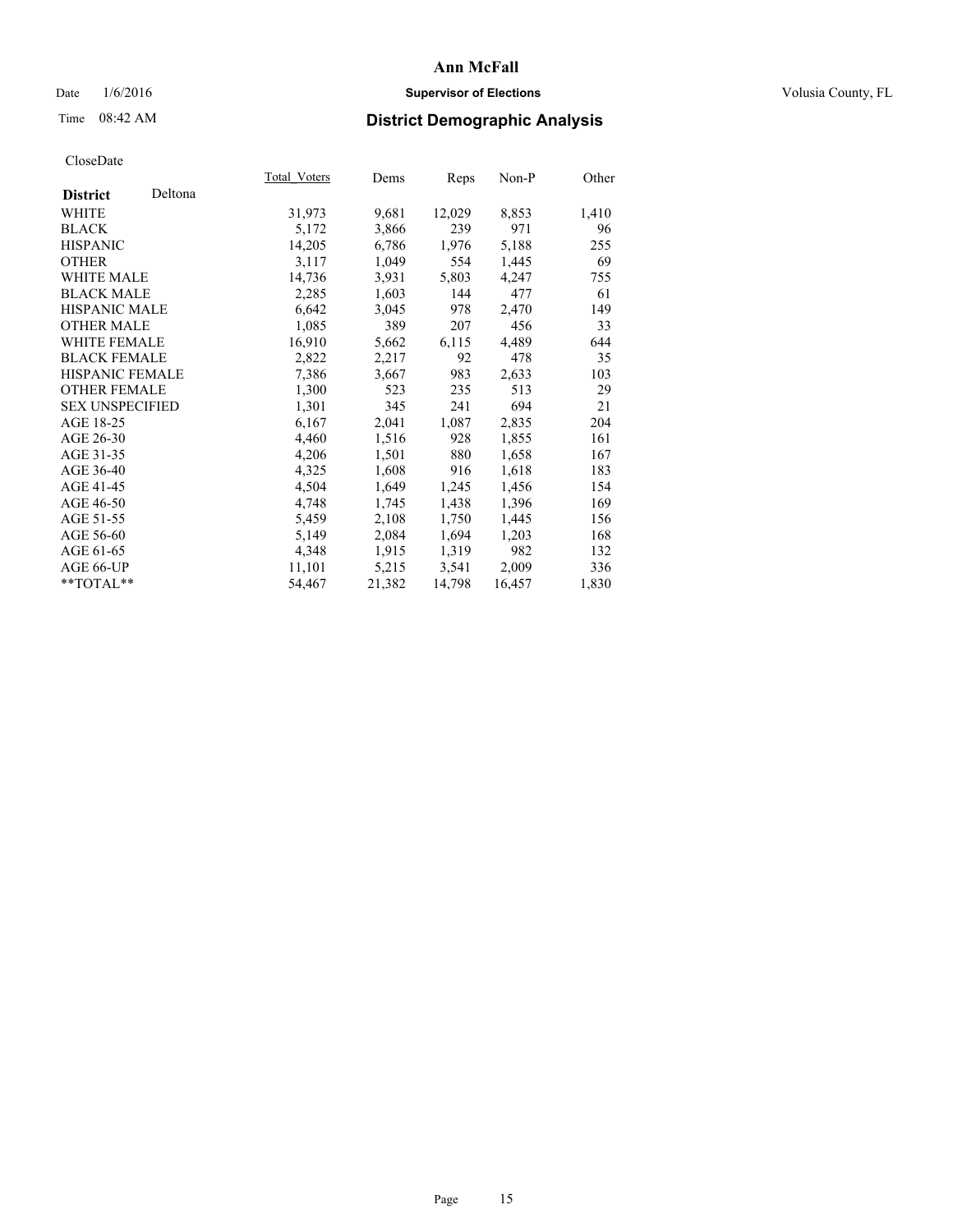## Date  $1/6/2016$  **Supervisor of Elections Supervisor of Elections** Volusia County, FL

## Time 08:42 AM **District Demographic Analysis**

|                              | Total Voters | Dems  | <b>Reps</b> | Non-P | Other                   |
|------------------------------|--------------|-------|-------------|-------|-------------------------|
| Edgewater<br><b>District</b> |              |       |             |       |                         |
| WHITE                        | 13,296       | 4,511 | 4,482       | 3,869 | 434                     |
| <b>BLACK</b>                 | 306          | 228   | 13          | 62    | 3                       |
| <b>HISPANIC</b>              | 231          | 85    | 55          | 86    | 5                       |
| <b>OTHER</b>                 | 447          | 134   | 83          | 225   | 5                       |
| <b>WHITE MALE</b>            | 5,993        | 1,782 | 2,165       | 1,810 | 236                     |
| <b>BLACK MALE</b>            | 147          | 99    | 9           | 36    | 3                       |
| <b>HISPANIC MALE</b>         | 93           | 32    | 24          | 34    | 3                       |
| <b>OTHER MALE</b>            | 152          | 49    | 35          | 66    | $\overline{c}$          |
| <b>WHITE FEMALE</b>          | 7,204        | 2,696 | 2,282       | 2,029 | 197                     |
| <b>BLACK FEMALE</b>          | 156          | 127   | 4           | 25    | $\overline{0}$          |
| <b>HISPANIC FEMALE</b>       | 133          | 50    | 30          | 51    | $\overline{2}$          |
| <b>OTHER FEMALE</b>          | 183          | 64    | 38          | 78    | $\overline{\mathbf{3}}$ |
| <b>SEX UNSPECIFIED</b>       | 219          | 59    | 46          | 113   | 1                       |
| AGE 18-25                    | 1,176        | 329   | 261         | 549   | 37                      |
| AGE 26-30                    | 854          | 250   | 195         | 390   | 19                      |
| AGE 31-35                    | 845          | 240   | 216         | 361   | 28                      |
| AGE 36-40                    | 889          | 251   | 260         | 344   | 34                      |
| AGE 41-45                    | 943          | 296   | 276         | 336   | 35                      |
| AGE 46-50                    | 1,003        | 323   | 344         | 313   | 23                      |
| AGE 51-55                    | 1,325        | 475   | 447         | 359   | 44                      |
| AGE 56-60                    | 1,435        | 504   | 516         | 375   | 40                      |
| AGE 61-65                    | 1,422        | 562   | 477         | 337   | 46                      |
| AGE 66-UP                    | 4,388        | 1,728 | 1,641       | 878   | 141                     |
| **TOTAL**                    | 14,280       | 4,958 | 4,633       | 4,242 | 447                     |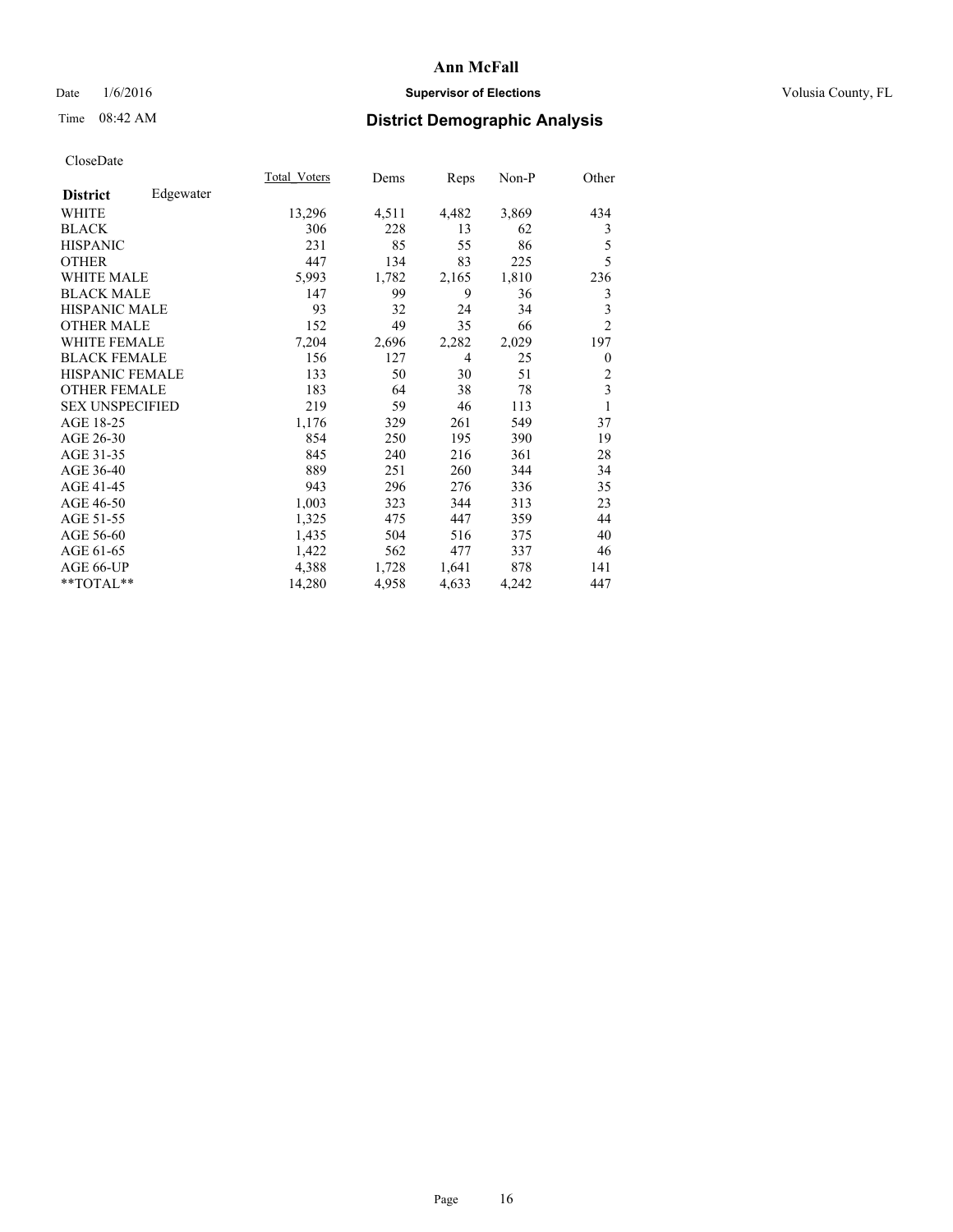## Date  $1/6/2016$  **Supervisor of Elections Supervisor of Elections** Volusia County, FL

# Time 08:42 AM **District Demographic Analysis**

|                        |            | Total Voters | Dems  | Reps  | Non-P | Other          |
|------------------------|------------|--------------|-------|-------|-------|----------------|
| <b>District</b>        | Holly Hill |              |       |       |       |                |
| WHITE                  |            | 5,673        | 2,084 | 1,762 | 1,600 | 227            |
| <b>BLACK</b>           |            | 877          | 670   | 31    | 166   | 10             |
| <b>HISPANIC</b>        |            | 228          | 109   | 28    | 88    | 3              |
| <b>OTHER</b>           |            | 313          | 122   | 47    | 132   | 12             |
| WHITE MALE             |            | 2,548        | 828   | 823   | 783   | 114            |
| <b>BLACK MALE</b>      |            | 330          | 223   | 15    | 85    | 7              |
| HISPANIC MALE          |            | 106          | 47    | 15    | 41    | 3              |
| <b>OTHER MALE</b>      |            | 103          | 40    | 15    | 41    | 7              |
| <b>WHITE FEMALE</b>    |            | 3,076        | 1,243 | 926   | 797   | 110            |
| <b>BLACK FEMALE</b>    |            | 539          | 440   | 16    | 80    | 3              |
| <b>HISPANIC FEMALE</b> |            | 122          | 62    | 13    | 47    | $\theta$       |
| <b>OTHER FEMALE</b>    |            | 131          | 59    | 31    | 37    | 4              |
| <b>SEX UNSPECIFIED</b> |            | 136          | 43    | 14    | 75    | $\overline{4}$ |
| AGE 18-25              |            | 685          | 235   | 124   | 304   | 22             |
| AGE 26-30              |            | 518          | 213   | 96    | 194   | 15             |
| AGE 31-35              |            | 486          | 218   | 90    | 161   | 17             |
| AGE 36-40              |            | 405          | 165   | 75    | 147   | 18             |
| AGE 41-45              |            | 450          | 177   | 94    | 162   | 17             |
| AGE 46-50              |            | 554          | 218   | 149   | 170   | 17             |
| AGE 51-55              |            | 745          | 301   | 207   | 206   | 31             |
| AGE 56-60              |            | 717          | 302   | 202   | 184   | 29             |
| AGE 61-65              |            | 654          | 292   | 180   | 161   | 21             |
| AGE 66-UP              |            | 1,877        | 864   | 651   | 297   | 65             |
| **TOTAL**              |            | 7,091        | 2,985 | 1,868 | 1,986 | 252            |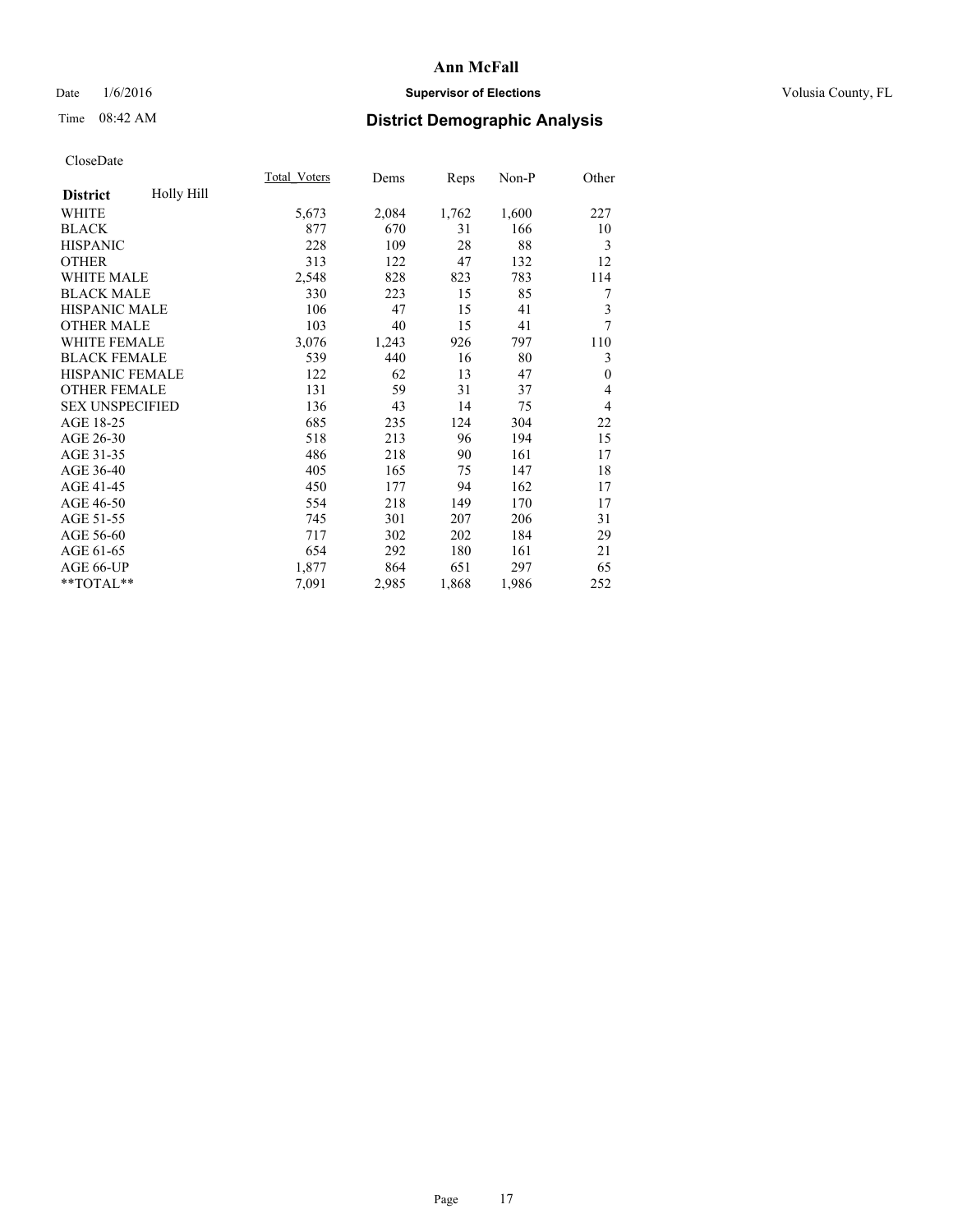## Date  $1/6/2016$  **Supervisor of Elections Supervisor of Elections** Volusia County, FL

## Time 08:42 AM **District Demographic Analysis**

|                        |            | <b>Total Voters</b> | Dems | Reps           | Non-P | Other                   |
|------------------------|------------|---------------------|------|----------------|-------|-------------------------|
| <b>District</b>        | Lake Helen |                     |      |                |       |                         |
| WHITE                  |            | 1,664               | 551  | 629            | 421   | 63                      |
| <b>BLACK</b>           |            | 168                 | 149  | $\overline{4}$ | 12    | 3                       |
| <b>HISPANIC</b>        |            | 46                  | 12   | 17             | 13    | 4                       |
| <b>OTHER</b>           |            | 52                  | 18   | 14             | 19    |                         |
| WHITE MALE             |            | 756                 | 219  | 309            | 194   | 34                      |
| <b>BLACK MALE</b>      |            | 73                  | 66   | $\overline{2}$ | 4     | 1                       |
| <b>HISPANIC MALE</b>   |            | 19                  | 5    | 7              | 5     | $\overline{c}$          |
| <b>OTHER MALE</b>      |            | 16                  | 9    |                | 5     | 1                       |
| WHITE FEMALE           |            | 894                 | 328  | 315            | 222   | 29                      |
| <b>BLACK FEMALE</b>    |            | 92                  | 81   | 1              | 8     | $\overline{2}$          |
| <b>HISPANIC FEMALE</b> |            | 27                  | 7    | 10             | 8     | $\overline{2}$          |
| <b>OTHER FEMALE</b>    |            | 24                  | 8    | 5              | 11    | $\theta$                |
| <b>SEX UNSPECIFIED</b> |            | 29                  | 7    | 14             | 8     | $\theta$                |
| AGE 18-25              |            | 163                 | 43   | 46             | 64    | 10                      |
| AGE 26-30              |            | 119                 | 37   | 31             | 48    | 3                       |
| AGE 31-35              |            | 127                 | 36   | 37             | 51    | $\overline{\mathbf{3}}$ |
| AGE 36-40              |            | 103                 | 29   | 27             | 40    | 7                       |
| AGE 41-45              |            | 125                 | 37   | 39             | 39    | 10                      |
| AGE 46-50              |            | 141                 | 52   | 53             | 30    | 6                       |
| AGE 51-55              |            | 194                 | 71   | 73             | 42    | 8                       |
| AGE 56-60              |            | 224                 | 89   | 87             | 38    | 10                      |
| AGE 61-65              |            | 204                 | 86   | 70             | 42    | 6                       |
| AGE 66-UP              |            | 530                 | 250  | 201            | 71    | 8                       |
| **TOTAL**              |            | 1,930               | 730  | 664            | 465   | 71                      |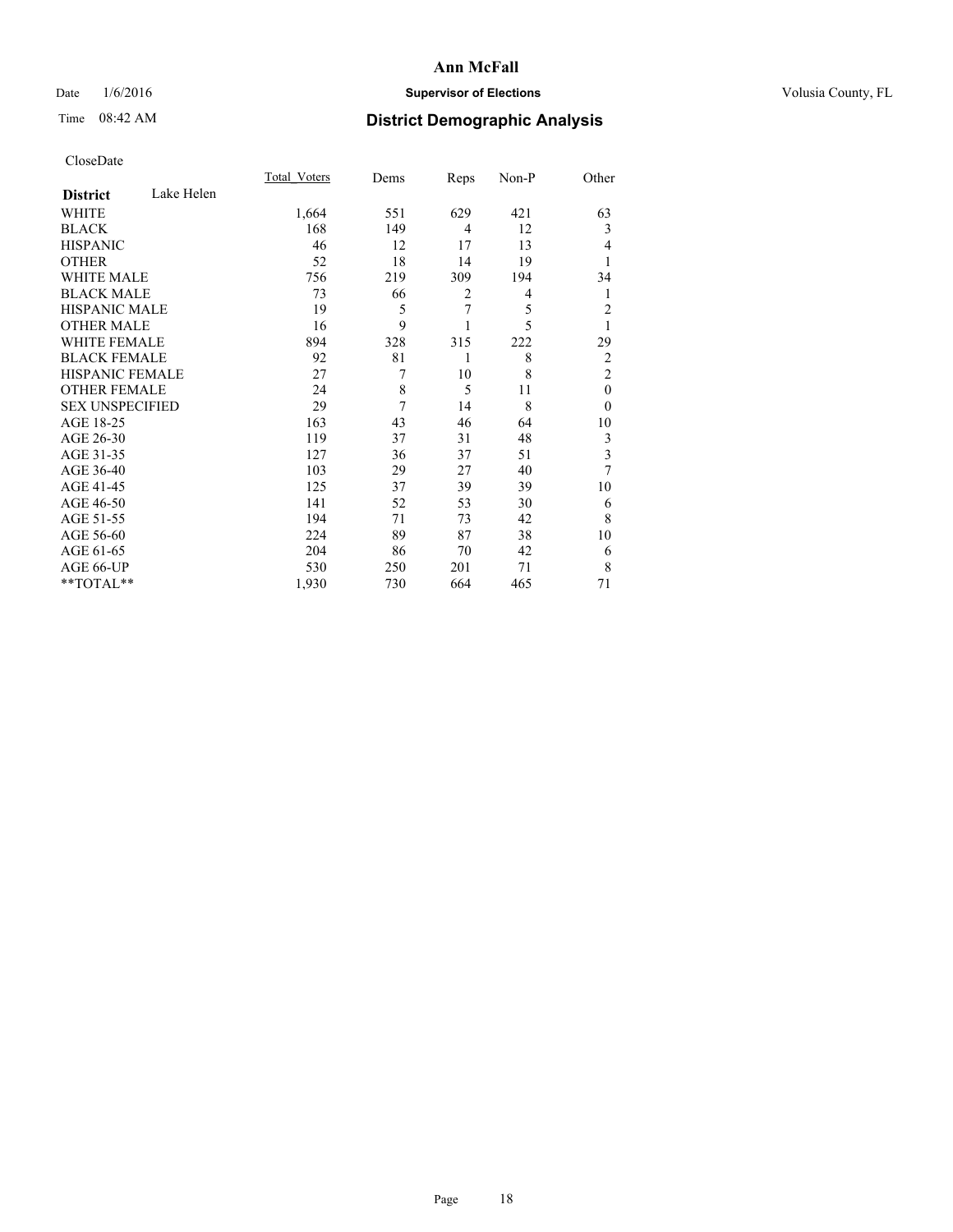## Date  $1/6/2016$  **Supervisor of Elections Supervisor of Elections** Volusia County, FL

## Time 08:42 AM **District Demographic Analysis**

|                                     | <b>Total Voters</b> | Dems  | Reps  | Non-P | Other |
|-------------------------------------|---------------------|-------|-------|-------|-------|
| New Smyrna Beach<br><b>District</b> |                     |       |       |       |       |
| WHITE                               | 17,207              | 5,147 | 7,117 | 4,340 | 603   |
| <b>BLACK</b>                        | 664                 | 539   | 17    | 100   | 8     |
| <b>HISPANIC</b>                     | 267                 | 86    | 74    | 102   | 5     |
| <b>OTHER</b>                        | 592                 | 154   | 150   | 272   | 16    |
| WHITE MALE                          | 7,941               | 2,043 | 3,450 | 2,128 | 320   |
| <b>BLACK MALE</b>                   | 270                 | 206   | 6     | 51    | 7     |
| <b>HISPANIC MALE</b>                | 125                 | 32    | 33    | 59    |       |
| <b>OTHER MALE</b>                   | 199                 | 55    | 56    | 84    | 4     |
| <b>WHITE FEMALE</b>                 | 9,139               | 3,056 | 3,628 | 2,175 | 280   |
| <b>BLACK FEMALE</b>                 | 389                 | 328   | 11    | 49    | 1     |
| <b>HISPANIC FEMALE</b>              | 138                 | 52    | 41    | 41    | 4     |
| <b>OTHER FEMALE</b>                 | 248                 | 82    | 74    | 82    | 10    |
| <b>SEX UNSPECIFIED</b>              | 281                 | 72    | 59    | 145   | 5     |
| AGE 18-25                           | 1,064               | 281   | 275   | 466   | 42    |
| AGE 26-30                           | 866                 | 256   | 234   | 352   | 24    |
| AGE 31-35                           | 878                 | 272   | 235   | 335   | 36    |
| AGE 36-40                           | 826                 | 224   | 251   | 316   | 35    |
| AGE 41-45                           | 970                 | 280   | 339   | 315   | 36    |
| AGE 46-50                           | 1,082               | 287   | 445   | 320   | 30    |
| AGE 51-55                           | 1,558               | 442   | 694   | 372   | 50    |
| AGE 56-60                           | 1,945               | 639   | 769   | 472   | 65    |
| AGE 61-65                           | 2,188               | 787   | 835   | 499   | 67    |
| AGE 66-UP                           | 7,353               | 2,458 | 3,281 | 1,367 | 247   |
| **TOTAL**                           | 18,730              | 5,926 | 7,358 | 4,814 | 632   |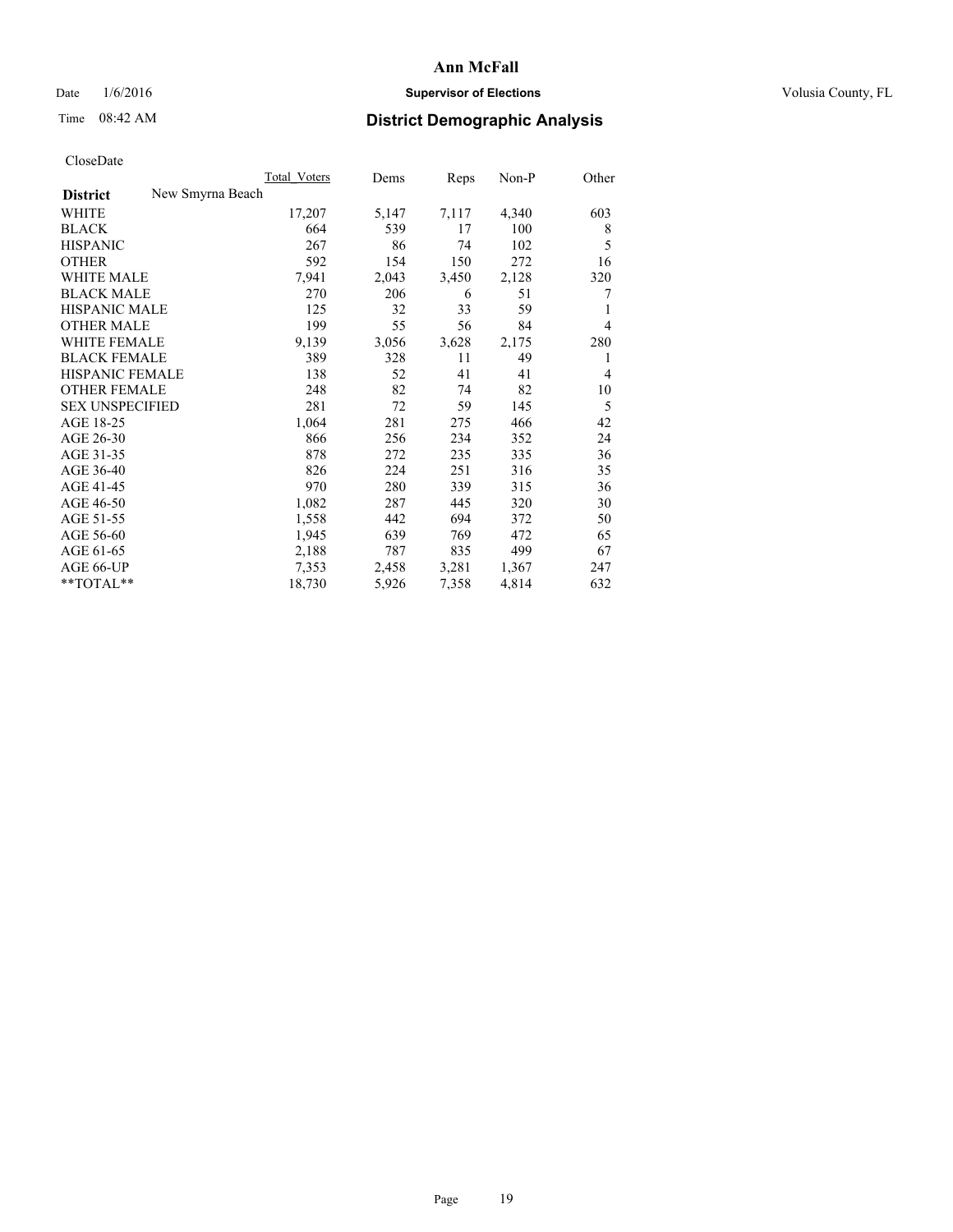## Date  $1/6/2016$  **Supervisor of Elections Supervisor of Elections** Volusia County, FL

## Time 08:42 AM **District Demographic Analysis**

|                        |          | Total Voters   | Dems           | Reps           | Non-P    | Other          |
|------------------------|----------|----------------|----------------|----------------|----------|----------------|
| <b>District</b>        | Oak Hill |                |                |                |          |                |
| WHITE                  |          | 1,186          | 366            | 487            | 295      | 38             |
| <b>BLACK</b>           |          | 157            | 134            | $\overline{2}$ | 20       |                |
| <b>HISPANIC</b>        |          | 11             | 7              | 3              | 1        | $\theta$       |
| <b>OTHER</b>           |          | 29             | 7              | 9              | 11       | $\overline{2}$ |
| WHITE MALE             |          | 600            | 168            | 246            | 163      | 23             |
| <b>BLACK MALE</b>      |          | 64             | 52             | 1              | 10       |                |
| <b>HISPANIC MALE</b>   |          | $\overline{4}$ | 1              | 3              | $\theta$ | $\mathbf{0}$   |
| <b>OTHER MALE</b>      |          | 11             | $\overline{2}$ | 5              | 3        | 1              |
| <b>WHITE FEMALE</b>    |          | 573            | 195            | 235            | 128      | 15             |
| <b>BLACK FEMALE</b>    |          | 92             | 81             | 1              | 10       | $\theta$       |
| <b>HISPANIC FEMALE</b> |          | 7              | 6              | $\mathbf{0}$   | 1        | 0              |
| <b>OTHER FEMALE</b>    |          | 10             | 5              | 3              | 1        |                |
| <b>SEX UNSPECIFIED</b> |          | 22             | $\overline{4}$ | 7              | 11       | $\theta$       |
| AGE 18-25              |          | 78             | 29             | 16             | 31       | $\overline{2}$ |
| AGE 26-30              |          | 74             | 27             | 16             | 30       | 1              |
| AGE 31-35              |          | 59             | 21             | 21             | 17       | $\mathbf{0}$   |
| AGE 36-40              |          | 66             | 21             | 17             | 25       | 3              |
| AGE 41-45              |          | 62             | 20             | 22             | 18       | $\overline{c}$ |
| AGE 46-50              |          | 83             | 30             | 28             | 21       | 4              |
| AGE 51-55              |          | 124            | 44             | 49             | 28       | 3              |
| AGE 56-60              |          | 175            | 72             | 69             | 31       | 3              |
| AGE 61-65              |          | 161            | 64             | 60             | 30       | 7              |
| AGE 66-UP              |          | 501            | 186            | 203            | 96       | 16             |
| **TOTAL**              |          | 1,383          | 514            | 501            | 327      | 41             |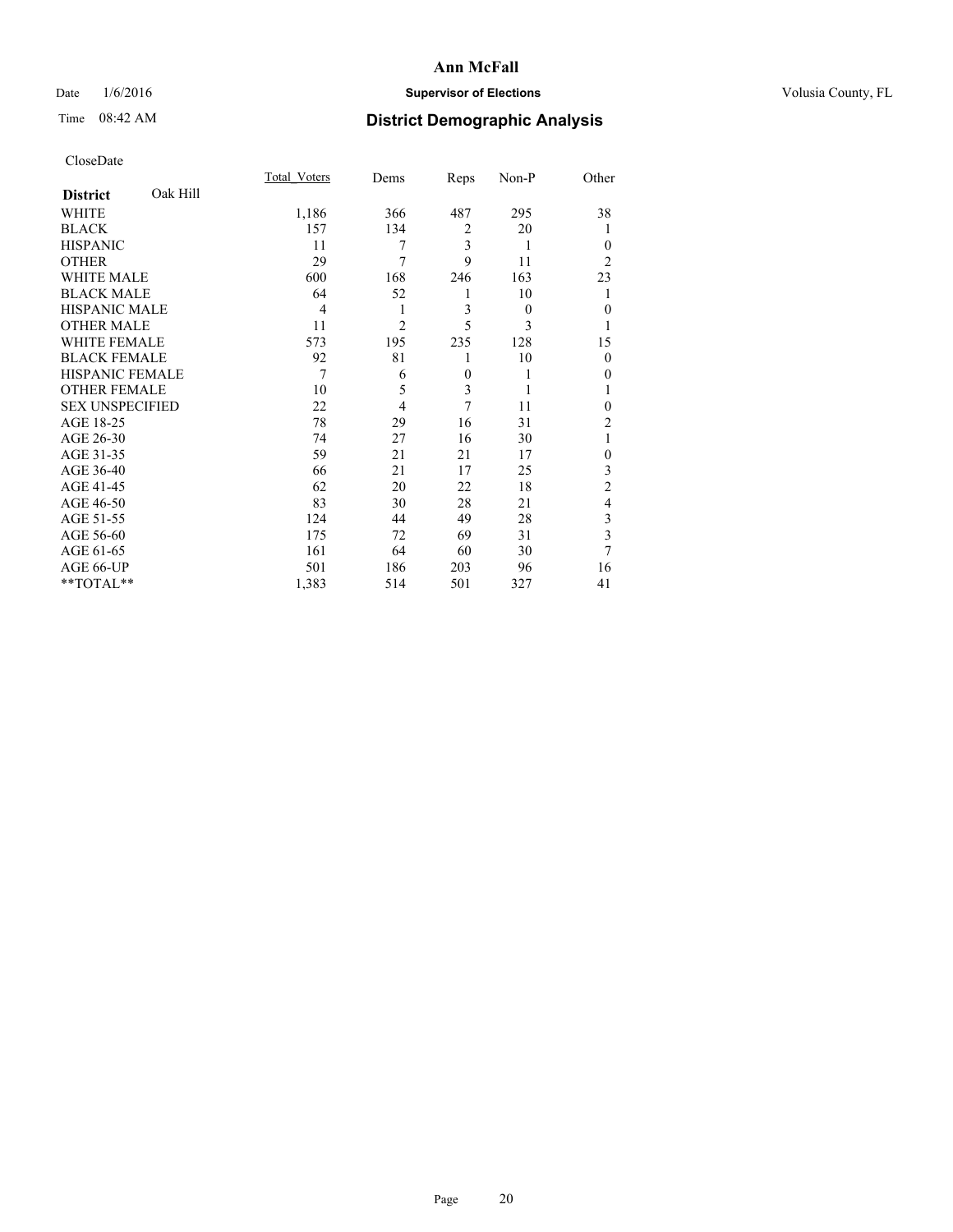## Date  $1/6/2016$  **Supervisor of Elections Supervisor of Elections** Volusia County, FL

# Time 08:42 AM **District Demographic Analysis**

|                        |             | Total Voters | Dems  | Reps  | Non-P | Other                   |
|------------------------|-------------|--------------|-------|-------|-------|-------------------------|
| <b>District</b>        | Orange City |              |       |       |       |                         |
| WHITE                  |             | 5,190        | 1,557 | 2,058 | 1,314 | 261                     |
| <b>BLACK</b>           |             | 394          | 300   | 15    | 73    | 6                       |
| <b>HISPANIC</b>        |             | 935          | 416   | 140   | 365   | 14                      |
| <b>OTHER</b>           |             | 313          | 92    | 69    | 143   | 9                       |
| WHITE MALE             |             | 2,212        | 570   | 897   | 611   | 134                     |
| <b>BLACK MALE</b>      |             | 150          | 106   | 8     | 32    | 4                       |
| HISPANIC MALE          |             | 382          | 167   | 70    | 141   | 4                       |
| <b>OTHER MALE</b>      |             | 110          | 33    | 27    | 48    | $\overline{2}$          |
| <b>WHITE FEMALE</b>    |             | 2,939        | 976   | 1,147 | 690   | 126                     |
| <b>BLACK FEMALE</b>    |             | 239          | 191   | 7     | 39    | $\overline{2}$          |
| <b>HISPANIC FEMALE</b> |             | 543          | 244   | 69    | 220   | 10                      |
| <b>OTHER FEMALE</b>    |             | 130          | 47    | 27    | 51    | 5                       |
| <b>SEX UNSPECIFIED</b> |             | 126          | 31    | 29    | 63    | $\overline{\mathbf{3}}$ |
| AGE 18-25              |             | 574          | 160   | 102   | 274   | 38                      |
| AGE 26-30              |             | 408          | 132   | 109   | 155   | 12                      |
| AGE 31-35              |             | 388          | 134   | 85    | 154   | 15                      |
| AGE 36-40              |             | 397          | 135   | 107   | 142   | 13                      |
| AGE 41-45              |             | 411          | 131   | 124   | 139   | 17                      |
| AGE 46-50              |             | 436          | 141   | 133   | 144   | 18                      |
| AGE 51-55              |             | 547          | 194   | 164   | 164   | 25                      |
| AGE 56-60              |             | 525          | 176   | 197   | 132   | 20                      |
| AGE 61-65              |             | 575          | 241   | 167   | 148   | 19                      |
| AGE 66-UP              |             | 2,571        | 921   | 1,094 | 443   | 113                     |
| **TOTAL**              |             | 6,832        | 2,365 | 2,282 | 1,895 | 290                     |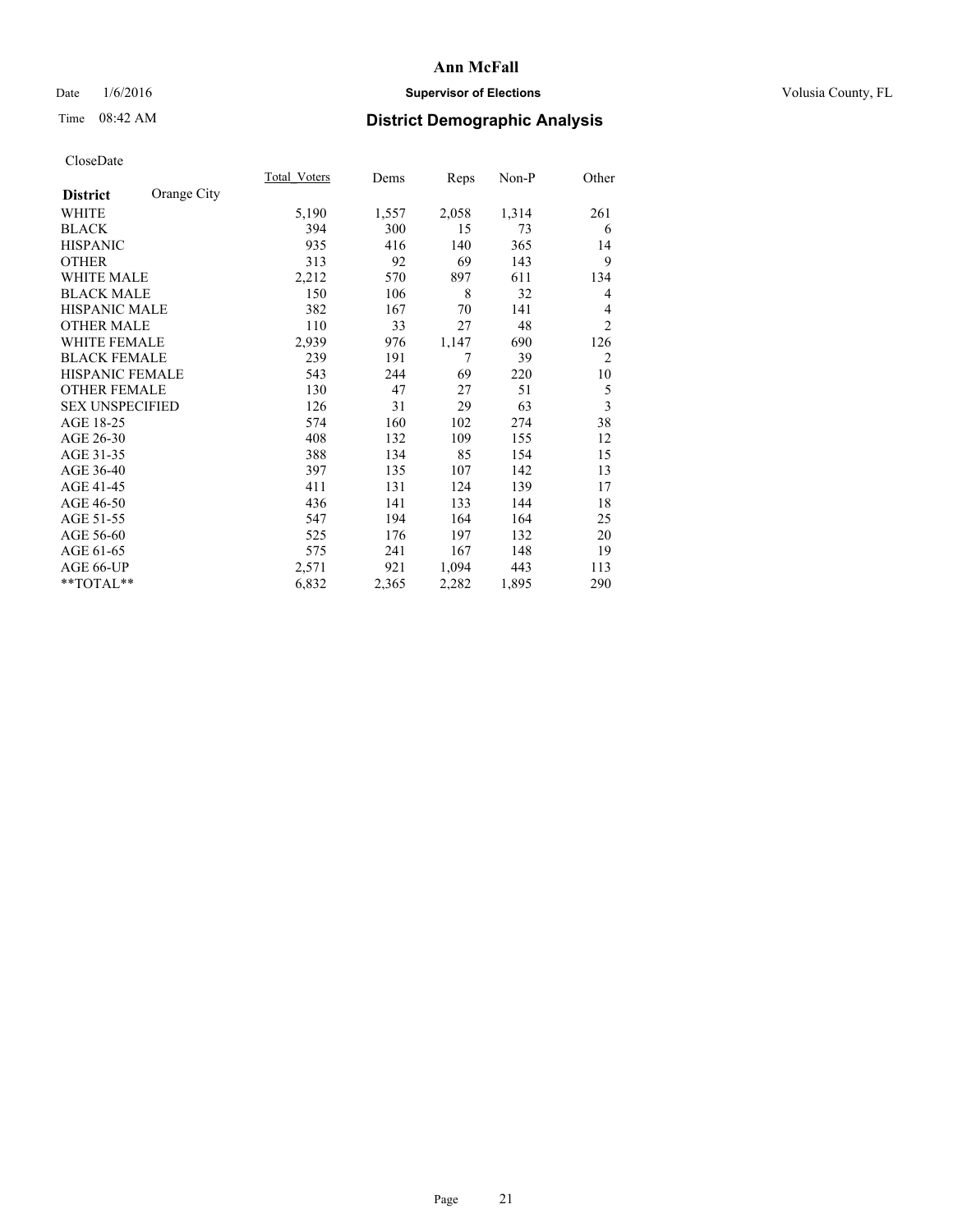## Date  $1/6/2016$  **Supervisor of Elections Supervisor of Elections** Volusia County, FL

## Time 08:42 AM **District Demographic Analysis**

|                        |              | Total Voters | Dems  | Reps   | Non-P | Other |
|------------------------|--------------|--------------|-------|--------|-------|-------|
| <b>District</b>        | Ormond Beach |              |       |        |       |       |
| WHITE                  |              | 26,650       | 8,286 | 11,199 | 6,224 | 941   |
| <b>BLACK</b>           |              | 971          | 737   | 46     | 164   | 24    |
| <b>HISPANIC</b>        |              | 650          | 266   | 162    | 205   | 17    |
| <b>OTHER</b>           |              | 1,505        | 472   | 380    | 618   | 35    |
| WHITE MALE             |              | 12,101       | 3,277 | 5,286  | 3,045 | 493   |
| <b>BLACK MALE</b>      |              | 404          | 286   | 23     | 83    | 12    |
| <b>HISPANIC MALE</b>   |              | 292          | 98    | 89     | 93    | 12    |
| <b>OTHER MALE</b>      |              | 567          | 176   | 148    | 223   | 20    |
| <b>WHITE FEMALE</b>    |              | 14,323       | 4,953 | 5,846  | 3,086 | 438   |
| <b>BLACK FEMALE</b>    |              | 555          | 445   | 22     | 76    | 12    |
| <b>HISPANIC FEMALE</b> |              | 350          | 165   | 70     | 110   | 5     |
| <b>OTHER FEMALE</b>    |              | 654          | 230   | 177    | 233   | 14    |
| <b>SEX UNSPECIFIED</b> |              | 530          | 131   | 126    | 262   | 11    |
| AGE 18-25              |              | 2,379        | 626   | 763    | 896   | 94    |
| AGE 26-30              |              | 1,646        | 518   | 515    | 563   | 50    |
| AGE 31-35              |              | 1,486        | 432   | 473    | 535   | 46    |
| AGE 36-40              |              | 1,495        | 425   | 522    | 486   | 62    |
| AGE 41-45              |              | 1,767        | 516   | 649    | 521   | 81    |
| AGE 46-50              |              | 2,233        | 622   | 975    | 561   | 75    |
| AGE 51-55              |              | 2,689        | 828   | 1,138  | 651   | 72    |
| AGE 56-60              |              | 2,922        | 1,018 | 1,215  | 613   | 76    |
| AGE 61-65              |              | 3,028        | 1,079 | 1,206  | 641   | 102   |
| AGE 66-UP              |              | 10,131       | 3,697 | 4,331  | 1,744 | 359   |
| $*$ TOTAL $*$          |              | 29,776       | 9,761 | 11,787 | 7.211 | 1,017 |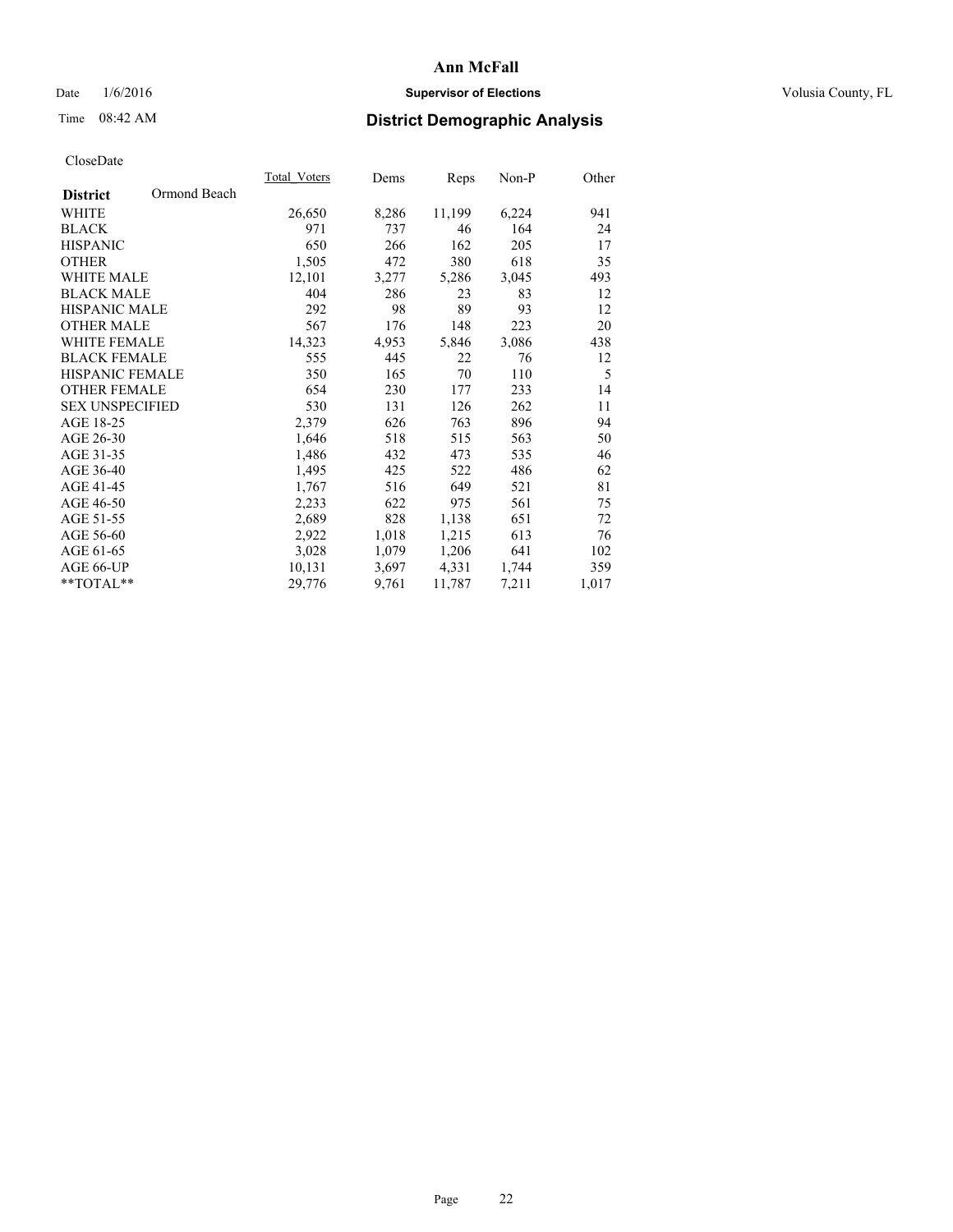## Date  $1/6/2016$  **Supervisor of Elections Supervisor of Elections** Volusia County, FL

| CloseDate |
|-----------|
|-----------|

|                        |         | Total Voters | Dems           | Reps           | Non-P | Other          |
|------------------------|---------|--------------|----------------|----------------|-------|----------------|
| <b>District</b>        | Pierson |              |                |                |       |                |
| <b>WHITE</b>           |         | 545          | 184            | 239            | 109   | 13             |
| <b>BLACK</b>           |         | 46           | 38             | $\overline{2}$ | 6     | $\Omega$       |
| <b>HISPANIC</b>        |         | 148          | 65             | 10             | 69    | 4              |
| <b>OTHER</b>           |         | 22           | 6              | 3              | 13    | $\Omega$       |
| WHITE MALE             |         | 259          | 83             | 117            | 50    | 9              |
| <b>BLACK MALE</b>      |         | 21           | 17             | 1              | 3     | $\theta$       |
| <b>HISPANIC MALE</b>   |         | 69           | 34             | 3              | 31    | 1              |
| <b>OTHER MALE</b>      |         | 10           | 4              | $\overline{c}$ | 4     | $\Omega$       |
| <b>WHITE FEMALE</b>    |         | 281          | 100            | 119            | 58    | 4              |
| <b>BLACK FEMALE</b>    |         | 25           | 21             | 1              | 3     | $\mathbf{0}$   |
| <b>HISPANIC FEMALE</b> |         | 78           | 31             | 7              | 37    | 3              |
| <b>OTHER FEMALE</b>    |         | 6            | $\overline{c}$ | 1              | 3     | $\theta$       |
| <b>SEX UNSPECIFIED</b> |         | 12           | $\mathbf{1}$   | 3              | 8     | $\theta$       |
| AGE 18-25              |         | 113          | 39             | 24             | 50    | $\Omega$       |
| AGE 26-30              |         | 56           | 15             | 10             | 31    | $\theta$       |
| AGE 31-35              |         | 58           | 14             | 21             | 21    | $\overline{c}$ |
| AGE 36-40              |         | 52           | 14             | 16             | 18    | $\overline{4}$ |
| AGE 41-45              |         | 57           | 17             | 17             | 21    | $\overline{c}$ |
| AGE 46-50              |         | 42           | 18             | 14             | 9     | 1              |
| AGE 51-55              |         | 69           | 29             | 25             | 11    | 4              |
| AGE 56-60              |         | 84           | 37             | 33             | 14    | $\Omega$       |
| AGE 61-65              |         | 69           | 28             | 31             | 9     |                |
| AGE 66-UP              |         | 161          | 82             | 63             | 13    | 3              |
| **TOTAL**              |         | 761          | 293            | 254            | 197   | 17             |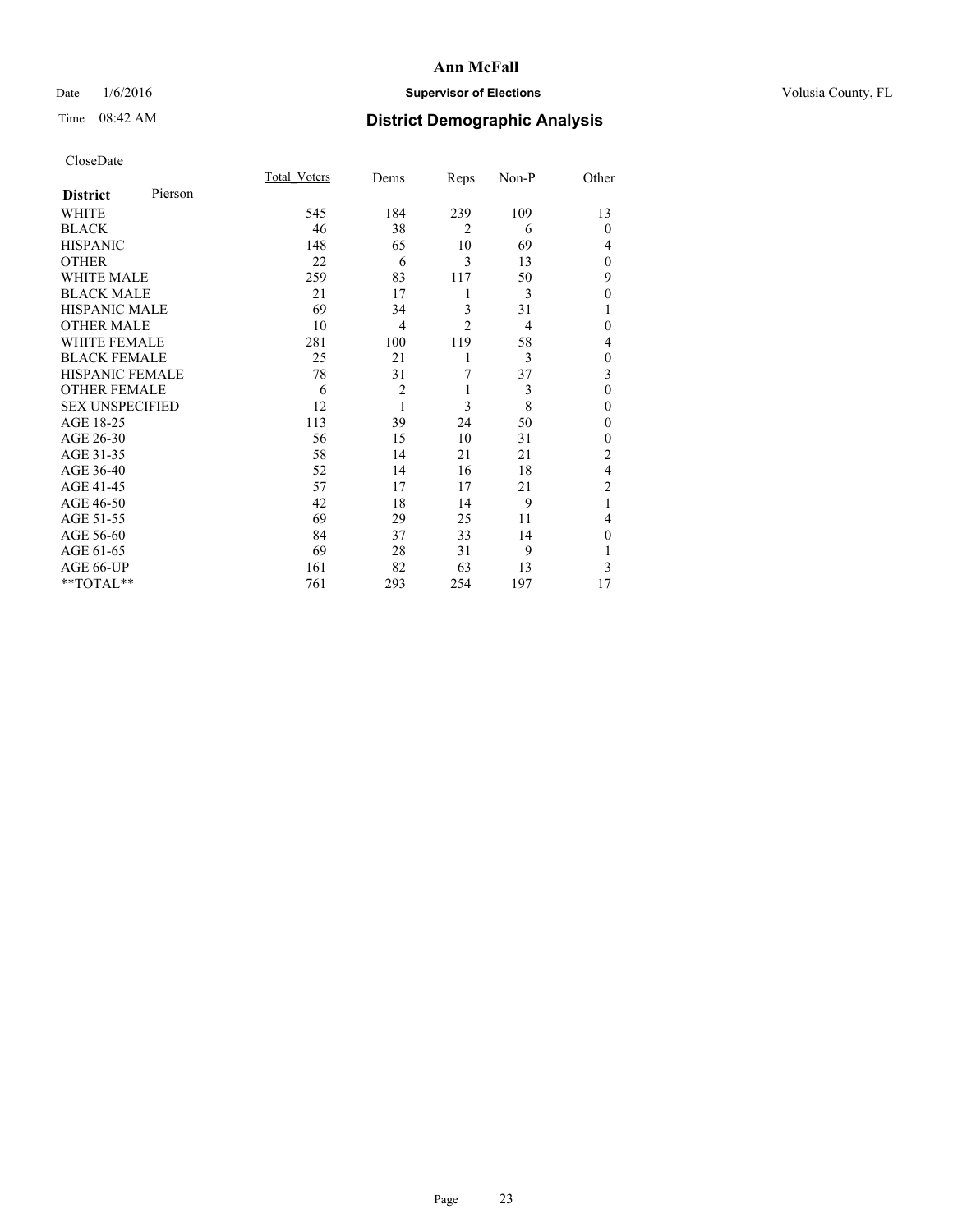## Date  $1/6/2016$  **Supervisor of Elections Supervisor of Elections** Volusia County, FL

# Time 08:42 AM **District Demographic Analysis**

|                        |             | Total Voters | Dems           | Reps           | Non-P          | Other          |
|------------------------|-------------|--------------|----------------|----------------|----------------|----------------|
| <b>District</b>        | Ponce Inlet |              |                |                |                |                |
| WHITE                  |             | 2,773        | 642            | 1,428          | 614            | 89             |
| <b>BLACK</b>           |             | 8            | 3              | $\overline{2}$ | 3              | $\overline{0}$ |
| <b>HISPANIC</b>        |             | 53           | 16             | 24             | 10             | 3              |
| <b>OTHER</b>           |             | 95           | 25             | 33             | 33             | $\overline{4}$ |
| <b>WHITE MALE</b>      |             | 1,315        | 255            | 701            | 311            | 48             |
| <b>BLACK MALE</b>      |             | 3            | 1              | 1              | 1              | $\overline{0}$ |
| <b>HISPANIC MALE</b>   |             | 22           | 6              | 10             | 6              | 0              |
| <b>OTHER MALE</b>      |             | 38           | 9              | 15             | 11             | 3              |
| <b>WHITE FEMALE</b>    |             | 1,436        | 382            | 721            | 293            | 40             |
| <b>BLACK FEMALE</b>    |             | 5            | $\overline{2}$ | 1              | $\overline{2}$ | $\overline{0}$ |
| HISPANIC FEMALE        |             | 31           | 10             | 14             | $\overline{4}$ | 3              |
| <b>OTHER FEMALE</b>    |             | 42           | 13             | 13             | 15             |                |
| <b>SEX UNSPECIFIED</b> |             | 37           | 8              | 11             | 17             |                |
| AGE 18-25              |             | 145          | 36             | 43             | 57             | 9              |
| AGE 26-30              |             | 84           | 21             | 34             | 28             | 1              |
| AGE 31-35              |             | 82           | 17             | 36             | 24             | 5              |
| AGE 36-40              |             | 75           | 11             | 31             | 29             | 4              |
| AGE 41-45              |             | 128          | 29             | 56             | 39             | 4              |
| AGE 46-50              |             | 140          | 26             | 79             | 30             | 5              |
| AGE 51-55              |             | 244          | 58             | 124            | 57             | 5              |
| AGE 56-60              |             | 322          | 69             | 186            | 63             | $\overline{4}$ |
| AGE 61-65              |             | 365          | 86             | 167            | 96             | 16             |
| AGE 66-UP              |             | 1,344        | 333            | 731            | 237            | 43             |
| **TOTAL**              |             | 2,929        | 686            | 1,487          | 660            | 96             |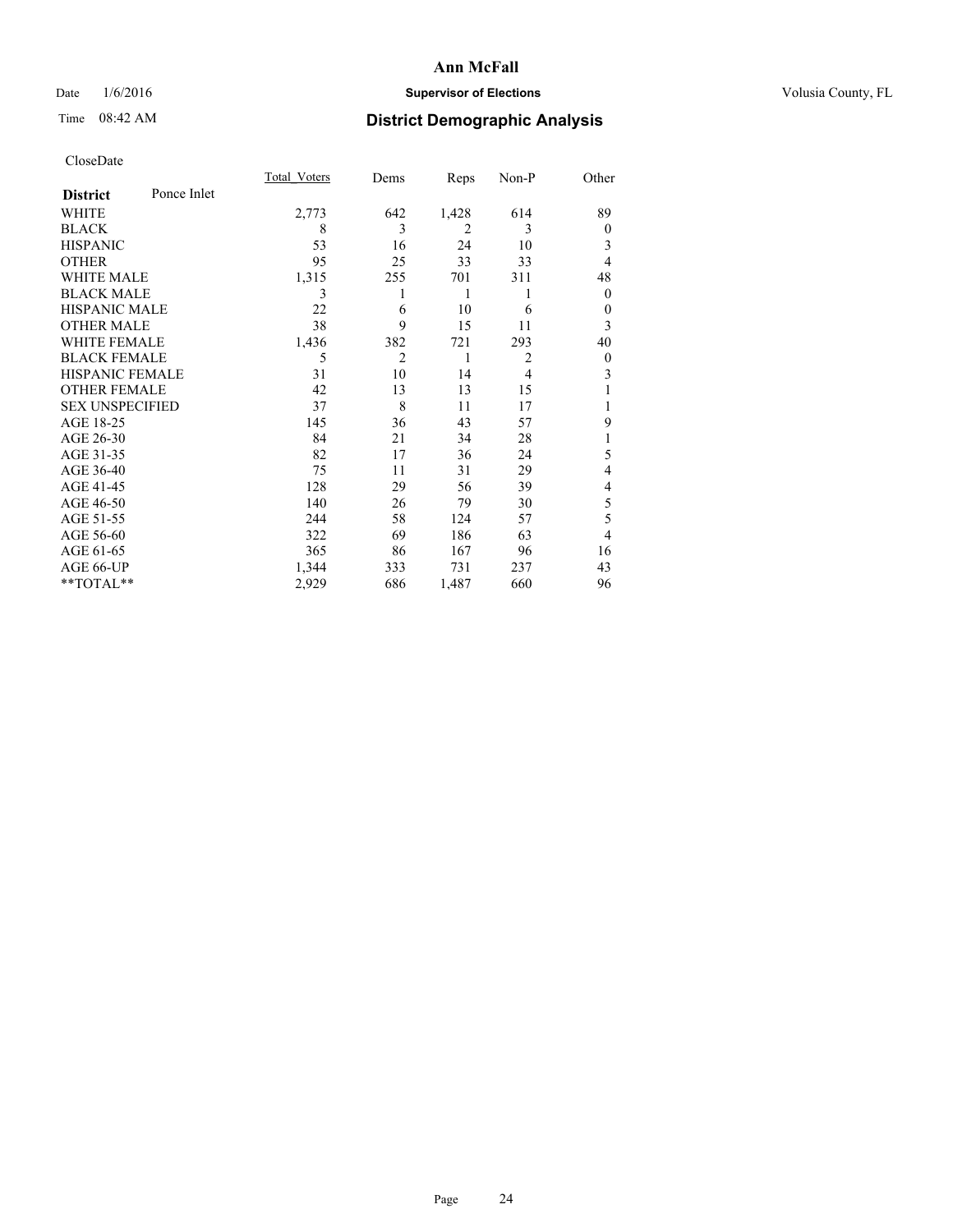## Date  $1/6/2016$  **Supervisor of Elections Supervisor of Elections** Volusia County, FL

## Time 08:42 AM **District Demographic Analysis**

|                        |             | <b>Total Voters</b> | Dems   | Reps   | Non-P  | Other |
|------------------------|-------------|---------------------|--------|--------|--------|-------|
| <b>District</b>        | Port Orange |                     |        |        |        |       |
| WHITE                  |             | 35,528              | 11,111 | 13,587 | 9,461  | 1,369 |
| <b>BLACK</b>           |             | 1,205               | 896    | 60     | 224    | 25    |
| <b>HISPANIC</b>        |             | 1,190               | 446    | 261    | 441    | 42    |
| <b>OTHER</b>           |             | 1,893               | 585    | 423    | 834    | 51    |
| WHITE MALE             |             | 16,251              | 4,414  | 6,595  | 4,504  | 738   |
| <b>BLACK MALE</b>      |             | 512                 | 355    | 34     | 112    | 11    |
| <b>HISPANIC MALE</b>   |             | 541                 | 192    | 128    | 196    | 25    |
| <b>OTHER MALE</b>      |             | 710                 | 214    | 173    | 295    | 28    |
| <b>WHITE FEMALE</b>    |             | 18,908              | 6,592  | 6,860  | 4,842  | 614   |
| <b>BLACK FEMALE</b>    |             | 680                 | 532    | 25     | 109    | 14    |
| HISPANIC FEMALE        |             | 630                 | 251    | 126    | 236    | 17    |
| <b>OTHER FEMALE</b>    |             | 827                 | 295    | 190    | 323    | 19    |
| <b>SEX UNSPECIFIED</b> |             | 757                 | 193    | 200    | 343    | 21    |
| AGE 18-25              |             | 3,433               | 916    | 909    | 1,456  | 152   |
| AGE 26-30              |             | 2,601               | 785    | 706    | 1,019  | 91    |
| AGE 31-35              |             | 2,431               | 741    | 682    | 900    | 108   |
| AGE 36-40              |             | 2,360               | 724    | 702    | 825    | 109   |
| AGE 41-45              |             | 2,683               | 790    | 967    | 831    | 95    |
| AGE 46-50              |             | 2,900               | 853    | 1,118  | 843    | 86    |
| AGE 51-55              |             | 3,600               | 1,123  | 1,449  | 910    | 118   |
| AGE 56-60              |             | 3,772               | 1,297  | 1,476  | 878    | 121   |
| AGE 61-65              |             | 3,793               | 1,434  | 1,394  | 841    | 124   |
| AGE 66-UP              |             | 12,243              | 4,375  | 4,928  | 2,457  | 483   |
| $*$ TOTAL $*$          |             | 39,816              | 13,038 | 14,331 | 10,960 | 1,487 |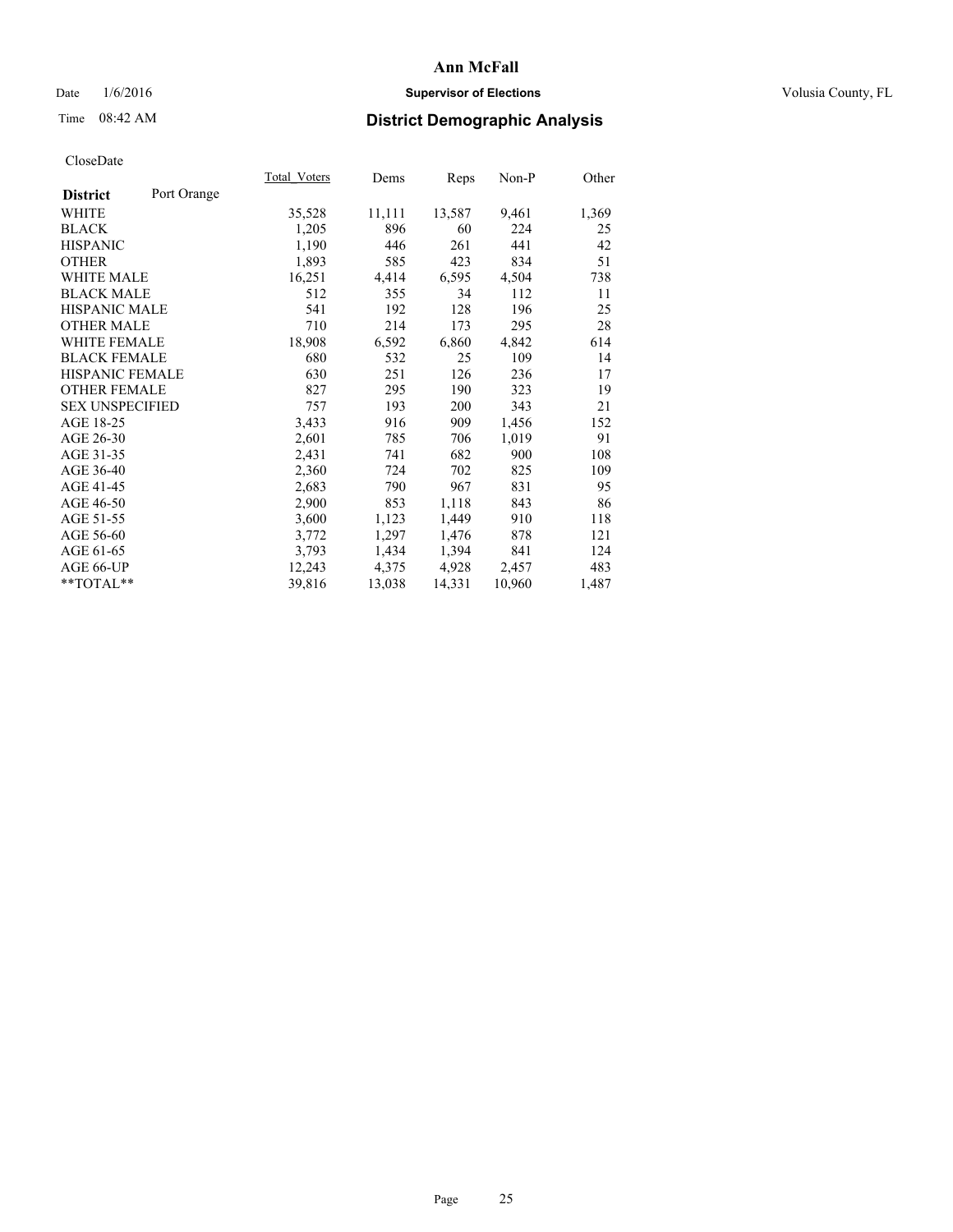## Date  $1/6/2016$  **Supervisor of Elections Supervisor of Elections** Volusia County, FL

# Time 08:42 AM **District Demographic Analysis**

|                        |               | Total Voters | Dems  | Reps  | Non-P | Other            |
|------------------------|---------------|--------------|-------|-------|-------|------------------|
| <b>District</b>        | South Daytona |              |       |       |       |                  |
| WHITE                  |               | 6,703        | 2,403 | 2,317 | 1,734 | 249              |
| <b>BLACK</b>           |               | 667          | 514   | 24    | 119   | 10               |
| <b>HISPANIC</b>        |               | 202          | 90    | 38    | 67    | 7                |
| <b>OTHER</b>           |               | 339          | 120   | 61    | 152   | 6                |
| <b>WHITE MALE</b>      |               | 3,088        | 954   | 1,153 | 831   | 150              |
| <b>BLACK MALE</b>      |               | 255          | 194   | 9     | 48    | 4                |
| HISPANIC MALE          |               | 98           | 38    | 22    | 34    | 4                |
| <b>OTHER MALE</b>      |               | 104          | 36    | 19    | 47    | $\overline{2}$   |
| <b>WHITE FEMALE</b>    |               | 3,571        | 1,433 | 1,152 | 887   | 99               |
| <b>BLACK FEMALE</b>    |               | 403          | 313   | 14    | 70    | 6                |
| <b>HISPANIC FEMALE</b> |               | 100          | 50    | 16    | 31    | 3                |
| <b>OTHER FEMALE</b>    |               | 147          | 65    | 31    | 47    | 4                |
| <b>SEX UNSPECIFIED</b> |               | 145          | 44    | 24    | 77    | $\boldsymbol{0}$ |
| AGE 18-25              |               | 688          | 255   | 152   | 256   | 25               |
| AGE 26-30              |               | 606          | 211   | 146   | 225   | 24               |
| AGE 31-35              |               | 493          | 186   | 113   | 181   | 13               |
| AGE 36-40              |               | 465          | 172   | 117   | 153   | 23               |
| AGE 41-45              |               | 487          | 174   | 156   | 139   | 18               |
| AGE 46-50              |               | 644          | 245   | 210   | 168   | 21               |
| AGE 51-55              |               | 794          | 300   | 264   | 201   | 29               |
| AGE 56-60              |               | 829          | 320   | 293   | 194   | 22               |
| AGE 61-65              |               | 786          | 351   | 256   | 157   | 22               |
| AGE 66-UP              |               | 2,119        | 913   | 733   | 398   | 75               |
| **TOTAL**              |               | 7,911        | 3,127 | 2,440 | 2,072 | 272              |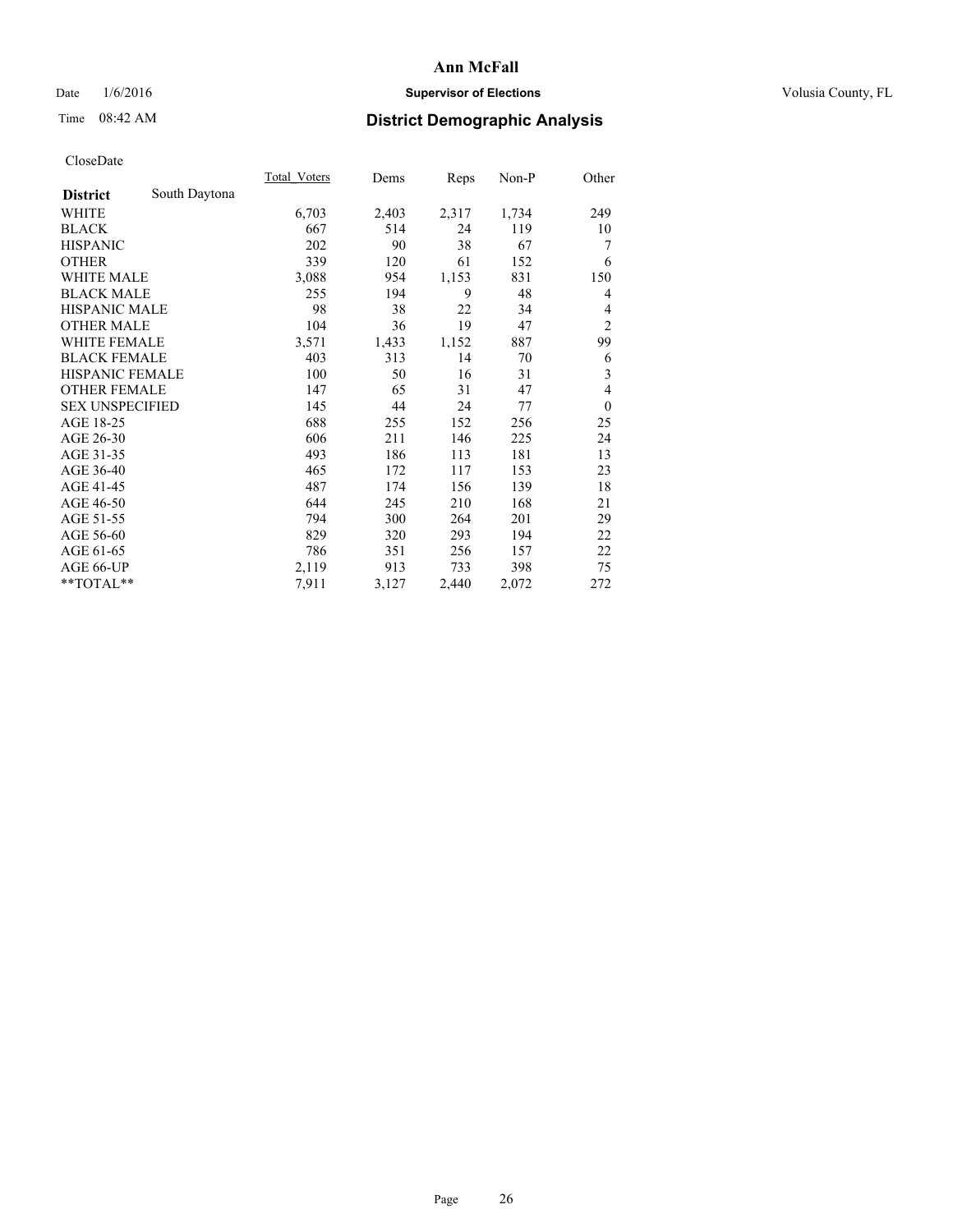## Date  $1/6/2016$  **Supervisor of Elections Supervisor of Elections** Volusia County, FL

# Time 08:42 AM **District Demographic Analysis**

|                        |               | Total Voters | Dems     | Reps     | Non-P    | Other |
|------------------------|---------------|--------------|----------|----------|----------|-------|
| <b>District</b>        | Flagler Beach |              |          |          |          |       |
| WHITE                  |               | 55           | 20       | 18       | 16       |       |
| <b>BLACK</b>           |               | 0            | $\Omega$ | $\theta$ | $\Omega$ |       |
| <b>HISPANIC</b>        |               | $\theta$     | 0        | $\Omega$ | $\theta$ | 0     |
| <b>OTHER</b>           |               | 3            |          | 2        | $\theta$ |       |
| <b>WHITE MALE</b>      |               | 24           | 6        | 9        | 9        | 0     |
| <b>BLACK MALE</b>      |               | 0            | 0        | 0        | 0        |       |
| <b>HISPANIC MALE</b>   |               |              |          | 0        | 0        |       |
| <b>OTHER MALE</b>      |               | 2            |          |          | 0        |       |
| <b>WHITE FEMALE</b>    |               | 31           | 14       | 9        |          |       |
| <b>BLACK FEMALE</b>    |               | $\theta$     | $\theta$ | 0        | $\theta$ | 0     |
| HISPANIC FEMALE        |               |              | 0        | 0        | 0        |       |
| <b>OTHER FEMALE</b>    |               |              | 0        |          | $\theta$ | 0     |
| <b>SEX UNSPECIFIED</b> |               |              | 0        | 0        | 0        |       |
| AGE 18-25              |               |              | 0        | 0        |          |       |
| AGE 26-30              |               |              | 0        | 0        |          |       |
| AGE 31-35              |               |              | 0        | 0        |          |       |
| AGE 36-40              |               |              | 0        | 0        | 0        | 0     |
| AGE 41-45              |               |              |          | 0        |          |       |
| AGE 46-50              |               |              |          | 0        | 0        | 0     |
| AGE 51-55              |               |              |          |          |          |       |
| AGE 56-60              |               |              | 0        | 2        |          |       |
| AGE 61-65              |               |              | 0        | 3        |          |       |
| AGE 66-UP              |               | 46           | 19       | 14       | 12       |       |
| $*$ TOTAL $*$          |               | 58           | 21       | 20       | 16       |       |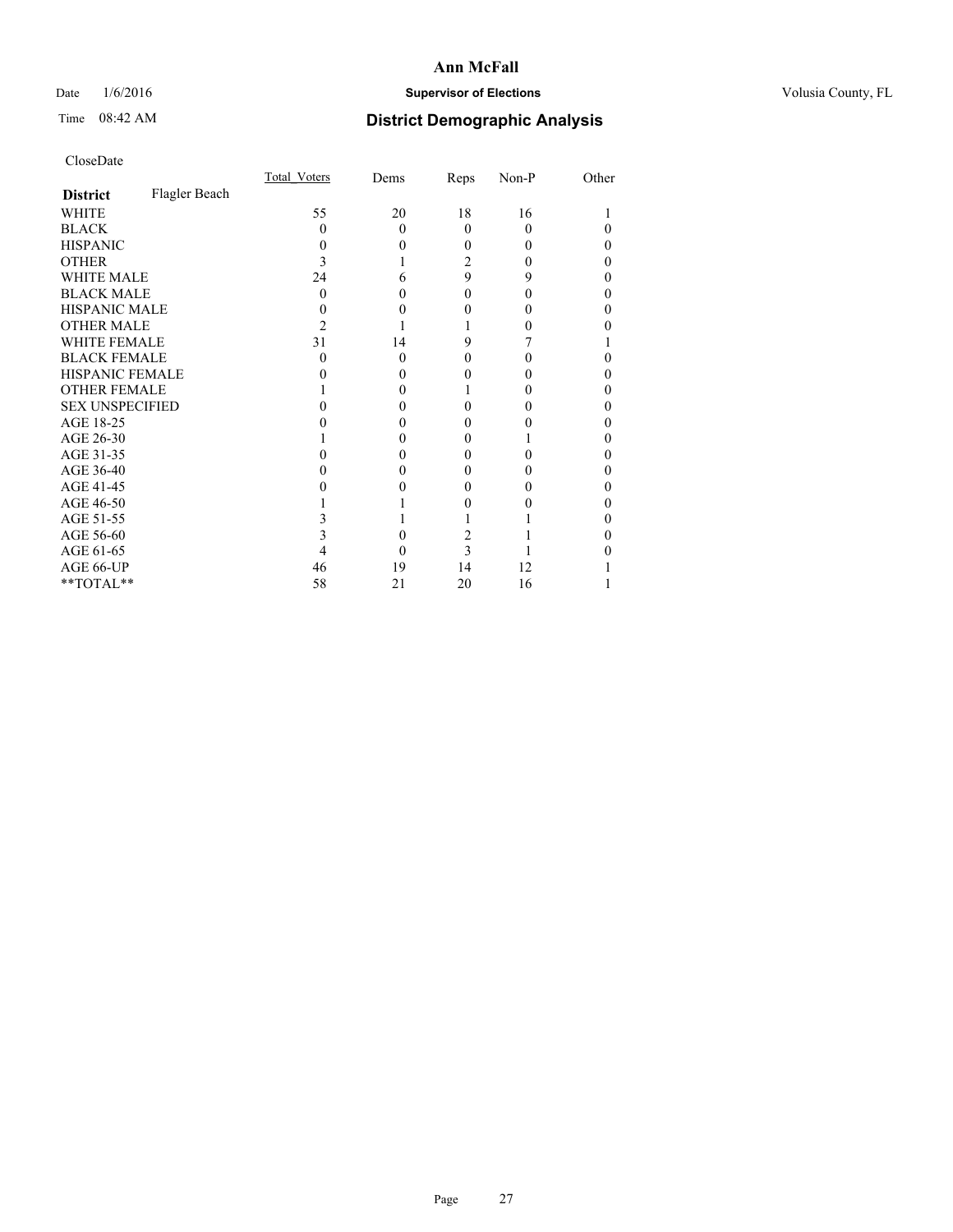## Date  $1/6/2016$  **Supervisor of Elections Supervisor of Elections** Volusia County, FL

## Time 08:42 AM **District Demographic Analysis**

|                        |                           | Total Voters | Dems   | Reps   | Non-P  | Other |
|------------------------|---------------------------|--------------|--------|--------|--------|-------|
| <b>District</b>        | <b>Hospital Authority</b> |              |        |        |        |       |
| WHITE                  |                           | 97,726       | 28,818 | 40,144 | 24,594 | 4,170 |
| <b>BLACK</b>           |                           | 10,440       | 8,058  | 425    | 1,782  | 175   |
| <b>HISPANIC</b>        |                           | 20,057       | 9,165  | 3,046  | 7,460  | 386   |
| <b>OTHER</b>           |                           | 6,965        | 2,169  | 1,511  | 3,117  | 168   |
| WHITE MALE             |                           | 45,034       | 11,516 | 19,374 | 11,894 | 2,250 |
| <b>BLACK MALE</b>      |                           | 4,396        | 3,204  | 227    | 852    | 113   |
| <b>HISPANIC MALE</b>   |                           | 9,193        | 4,042  | 1,489  | 3,452  | 210   |
| <b>OTHER MALE</b>      |                           | 2,395        | 781    | 564    | 969    | 81    |
| <b>WHITE FEMALE</b>    |                           | 51,783       | 17,081 | 20,428 | 12,381 | 1,893 |
| <b>BLACK FEMALE</b>    |                           | 5,911        | 4,763  | 191    | 895    | 62    |
| <b>HISPANIC FEMALE</b> |                           | 10,587       | 5,000  | 1,530  | 3,886  | 171   |
| <b>OTHER FEMALE</b>    |                           | 2,875        | 1,066  | 643    | 1,101  | 65    |
| <b>SEX UNSPECIFIED</b> |                           | 3,013        | 757    | 679    | 1,523  | 54    |
| AGE 18-25              |                           | 13,958       | 4,158  | 3,137  | 6,126  | 537   |
| AGE 26-30              |                           | 9,580        | 2,986  | 2,373  | 3,874  | 347   |
| AGE 31-35              |                           | 9,090        | 2,971  | 2,335  | 3,432  | 352   |
| AGE 36-40              |                           | 9,214        | 3,083  | 2,483  | 3,241  | 407   |
| AGE 41-45              |                           | 10,020       | 3,284  | 3,217  | 3,120  | 399   |
| AGE 46-50              |                           | 10,943       | 3,635  | 3,953  | 2,973  | 382   |
| AGE 51-55              |                           | 13,208       | 4,507  | 5,011  | 3,237  | 453   |
| AGE 56-60              |                           | 12,953       | 4,778  | 4,926  | 2,815  | 434   |
| AGE 61-65              |                           | 12,063       | 4,824  | 4,342  | 2,486  | 411   |
| AGE 66-UP              |                           | 34,159       | 13,984 | 13,349 | 5,649  | 1,177 |
| $*$ $TOTAL**$          |                           | 135,188      | 48,210 | 45,126 | 36,953 | 4,899 |
|                        |                           |              |        |        |        |       |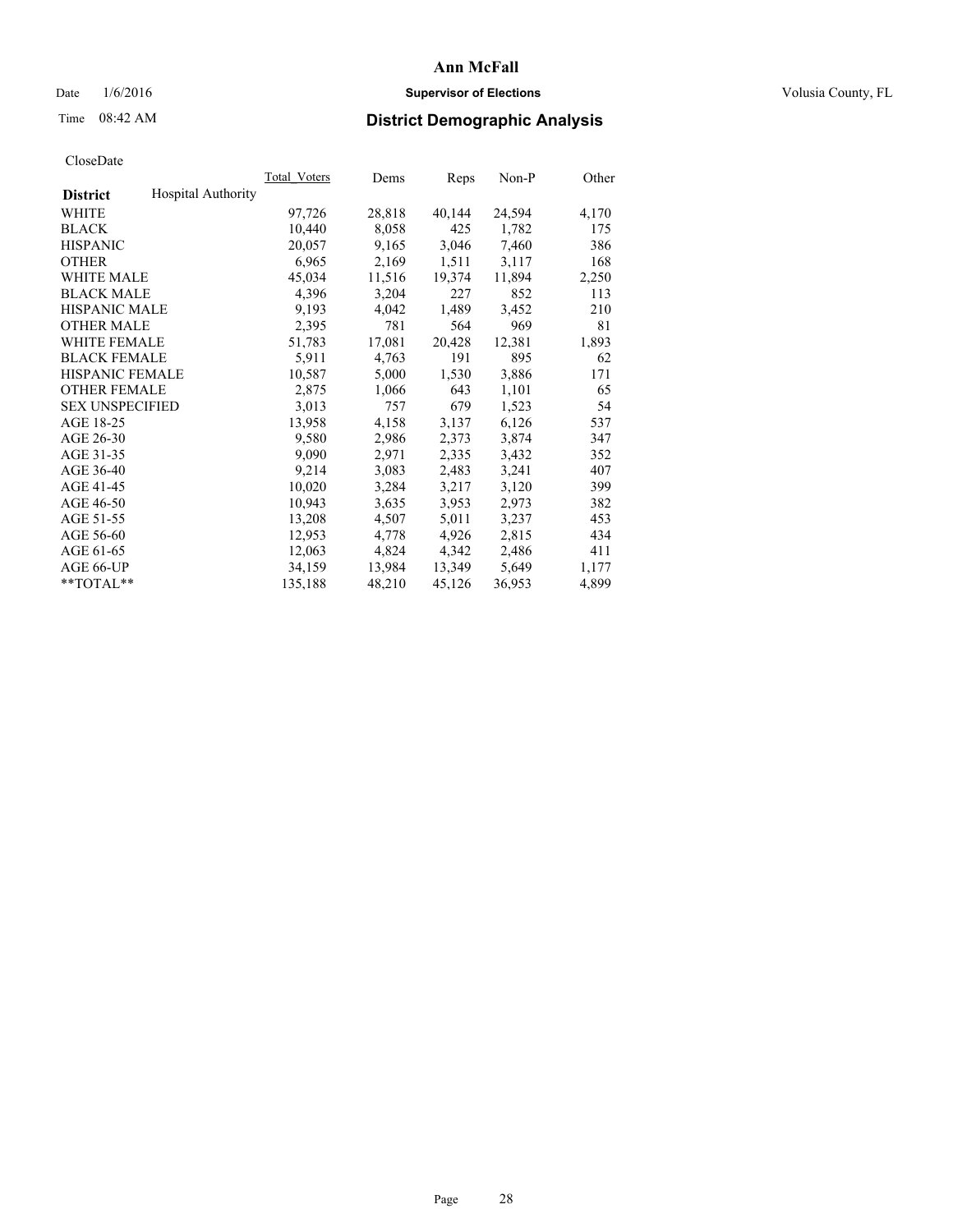## Date  $1/6/2016$  **Supervisor of Elections Supervisor of Elections** Volusia County, FL

|                                              | <b>Total Voters</b> | Dems  | Reps  | Non-P | Other |
|----------------------------------------------|---------------------|-------|-------|-------|-------|
| Florida House District 24<br><b>District</b> |                     |       |       |       |       |
| WHITE                                        | 17,719              | 5,091 | 7,743 | 4,159 | 726   |
| <b>BLACK</b>                                 | 422                 | 330   | 19    | 65    | 8     |
| <b>HISPANIC</b>                              | 999                 | 396   | 182   | 403   | 18    |
| <b>OTHER</b>                                 | 817                 | 204   | 261   | 329   | 23    |
| WHITE MALE                                   | 8,254               | 2,063 | 3,759 | 2,040 | 392   |
| <b>BLACK MALE</b>                            | 197                 | 147   | 13    | 32    | 5     |
| <b>HISPANIC MALE</b>                         | 439                 | 176   | 71    | 182   | 10    |
| <b>OTHER MALE</b>                            | 281                 | 70    | 97    | 103   | 11    |
| <b>WHITE FEMALE</b>                          | 9,313               | 3,006 | 3,908 | 2,068 | 331   |
| <b>BLACK FEMALE</b>                          | 222                 | 180   | 6     | 33    | 3     |
| HISPANIC FEMALE                              | 540                 | 211   | 110   | 211   | 8     |
| <b>OTHER FEMALE</b>                          | 324                 | 99    | 114   | 103   | 8     |
| <b>SEX UNSPECIFIED</b>                       | 387                 | 69    | 127   | 184   | 7     |
| AGE 18-25                                    | 1,471               | 357   | 443   | 619   | 52    |
| AGE 26-30                                    | 904                 | 229   | 284   | 361   | 30    |
| AGE 31-35                                    | 822                 | 227   | 261   | 290   | 44    |
| AGE 36-40                                    | 830                 | 212   | 299   | 280   | 39    |
| AGE 41-45                                    | 997                 | 233   | 406   | 324   | 34    |
| AGE 46-50                                    | 1,211               | 296   | 546   | 329   | 40    |
| AGE 51-55                                    | 1,803               | 506   | 810   | 417   | 70    |
| AGE 56-60                                    | 2,122               | 652   | 921   | 473   | 76    |
| AGE 61-65                                    | 2,274               | 761   | 927   | 475   | 111   |
| AGE 66-UP                                    | 7,523               | 2,548 | 3,308 | 1,388 | 279   |
| **TOTAL**                                    | 19,957              | 6,021 | 8,205 | 4,956 | 775   |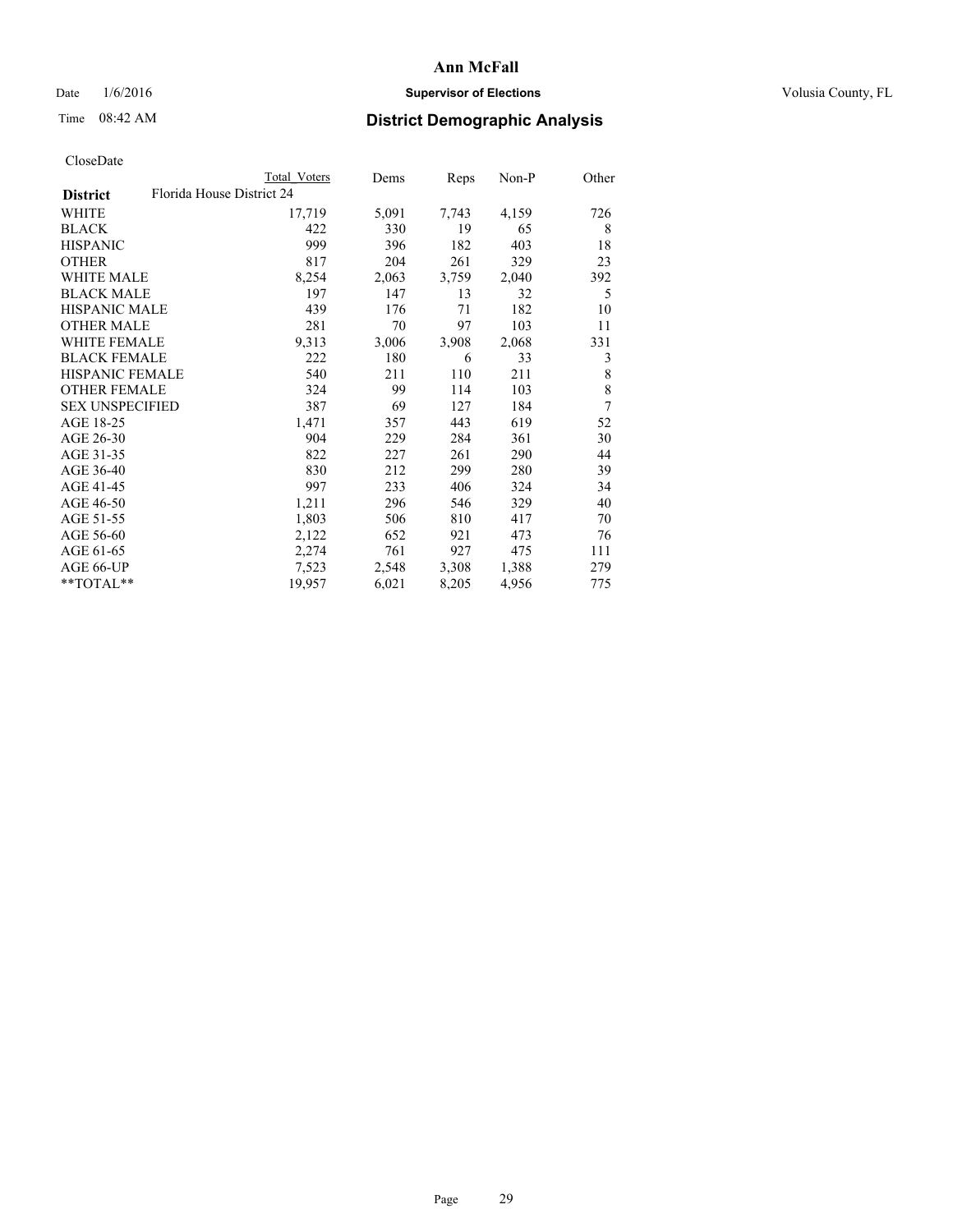## Date  $1/6/2016$  **Supervisor of Elections Supervisor of Elections** Volusia County, FL

|                        |                           | Total Voters | Dems   | Reps   | Non-P  | Other |
|------------------------|---------------------------|--------------|--------|--------|--------|-------|
| <b>District</b>        | Florida House District 25 |              |        |        |        |       |
| WHITE                  |                           | 105,242      | 32,285 | 42,756 | 26,361 | 3,840 |
| <b>BLACK</b>           |                           | 3,136        | 2,352  | 145    | 567    | 72    |
| <b>HISPANIC</b>        |                           | 2,656        | 995    | 657    | 929    | 75    |
| <b>OTHER</b>           |                           | 5,116        | 1,513  | 1,251  | 2,214  | 138   |
| <b>WHITE MALE</b>      |                           | 48,867       | 13,054 | 20,812 | 12,922 | 2,079 |
| <b>BLACK MALE</b>      |                           | 1,358        | 945    | 76     | 299    | 38    |
| <b>HISPANIC MALE</b>   |                           | 1,212        | 406    | 323    | 437    | 46    |
| <b>OTHER MALE</b>      |                           | 1,922        | 566    | 500    | 791    | 65    |
| <b>WHITE FEMALE</b>    |                           | 55,420       | 18,958 | 21,626 | 13,112 | 1,724 |
| <b>BLACK FEMALE</b>    |                           | 1,748        | 1,387  | 67     | 260    | 34    |
| HISPANIC FEMALE        |                           | 1,407        | 579    | 320    | 479    | 29    |
| <b>OTHER FEMALE</b>    |                           | 2,220        | 762    | 570    | 829    | 59    |
| <b>SEX UNSPECIFIED</b> |                           | 1,996        | 488    | 515    | 942    | 51    |
| AGE 18-25              |                           | 8,673        | 2,242  | 2,498  | 3,573  | 360   |
| AGE 26-30              |                           | 6,462        | 1,923  | 1,849  | 2,468  | 222   |
| AGE 31-35              |                           | 6,006        | 1,770  | 1,764  | 2,239  | 233   |
| AGE 36-40              |                           | 5,800        | 1,672  | 1,830  | 2,041  | 257   |
| AGE 41-45              |                           | 6,833        | 1,961  | 2,443  | 2,162  | 267   |
| AGE 46-50              |                           | 8,191        | 2,278  | 3,313  | 2,338  | 262   |
| AGE 51-55              |                           | 10,522       | 3,142  | 4,468  | 2,592  | 320   |
| AGE 56-60              |                           | 11,591       | 3,868  | 4,732  | 2,634  | 357   |
| AGE 61-65              |                           | 12,220       | 4,353  | 4,755  | 2,710  | 402   |
| AGE 66-UP              |                           | 39,852       | 13,936 | 17,157 | 7,314  | 1,445 |
| $*$ $TOTAI.**$         |                           | 116,150      | 37,145 | 44,809 | 30,071 | 4,125 |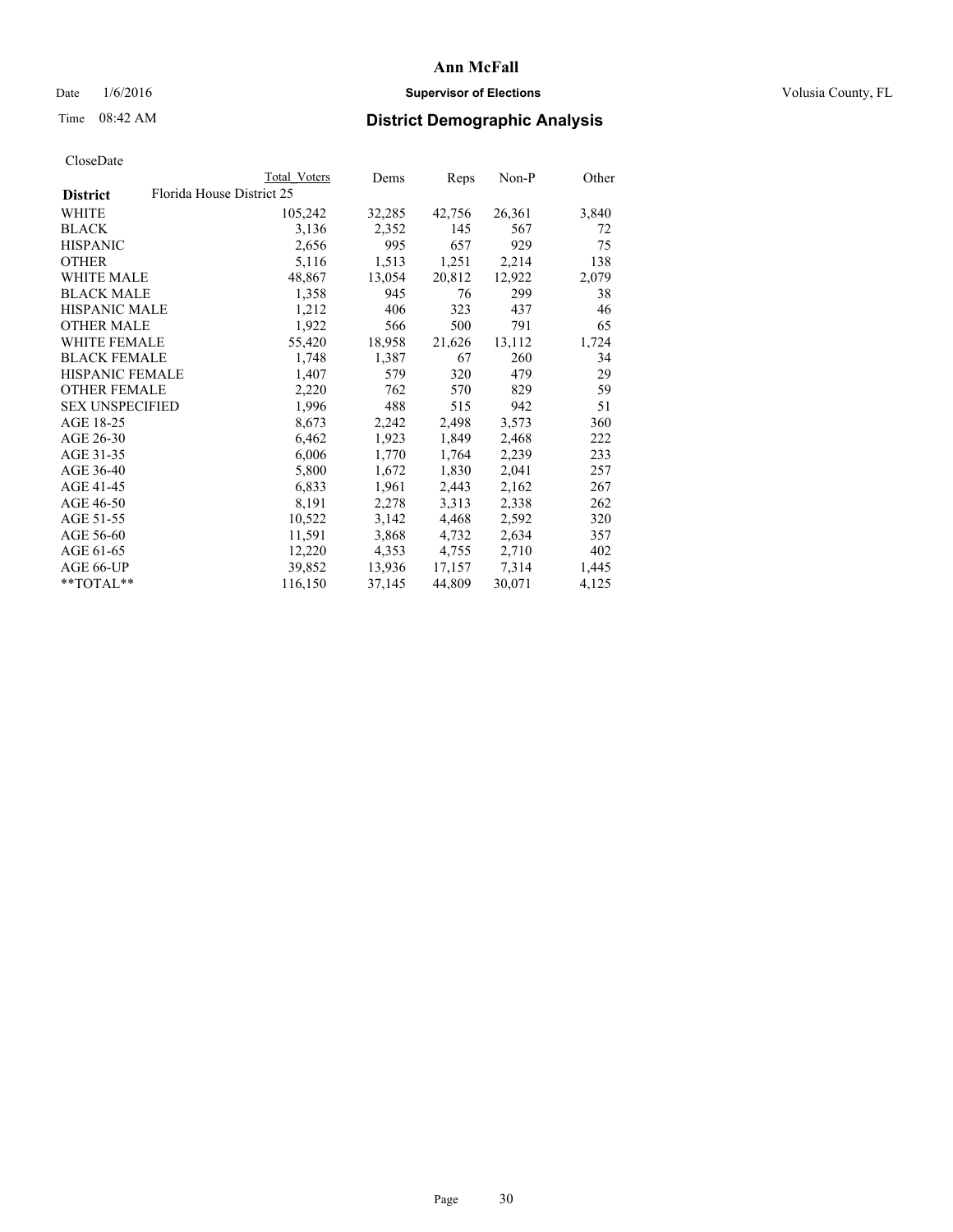## Date  $1/6/2016$  **Supervisor of Elections Supervisor of Elections** Volusia County, FL

| CloseDate |
|-----------|
|-----------|

|                        |                           | <b>Total Voters</b> | Dems   | Reps   | Non-P  | Other |
|------------------------|---------------------------|---------------------|--------|--------|--------|-------|
| <b>District</b>        | Florida House District 26 |                     |        |        |        |       |
| WHITE                  |                           | 67,752              | 22,116 | 25,354 | 17,492 | 2,790 |
| <b>BLACK</b>           |                           | 19,198              | 15,687 | 513    | 2,810  | 188   |
| <b>HISPANIC</b>        |                           | 4,321               | 1,806  | 708    | 1,692  | 115   |
| <b>OTHER</b>           |                           | 5,006               | 1,803  | 892    | 2,194  | 117   |
| <b>WHITE MALE</b>      |                           | 31,223              | 8,759  | 12,395 | 8,526  | 1,543 |
| <b>BLACK MALE</b>      |                           | 7,399               | 5,763  | 259    | 1,268  | 109   |
| <b>HISPANIC MALE</b>   |                           | 1,922               | 752    | 342    | 769    | 59    |
| <b>OTHER MALE</b>      |                           | 1,654               | 592    | 336    | 671    | 55    |
| <b>WHITE FEMALE</b>    |                           | 35,990              | 13,209 | 12,781 | 8,768  | 1,232 |
| <b>BLACK FEMALE</b>    |                           | 11,530              | 9,723  | 247    | 1,481  | 79    |
| <b>HISPANIC FEMALE</b> |                           | 2,335               | 1,025  | 357    | 899    | 54    |
| <b>OTHER FEMALE</b>    |                           | 2,127               | 902    | 403    | 772    | 50    |
| <b>SEX UNSPECIFIED</b> |                           | 2,095               | 687    | 345    | 1,034  | 29    |
| AGE 18-25              |                           | 11,906              | 5,327  | 1,949  | 4,261  | 369   |
| AGE 26-30              |                           | 7,715               | 3,233  | 1,535  | 2,714  | 233   |
| AGE 31-35              |                           | 6,528               | 2,679  | 1,407  | 2,218  | 224   |
| AGE 36-40              |                           | 5,881               | 2,433  | 1,375  | 1,846  | 227   |
| AGE 41-45              |                           | 6,300               | 2,439  | 1,772  | 1,852  | 237   |
| AGE 46-50              |                           | 7,022               | 2,837  | 2,136  | 1,813  | 236   |
| AGE 51-55              |                           | 8,739               | 3,591  | 2,770  | 2,074  | 304   |
| AGE 56-60              |                           | 8,916               | 3,912  | 2,893  | 1,835  | 276   |
| AGE 61-65              |                           | 8,655               | 3,882  | 2,762  | 1,723  | 288   |
| AGE 66-UP              |                           | 24,615              | 11,079 | 8,868  | 3,852  | 816   |
| $*$ TOTAL $*$          |                           | 96,277              | 41,412 | 27,467 | 24,188 | 3,210 |
|                        |                           |                     |        |        |        |       |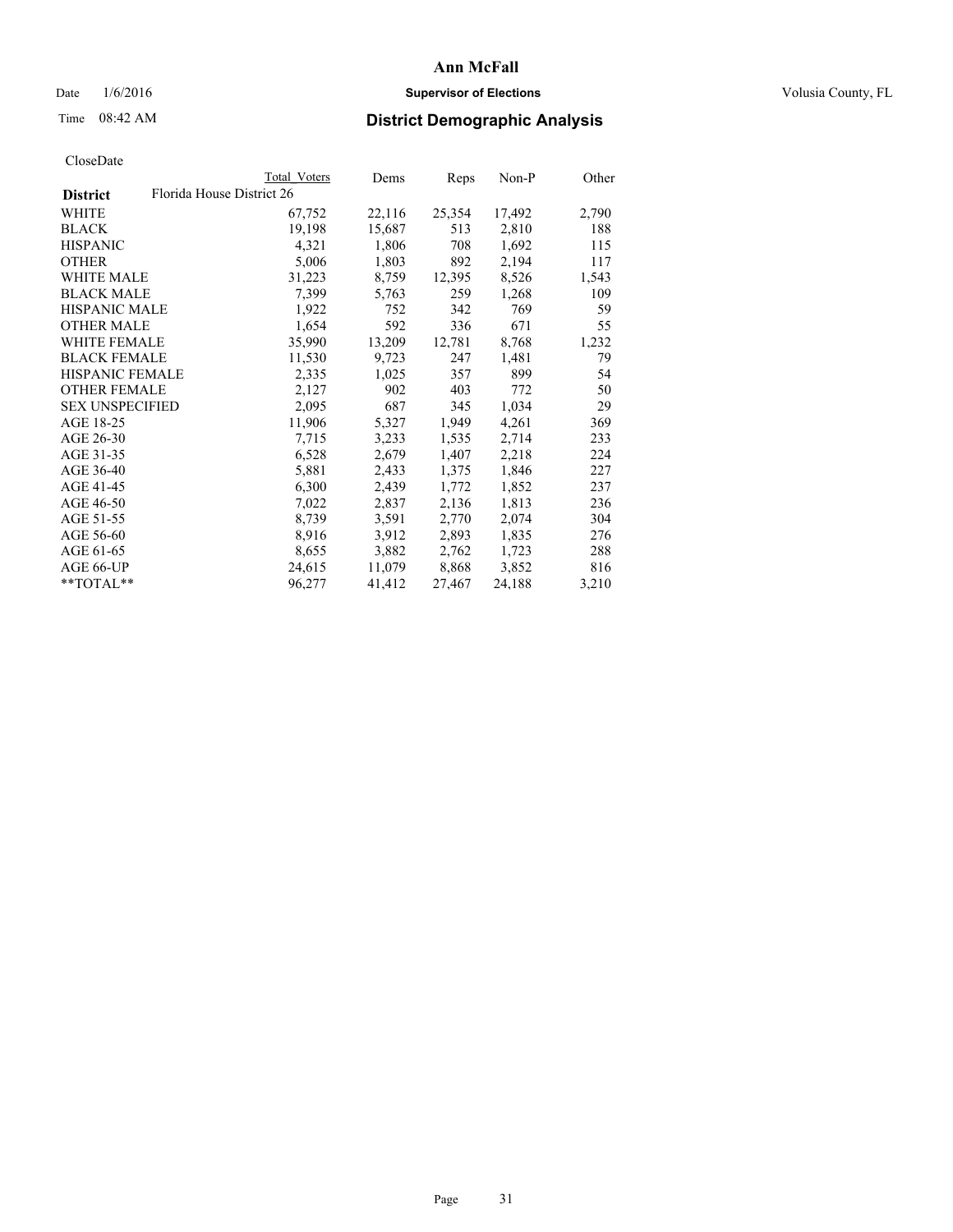## Date  $1/6/2016$  **Supervisor of Elections Supervisor of Elections** Volusia County, FL

| CloseDate |
|-----------|
|-----------|

|                        |                           | Total Voters | Dems   | Reps   | Non-P  | Other |
|------------------------|---------------------------|--------------|--------|--------|--------|-------|
| <b>District</b>        | Florida House District 27 |              |        |        |        |       |
| WHITE                  |                           | 74,349       | 22,189 | 29,328 | 19,791 | 3,041 |
| <b>BLACK</b>           |                           | 6,746        | 5,076  | 300    | 1,248  | 122   |
| <b>HISPANIC</b>        |                           | 16,972       | 7,908  | 2,562  | 6,194  | 308   |
| <b>OTHER</b>           |                           | 5,128        | 1,622  | 1,039  | 2,345  | 122   |
| <b>WHITE MALE</b>      |                           | 34,318       | 8,962  | 14,221 | 9,492  | 1,643 |
| <b>BLACK MALE</b>      |                           | 2,975        | 2,094  | 169    | 634    | 78    |
| <b>HISPANIC MALE</b>   |                           | 7,836        | 3,494  | 1,266  | 2,901  | 175   |
| <b>OTHER MALE</b>      |                           | 1,782        | 590    | 403    | 731    | 58    |
| <b>WHITE FEMALE</b>    |                           | 39,323       | 13,042 | 14,856 | 10,048 | 1,377 |
| <b>BLACK FEMALE</b>    |                           | 3,689        | 2,922  | 128    | 595    | 44    |
| <b>HISPANIC FEMALE</b> |                           | 8,913        | 4,316  | 1,276  | 3,191  | 130   |
| <b>OTHER FEMALE</b>    |                           | 2,151        | 809    | 448    | 841    | 53    |
| <b>SEX UNSPECIFIED</b> |                           | 2,207        | 566    | 462    | 1,144  | 35    |
| AGE 18-25              |                           | 10,177       | 3,038  | 2,166  | 4,595  | 378   |
| AGE 26-30              |                           | 7,166        | 2,229  | 1,684  | 2,999  | 254   |
| AGE 31-35              |                           | 6,780        | 2,201  | 1,659  | 2,665  | 255   |
| AGE 36-40              |                           | 7,092        | 2,358  | 1,794  | 2,637  | 303   |
| AGE 41-45              |                           | 7,712        | 2,568  | 2,391  | 2,462  | 291   |
| AGE 46-50              |                           | 8,289        | 2,772  | 2,868  | 2,372  | 277   |
| AGE 51-55              |                           | 10,122       | 3,504  | 3,665  | 2,628  | 325   |
| AGE 56-60              |                           | 10,025       | 3,676  | 3,691  | 2,328  | 330   |
| AGE 61-65              |                           | 9,258        | 3,677  | 3,209  | 2,068  | 304   |
| AGE 66-UP              |                           | 26,574       | 10,772 | 10,102 | 4,824  | 876   |
| $*$ TOTAL $*$          |                           | 103,195      | 36,795 | 33,229 | 29,578 | 3,593 |
|                        |                           |              |        |        |        |       |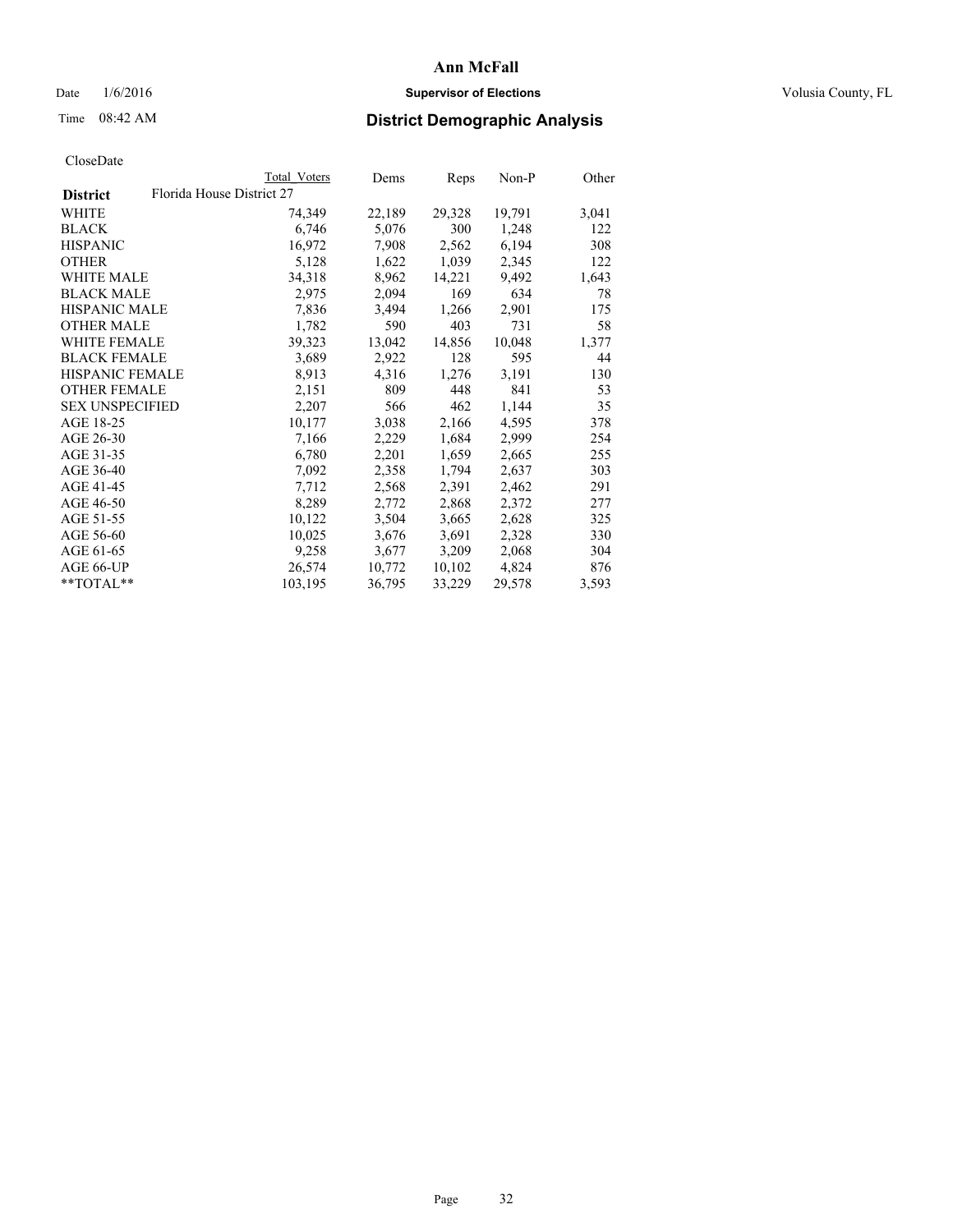## Date  $1/6/2016$  **Supervisor of Elections Supervisor of Elections** Volusia County, FL

## Time 08:42 AM **District Demographic Analysis**

|                        | Total Voters            | Dems   | Reps   | Non-P  | Other |
|------------------------|-------------------------|--------|--------|--------|-------|
| <b>District</b>        | School Board District 1 |        |        |        |       |
| WHITE                  | 54,879                  | 16,071 | 23,410 | 13,101 | 2,297 |
| <b>BLACK</b>           | 4,855                   | 3,879  | 167    | 738    | 71    |
| <b>HISPANIC</b>        | 5,049                   | 2,060  | 921    | 1,958  | 110   |
| <b>OTHER</b>           | 3,270                   | 985    | 796    | 1,406  | 83    |
| <b>WHITE MALE</b>      | 25,137                  | 6,318  | 11,244 | 6,338  | 1,237 |
| <b>BLACK MALE</b>      | 1,921                   | 1,469  | 71     | 334    | 47    |
| <b>HISPANIC MALE</b>   | 2,181                   | 849    | 441    | 843    | 48    |
| <b>OTHER MALE</b>      | 1,111                   | 349    | 295    | 430    | 37    |
| <b>WHITE FEMALE</b>    | 29,259                  | 9,643  | 11,971 | 6,599  | 1,046 |
| <b>BLACK FEMALE</b>    | 2,867                   | 2,365  | 92     | 386    | 24    |
| <b>HISPANIC FEMALE</b> | 2,781                   | 1,169  | 469    | 1,082  | 61    |
| <b>OTHER FEMALE</b>    | 1,341                   | 471    | 340    | 498    | 32    |
| <b>SEX UNSPECIFIED</b> | 1,454                   | 362    | 370    | 693    | 29    |
| AGE 18-25              | 6,599                   | 1,853  | 1,650  | 2,814  | 282   |
| AGE 26-30              | 4,258                   | 1,261  | 1,162  | 1,689  | 146   |
| AGE 31-35              | 4,169                   | 1,303  | 1,227  | 1,482  | 157   |
| AGE 36-40              | 4,165                   | 1,284  | 1,335  | 1,367  | 179   |
| AGE 41-45              | 4,644                   | 1,422  | 1,614  | 1,401  | 207   |
| AGE 46-50              | 5,113                   | 1,615  | 2,022  | 1,307  | 169   |
| AGE 51-55              | 6,314                   | 2,018  | 2,600  | 1,453  | 243   |
| AGE 56-60              | 6,431                   | 2,235  | 2,639  | 1,333  | 224   |
| AGE 61-65              | 6,471                   | 2,458  | 2,527  | 1,256  | 230   |
| AGE 66-UP              | 19,889                  | 7,546  | 8,518  | 3,101  | 724   |
| **TOTAL**              | 68,053                  | 22,995 | 25,294 | 17,203 | 2,561 |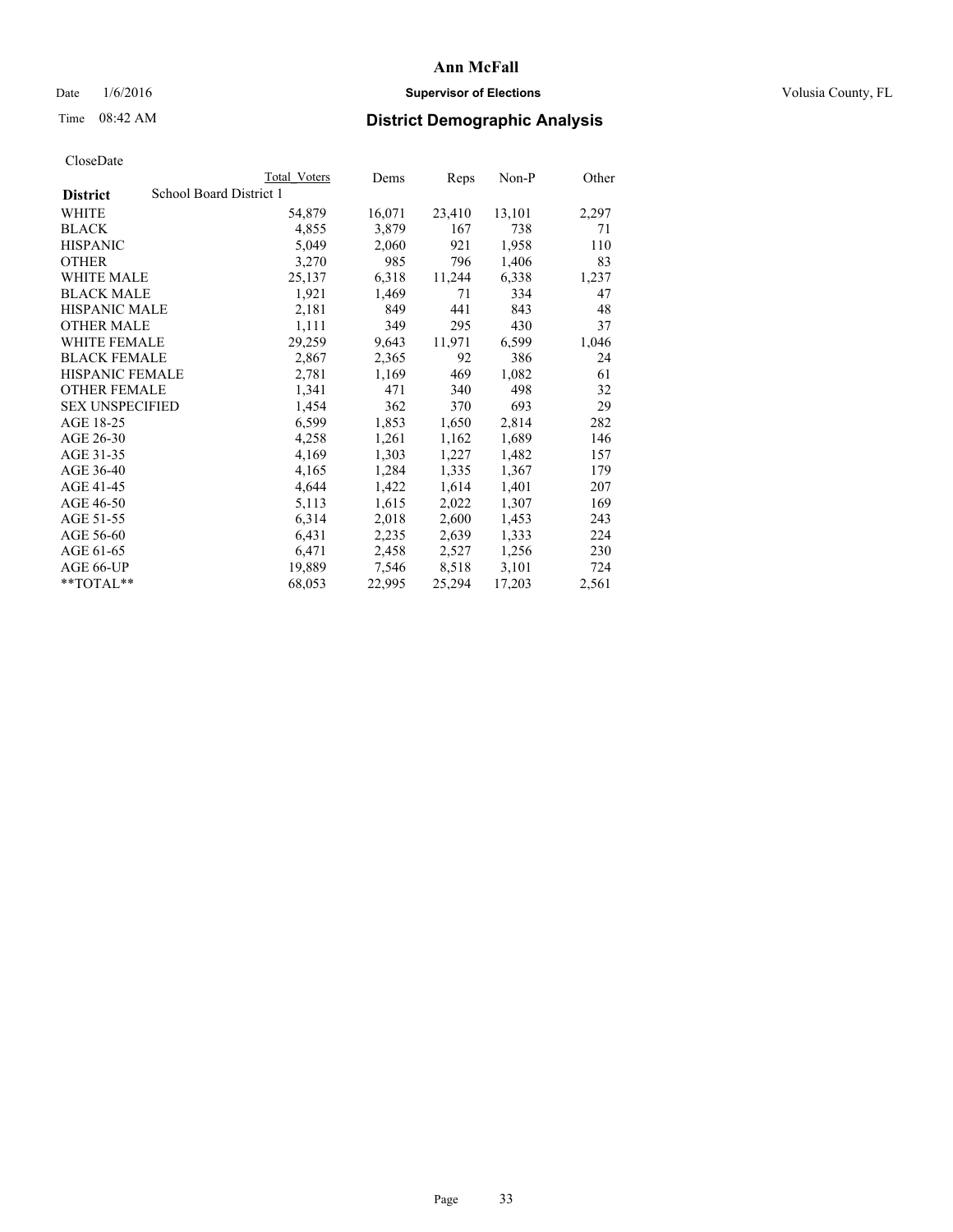## Date  $1/6/2016$  **Supervisor of Elections Supervisor of Elections** Volusia County, FL

## Time 08:42 AM **District Demographic Analysis**

|                                            | Total Voters | Dems   | <b>Reps</b> | Non-P  | Other |
|--------------------------------------------|--------------|--------|-------------|--------|-------|
| School Board District 2<br><b>District</b> |              |        |             |        |       |
| WHITE                                      | 47,535       | 15,608 | 17,499      | 12,522 | 1,906 |
| <b>BLACK</b>                               | 12,306       | 10,046 | 321         | 1,817  | 122   |
| <b>HISPANIC</b>                            | 2,017        | 830    | 390         | 740    | 57    |
| <b>OTHER</b>                               | 3,394        | 1,272  | 576         | 1,463  | 83    |
| WHITE MALE                                 | 22,361       | 6,380  | 8,739       | 6,159  | 1,083 |
| <b>BLACK MALE</b>                          | 4,741        | 3,705  | 164         | 811    | 61    |
| <b>HISPANIC MALE</b>                       | 948          | 344    | 196         | 374    | 34    |
| <b>OTHER MALE</b>                          | 1,192        | 426    | 228         | 502    | 36    |
| WHITE FEMALE                               | 24,755       | 9,092  | 8,638       | 6,219  | 806   |
| <b>BLACK FEMALE</b>                        | 7,387        | 6,204  | 153         | 969    | 61    |
| <b>HISPANIC FEMALE</b>                     | 1,039        | 476    | 190         | 350    | 23    |
| <b>OTHER FEMALE</b>                        | 1,514        | 657    | 262         | 558    | 37    |
| <b>SEX UNSPECIFIED</b>                     | 1,315        | 472    | 216         | 600    | 27    |
| AGE 18-25                                  | 7,829        | 3,857  | 1,182       | 2,571  | 219   |
| AGE 26-30                                  | 5,124        | 2,224  | 973         | 1,768  | 159   |
| AGE 31-35                                  | 3,962        | 1,642  | 797         | 1,378  | 145   |
| AGE 36-40                                  | 3,320        | 1,419  | 706         | 1,064  | 131   |
| AGE 41-45                                  | 3,605        | 1,432  | 942         | 1,100  | 131   |
| AGE 46-50                                  | 4,294        | 1,733  | 1,255       | 1,166  | 140   |
| AGE 51-55                                  | 5,695        | 2,324  | 1,781       | 1,407  | 183   |
| AGE 56-60                                  | 6,188        | 2,630  | 2,055       | 1,320  | 183   |
| AGE 61-65                                  | 6,156        | 2,586  | 1,989       | 1,379  | 202   |
| AGE 66-UP                                  | 19,079       | 7,909  | 7,106       | 3,389  | 675   |
| $*$ TOTAL $*$                              | 65,252       | 27,756 | 18,786      | 16,542 | 2,168 |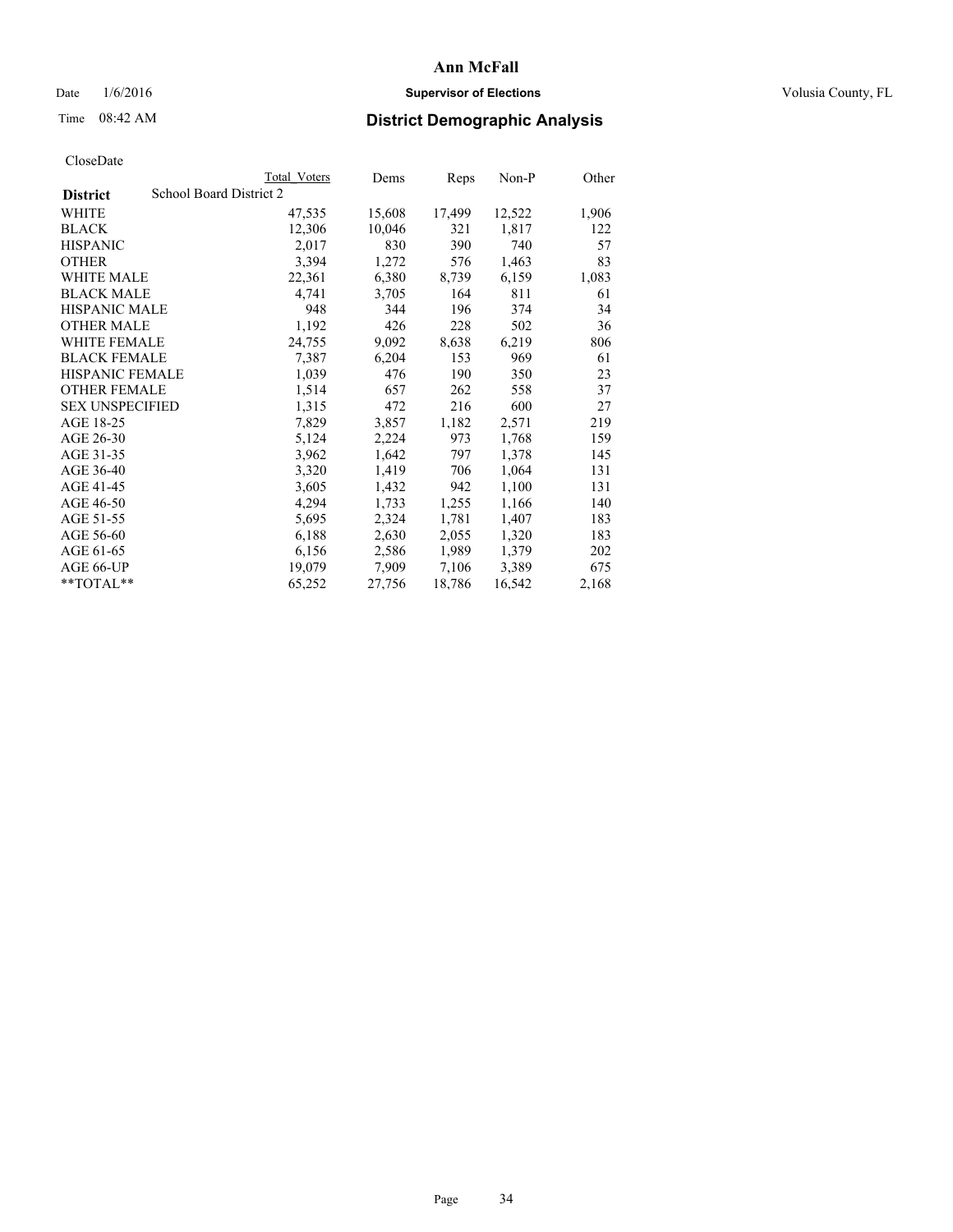## Date  $1/6/2016$  **Supervisor of Elections Supervisor of Elections** Volusia County, FL

# Time 08:42 AM **District Demographic Analysis**

|                        |                         | <b>Total Voters</b> | Dems   | Reps   | Non-P  | Other |
|------------------------|-------------------------|---------------------|--------|--------|--------|-------|
| <b>District</b>        | School Board District 3 |                     |        |        |        |       |
| WHITE                  |                         | 67,121              | 20,628 | 26,652 | 17,476 | 2,365 |
| <b>BLACK</b>           |                         | 1,952               | 1,521  | 74     | 328    | 29    |
| <b>HISPANIC</b>        |                         | 1,334               | 475    | 334    | 482    | 43    |
| <b>OTHER</b>           |                         | 2,691               | 750    | 642    | 1,224  | 75    |
| WHITE MALE             |                         | 31,087              | 8,315  | 13,032 | 8,453  | 1,287 |
| <b>BLACK MALE</b>      |                         | 864                 | 623    | 40     | 180    | 21    |
| <b>HISPANIC MALE</b>   |                         | 591                 | 196    | 154    | 217    | 24    |
| <b>OTHER MALE</b>      |                         | 963                 | 277    | 264    | 389    | 33    |
| <b>WHITE FEMALE</b>    |                         | 35,462              | 12,141 | 13,423 | 8,835  | 1,063 |
| <b>BLACK FEMALE</b>    |                         | 1,069               | 883    | 34     | 144    | 8     |
| <b>HISPANIC FEMALE</b> |                         | 722                 | 271    | 173    | 259    | 19    |
| <b>OTHER FEMALE</b>    |                         | 1,134               | 375    | 294    | 430    | 35    |
| <b>SEX UNSPECIFIED</b> |                         | 1,205               | 293    | 288    | 602    | 22    |
| AGE 18-25              |                         | 5,304               | 1,348  | 1,406  | 2,330  | 220   |
| AGE 26-30              |                         | 3,885               | 1,123  | 1,044  | 1,595  | 123   |
| AGE 31-35              |                         | 3,742               | 1,080  | 1,093  | 1,423  | 146   |
| AGE 36-40              |                         | 3,831               | 1,063  | 1,186  | 1,416  | 166   |
| AGE 41-45              |                         | 4,499               | 1,304  | 1,622  | 1,425  | 148   |
| AGE 46-50              |                         | 4,997               | 1,386  | 1,980  | 1,494  | 137   |
| AGE 51-55              |                         | 6,550               | 1,977  | 2,746  | 1,625  | 202   |
| AGE 56-60              |                         | 7,317               | 2,439  | 2,924  | 1,733  | 221   |
| AGE 61-65              |                         | 7,822               | 2,865  | 3,004  | 1,689  | 264   |
| AGE 66-UP              |                         | 25,151              | 8,789  | 10,697 | 4,780  | 885   |
| **TOTAL**              |                         | 73,098              | 23,374 | 27,702 | 19,510 | 2,512 |
|                        |                         |                     |        |        |        |       |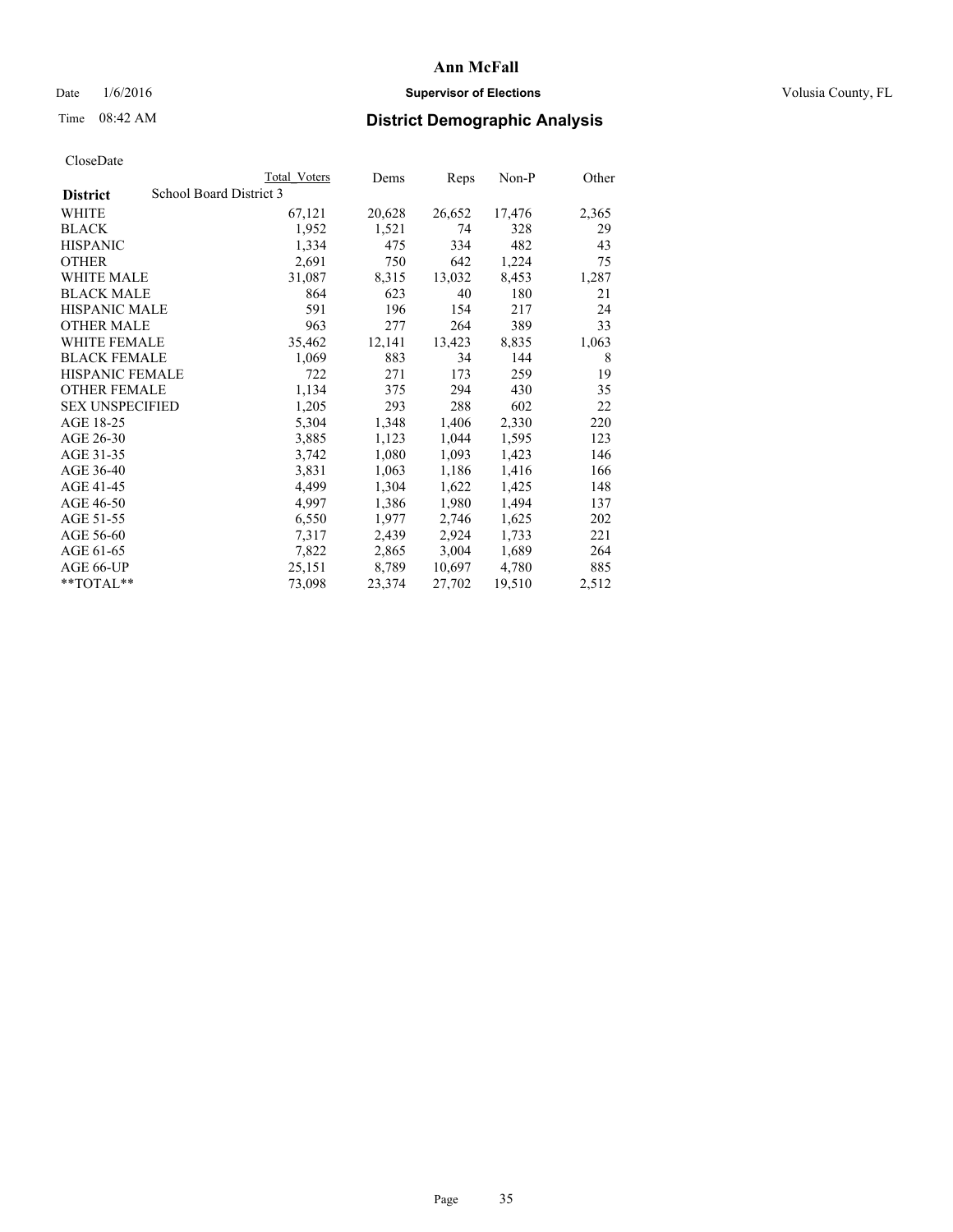## Date  $1/6/2016$  **Supervisor of Elections Supervisor of Elections** Volusia County, FL

# Time 08:42 AM **District Demographic Analysis**

|                                            | Total Voters | Dems   | Reps   | Non-P  | Other |
|--------------------------------------------|--------------|--------|--------|--------|-------|
| School Board District 4<br><b>District</b> |              |        |        |        |       |
| WHITE                                      | 56,778       | 17,912 | 22,574 | 14,167 | 2,125 |
| <b>BLACK</b>                               | 4,925        | 3,915  | 163    | 779    | 68    |
| <b>HISPANIC</b>                            | 1,855        | 772    | 383    | 667    | 33    |
| <b>OTHER</b>                               | 3,239        | 996    | 778    | 1,385  | 80    |
| WHITE MALE                                 | 26,098       | 7,170  | 10,858 | 6,939  | 1,131 |
| <b>BLACK MALE</b>                          | 1,977        | 1,453  | 91     | 395    | 38    |
| <b>HISPANIC MALE</b>                       | 818          | 309    | 182    | 304    | 23    |
| <b>OTHER MALE</b>                          | 1,165        | 346    | 301    | 473    | 45    |
| WHITE FEMALE                               | 30,198       | 10,637 | 11,544 | 7,041  | 976   |
| <b>BLACK FEMALE</b>                        | 2,894        | 2,421  | 71     | 372    | 30    |
| <b>HISPANIC FEMALE</b>                     | 1,015        | 454    | 195    | 356    | 10    |
| <b>OTHER FEMALE</b>                        | 1,387        | 499    | 365    | 490    | 33    |
| <b>SEX UNSPECIFIED</b>                     | 1,244        | 306    | 290    | 628    | 20    |
| AGE 18-25                                  | 5,567        | 1,715  | 1,459  | 2,194  | 199   |
| AGE 26-30                                  | 3,944        | 1,350  | 1,060  | 1,414  | 120   |
| AGE 31-35                                  | 3,583        | 1,242  | 942    | 1,279  | 120   |
| AGE 36-40                                  | 3,451        | 1,171  | 990    | 1,153  | 137   |
| AGE 41-45                                  | 3,977        | 1,243  | 1,341  | 1,229  | 164   |
| AGE 46-50                                  | 4,847        | 1,528  | 1,833  | 1,312  | 174   |
| AGE 51-55                                  | 6,228        | 2,077  | 2,398  | 1,558  | 195   |
| AGE 56-60                                  | 6,695        | 2,441  | 2,536  | 1,511  | 207   |
| AGE 61-65                                  | 6,854        | 2,588  | 2,497  | 1,520  | 249   |
| AGE 66-UP                                  | 21,651       | 8,240  | 8,842  | 3,828  | 741   |
| $*$ $TOTAI.**$                             | 66,797       | 23,595 | 23,898 | 16,998 | 2,306 |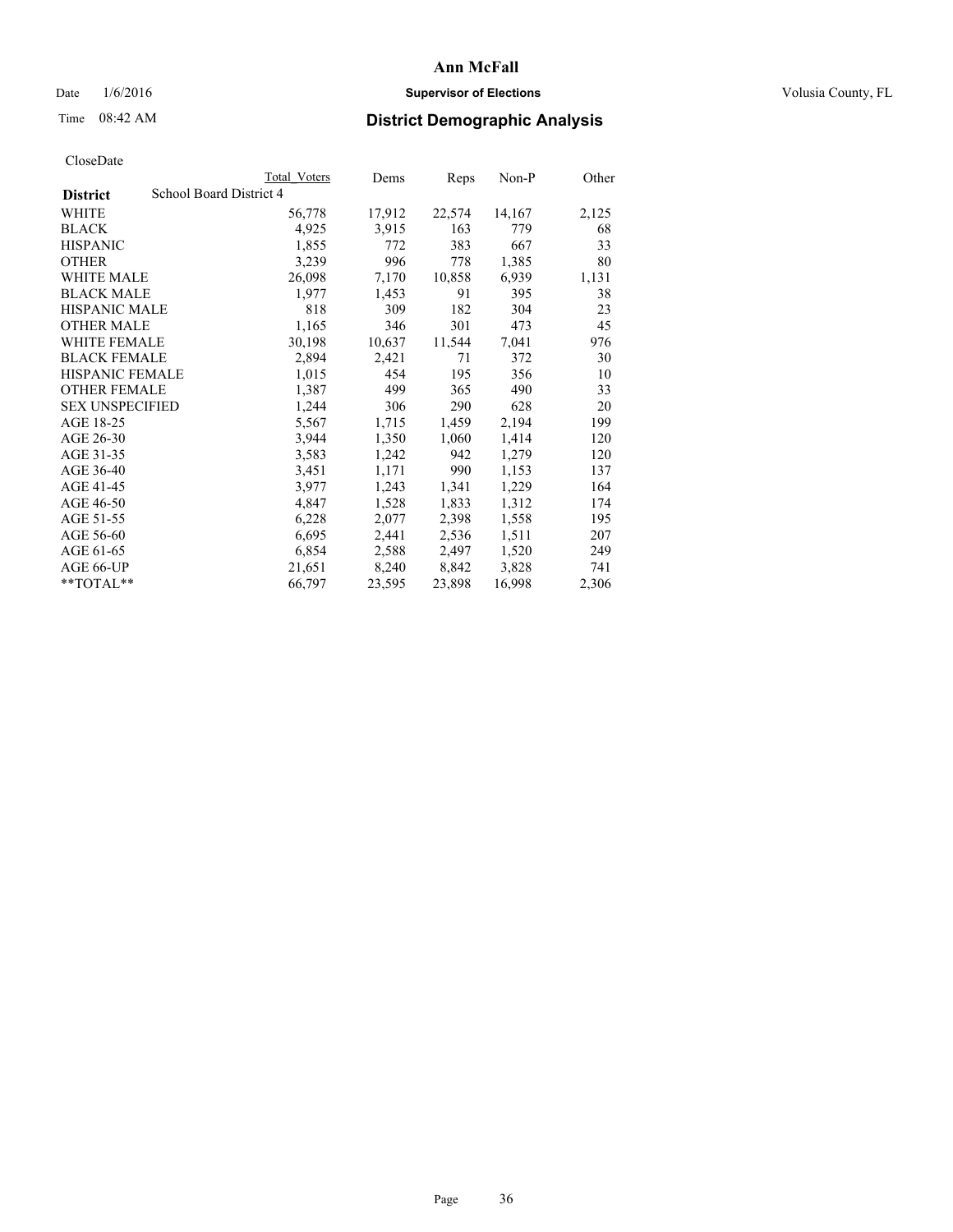## Date  $1/6/2016$  **Supervisor of Elections Supervisor of Elections** Volusia County, FL

## Time 08:42 AM **District Demographic Analysis**

|                                            | <b>Total Voters</b> | Dems   | Reps   | Non-P  | Other |
|--------------------------------------------|---------------------|--------|--------|--------|-------|
| School Board District 5<br><b>District</b> |                     |        |        |        |       |
| WHITE                                      | 38,749              | 11,462 | 15,046 | 10,537 | 1,704 |
| <b>BLACK</b>                               | 5,464               | 4,084  | 252    | 1,028  | 100   |
| <b>HISPANIC</b>                            | 14,693              | 6,968  | 2,081  | 5,371  | 273   |
| OTHER                                      | 3,473               | 1,139  | 651    | 1,604  | 79    |
| WHITE MALE                                 | 17,979              | 4,655  | 7.314  | 5,091  | 919   |
| <b>BLACK MALE</b>                          | 2,426               | 1,699  | 151    | 513    | 63    |
| <b>HISPANIC MALE</b>                       | 6,871               | 3,130  | 1,029  | 2,551  | 161   |
| <b>OTHER MALE</b>                          | 1,208               | 420    | 248    | 502    | 38    |
| <b>WHITE FEMALE</b>                        | 20,372              | 6,702  | 7.595  | 5,302  | 773   |
| <b>BLACK FEMALE</b>                        | 2,972               | 2,339  | 98     | 498    | 37    |
| <b>HISPANIC FEMALE</b>                     | 7,638               | 3,761  | 1,036  | 2,733  | 108   |
| <b>OTHER FEMALE</b>                        | 1,446               | 570    | 274    | 569    | 33    |
| <b>SEX UNSPECIFIED</b>                     | 1,467               | 377    | 285    | 781    | 24    |
| AGE 18-25                                  | 6,928               | 2,191  | 1,359  | 3,139  | 239   |
| AGE 26-30                                  | 5,036               | 1,656  | 1,113  | 2,076  | 191   |
| AGE 31-35                                  | 4,680               | 1,610  | 1,032  | 1,850  | 188   |
| AGE 36-40                                  | 4,836               | 1,738  | 1,081  | 1,804  | 213   |
| AGE 41-45                                  | 5,117               | 1,800  | 1,493  | 1,645  | 179   |
| AGE 46-50                                  | 5,462               | 1,921  | 1,773  | 1,573  | 195   |
| AGE 51-55                                  | 6,399               | 2,347  | 2,188  | 1,668  | 196   |
| AGE 56-60                                  | 6,023               | 2,363  | 2,083  | 1,373  | 204   |
| AGE 61-65                                  | 5,104               | 2,176  | 1,636  | 1,132  | 160   |
| AGE 66-UP                                  | 12,794              | 5,851  | 4,272  | 2,280  | 391   |
| **TOTAL**                                  | 62,379              | 23,653 | 18,030 | 18,540 | 2,156 |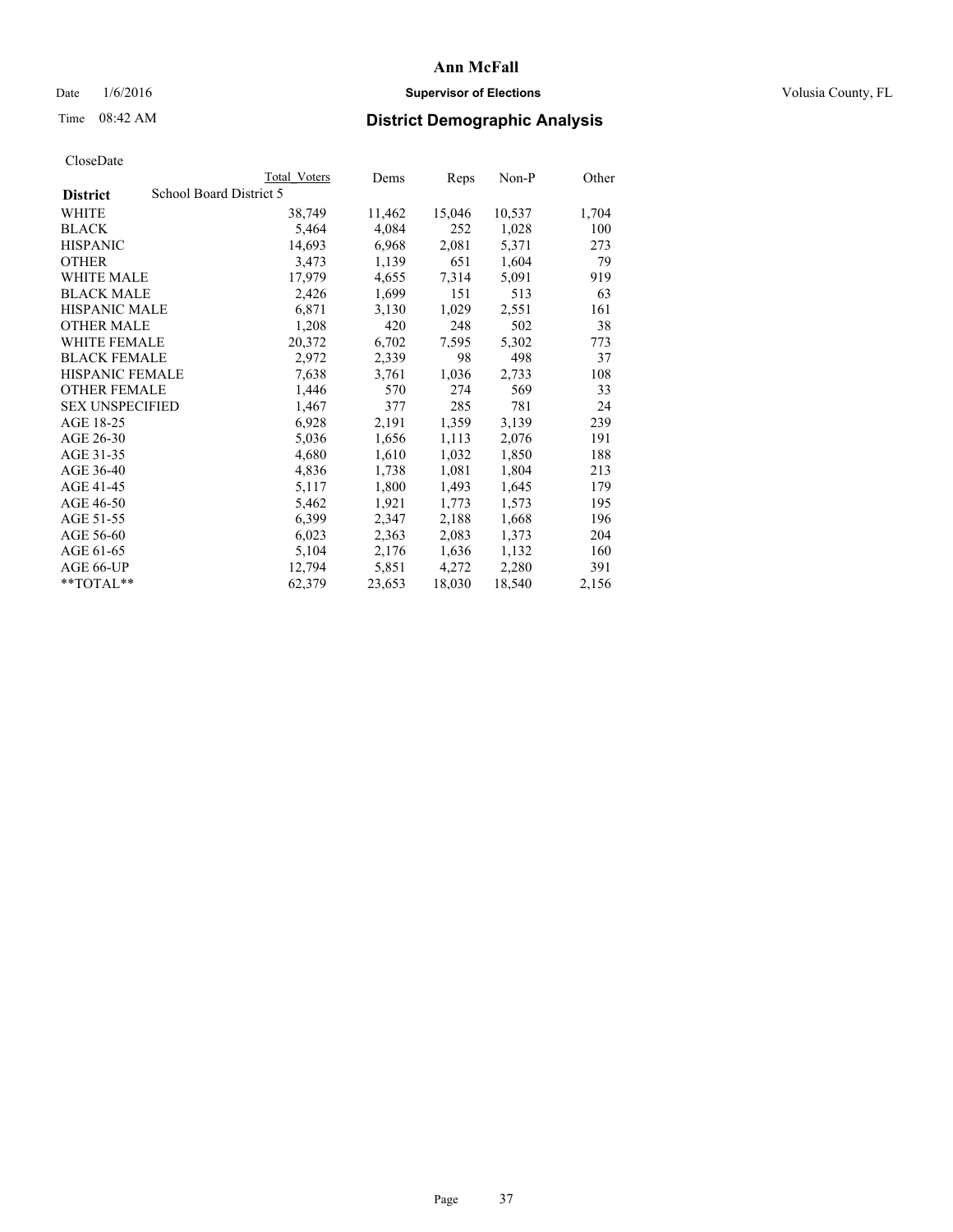## Date  $1/6/2016$  **Supervisor of Elections Supervisor of Elections** Volusia County, FL

## Time 08:42 AM **District Demographic Analysis**

|                        | Total Voters              | Dems   | <b>Reps</b> | $Non-P$ | Other |
|------------------------|---------------------------|--------|-------------|---------|-------|
| <b>District</b>        | Florida Senate District 6 |        |             |         |       |
| WHITE                  | 58,443                    | 18,731 | 22,801      | 14,742  | 2,169 |
| <b>BLACK</b>           | 11,293                    | 9,212  | 303         | 1,666   | 112   |
| <b>HISPANIC</b>        | 1,948                     | 823    | 400         | 680     | 45    |
| <b>OTHER</b>           | 3,932                     | 1,370  | 804         | 1,673   | 85    |
| WHITE MALE             | 27,020                    | 7,554  | 11,044      | 7,253   | 1,169 |
| <b>BLACK MALE</b>      | 4,433                     | 3,426  | 155         | 795     | 57    |
| <b>HISPANIC MALE</b>   | 882                       | 329    | 189         | 331     | 33    |
| <b>OTHER MALE</b>      | 1,354                     | 463    | 314         | 534     | 43    |
| <b>WHITE FEMALE</b>    | 30,924                    | 11,059 | 11,585      | 7,298   | 982   |
| <b>BLACK FEMALE</b>    | 6,694                     | 5,657  | 147         | 835     | 55    |
| HISPANIC FEMALE        | 1,048                     | 487    | 205         | 344     | 12    |
| <b>OTHER FEMALE</b>    | 1,724                     | 693    | 384         | 608     | 39    |
| <b>SEX UNSPECIFIED</b> | 1,536                     | 468    | 284         | 763     | 21    |
| AGE 18-25              | 8,286                     | 3,699  | 1,534       | 2,826   | 227   |
| AGE 26-30              | 4,970                     | 2,083  | 1,082       | 1,669   | 136   |
| AGE 31-35              | 4,236                     | 1,671  | 988         | 1,440   | 137   |
| AGE 36-40              | 3,921                     | 1,508  | 1,009       | 1,260   | 144   |
| AGE 41-45              | 4,462                     | 1,583  | 1,354       | 1,359   | 166   |
| AGE 46-50              | 5,394                     | 1,921  | 1,861       | 1,429   | 183   |
| AGE 51-55              | 6,857                     | 2,564  | 2,406       | 1,675   | 212   |
| AGE 56-60              | 7,307                     | 2,916  | 2,575       | 1,595   | 221   |
| AGE 61-65              | 7,376                     | 2,976  | 2,527       | 1,625   | 248   |
| AGE 66-UP              | 22,807                    | 9,215  | 8,972       | 3,883   | 737   |
| $*$ $TOTAI.**$         | 75,616                    | 30,136 | 24,308      | 18,761  | 2,411 |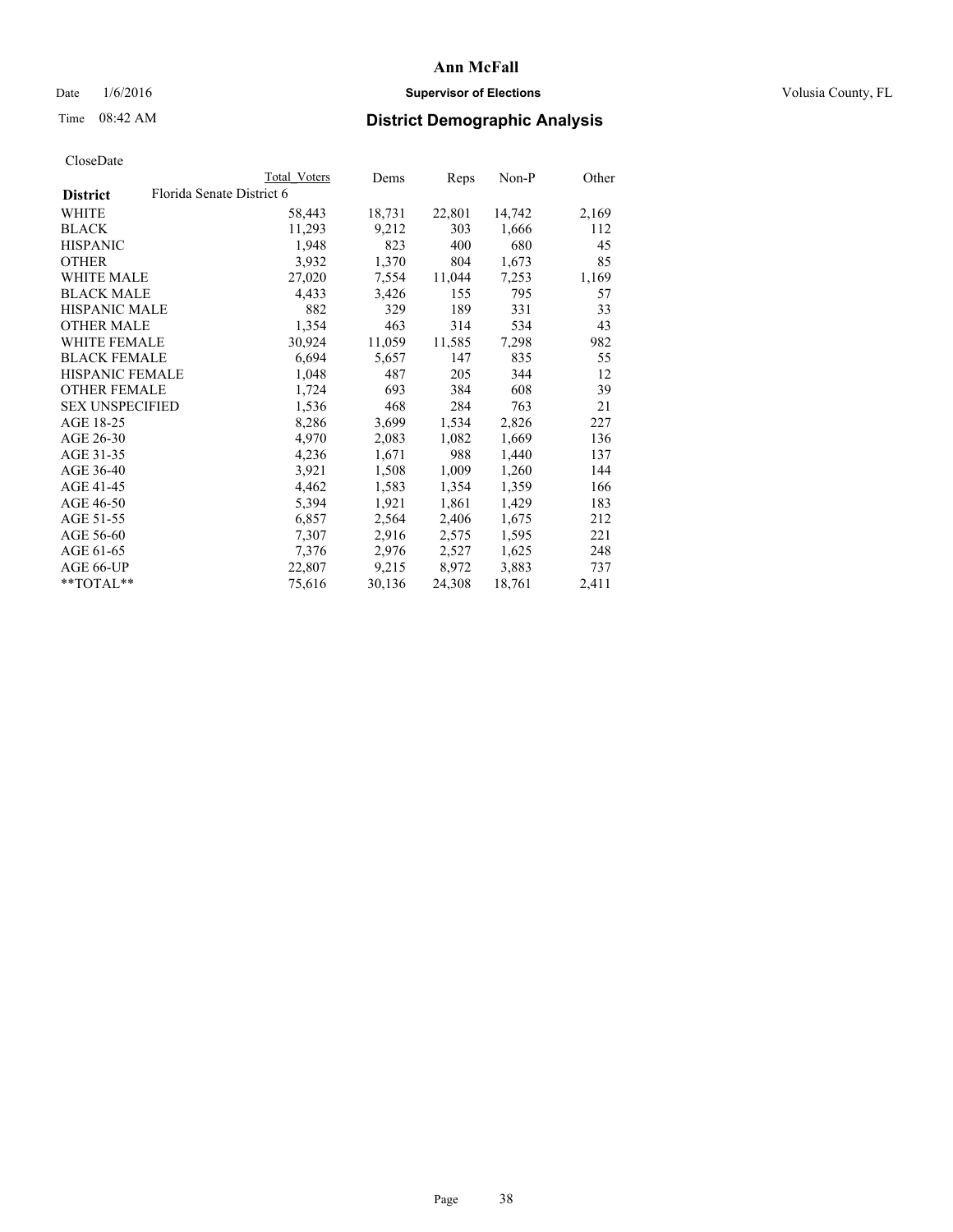## Date  $1/6/2016$  **Supervisor of Elections Supervisor of Elections** Volusia County, FL

| <b>Total Voters</b>       | Dems   | Reps   | Non-P  | Other |
|---------------------------|--------|--------|--------|-------|
| Florida Senate District 8 |        |        |        |       |
| 183,391                   | 56,772 | 72,098 | 47,248 | 7,273 |
| 16,307                    | 12,789 | 583    | 2,690  | 245   |
| 18,180                    | 8,100  | 2,962  | 6,755  | 363   |
| 10,395                    | 3,225  | 2,220  | 4,666  | 284   |
| 84,719                    | 22,798 | 35,085 | 22,858 | 3,978 |
| 6,650                     | 4,919  | 320    | 1,260  | 151   |
| 8,320                     | 3,547  | 1,439  | 3,129  | 205   |
| 3,675                     | 1,158  | 861    | 1,526  | 130   |
| 97,079                    | 33,522 | 36,462 | 23,848 | 3,247 |
| 9,465                     | 7.736  | 252    | 1,383  | 94    |
| 9,613                     | 4,450  | 1,491  | 3,519  | 153   |
| 4,366                     | 1,608  | 967    | 1,673  | 118   |
| 4,384                     | 1,148  | 985    | 2,162  | 89    |
| 20,881                    | 6,417  | 4,753  | 8,894  | 817   |
| 15,188                    | 4,927  | 3,696  | 6,047  | 518   |
| 13,846                    | 4,603  | 3,499  | 5,195  | 549   |
| 13,576                    | 4,519  | 3,672  | 4,787  | 598   |
| 15,026                    | 4,895  | 4,866  | 4,707  | 558   |
| 16,683                    | 5,466  | 6,001  | 4,681  | 535   |
| 21,074                    | 7,198  | 7,949  | 5,233  | 694   |
| 22,198                    | 8,137  | 8,387  | 4,971  | 703   |
| 22,106                    | 8,603  | 7,976  | 4,751  | 776   |
| 67,695                    | 26,121 | 27,064 | 12,093 | 2,417 |
| 228,273                   | 80,886 | 77,863 | 61,359 | 8,165 |
|                           |        |        |        |       |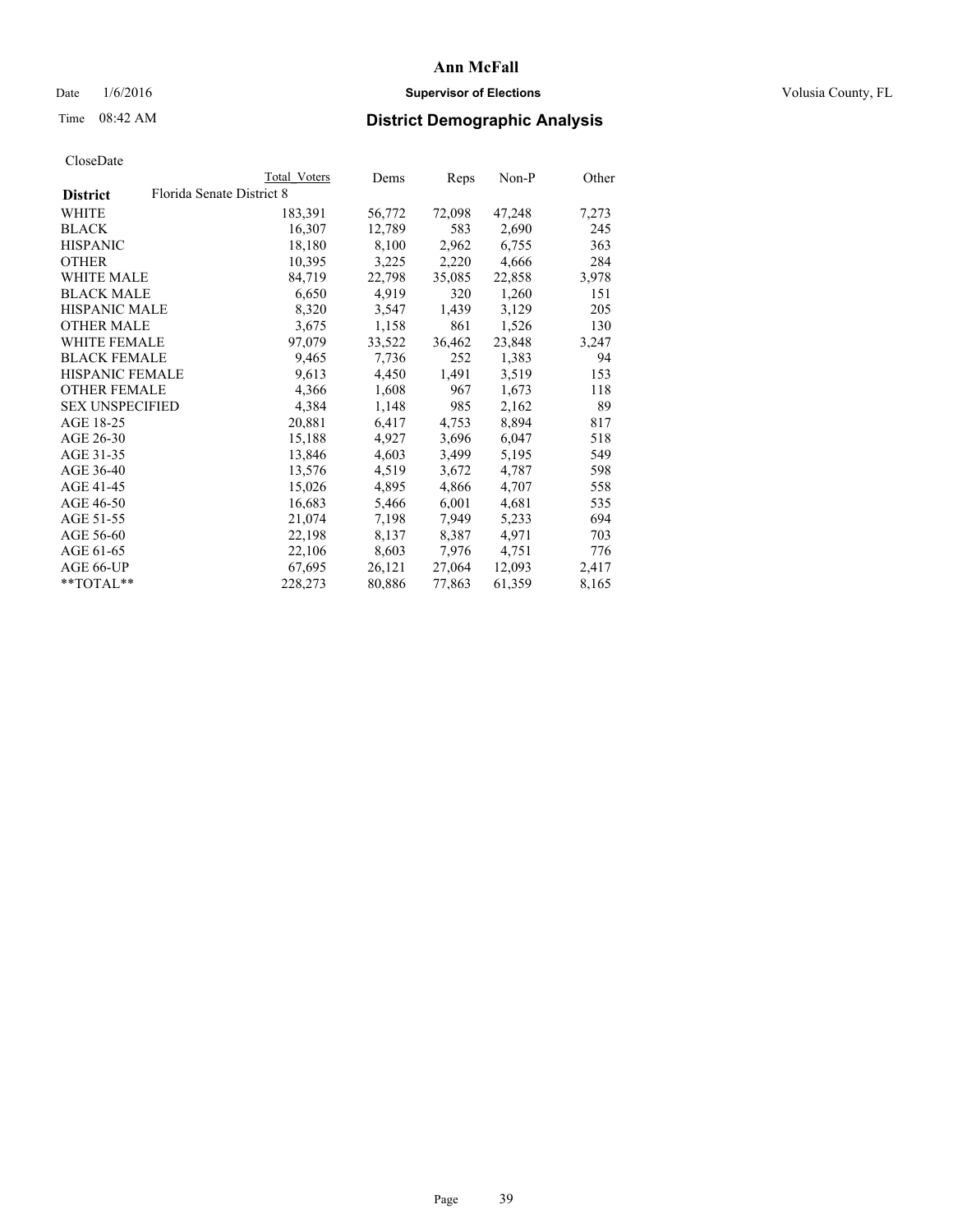## Date  $1/6/2016$  **Supervisor of Elections Supervisor of Elections** Volusia County, FL

| CloseDate |
|-----------|
|-----------|

|                        | <b>Total Voters</b>        | Dems   | Reps   | Non-P | Other |
|------------------------|----------------------------|--------|--------|-------|-------|
| <b>District</b>        | Florida Senate District 10 |        |        |       |       |
| WHITE                  | 23,228                     | 6,178  | 10,282 | 5,813 | 955   |
| <b>BLACK</b>           | 1,902                      | 1,444  | 91     | 334   | 33    |
| <b>HISPANIC</b>        | 4,820                      | 2,182  | 747    | 1,783 | 108   |
| <b>OTHER</b>           | 1,740                      | 547    | 419    | 743   | 31    |
| WHITE MALE             | 10,923                     | 2,486  | 5,058  | 2,869 | 510   |
| <b>BLACK MALE</b>      | 846                        | 604    | 42     | 178   | 22    |
| <b>HISPANIC MALE</b>   | 2,207                      | 952    | 374    | 829   | 52    |
| <b>OTHER MALE</b>      | 610                        | 197    | 161    | 236   | 16    |
| <b>WHITE FEMALE</b>    | 12,043                     | 3,634  | 5,124  | 2,850 | 435   |
| <b>BLACK FEMALE</b>    | 1,030                      | 819    | 49     | 151   | 11    |
| HISPANIC FEMALE        | 2,534                      | 1,194  | 367    | 917   | 56    |
| <b>OTHER FEMALE</b>    | 732                        | 271    | 184    | 264   | 13    |
| <b>SEX UNSPECIFIED</b> | 765                        | 194    | 180    | 379   | 12    |
| AGE 18-25              | 3,060                      | 848    | 769    | 1,328 | 115   |
| AGE 26-30              | 2,089                      | 604    | 574    | 826   | 85    |
| AGE 31-35              | 2,054                      | 603    | 604    | 777   | 70    |
| AGE 36-40              | 2,106                      | 648    | 617    | 757   | 84    |
| AGE 41-45              | 2,354                      | 723    | 792    | 734   | 105   |
| AGE 46-50              | 2,636                      | 796    | 1,001  | 742   | 97    |
| AGE 51-55              | 3,255                      | 981    | 1,358  | 803   | 113   |
| AGE 56-60              | 3,149                      | 1,055  | 1,275  | 704   | 115   |
| AGE 61-65              | 2,925                      | 1,094  | 1,150  | 600   | 81    |
| AGE 66-UP              | 8,062                      | 2,999  | 3,399  | 1,402 | 262   |
| $*$ $TOTAL**$          | 31,690                     | 10,351 | 11,539 | 8,673 | 1,127 |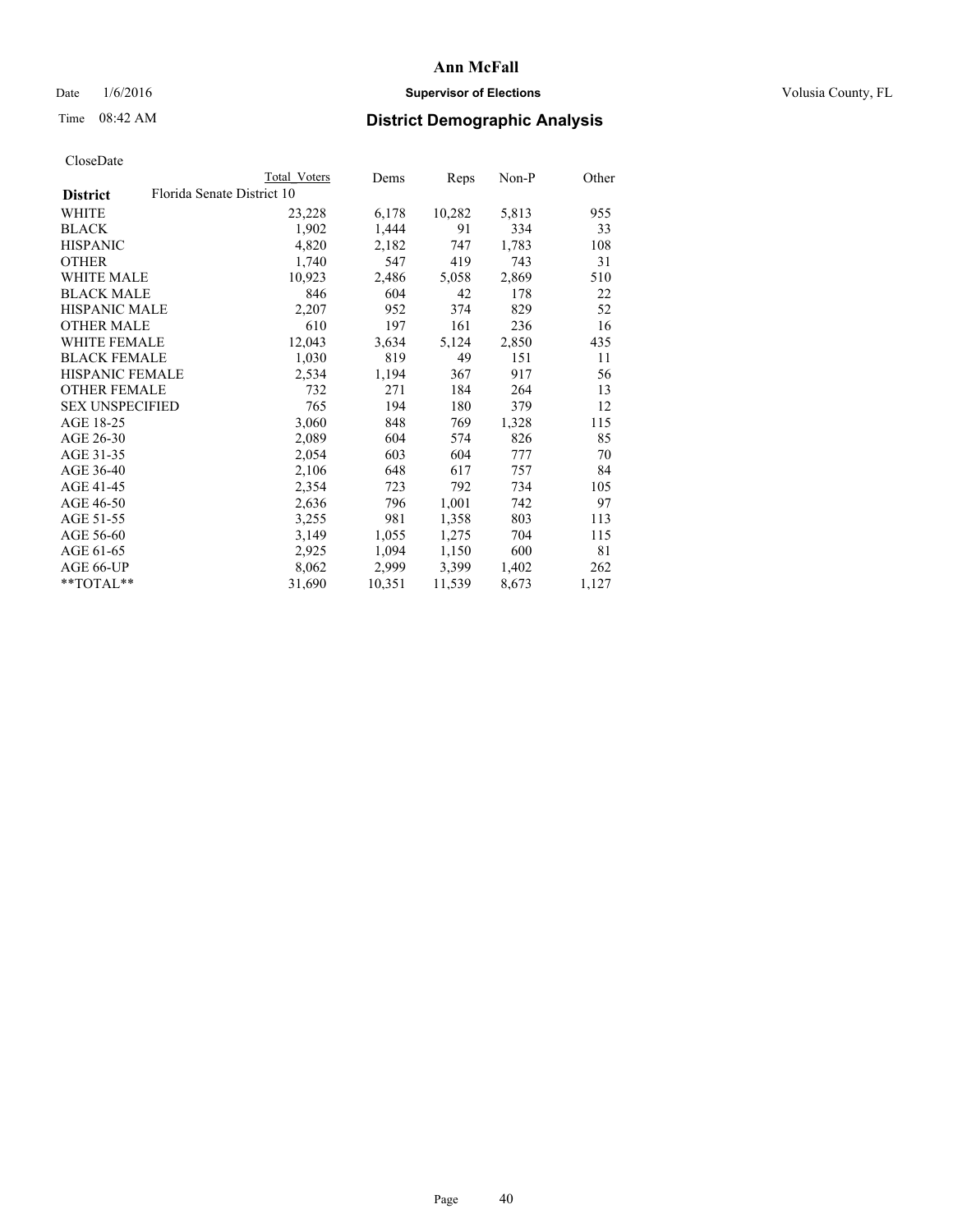## Date  $1/6/2016$  **Supervisor of Elections Supervisor of Elections** Volusia County, FL

# Time 08:42 AM **District Demographic Analysis**

|                                         | <b>Total Voters</b> | Dems  | Reps  | Non-P | Other          |
|-----------------------------------------|---------------------|-------|-------|-------|----------------|
| Daytona Beach Zone 1<br><b>District</b> |                     |       |       |       |                |
| WHITE                                   | 4,623               | 1,586 | 1,589 | 1,253 | 195            |
| <b>BLACK</b>                            | 1,183               | 952   | 24    | 186   | 21             |
| <b>HISPANIC</b>                         | 220                 | 91    | 44    | 77    | 8              |
| <b>OTHER</b>                            | 352                 | 125   | 66    | 149   | 12             |
| WHITE MALE                              | 2,208               | 656   | 804   | 633   | 115            |
| <b>BLACK MALE</b>                       | 477                 | 353   | 16    | 91    | 17             |
| HISPANIC MALE                           | 103                 | 35    | 23    | 40    | 5              |
| <b>OTHER MALE</b>                       | 135                 | 40    | 27    | 61    | 7              |
| WHITE FEMALE                            | 2,372               | 915   | 777   | 601   | 79             |
| <b>BLACK FEMALE</b>                     | 698                 | 594   | 8     | 92    | 4              |
| <b>HISPANIC FEMALE</b>                  | 114                 | 55    | 20    | 36    | 3              |
| <b>OTHER FEMALE</b>                     | 159                 | 73    | 30    | 52    | 4              |
| <b>SEX UNSPECIFIED</b>                  | 112                 | 33    | 18    | 59    | $\overline{2}$ |
| AGE 18-25                               | 693                 | 332   | 109   | 232   | 20             |
| AGE 26-30                               | 552                 | 225   | 105   | 207   | 15             |
| AGE 31-35                               | 371                 | 163   | 62    | 128   | 18             |
| AGE 36-40                               | 312                 | 137   | 62    | 100   | 13             |
| AGE 41-45                               | 386                 | 150   | 95    | 126   | 15             |
| AGE 46-50                               | 448                 | 172   | 127   | 129   | 20             |
| AGE 51-55                               | 567                 | 232   | 167   | 143   | 25             |
| AGE 56-60                               | 616                 | 264   | 179   | 147   | 26             |
| AGE 61-65                               | 618                 | 268   | 182   | 147   | 21             |
| AGE 66-UP                               | 1,815               | 811   | 635   | 306   | 63             |
| **TOTAL**                               | 6,378               | 2,754 | 1,723 | 1,665 | 236            |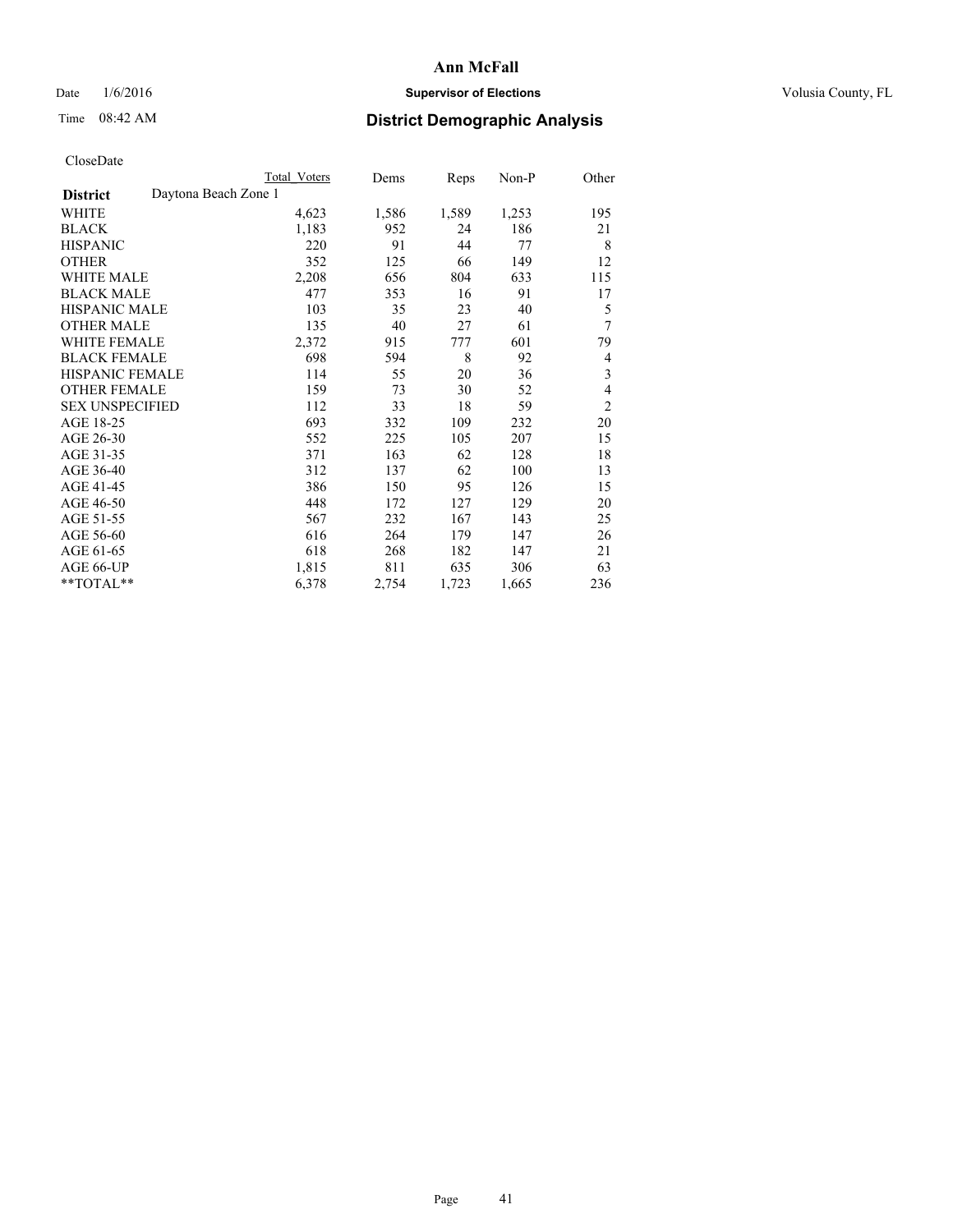## Date  $1/6/2016$  **Supervisor of Elections Supervisor of Elections** Volusia County, FL

# Time 08:42 AM **District Demographic Analysis**

|                                         | <b>Total Voters</b> | Dems  | Reps  | Non-P | Other            |
|-----------------------------------------|---------------------|-------|-------|-------|------------------|
| Daytona Beach Zone 2<br><b>District</b> |                     |       |       |       |                  |
| WHITE                                   | 4,206               | 1,531 | 1,435 | 1,082 | 158              |
| <b>BLACK</b>                            | 1,416               | 1,136 | 43    | 222   | 15               |
| <b>HISPANIC</b>                         | 180                 | 72    | 32    | 72    | $\overline{4}$   |
| <b>OTHER</b>                            | 328                 | 126   | 54    | 141   | 7                |
| <b>WHITE MALE</b>                       | 2,054               | 690   | 726   | 547   | 91               |
| <b>BLACK MALE</b>                       | 561                 | 423   | 19    | 112   | 7                |
| HISPANIC MALE                           | 91                  | 38    | 13    | 36    | 4                |
| <b>OTHER MALE</b>                       | 113                 | 38    | 21    | 52    | $\overline{2}$   |
| <b>WHITE FEMALE</b>                     | 2,112               | 824   | 698   | 524   | 66               |
| <b>BLACK FEMALE</b>                     | 844                 | 705   | 24    | 107   | 8                |
| <b>HISPANIC FEMALE</b>                  | 88                  | 33    | 19    | 36    | $\boldsymbol{0}$ |
| <b>OTHER FEMALE</b>                     | 159                 | 73    | 30    | 51    | 5                |
| <b>SEX UNSPECIFIED</b>                  | 108                 | 41    | 14    | 52    | 1                |
| AGE 18-25                               | 597                 | 275   | 97    | 209   | 16               |
| AGE 26-30                               | 438                 | 208   | 70    | 145   | 15               |
| AGE 31-35                               | 381                 | 166   | 71    | 131   | 13               |
| AGE 36-40                               | 319                 | 151   | 59    | 99    | 10               |
| AGE 41-45                               | 353                 | 148   | 78    | 115   | 12               |
| AGE 46-50                               | 480                 | 193   | 121   | 149   | 17               |
| AGE 51-55                               | 617                 | 266   | 178   | 147   | 26               |
| AGE 56-60                               | 652                 | 338   | 172   | 128   | 14               |
| AGE 61-65                               | 627                 | 298   | 167   | 148   | 14               |
| AGE 66-UP                               | 1,666               | 822   | 551   | 246   | 47               |
| **TOTAL**                               | 6,130               | 2,865 | 1,564 | 1,517 | 184              |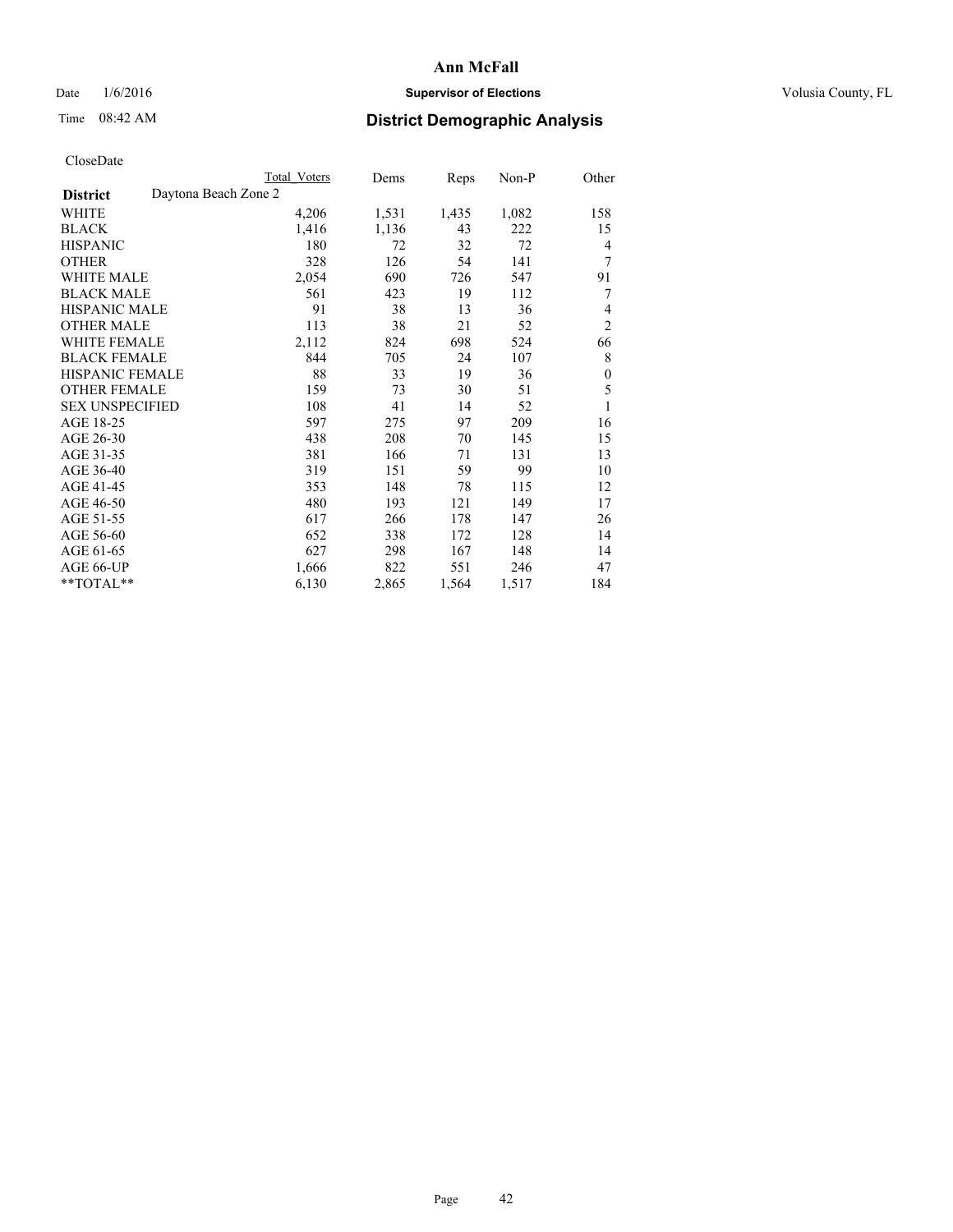## Date  $1/6/2016$  **Supervisor of Elections Supervisor of Elections** Volusia County, FL

# Time 08:42 AM **District Demographic Analysis**

|                                         | Total Voters | Dems  | Reps  | Non-P | Other                   |
|-----------------------------------------|--------------|-------|-------|-------|-------------------------|
| Daytona Beach Zone 3<br><b>District</b> |              |       |       |       |                         |
| WHITE                                   | 3,610        | 1,291 | 1,067 | 1,097 | 155                     |
| <b>BLACK</b>                            | 1,959        | 1,636 | 41    | 266   | 16                      |
| <b>HISPANIC</b>                         | 217          | 101   | 27    | 83    | 6                       |
| <b>OTHER</b>                            | 479          | 198   | 39    | 228   | 14                      |
| WHITE MALE                              | 1,837        | 556   | 581   | 599   | 101                     |
| <b>BLACK MALE</b>                       | 572          | 464   | 18    | 85    | 5                       |
| <b>HISPANIC MALE</b>                    | 101          | 48    | 15    | 34    | 4                       |
| <b>OTHER MALE</b>                       | 127          | 58    | 17    | 49    | 3                       |
| WHITE FEMALE                            | 1,740        | 724   | 480   | 482   | 54                      |
| <b>BLACK FEMALE</b>                     | 1,335        | 1,133 | 23    | 168   | 11                      |
| <b>HISPANIC FEMALE</b>                  | 113          | 52    | 12    | 47    | $\overline{2}$          |
| <b>OTHER FEMALE</b>                     | 220          | 105   | 14    | 93    | $\,$ 8 $\,$             |
| <b>SEX UNSPECIFIED</b>                  | 220          | 86    | 14    | 117   | $\overline{\mathbf{3}}$ |
| AGE 18-25                               | 1,628        | 1,117 | 73    | 417   | 21                      |
| AGE 26-30                               | 582          | 323   | 65    | 174   | 20                      |
| AGE 31-35                               | 328          | 136   | 59    | 118   | 15                      |
| AGE 36-40                               | 270          | 117   | 38    | 108   | 7                       |
| AGE 41-45                               | 268          | 104   | 52    | 104   | 8                       |
| AGE 46-50                               | 342          | 144   | 81    | 103   | 14                      |
| AGE 51-55                               | 443          | 176   | 121   | 138   | 8                       |
| AGE 56-60                               | 526          | 239   | 141   | 127   | 19                      |
| AGE 61-65                               | 548          | 244   | 158   | 125   | 21                      |
| AGE 66-UP                               | 1,330        | 626   | 386   | 260   | 58                      |
| **TOTAL**                               | 6,265        | 3,226 | 1,174 | 1,674 | 191                     |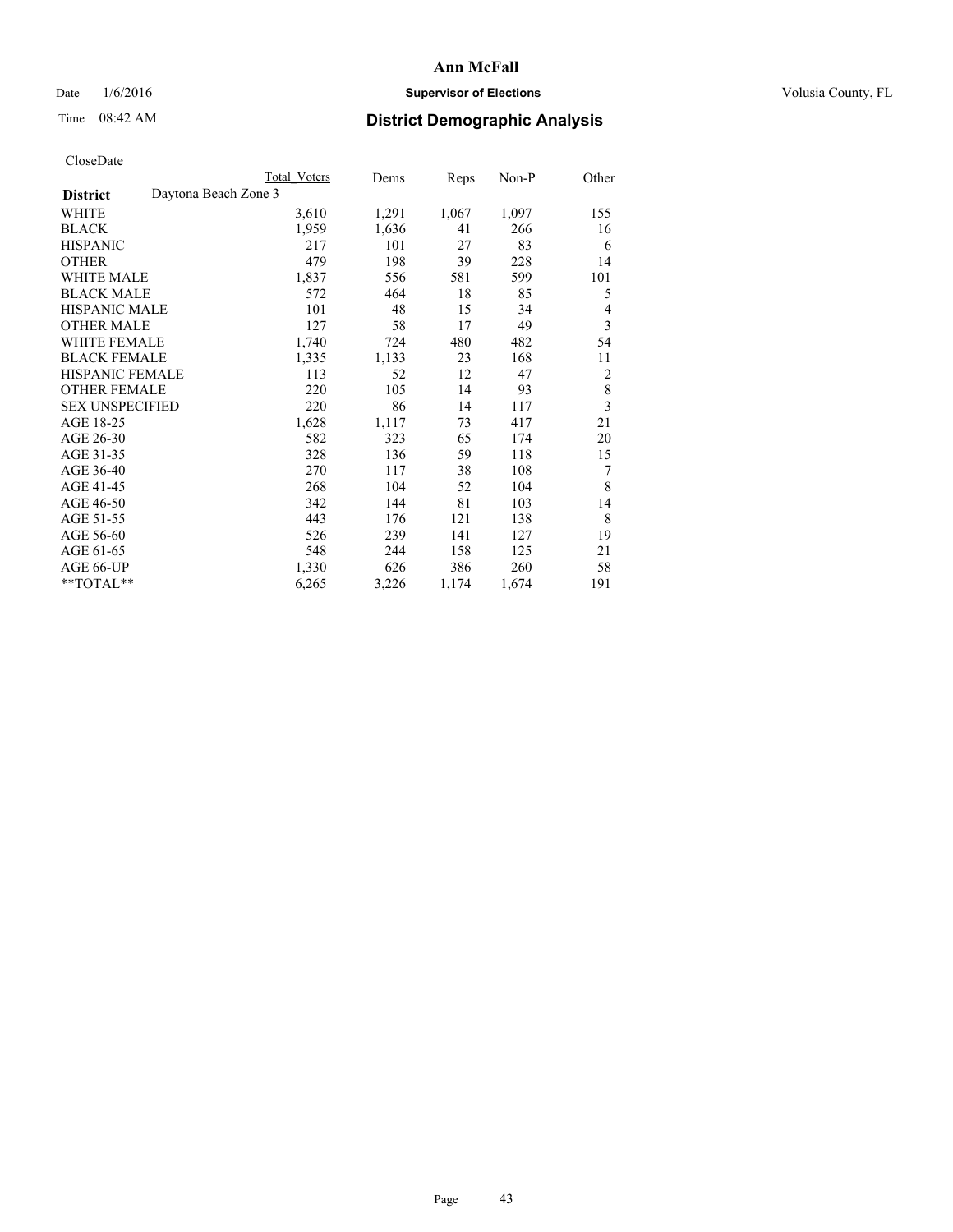## Date  $1/6/2016$  **Supervisor of Elections Supervisor of Elections** Volusia County, FL

# Time 08:42 AM **District Demographic Analysis**

|                                         | <b>Total Voters</b> | Dems  | Reps  | Non-P | Other          |
|-----------------------------------------|---------------------|-------|-------|-------|----------------|
| Daytona Beach Zone 4<br><b>District</b> |                     |       |       |       |                |
| WHITE                                   | 6,131               | 1,735 | 2,664 | 1,492 | 240            |
| <b>BLACK</b>                            | 963                 | 741   | 34    | 176   | 12             |
| <b>HISPANIC</b>                         | 299                 | 122   | 55    | 116   | 6              |
| <b>OTHER</b>                            | 434                 | 111   | 105   | 205   | 13             |
| WHITE MALE                              | 2,874               | 684   | 1,311 | 746   | 133            |
| <b>BLACK MALE</b>                       | 402                 | 289   | 25    | 84    | 4              |
| HISPANIC MALE                           | 121                 | 40    | 25    | 52    | 4              |
| <b>OTHER MALE</b>                       | 158                 | 31    | 45    | 77    | 5              |
| WHITE FEMALE                            | 3,222               | 1,044 | 1,342 | 733   | 103            |
| <b>BLACK FEMALE</b>                     | 551                 | 445   | 9     | 89    | 8              |
| <b>HISPANIC FEMALE</b>                  | 176                 | 81    | 30    | 63    | $\overline{2}$ |
| <b>OTHER FEMALE</b>                     | 218                 | 68    | 49    | 93    | 8              |
| <b>SEX UNSPECIFIED</b>                  | 104                 | 27    | 21    | 52    | $\overline{4}$ |
| AGE 18-25                               | 778                 | 293   | 181   | 279   | 25             |
| AGE 26-30                               | 649                 | 226   | 173   | 227   | 23             |
| AGE 31-35                               | 546                 | 196   | 141   | 193   | 16             |
| AGE 36-40                               | 436                 | 171   | 129   | 125   | 11             |
| AGE 41-45                               | 476                 | 160   | 173   | 130   | 13             |
| AGE 46-50                               | 432                 | 139   | 155   | 121   | 17             |
| AGE 51-55                               | 602                 | 208   | 223   | 155   | 16             |
| AGE 56-60                               | 637                 | 239   | 245   | 139   | 14             |
| AGE 61-65                               | 711                 | 241   | 275   | 162   | 33             |
| AGE 66-UP                               | 2,560               | 836   | 1,163 | 458   | 103            |
| **TOTAL**                               | 7,827               | 2,709 | 2,858 | 1,989 | 271            |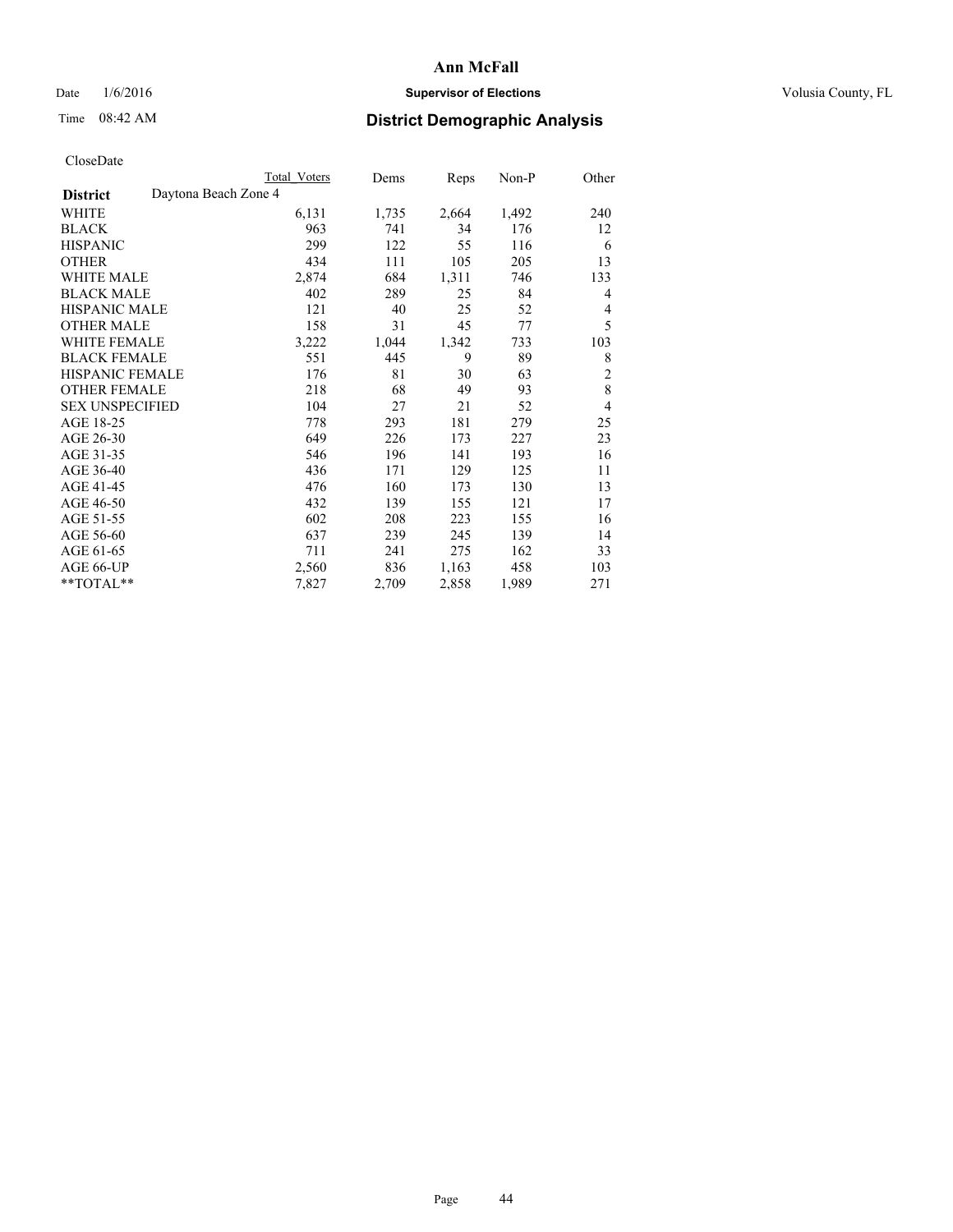## Date  $1/6/2016$  **Supervisor of Elections Supervisor of Elections** Volusia County, FL

## Time 08:42 AM **District Demographic Analysis**

| <b>Total Voters</b>  | Dems  | <b>Reps</b> | Non-P | Other |
|----------------------|-------|-------------|-------|-------|
| Daytona Beach Zone 5 |       |             |       |       |
| 2,242                | 774   | 705         | 668   | 95    |
| 3,867                | 3,241 | 81          | 515   | 30    |
| 229                  | 108   | 31          | 80    | 10    |
| 409                  | 202   | 38          | 160   | 9     |
| 1,050                | 314   | 372         | 309   | 55    |
| 1,449                | 1,162 | 41          | 230   | 16    |
| 106                  | 42    | 15          | 42    | 7     |
| 119                  | 63    | 7           | 44    | 5     |
| 1,179                | 457   | 331         | 351   | 40    |
| 2,374                | 2,044 | 40          | 276   | 14    |
| 122                  | 65    | 16          | 38    | 3     |
| 194                  | 97    | 26          | 68    | 3     |
| 154                  | 81    | 7           | 65    | 1     |
| 1,064                | 613   | 96          | 328   | 27    |
| 741                  | 438   | 68          | 221   | 14    |
| 624                  | 375   | 69          | 166   | 14    |
| 463                  | 294   | 44          | 109   | 16    |
| 485                  | 301   | 58          | 116   | 10    |
| 487                  | 321   | 67          | 87    | 12    |
| 588                  | 401   | 71          | 105   | 11    |
| 537                  | 378   | 75          | 74    | 10    |
| 486                  | 330   | 81          | 63    | 12    |
| 1,272                | 874   | 226         | 154   | 18    |
| 6,747                | 4,325 | 855         | 1,423 | 144   |
|                      |       |             |       |       |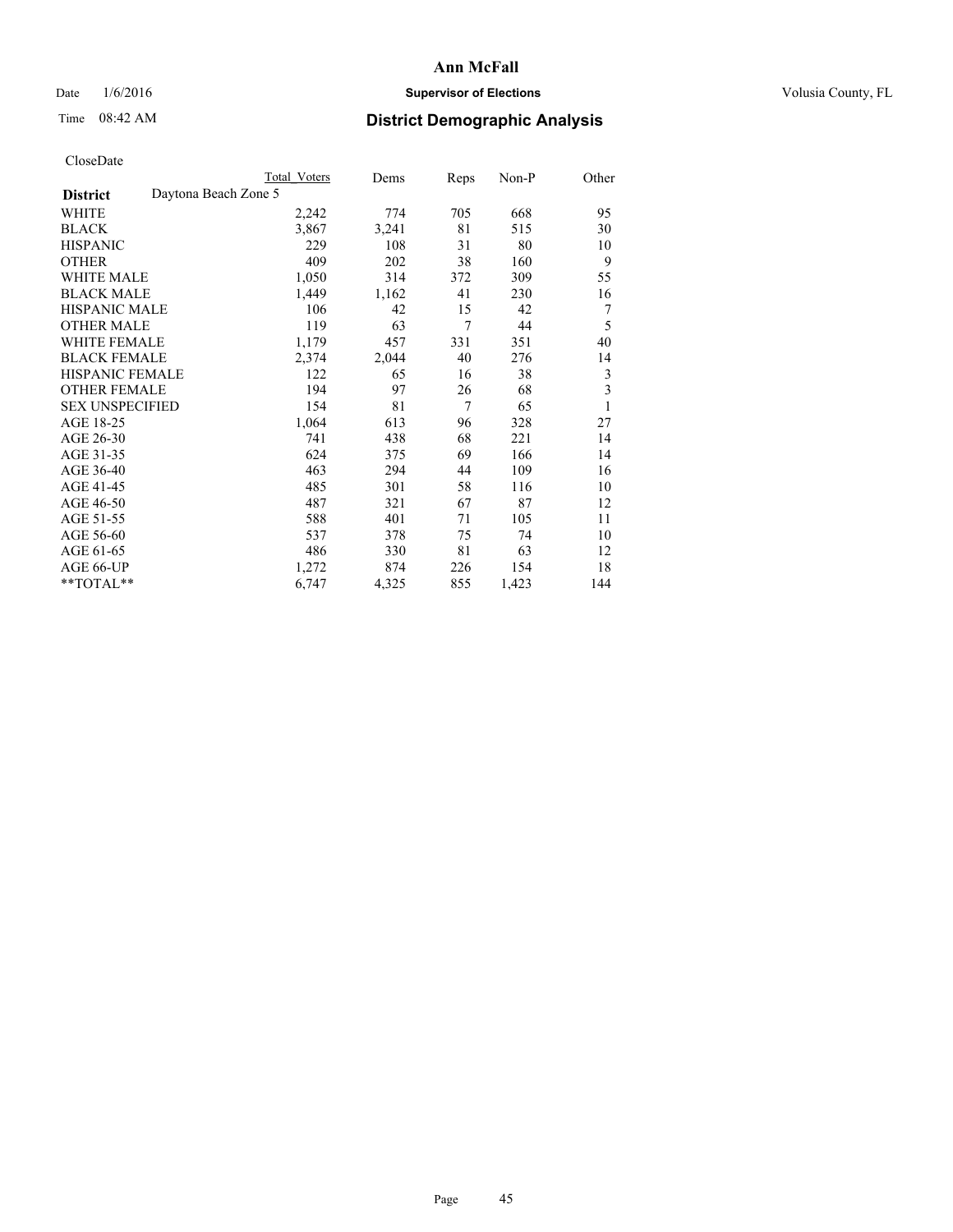## Date  $1/6/2016$  **Supervisor of Elections Supervisor of Elections** Volusia County, FL

|                        |                      | <b>Total Voters</b> | Dems  | Reps | $Non-P$ | Other          |
|------------------------|----------------------|---------------------|-------|------|---------|----------------|
| <b>District</b>        | Daytona Beach Zone 6 |                     |       |      |         |                |
| WHITE                  |                      | 1,282               | 459   | 382  | 383     | 58             |
| <b>BLACK</b>           |                      | 3,868               | 3,235 | 93   | 513     | 27             |
| <b>HISPANIC</b>        |                      | 214                 | 103   | 20   | 87      | $\overline{4}$ |
| <b>OTHER</b>           |                      | 357                 | 195   | 26   | 133     | 3              |
| <b>WHITE MALE</b>      |                      | 631                 | 175   | 218  | 198     | 40             |
| <b>BLACK MALE</b>      |                      | 1,652               | 1,331 | 51   | 256     | 14             |
| <b>HISPANIC MALE</b>   |                      | 108                 | 45    | 9    | 52      | $\overline{2}$ |
| <b>OTHER MALE</b>      |                      | 142                 | 81    | 15   | 45      | 1              |
| WHITE FEMALE           |                      | 639                 | 279   | 161  | 182     | 17             |
| <b>BLACK FEMALE</b>    |                      | 2,151               | 1,850 | 40   | 248     | 13             |
| HISPANIC FEMALE        |                      | 102                 | 57    | 11   | 32      | $\overline{2}$ |
| <b>OTHER FEMALE</b>    |                      | 127                 | 79    | 9    | 38      | 1              |
| <b>SEX UNSPECIFIED</b> |                      | 169                 | 95    | 7    | 65      | $\overline{2}$ |
| AGE 18-25              |                      | 1,291               | 843   | 90   | 337     | 21             |
| AGE 26-30              |                      | 638                 | 411   | 49   | 168     | 10             |
| AGE 31-35              |                      | 442                 | 277   | 41   | 117     | 7              |
| AGE 36-40              |                      | 392                 | 256   | 29   | 100     | 7              |
| AGE 41-45              |                      | 336                 | 238   | 29   | 63      | 6              |
| AGE 46-50              |                      | 389                 | 278   | 34   | 70      | 7              |
| AGE 51-55              |                      | 446                 | 322   | 38   | 78      | 8              |
| AGE 56-60              |                      | 447                 | 329   | 61   | 53      | $\overline{4}$ |
| AGE 61-65              |                      | 386                 | 258   | 55   | 61      | 12             |
| AGE 66-UP              |                      | 954                 | 780   | 95   | 69      | 10             |
| **TOTAL**              |                      | 5,721               | 3,992 | 521  | 1,116   | 92             |
|                        |                      |                     |       |      |         |                |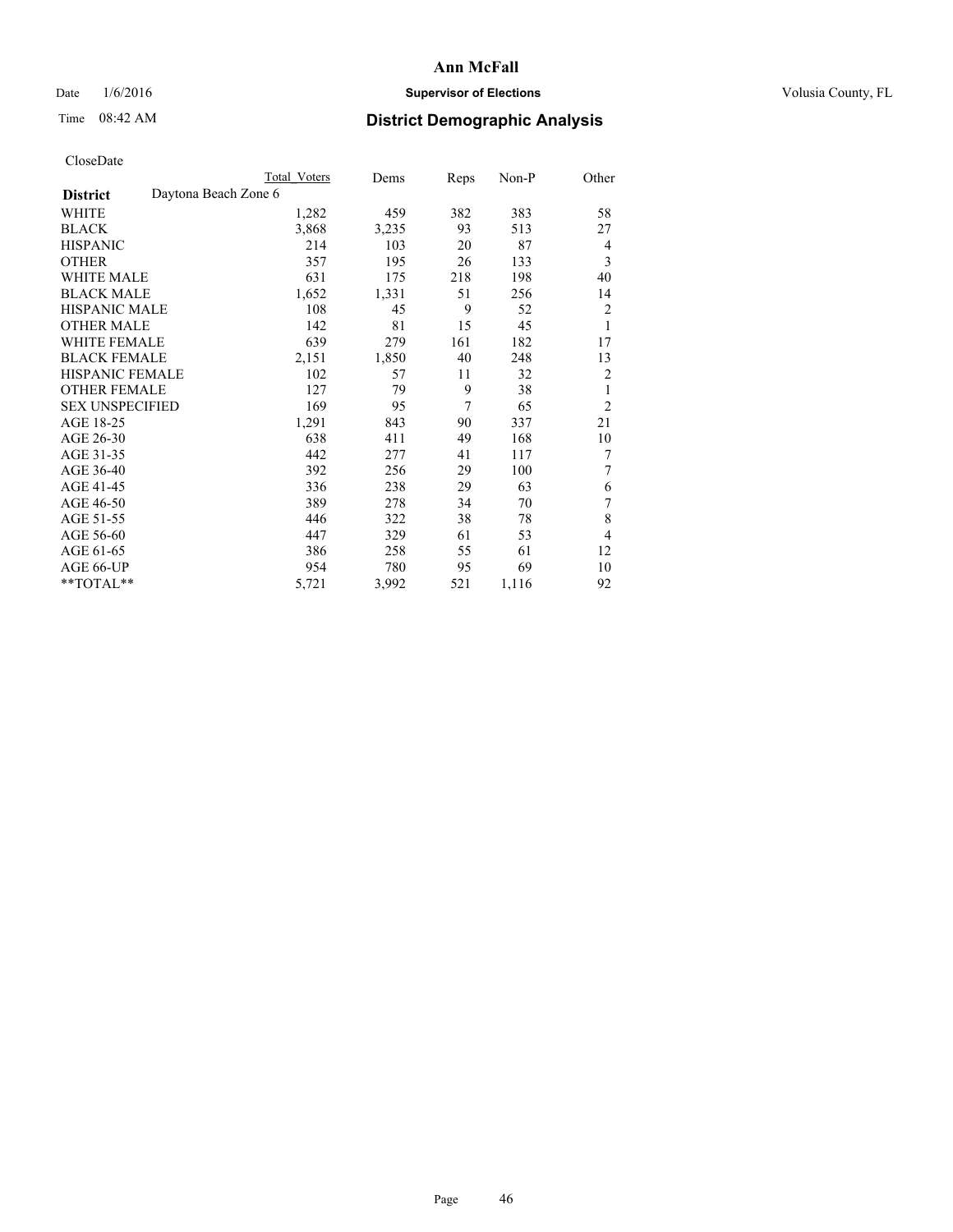## Date  $1/6/2016$  **Supervisor of Elections Supervisor of Elections** Volusia County, FL

## Time 08:42 AM **District Demographic Analysis**

|                        | Total Voters         | Dems  | Reps           | Non-P | Other          |
|------------------------|----------------------|-------|----------------|-------|----------------|
| <b>District</b>        | Daytona Beach Shores |       |                |       |                |
| WHITE                  | 3,621                | 904   | 1,743          | 816   | 158            |
| <b>BLACK</b>           | 50                   | 29    | 5              | 13    | 3              |
| <b>HISPANIC</b>        | 83                   | 17    | 36             | 29    | 1              |
| <b>OTHER</b>           | 193                  | 57    | 63             | 65    | 8              |
| WHITE MALE             | 1,751                | 384   | 853            | 419   | 95             |
| <b>BLACK MALE</b>      | 23                   | 13    | $\overline{2}$ | 7     | 1              |
| <b>HISPANIC MALE</b>   | 35                   | 3     | 18             | 14    | $\theta$       |
| <b>OTHER MALE</b>      | 80                   | 26    | 25             | 26    | 3              |
| <b>WHITE FEMALE</b>    | 1,844                | 513   | 876            | 393   | 62             |
| <b>BLACK FEMALE</b>    | 26                   | 16    | 3              | 5     | $\overline{c}$ |
| <b>HISPANIC FEMALE</b> | 47                   | 14    | 17             | 15    | 1              |
| <b>OTHER FEMALE</b>    | 91                   | 28    | 29             | 29    | 5              |
| <b>SEX UNSPECIFIED</b> | 50                   | 10    | 24             | 15    | 1              |
| AGE 18-25              | 123                  | 16    | 50             | 50    | 7              |
| AGE 26-30              | 108                  | 23    | 39             | 37    | 9              |
| AGE 31-35              | 99                   | 27    | 25             | 42    | 5              |
| AGE 36-40              | 94                   | 29    | 31             | 24    | 10             |
| AGE 41-45              | 90                   | 18    | 27             | 39    | 6              |
| AGE 46-50              | 193                  | 45    | 82             | 59    | 7              |
| AGE 51-55              | 273                  | 66    | 129            | 64    | 14             |
| AGE 56-60              | 363                  | 86    | 186            | 79    | 12             |
| AGE 61-65              | 473                  | 116   | 224            | 114   | 19             |
| AGE 66-UP              | 2,131                | 581   | 1,054          | 415   | 81             |
| **TOTAL**              | 3,947                | 1,007 | 1,847          | 923   | 170            |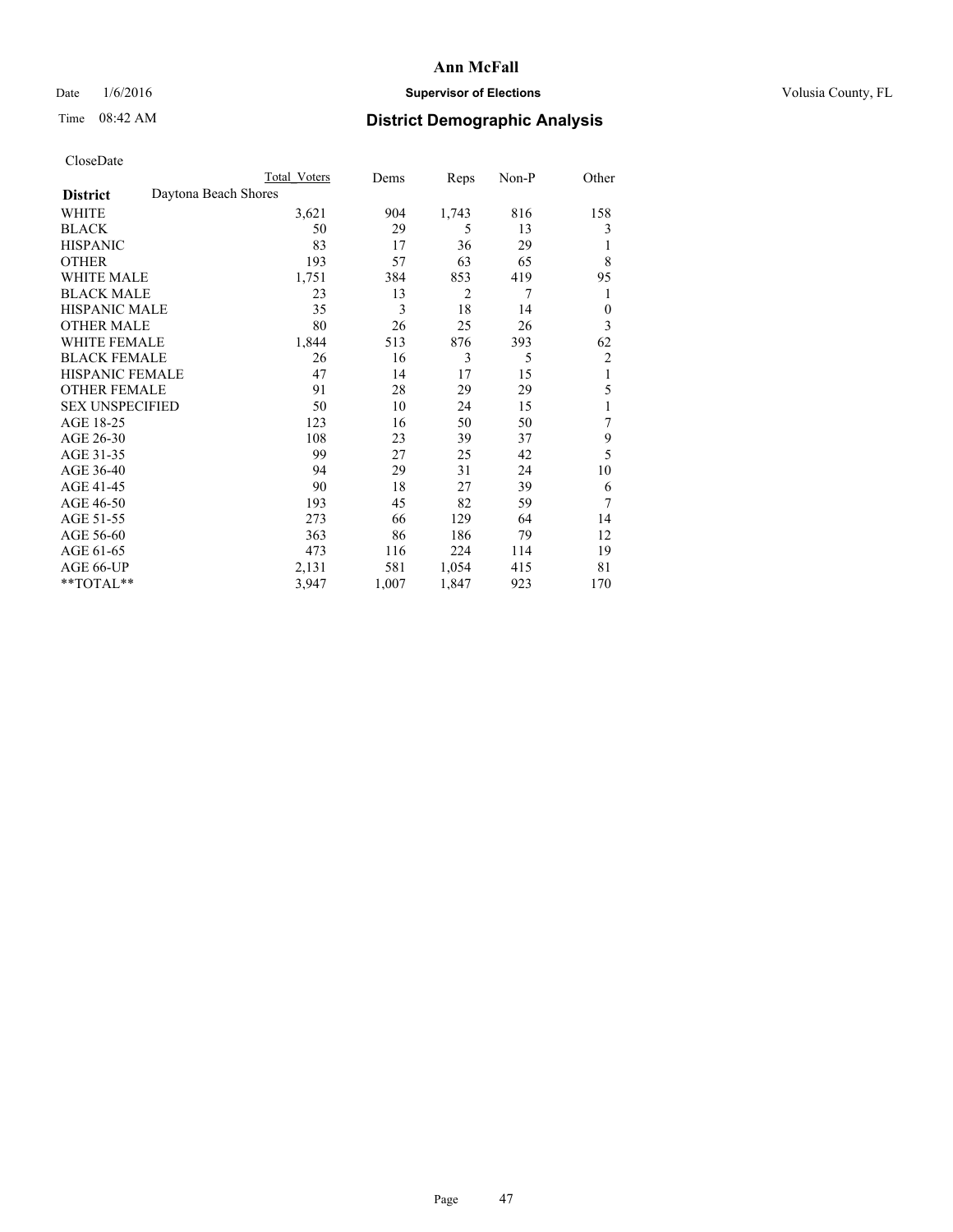## Date  $1/6/2016$  **Supervisor of Elections Supervisor of Elections** Volusia County, FL

## Time 08:42 AM **District Demographic Analysis**

|                        |        | Total Voters | Dems  | <b>Reps</b> | Non-P | Other          |
|------------------------|--------|--------------|-------|-------------|-------|----------------|
| <b>District</b>        | DeBary |              |       |             |       |                |
| WHITE                  |        | 11,672       | 2,949 | 5,445       | 2,797 | 481            |
| <b>BLACK</b>           |        | 501          | 384   | 22          | 83    | 12             |
| <b>HISPANIC</b>        |        | 1,016        | 403   | 246         | 350   | 17             |
| <b>OTHER</b>           |        | 754          | 221   | 198         | 318   | 17             |
| <b>WHITE MALE</b>      |        | 5,490        | 1,184 | 2,666       | 1,379 | 261            |
| <b>BLACK MALE</b>      |        | 227          | 158   | 7           | 54    | 8              |
| <b>HISPANIC MALE</b>   |        | 439          | 159   | 118         | 154   | 8              |
| <b>OTHER MALE</b>      |        | 257          | 74    | 77          | 97    | 9              |
| <b>WHITE FEMALE</b>    |        | 6,060        | 1,743 | 2,730       | 1,373 | 214            |
| <b>BLACK FEMALE</b>    |        | 264          | 218   | 15          | 27    | $\overline{4}$ |
| <b>HISPANIC FEMALE</b> |        | 554          | 232   | 126         | 187   | 9              |
| <b>OTHER FEMALE</b>    |        | 328          | 109   | 92          | 120   | 7              |
| <b>SEX UNSPECIFIED</b> |        | 324          | 80    | 80          | 157   | 7              |
| AGE 18-25              |        | 1,167        | 273   | 361         | 485   | 48             |
| AGE 26-30              |        | 723          | 170   | 229         | 297   | 27             |
| AGE 31-35              |        | 760          | 189   | 285         | 259   | 27             |
| AGE 36-40              |        | 838          | 223   | 303         | 280   | 32             |
| AGE 41-45              |        | 955          | 249   | 367         | 287   | 52             |
| AGE 46-50              |        | 1,106        | 287   | 486         | 295   | 38             |
| AGE 51-55              |        | 1,362        | 350   | 636         | 321   | 55             |
| AGE 56-60              |        | 1,391        | 399   | 630         | 316   | 46             |
| AGE 61-65              |        | 1,456        | 486   | 640         | 288   | 42             |
| AGE 66-UP              |        | 4,185        | 1,331 | 1,974       | 720   | 160            |
| $**TOTAL**$            |        | 13,943       | 3,957 | 5,911       | 3,548 | 527            |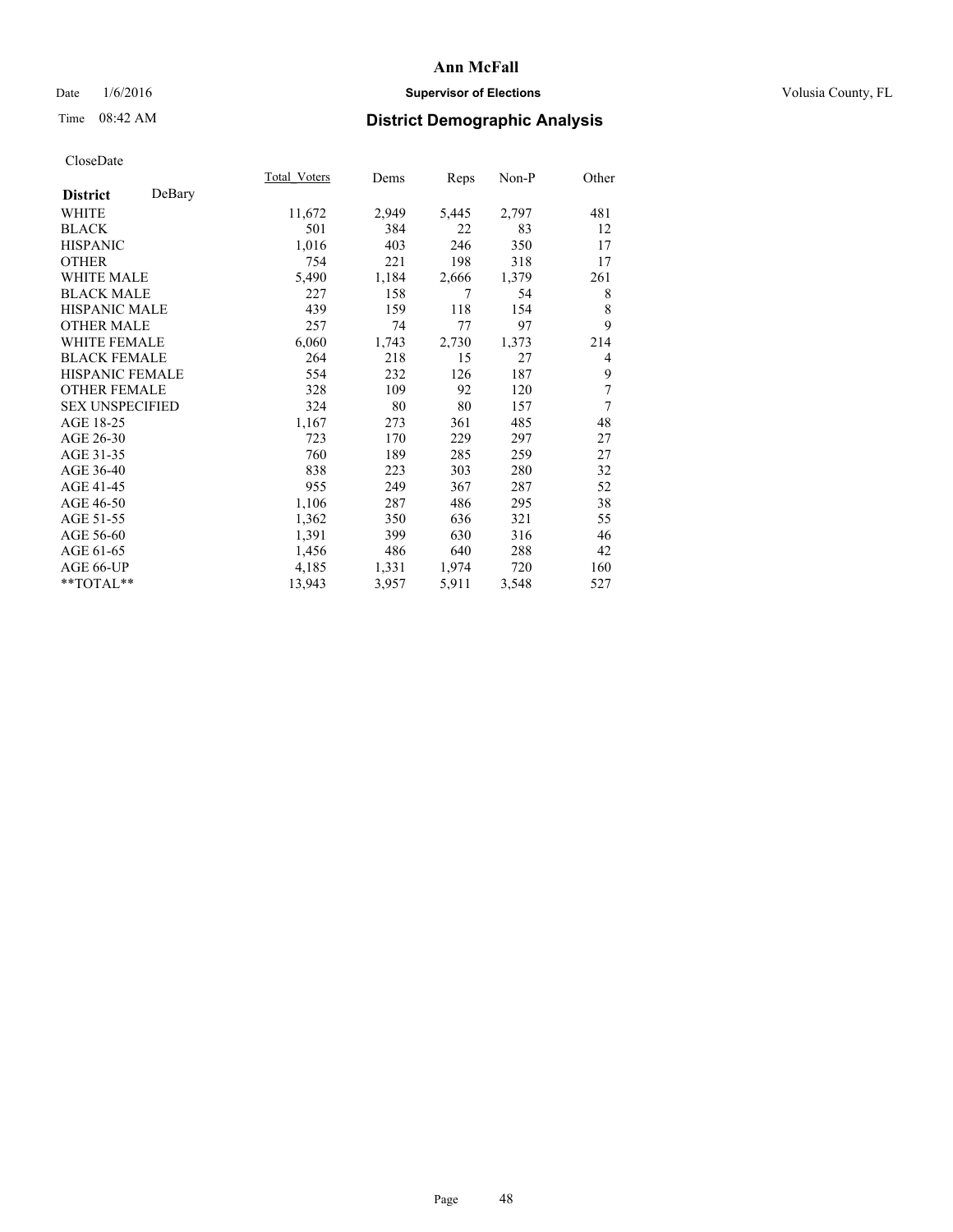## Date  $1/6/2016$  **Supervisor of Elections Supervisor of Elections** Volusia County, FL

## Time 08:42 AM **District Demographic Analysis**

|                        |        | Total Voters | Dems  | Reps  | Non-P | Other |
|------------------------|--------|--------------|-------|-------|-------|-------|
| <b>District</b>        | DeLand |              |       |       |       |       |
| WHITE                  |        | 13,122       | 4,075 | 5,334 | 3,156 | 557   |
| <b>BLACK</b>           |        | 2,520        | 2,010 | 88    | 384   | 38    |
| <b>HISPANIC</b>        |        | 1,313        | 537   | 223   | 517   | 36    |
| <b>OTHER</b>           |        | 902          | 303   | 177   | 394   | 28    |
| WHITE MALE             |        | 5,769        | 1,539 | 2,447 | 1,501 | 282   |
| <b>BLACK MALE</b>      |        | 948          | 723   | 38    | 159   | 28    |
| <b>HISPANIC MALE</b>   |        | 537          | 221   | 94    | 204   | 18    |
| <b>OTHER MALE</b>      |        | 305          | 107   | 66    | 120   | 12    |
| <b>WHITE FEMALE</b>    |        | 7,249        | 2,508 | 2,848 | 1,619 | 274   |
| <b>BLACK FEMALE</b>    |        | 1,539        | 1,266 | 47    | 216   | 10    |
| HISPANIC FEMALE        |        | 755          | 308   | 125   | 305   | 17    |
| <b>OTHER FEMALE</b>    |        | 381          | 142   | 74    | 153   | 12    |
| <b>SEX UNSPECIFIED</b> |        | 374          | 111   | 83    | 174   | 6     |
| AGE 18-25              |        | 2,041        | 710   | 414   | 843   | 74    |
| AGE 26-30              |        | 1,223        | 453   | 289   | 444   | 37    |
| AGE 31-35              |        | 1,125        | 407   | 293   | 382   | 43    |
| AGE 36-40              |        | 1,151        | 429   | 323   | 354   | 45    |
| AGE 41-45              |        | 1,301        | 486   | 399   | 365   | 51    |
| AGE 46-50              |        | 1,258        | 493   | 431   | 301   | 33    |
| AGE 51-55              |        | 1,402        | 562   | 495   | 289   | 56    |
| AGE 56-60              |        | 1,467        | 612   | 499   | 304   | 52    |
| AGE 61-65              |        | 1,581        | 658   | 552   | 312   | 59    |
| AGE 66-UP              |        | 5,308        | 2,115 | 2,127 | 857   | 209   |
| $**TOTAL**$            |        | 17,857       | 6,925 | 5,822 | 4,451 | 659   |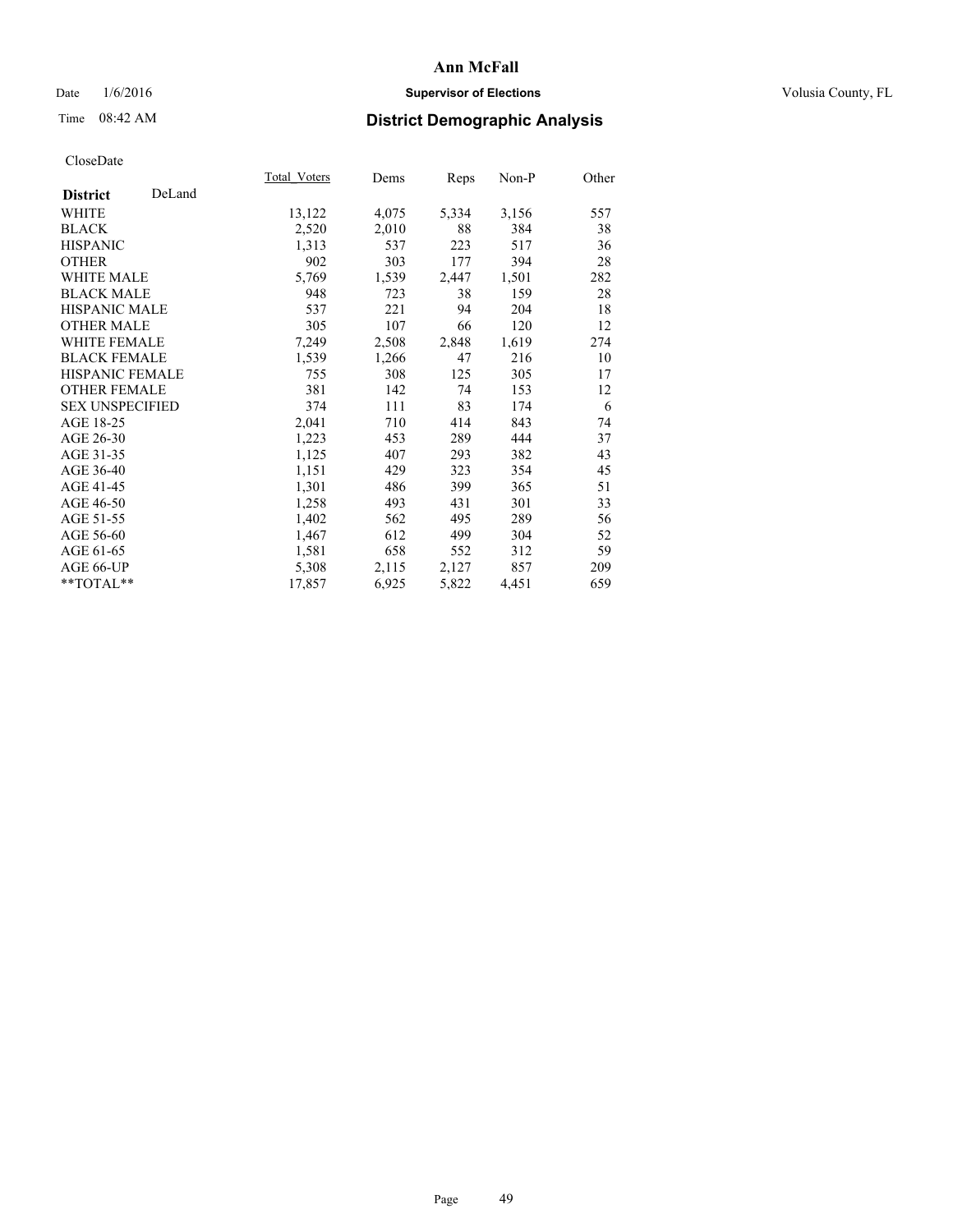## Date  $1/6/2016$  **Supervisor of Elections Supervisor of Elections** Volusia County, FL

## Time 08:42 AM **District Demographic Analysis**

|                        |                    | Total Voters | Dems  | Reps  | Non-P | Other          |
|------------------------|--------------------|--------------|-------|-------|-------|----------------|
| <b>District</b>        | Deltona District 1 |              |       |       |       |                |
| WHITE                  |                    | 4,758        | 1,436 | 1,710 | 1,406 | 206            |
| <b>BLACK</b>           |                    | 969          | 712   | 48    | 189   | 20             |
| <b>HISPANIC</b>        |                    | 2,203        | 1,093 | 275   | 803   | 32             |
| <b>OTHER</b>           |                    | 500          | 156   | 80    | 250   | 14             |
| WHITE MALE             |                    | 2,214        | 576   | 825   | 698   | 115            |
| <b>BLACK MALE</b>      |                    | 436          | 301   | 33    | 89    | 13             |
| <b>HISPANIC MALE</b>   |                    | 1,009        | 492   | 119   | 382   | 16             |
| <b>OTHER MALE</b>      |                    | 163          | 57    | 26    | 74    | 6              |
| WHITE FEMALE           |                    | 2,496        | 849   | 871   | 687   | 89             |
| <b>BLACK FEMALE</b>    |                    | 523          | 406   | 14    | 96    | 7              |
| HISPANIC FEMALE        |                    | 1,166        | 589   | 154   | 407   | 16             |
| <b>OTHER FEMALE</b>    |                    | 206          | 70    | 39    | 91    | 6              |
| <b>SEX UNSPECIFIED</b> |                    | 217          | 57    | 32    | 124   | $\overline{4}$ |
| AGE 18-25              |                    | 1,116        | 376   | 190   | 516   | 34             |
| AGE 26-30              |                    | 775          | 277   | 147   | 326   | 25             |
| AGE 31-35              |                    | 753          | 264   | 182   | 278   | 29             |
| AGE 36-40              |                    | 732          | 305   | 130   | 274   | 23             |
| AGE 41-45              |                    | 725          | 272   | 194   | 238   | 21             |
| AGE 46-50              |                    | 772          | 277   | 241   | 220   | 34             |
| AGE 51-55              |                    | 859          | 339   | 274   | 229   | 17             |
| AGE 56-60              |                    | 752          | 300   | 233   | 194   | 25             |
| AGE 61-65              |                    | 620          | 298   | 160   | 139   | 23             |
| AGE 66-UP              |                    | 1,326        | 689   | 362   | 234   | 41             |
| **TOTAL**              |                    | 8,430        | 3,397 | 2,113 | 2,648 | 272            |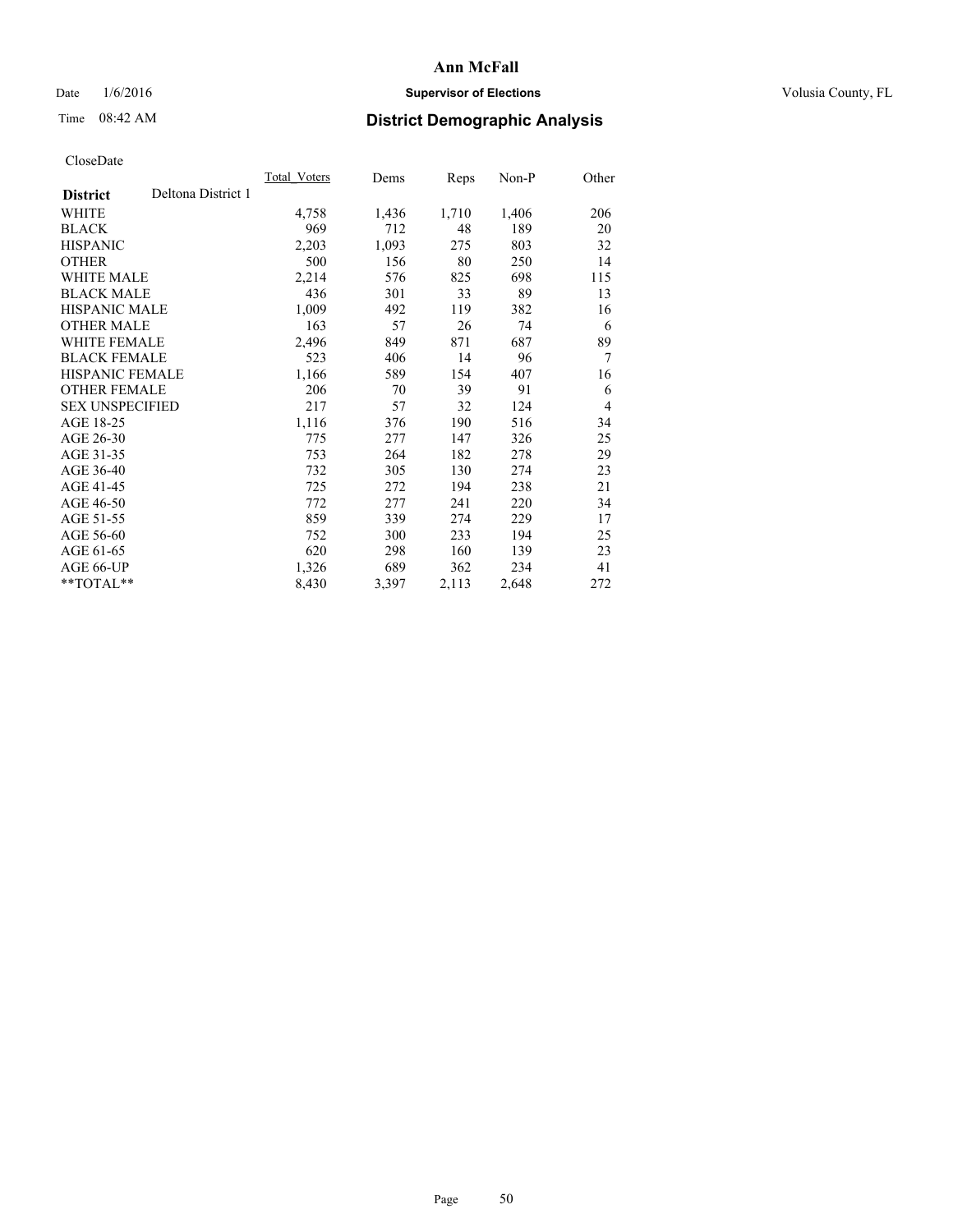## Date  $1/6/2016$  **Supervisor of Elections Supervisor of Elections** Volusia County, FL

# Time 08:42 AM **District Demographic Analysis**

|                                       | Total Voters | Dems  | Reps  | Non-P | Other          |
|---------------------------------------|--------------|-------|-------|-------|----------------|
| Deltona District 2<br><b>District</b> |              |       |       |       |                |
| WHITE                                 | 5,985        | 1,769 | 2,364 | 1,596 | 256            |
| <b>BLACK</b>                          | 821          | 616   | 41    | 149   | 15             |
| <b>HISPANIC</b>                       | 2,318        | 1,090 | 377   | 824   | 27             |
| <b>OTHER</b>                          | 528          | 197   | 86    | 226   | 19             |
| <b>WHITE MALE</b>                     | 2,724        | 720   | 1,116 | 758   | 130            |
| <b>BLACK MALE</b>                     | 370          | 253   | 27    | 83    | 7              |
| HISPANIC MALE                         | 1,100        | 488   | 181   | 416   | 15             |
| <b>OTHER MALE</b>                     | 191          | 75    | 32    | 73    | 11             |
| <b>WHITE FEMALE</b>                   | 3,208        | 1,038 | 1,231 | 813   | 126            |
| <b>BLACK FEMALE</b>                   | 439          | 354   | 14    | 63    | 8              |
| <b>HISPANIC FEMALE</b>                | 1,194        | 592   | 192   | 400   | 10             |
| <b>OTHER FEMALE</b>                   | 226          | 101   | 37    | 80    | 8              |
| <b>SEX UNSPECIFIED</b>                | 200          | 51    | 38    | 109   | $\overline{c}$ |
| AGE 18-25                             | 968          | 294   | 187   | 448   | 39             |
| AGE 26-30                             | 723          | 240   | 168   | 291   | 24             |
| AGE 31-35                             | 712          | 256   | 152   | 273   | 31             |
| AGE 36-40                             | 746          | 258   | 177   | 282   | 29             |
| AGE 41-45                             | 783          | 278   | 228   | 251   | 26             |
| AGE 46-50                             | 835          | 300   | 248   | 262   | 25             |
| AGE 51-55                             | 919          | 353   | 289   | 249   | 28             |
| AGE 56-60                             | 944          | 361   | 354   | 203   | 26             |
| AGE 61-65                             | 835          | 349   | 280   | 179   | 27             |
| AGE 66-UP                             | 2,187        | 983   | 785   | 357   | 62             |
| $*$ $TOTAL**$                         | 9,652        | 3,672 | 2,868 | 2,795 | 317            |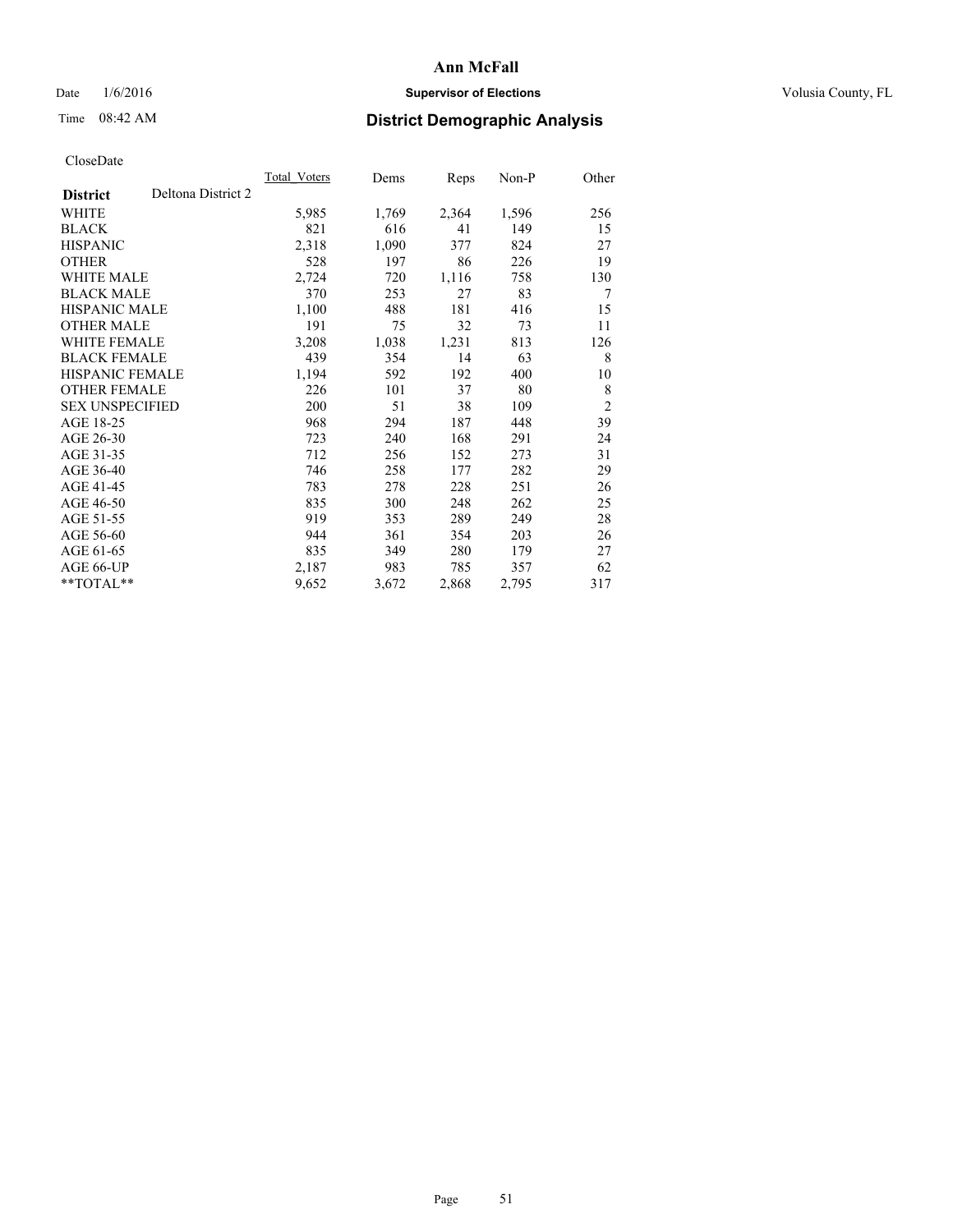## Date  $1/6/2016$  **Supervisor of Elections Supervisor of Elections** Volusia County, FL

# Time 08:42 AM **District Demographic Analysis**

|                        |                    | Total Voters | Dems  | Reps  | Non-P | Other          |
|------------------------|--------------------|--------------|-------|-------|-------|----------------|
| <b>District</b>        | Deltona District 3 |              |       |       |       |                |
| WHITE                  |                    | 5,111        | 1,574 | 1,865 | 1,446 | 226            |
| <b>BLACK</b>           |                    | 760          | 590   | 26    | 134   | 10             |
| <b>HISPANIC</b>        |                    | 2,639        | 1,243 | 354   | 976   | 66             |
| <b>OTHER</b>           |                    | 529          | 187   | 78    | 261   | 3              |
| WHITE MALE             |                    | 2,343        | 635   | 889   | 699   | 120            |
| <b>BLACK MALE</b>      |                    | 325          | 240   | 16    | 60    | 9              |
| <b>HISPANIC MALE</b>   |                    | 1,245        | 563   | 180   | 464   | 38             |
| <b>OTHER MALE</b>      |                    | 180          | 60    | 28    | 91    | 1              |
| WHITE FEMALE           |                    | 2,706        | 920   | 959   | 725   | 102            |
| <b>BLACK FEMALE</b>    |                    | 426          | 344   | 10    | 71    | 1              |
| <b>HISPANIC FEMALE</b> |                    | 1,351        | 661   | 171   | 491   | 28             |
| <b>OTHER FEMALE</b>    |                    | 232          | 107   | 32    | 91    | $\overline{2}$ |
| <b>SEX UNSPECIFIED</b> |                    | 231          | 64    | 38    | 125   | $\overline{4}$ |
| AGE 18-25              |                    | 955          | 370   | 127   | 420   | 38             |
| AGE 26-30              |                    | 724          | 239   | 156   | 304   | 25             |
| AGE 31-35              |                    | 712          | 258   | 134   | 292   | 28             |
| AGE 36-40              |                    | 693          | 237   | 140   | 285   | 31             |
| AGE 41-45              |                    | 752          | 260   | 214   | 255   | 23             |
| AGE 46-50              |                    | 798          | 305   | 221   | 243   | 29             |
| AGE 51-55              |                    | 887          | 358   | 246   | 260   | 23             |
| AGE 56-60              |                    | 797          | 329   | 228   | 210   | 30             |
| AGE 61-65              |                    | 691          | 306   | 196   | 166   | 23             |
| AGE 66-UP              |                    | 2,030        | 932   | 661   | 382   | 55             |
| **TOTAL**              |                    | 9,039        | 3,594 | 2,323 | 2,817 | 305            |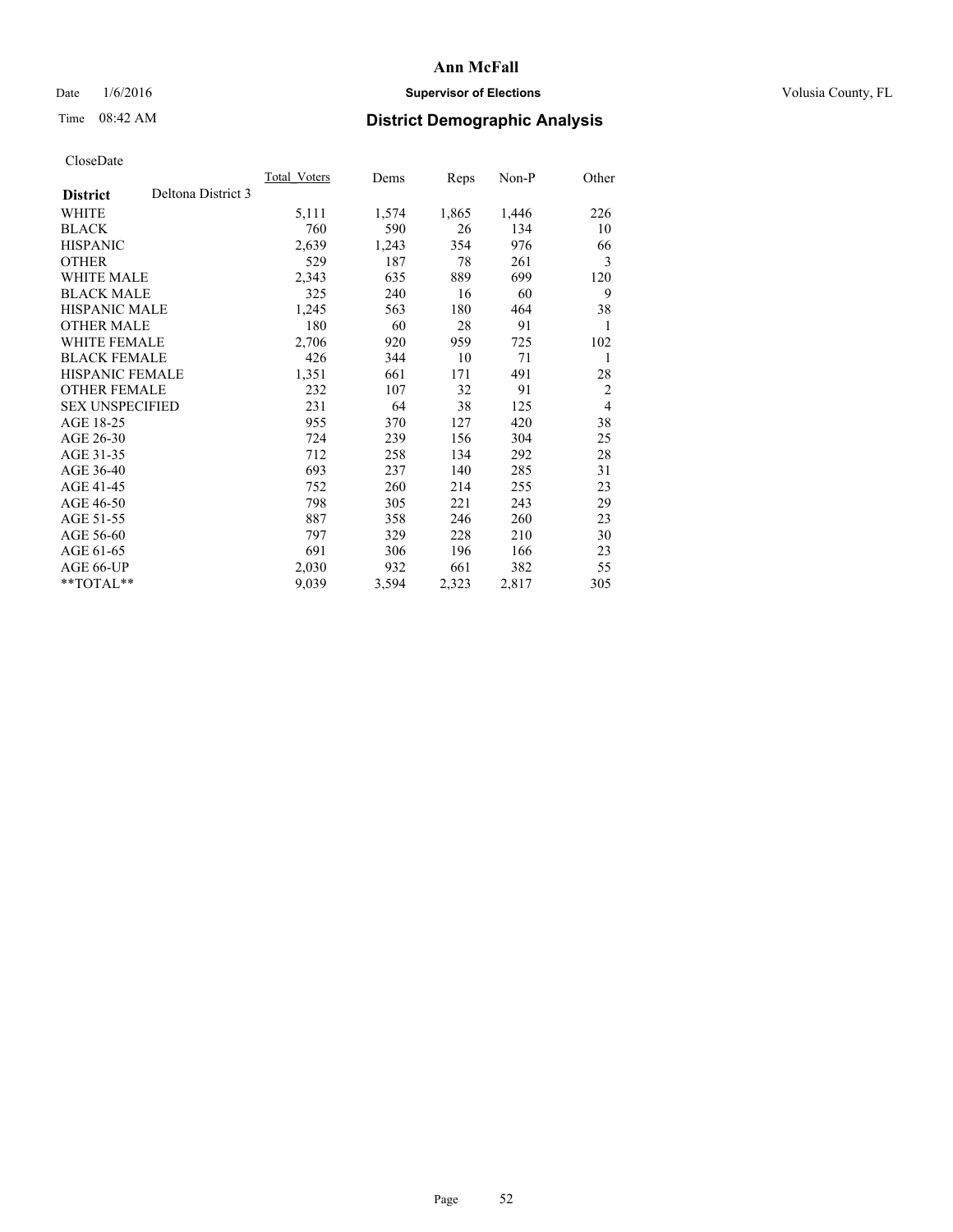## Date  $1/6/2016$  **Supervisor of Elections Supervisor of Elections** Volusia County, FL

## Time 08:42 AM **District Demographic Analysis**

|                        |                    | Total Voters | Dems  | <b>Reps</b> | $Non-P$ | Other |
|------------------------|--------------------|--------------|-------|-------------|---------|-------|
| <b>District</b>        | Deltona District 4 |              |       |             |         |       |
| WHITE                  |                    | 5,179        | 1,661 | 1,932       | 1,366   | 220   |
| <b>BLACK</b>           |                    | 818          | 590   | 38          | 174     | 16    |
| <b>HISPANIC</b>        |                    | 2,699        | 1,352 | 353         | 944     | 50    |
| <b>OTHER</b>           |                    | 561          | 189   | 101         | 260     | 11    |
| <b>WHITE MALE</b>      |                    | 2,362        | 677   | 915         | 652     | 118   |
| <b>BLACK MALE</b>      |                    | 349          | 235   | 24          | 80      | 10    |
| <b>HISPANIC MALE</b>   |                    | 1,257        | 590   | 187         | 449     | 31    |
| <b>OTHER MALE</b>      |                    | 188          | 69    | 37          | 78      | 4     |
| WHITE FEMALE           |                    | 2,764        | 963   | 997         | 704     | 100   |
| <b>BLACK FEMALE</b>    |                    | 456          | 347   | 13          | 90      | 6     |
| <b>HISPANIC FEMALE</b> |                    | 1,419        | 748   | 165         | 487     | 19    |
| <b>OTHER FEMALE</b>    |                    | 229          | 94    | 44          | 85      | 6     |
| <b>SEX UNSPECIFIED</b> |                    | 233          | 69    | 42          | 119     | 3     |
| AGE 18-25              |                    | 1,032        | 358   | 175         | 475     | 24    |
| AGE 26-30              |                    | 745          | 251   | 130         | 336     | 28    |
| AGE 31-35              |                    | 652          | 251   | 127         | 250     | 24    |
| AGE 36-40              |                    | 734          | 299   | 138         | 258     | 39    |
| AGE 41-45              |                    | 717          | 276   | 186         | 233     | 22    |
| AGE 46-50              |                    | 766          | 290   | 229         | 224     | 23    |
| AGE 51-55              |                    | 880          | 368   | 261         | 230     | 21    |
| AGE 56-60              |                    | 831          | 363   | 252         | 188     | 28    |
| AGE 61-65              |                    | 779          | 336   | 251         | 177     | 15    |
| AGE 66-UP              |                    | 2,121        | 1,000 | 675         | 373     | 73    |
| **TOTAL**              |                    | 9,257        | 3,792 | 2,424       | 2,744   | 297   |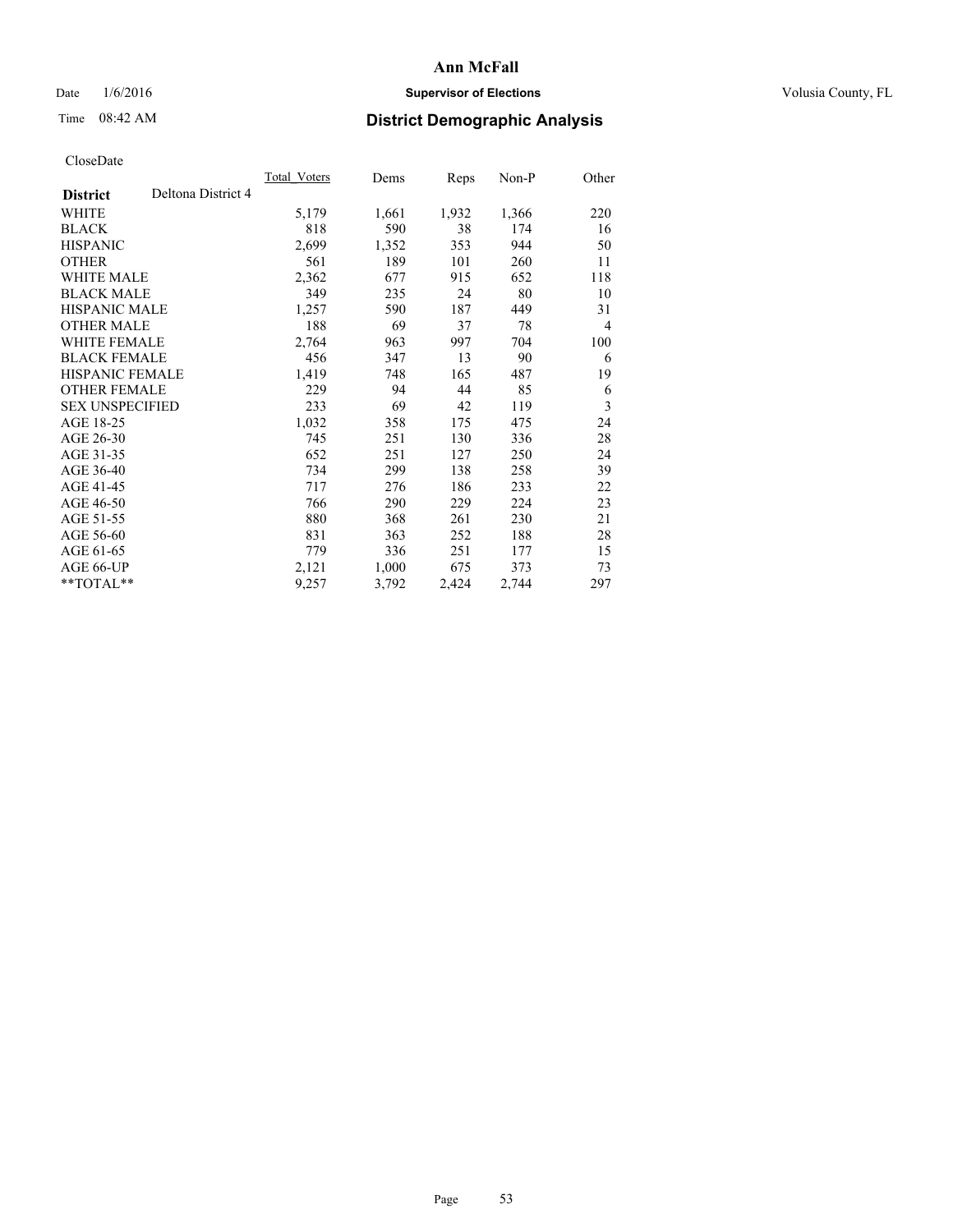## Date  $1/6/2016$  **Supervisor of Elections Supervisor of Elections** Volusia County, FL

# Time 08:42 AM **District Demographic Analysis**

|                        |                    | Total Voters | Dems  | Reps  | Non-P | Other          |
|------------------------|--------------------|--------------|-------|-------|-------|----------------|
| <b>District</b>        | Deltona District 5 |              |       |       |       |                |
| WHITE                  |                    | 5,243        | 1,619 | 1,908 | 1,472 | 244            |
| <b>BLACK</b>           |                    | 947          | 719   | 46    | 170   | 12             |
| <b>HISPANIC</b>        |                    | 2,385        | 1,095 | 364   | 889   | 37             |
| <b>OTHER</b>           |                    | 498          | 169   | 93    | 223   | 13             |
| WHITE MALE             |                    | 2,456        | 675   | 948   | 689   | 144            |
| <b>BLACK MALE</b>      |                    | 415          | 292   | 23    | 92    | 8              |
| <b>HISPANIC MALE</b>   |                    | 1,122        | 507   | 181   | 408   | 26             |
| <b>OTHER MALE</b>      |                    | 157          | 63    | 35    | 54    | 5              |
| WHITE FEMALE           |                    | 2,746        | 936   | 943   | 768   | 99             |
| <b>BLACK FEMALE</b>    |                    | 523          | 419   | 23    | 77    | $\overline{4}$ |
| <b>HISPANIC FEMALE</b> |                    | 1,237        | 578   | 181   | 467   | 11             |
| <b>OTHER FEMALE</b>    |                    | 213          | 83    | 37    | 88    | 5              |
| <b>SEX UNSPECIFIED</b> |                    | 204          | 49    | 40    | 111   | $\overline{4}$ |
| AGE 18-25              |                    | 1,045        | 311   | 209   | 485   | 40             |
| AGE 26-30              |                    | 770          | 272   | 156   | 315   | 27             |
| AGE 31-35              |                    | 648          | 232   | 124   | 264   | 28             |
| AGE 36-40              |                    | 732          | 289   | 143   | 270   | 30             |
| AGE 41-45              |                    | 762          | 291   | 194   | 254   | 23             |
| AGE 46-50              |                    | 772          | 293   | 239   | 216   | 24             |
| AGE 51-55              |                    | 932          | 352   | 308   | 241   | 31             |
| AGE 56-60              |                    | 890          | 365   | 306   | 199   | 20             |
| AGE 61-65              |                    | 704          | 311   | 196   | 173   | 24             |
| AGE 66-UP              |                    | 1,818        | 886   | 536   | 337   | 59             |
| **TOTAL**              |                    | 9,073        | 3,602 | 2,411 | 2,754 | 306            |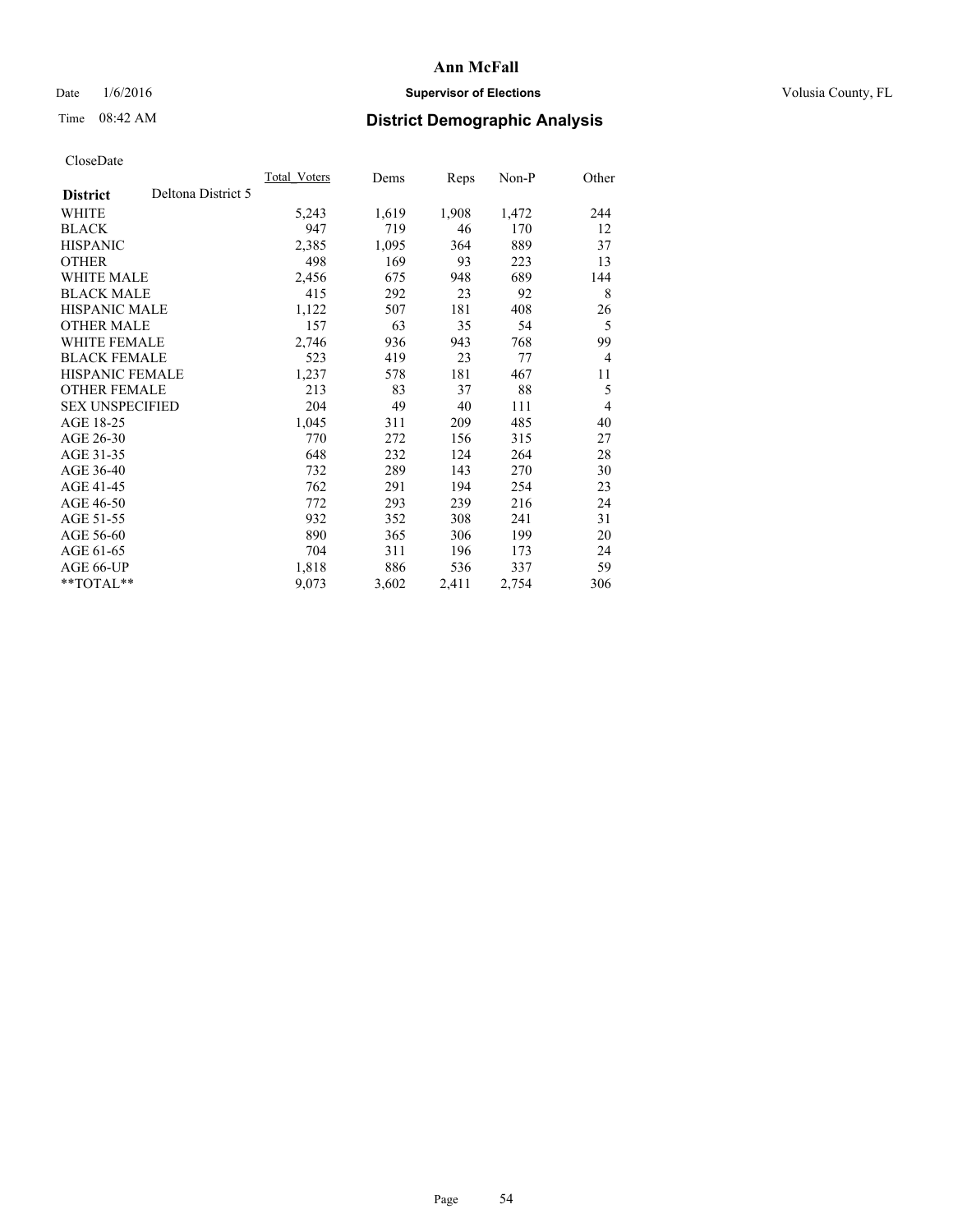## Date  $1/6/2016$  **Supervisor of Elections Supervisor of Elections** Volusia County, FL

## Time 08:42 AM **District Demographic Analysis**

|                        |                    | Total Voters | Dems  | <b>Reps</b> | Non-P | Other          |
|------------------------|--------------------|--------------|-------|-------------|-------|----------------|
| <b>District</b>        | Deltona District 6 |              |       |             |       |                |
| WHITE                  |                    | 5,697        | 1,622 | 2,250       | 1,567 | 258            |
| <b>BLACK</b>           |                    | 857          | 639   | 40          | 155   | 23             |
| <b>HISPANIC</b>        |                    | 1,961        | 913   | 253         | 752   | 43             |
| <b>OTHER</b>           |                    | 501          | 151   | 116         | 225   | 9              |
| WHITE MALE             |                    | 2,637        | 648   | 1,110       | 751   | 128            |
| <b>BLACK MALE</b>      |                    | 390          | 282   | 21          | 73    | 14             |
| <b>HISPANIC MALE</b>   |                    | 909          | 405   | 130         | 351   | 23             |
| <b>OTHER MALE</b>      |                    | 206          | 65    | 49          | 86    | 6              |
| WHITE FEMALE           |                    | 2,990        | 956   | 1,114       | 792   | 128            |
| <b>BLACK FEMALE</b>    |                    | 455          | 347   | 18          | 81    | 9              |
| HISPANIC FEMALE        |                    | 1,019        | 499   | 120         | 381   | 19             |
| <b>OTHER FEMALE</b>    |                    | 194          | 68    | 46          | 78    | $\overline{2}$ |
| <b>SEX UNSPECIFIED</b> |                    | 216          | 55    | 51          | 106   | $\overline{4}$ |
| AGE 18-25              |                    | 1,051        | 332   | 199         | 491   | 29             |
| AGE 26-30              |                    | 723          | 237   | 171         | 283   | 32             |
| AGE 31-35              |                    | 729          | 240   | 161         | 301   | 27             |
| AGE 36-40              |                    | 688          | 220   | 188         | 249   | 31             |
| AGE 41-45              |                    | 765          | 272   | 229         | 225   | 39             |
| AGE 46-50              |                    | 805          | 280   | 260         | 231   | 34             |
| AGE 51-55              |                    | 982          | 338   | 372         | 236   | 36             |
| AGE 56-60              |                    | 935          | 366   | 321         | 209   | 39             |
| AGE 61-65              |                    | 719          | 315   | 236         | 148   | 20             |
| AGE 66-UP              |                    | 1,619        | 725   | 522         | 326   | 46             |
| **TOTAL**              |                    | 9,016        | 3,325 | 2,659       | 2,699 | 333            |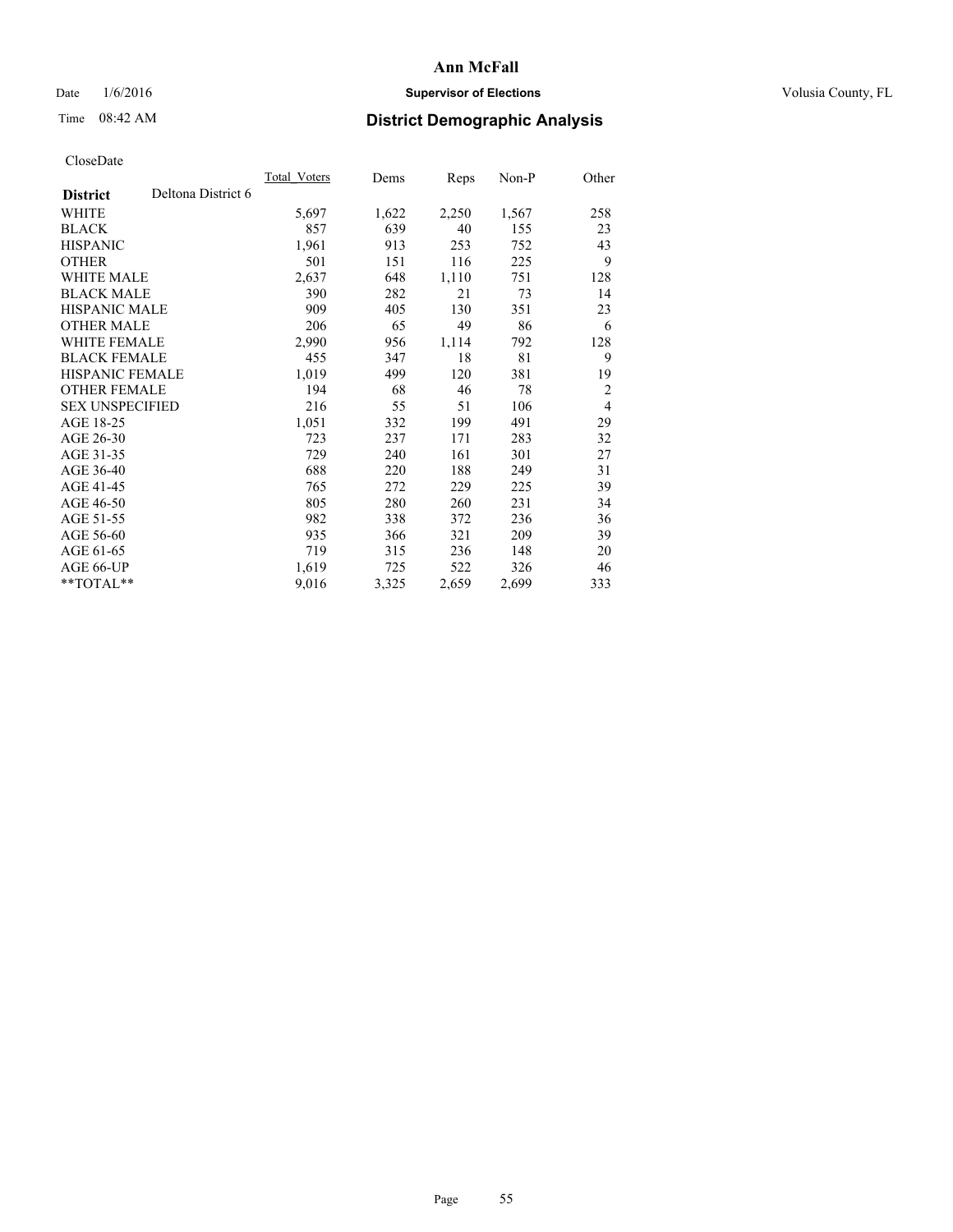## Date  $1/6/2016$  **Supervisor of Elections Supervisor of Elections** Volusia County, FL

# Time 08:42 AM **District Demographic Analysis**

|                        |                      | Total Voters | Dems  | Reps     | Non-P | Other          |
|------------------------|----------------------|--------------|-------|----------|-------|----------------|
| <b>District</b>        | Edgewater District 1 |              |       |          |       |                |
| WHITE                  |                      | 3,211        | 1,151 | 1,063    | 892   | 105            |
| <b>BLACK</b>           |                      | 72           | 50    | 4        | 16    | 2              |
| <b>HISPANIC</b>        |                      | 59           | 22    | 13       | 22    | $\overline{c}$ |
| <b>OTHER</b>           |                      | 109          | 39    | 19       | 50    | 1              |
| WHITE MALE             |                      | 1,437        | 445   | 515      | 417   | 60             |
| <b>BLACK MALE</b>      |                      | 40           | 23    | 4        | 11    | 2              |
| <b>HISPANIC MALE</b>   |                      | 20           | 6     | 5        | 8     | 1              |
| <b>OTHER MALE</b>      |                      | 35           | 15    | 8        | 12    | $\theta$       |
| <b>WHITE FEMALE</b>    |                      | 1,740        | 693   | 536      | 466   | 45             |
| <b>BLACK FEMALE</b>    |                      | 31           | 26    | $\theta$ | 5     | $\theta$       |
| <b>HISPANIC FEMALE</b> |                      | 39           | 16    | 8        | 14    | 1              |
| <b>OTHER FEMALE</b>    |                      | 47           | 21    | 7        | 18    | 1              |
| <b>SEX UNSPECIFIED</b> |                      | 62           | 17    | 16       | 29    | $\mathbf{0}$   |
| AGE 18-25              |                      | 252          | 72    | 50       | 121   | 9              |
| AGE 26-30              |                      | 227          | 69    | 47       | 107   | 4              |
| AGE 31-35              |                      | 185          | 60    | 49       | 69    | 7              |
| AGE 36-40              |                      | 216          | 72    | 63       | 75    | 6              |
| AGE 41-45              |                      | 217          | 60    | 59       | 89    | 9              |
| AGE 46-50              |                      | 221          | 67    | 80       | 69    | 5              |
| AGE 51-55              |                      | 357          | 147   | 112      | 89    | 9              |
| AGE 56-60              |                      | 393          | 132   | 136      | 111   | 14             |
| AGE 61-65              |                      | 374          | 159   | 120      | 83    | 12             |
| AGE 66-UP              |                      | 1,009        | 424   | 383      | 167   | 35             |
| **TOTAL**              |                      | 3,451        | 1,262 | 1,099    | 980   | 110            |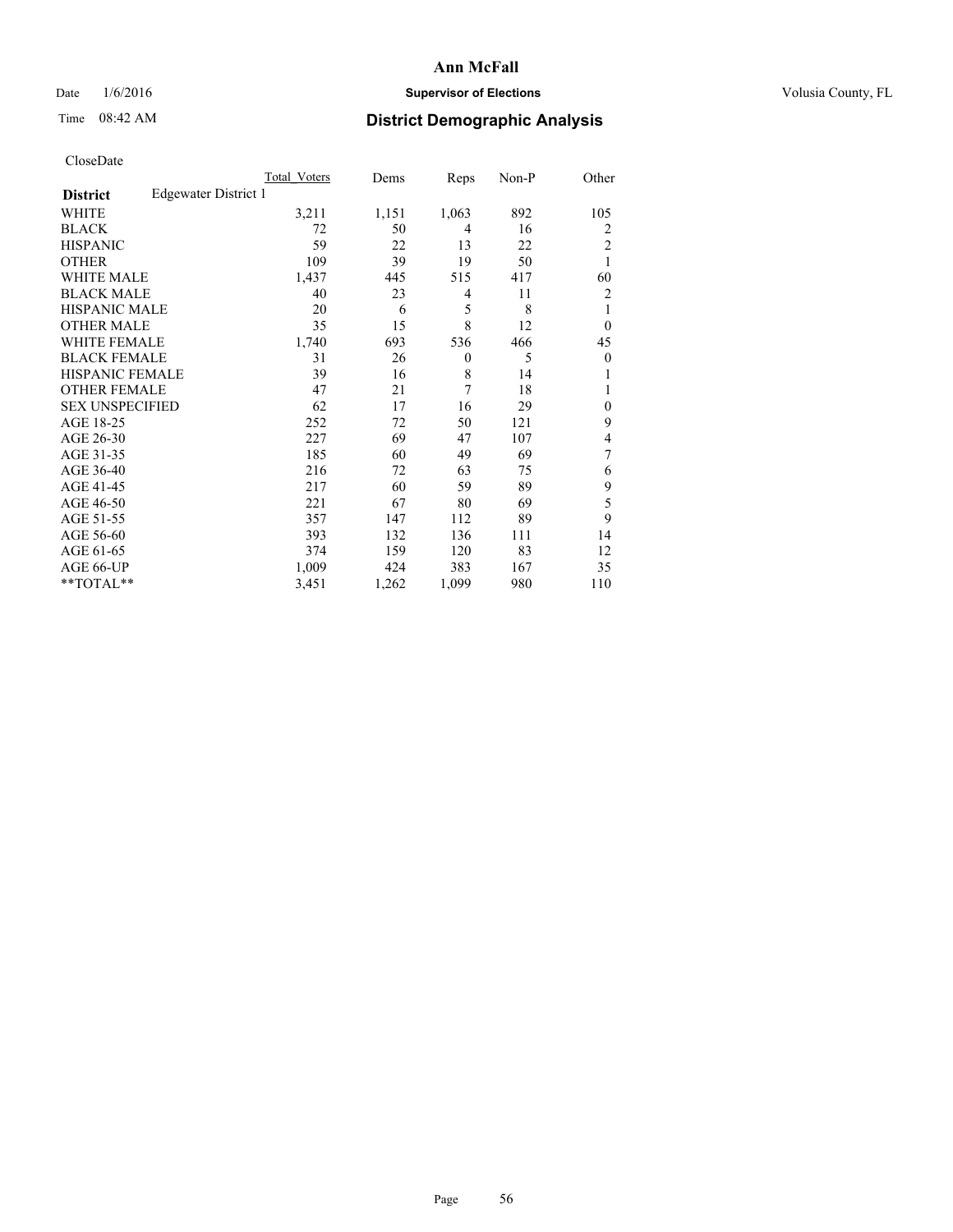## Date  $1/6/2016$  **Supervisor of Elections Supervisor of Elections** Volusia County, FL

## Time 08:42 AM **District Demographic Analysis**

|                        |                      | Total Voters | Dems  | Reps           | Non-P | Other          |
|------------------------|----------------------|--------------|-------|----------------|-------|----------------|
| <b>District</b>        | Edgewater District 2 |              |       |                |       |                |
| WHITE                  |                      | 3,503        | 1,161 | 1,181          | 1,056 | 105            |
| <b>BLACK</b>           |                      | 61           | 45    | 4              | 11    | 1              |
| <b>HISPANIC</b>        |                      | 50           | 16    | 15             | 19    | $\theta$       |
| <b>OTHER</b>           |                      | 116          | 30    | 31             | 55    | $\theta$       |
| WHITE MALE             |                      | 1,617        | 487   | 587            | 483   | 60             |
| <b>BLACK MALE</b>      |                      | 28           | 20    | 2              | 5     | 1              |
| <b>HISPANIC MALE</b>   |                      | 24           | 10    | 8              | 6     | $\mathbf{0}$   |
| <b>OTHER MALE</b>      |                      | 42           | 11    | 11             | 20    | $\theta$       |
| <b>WHITE FEMALE</b>    |                      | 1,866        | 666   | 588            | 567   | 45             |
| <b>BLACK FEMALE</b>    |                      | 33           | 25    | $\overline{2}$ | 6     | $\overline{0}$ |
| <b>HISPANIC FEMALE</b> |                      | 24           | 6     | 6              | 12    | $\theta$       |
| <b>OTHER FEMALE</b>    |                      | 49           | 14    | 17             | 18    | $\theta$       |
| <b>SEX UNSPECIFIED</b> |                      | 47           | 13    | 10             | 24    | $\mathbf{0}$   |
| AGE 18-25              |                      | 320          | 87    | 81             | 137   | 15             |
| AGE 26-30              |                      | 233          | 59    | 62             | 106   | 6              |
| AGE 31-35              |                      | 231          | 65    | 53             | 104   | 9              |
| AGE 36-40              |                      | 238          | 66    | 70             | 95    | 7              |
| AGE 41-45              |                      | 280          | 91    | 78             | 101   | 10             |
| AGE 46-50              |                      | 279          | 80    | 98             | 92    | 9              |
| AGE 51-55              |                      | 335          | 105   | 128            | 88    | 14             |
| AGE 56-60              |                      | 362          | 129   | 133            | 97    | 3              |
| AGE 61-65              |                      | 366          | 129   | 136            | 89    | 12             |
| AGE 66-UP              |                      | 1,086        | 441   | 392            | 232   | 21             |
| **TOTAL**              |                      | 3,730        | 1,252 | 1,231          | 1,141 | 106            |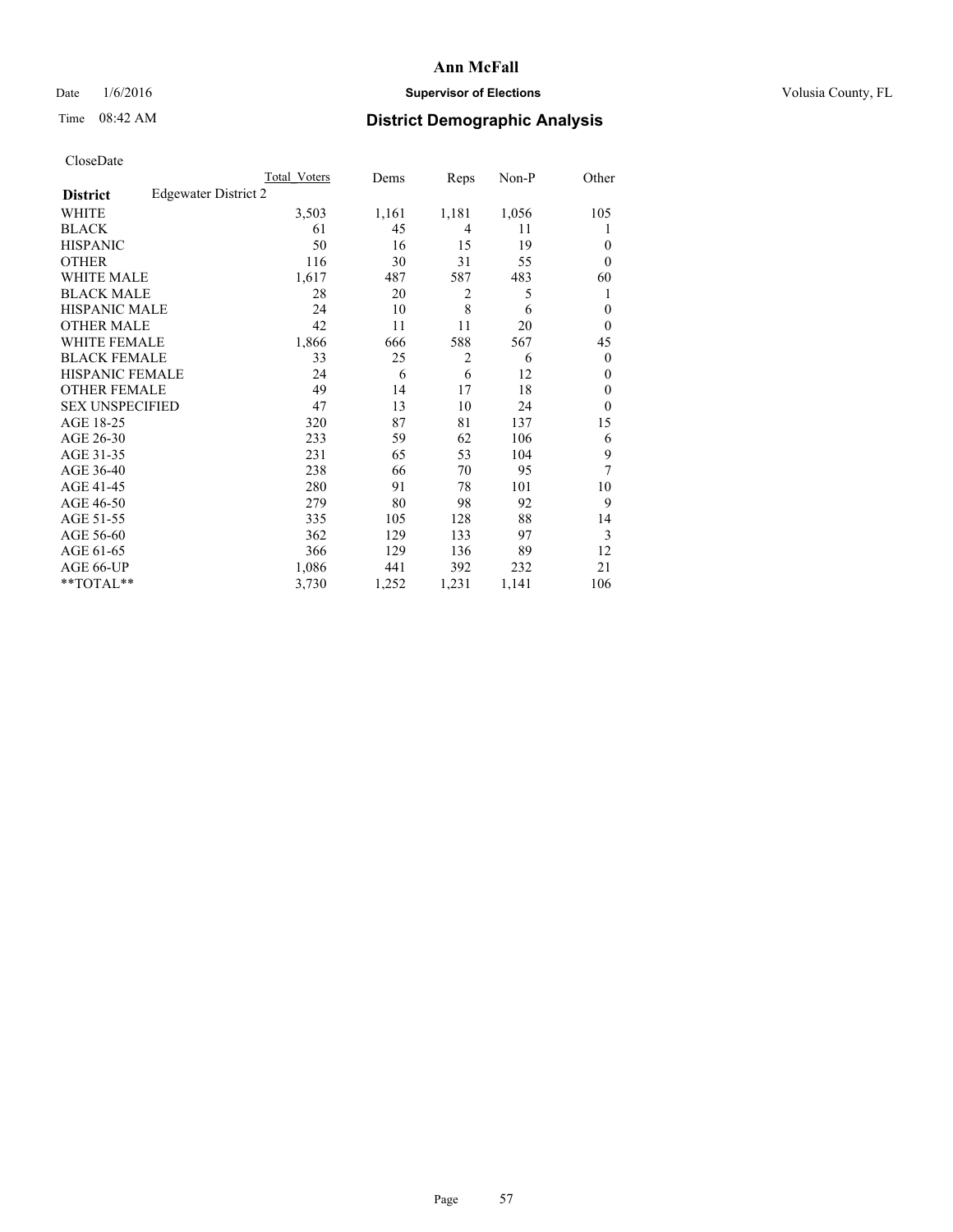## Date  $1/6/2016$  **Supervisor of Elections Supervisor of Elections** Volusia County, FL

## Time 08:42 AM **District Demographic Analysis**

|                                         | Total Voters | Dems  | Reps             | Non-P | Other          |
|-----------------------------------------|--------------|-------|------------------|-------|----------------|
| Edgewater District 3<br><b>District</b> |              |       |                  |       |                |
| <b>WHITE</b>                            | 3,233        | 1,107 | 1,089            | 933   | 104            |
| <b>BLACK</b>                            | 87           | 71    | 1                | 15    | $\mathbf{0}$   |
| <b>HISPANIC</b>                         | 59           | 19    | 12               | 28    | $\theta$       |
| <b>OTHER</b>                            | 135          | 40    | 21               | 71    | 3              |
| <b>WHITE MALE</b>                       | 1,431        | 420   | 501              | 454   | 56             |
| <b>BLACK MALE</b>                       | 41           | 32    | 1                | 8     | 0              |
| HISPANIC MALE                           | 26           | 8     | 5                | 13    | $\theta$       |
| <b>OTHER MALE</b>                       | 47           | 13    | 10               | 23    |                |
| <b>WHITE FEMALE</b>                     | 1,781        | 683   | 579              | 472   | 47             |
| <b>BLACK FEMALE</b>                     | 45           | 39    | $\boldsymbol{0}$ | 6     | $\theta$       |
| <b>HISPANIC FEMALE</b>                  | 30           | 8     | 7                | 15    | $\mathbf{0}$   |
| <b>OTHER FEMALE</b>                     | 53           | 17    | 9                | 25    | $\overline{2}$ |
| <b>SEX UNSPECIFIED</b>                  | 60           | 17    | 11               | 31    | 1              |
| AGE 18-25                               | 336          | 103   | 67               | 157   | 9              |
| AGE 26-30                               | 215          | 66    | 49               | 94    | 6              |
| AGE 31-35                               | 219          | 52    | 57               | 105   | 5              |
| AGE 36-40                               | 209          | 42    | 74               | 83    | 10             |
| AGE 41-45                               | 231          | 72    | 70               | 79    | 10             |
| AGE 46-50                               | 274          | 101   | 94               | 74    | 5              |
| AGE 51-55                               | 317          | 120   | 97               | 92    | 8              |
| AGE 56-60                               | 325          | 116   | 120              | 77    | 12             |
| AGE 61-65                               | 339          | 138   | 114              | 78    | 9              |
| AGE 66-UP                               | 1,049        | 427   | 381              | 208   | 33             |
| **TOTAL**                               | 3,514        | 1,237 | 1,123            | 1,047 | 107            |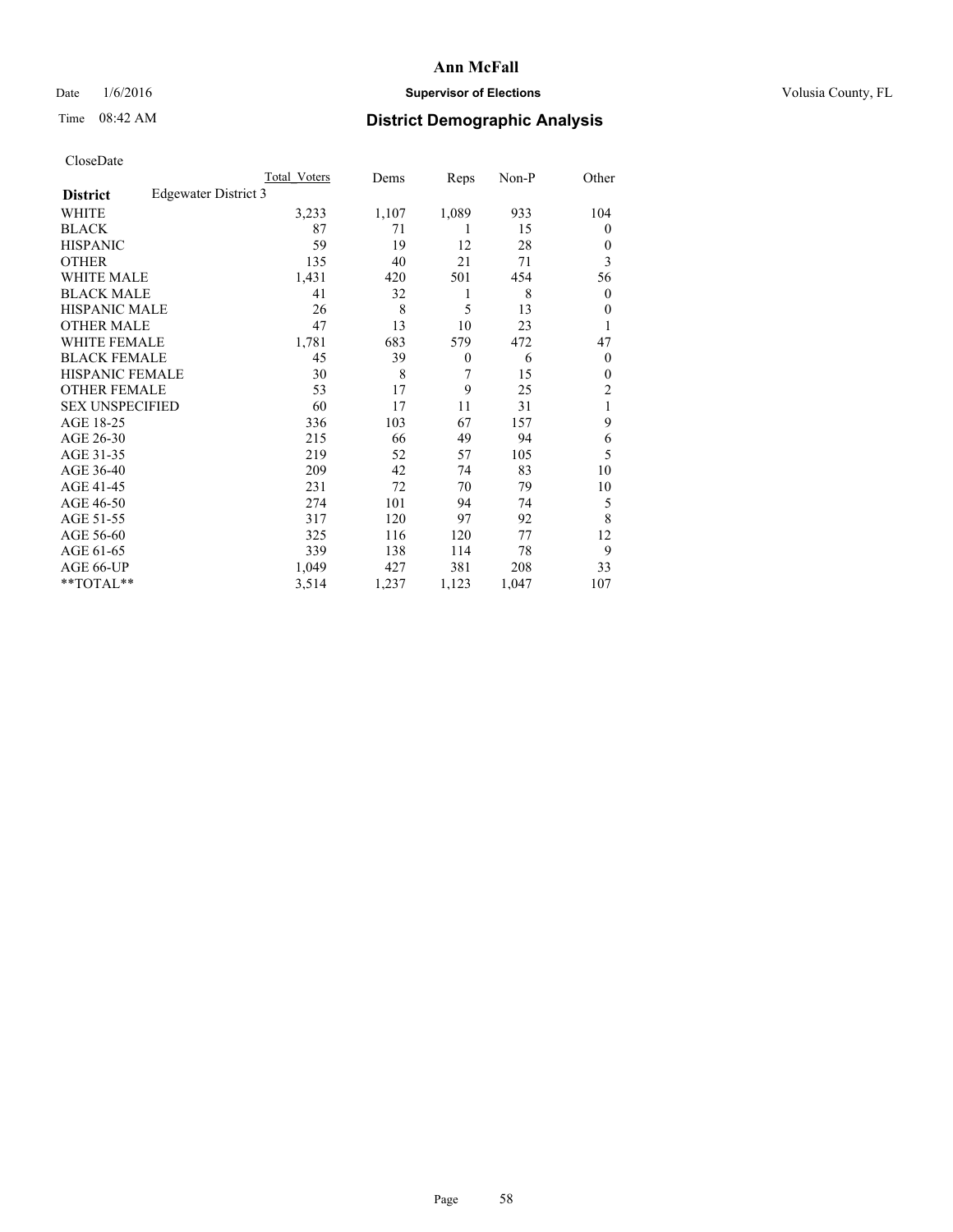## Date  $1/6/2016$  **Supervisor of Elections Supervisor of Elections** Volusia County, FL

## Time 08:42 AM **District Demographic Analysis**

|                        |                      | Total Voters | Dems  | Reps           | Non-P | Other          |
|------------------------|----------------------|--------------|-------|----------------|-------|----------------|
| <b>District</b>        | Edgewater District 4 |              |       |                |       |                |
| WHITE                  |                      | 3,349        | 1,092 | 1,149          | 988   | 120            |
| <b>BLACK</b>           |                      | 86           | 62    | 4              | 20    | $\overline{0}$ |
| <b>HISPANIC</b>        |                      | 63           | 28    | 15             | 17    | 3              |
| <b>OTHER</b>           |                      | 87           | 25    | 12             | 49    |                |
| WHITE MALE             |                      | 1,508        | 430   | 562            | 456   | 60             |
| <b>BLACK MALE</b>      |                      | 38           | 24    | 2              | 12    | $\overline{0}$ |
| <b>HISPANIC MALE</b>   |                      | 23           | 8     | 6              | 7     | $\overline{2}$ |
| <b>OTHER MALE</b>      |                      | 28           | 10    | 6              | 11    | 1              |
| WHITE FEMALE           |                      | 1,817        | 654   | 579            | 524   | 60             |
| <b>BLACK FEMALE</b>    |                      | 47           | 37    | $\overline{2}$ | 8     | $\overline{0}$ |
| <b>HISPANIC FEMALE</b> |                      | 40           | 20    | 9              | 10    |                |
| <b>OTHER FEMALE</b>    |                      | 34           | 12    | 5              | 17    | $\Omega$       |
| <b>SEX UNSPECIFIED</b> |                      | 50           | 12    | 9              | 29    | $\theta$       |
| AGE 18-25              |                      | 268          | 67    | 63             | 134   | 4              |
| AGE 26-30              |                      | 179          | 56    | 37             | 83    | 3              |
| AGE 31-35              |                      | 210          | 63    | 57             | 83    | 7              |
| AGE 36-40              |                      | 226          | 71    | 53             | 91    | 11             |
| AGE 41-45              |                      | 215          | 73    | 69             | 67    | 6              |
| AGE 46-50              |                      | 229          | 75    | 72             | 78    | $\overline{4}$ |
| AGE 51-55              |                      | 316          | 103   | 110            | 90    | 13             |
| AGE 56-60              |                      | 355          | 127   | 127            | 90    | 11             |
| AGE 61-65              |                      | 343          | 136   | 107            | 87    | 13             |
| AGE 66-UP              |                      | 1,244        | 436   | 485            | 271   | 52             |
| $**TOTAL**$            |                      | 3,585        | 1,207 | 1,180          | 1,074 | 124            |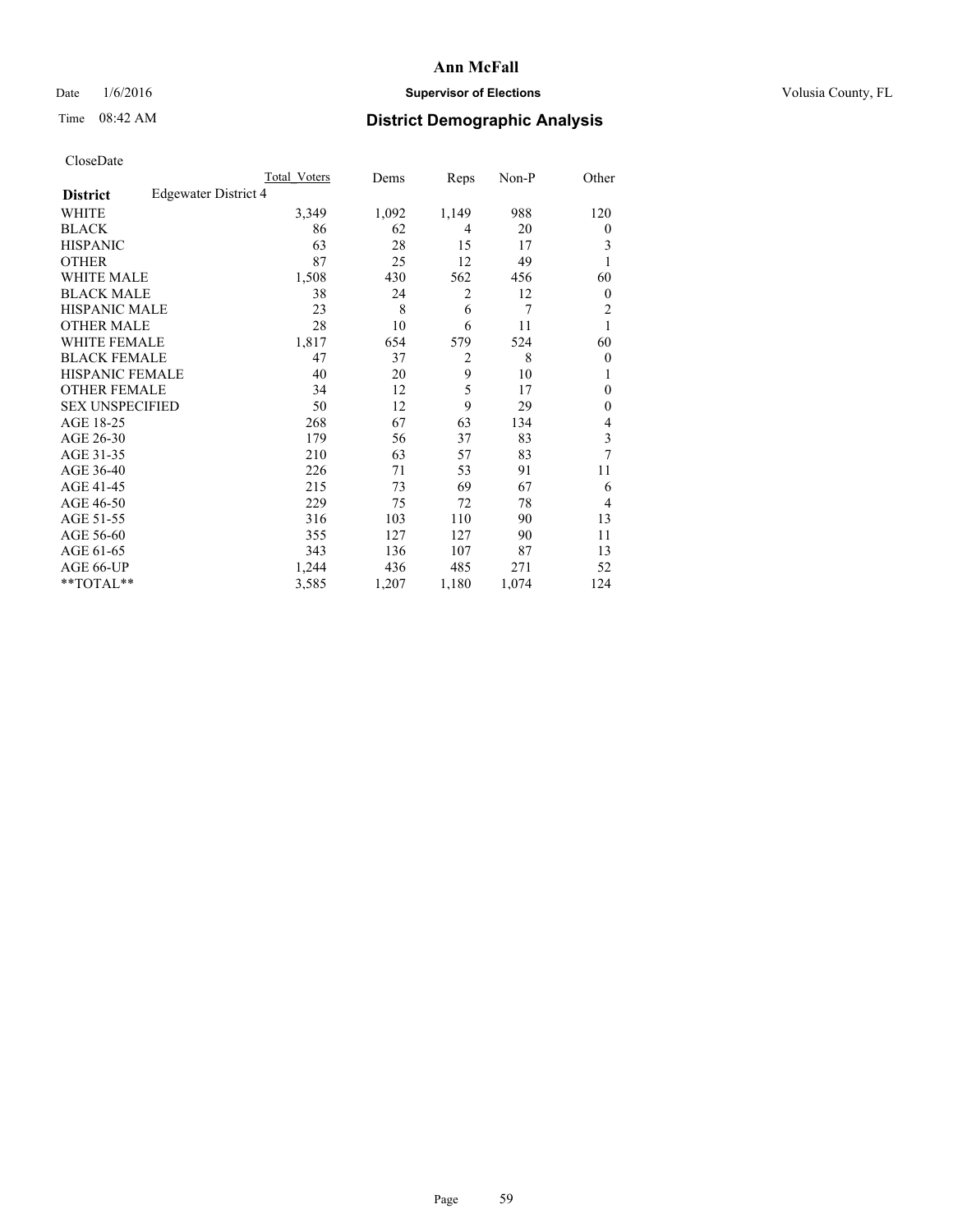## Date  $1/6/2016$  **Supervisor of Elections Supervisor of Elections** Volusia County, FL

## Time 08:42 AM **District Demographic Analysis**

|                        |                       | Total Voters | Dems | Reps           | Non-P | Other          |
|------------------------|-----------------------|--------------|------|----------------|-------|----------------|
| <b>District</b>        | Holly Hill District 1 |              |      |                |       |                |
| WHITE                  |                       | 1,383        | 503  | 426            | 401   | 53             |
| <b>BLACK</b>           |                       | 149          | 111  | 3              | 30    | 5              |
| <b>HISPANIC</b>        |                       | 71           | 32   | 7              | 32    | $\theta$       |
| <b>OTHER</b>           |                       | 85           | 32   | 18             | 31    | 4              |
| WHITE MALE             |                       | 660          | 212  | 216            | 207   | 25             |
| <b>BLACK MALE</b>      |                       | 64           | 42   | 1              | 17    | 4              |
| <b>HISPANIC MALE</b>   |                       | 35           | 11   | 5              | 19    | $\mathbf{0}$   |
| <b>OTHER MALE</b>      |                       | 28           | 8    | 5              | 12    | 3              |
| WHITE FEMALE           |                       | 707          | 285  | 206            | 189   | 27             |
| <b>BLACK FEMALE</b>    |                       | 83           | 67   | $\overline{2}$ | 13    | 1              |
| <b>HISPANIC FEMALE</b> |                       | 36           | 21   | $\overline{2}$ | 13    | $\theta$       |
| <b>OTHER FEMALE</b>    |                       | 40           | 18   | 13             | 9     | $\theta$       |
| <b>SEX UNSPECIFIED</b> |                       | 35           | 14   | 4              | 15    | $\overline{2}$ |
| AGE 18-25              |                       | 159          | 53   | 26             | 75    | 5              |
| AGE 26-30              |                       | 113          | 43   | 24             | 39    | 7              |
| AGE 31-35              |                       | 116          | 50   | 13             | 46    | 7              |
| AGE 36-40              |                       | 98           | 37   | 25             | 33    | 3              |
| AGE 41-45              |                       | 106          | 43   | 27             | 35    | 1              |
| AGE 46-50              |                       | 160          | 64   | 46             | 45    | 5              |
| AGE 51-55              |                       | 177          | 62   | 60             | 51    | 4              |
| AGE 56-60              |                       | 179          | 71   | 49             | 53    | 6              |
| AGE 61-65              |                       | 181          | 81   | 45             | 49    | 6              |
| AGE 66-UP              |                       | 399          | 174  | 139            | 68    | 18             |
| $**TOTAL**$            |                       | 1,688        | 678  | 454            | 494   | 62             |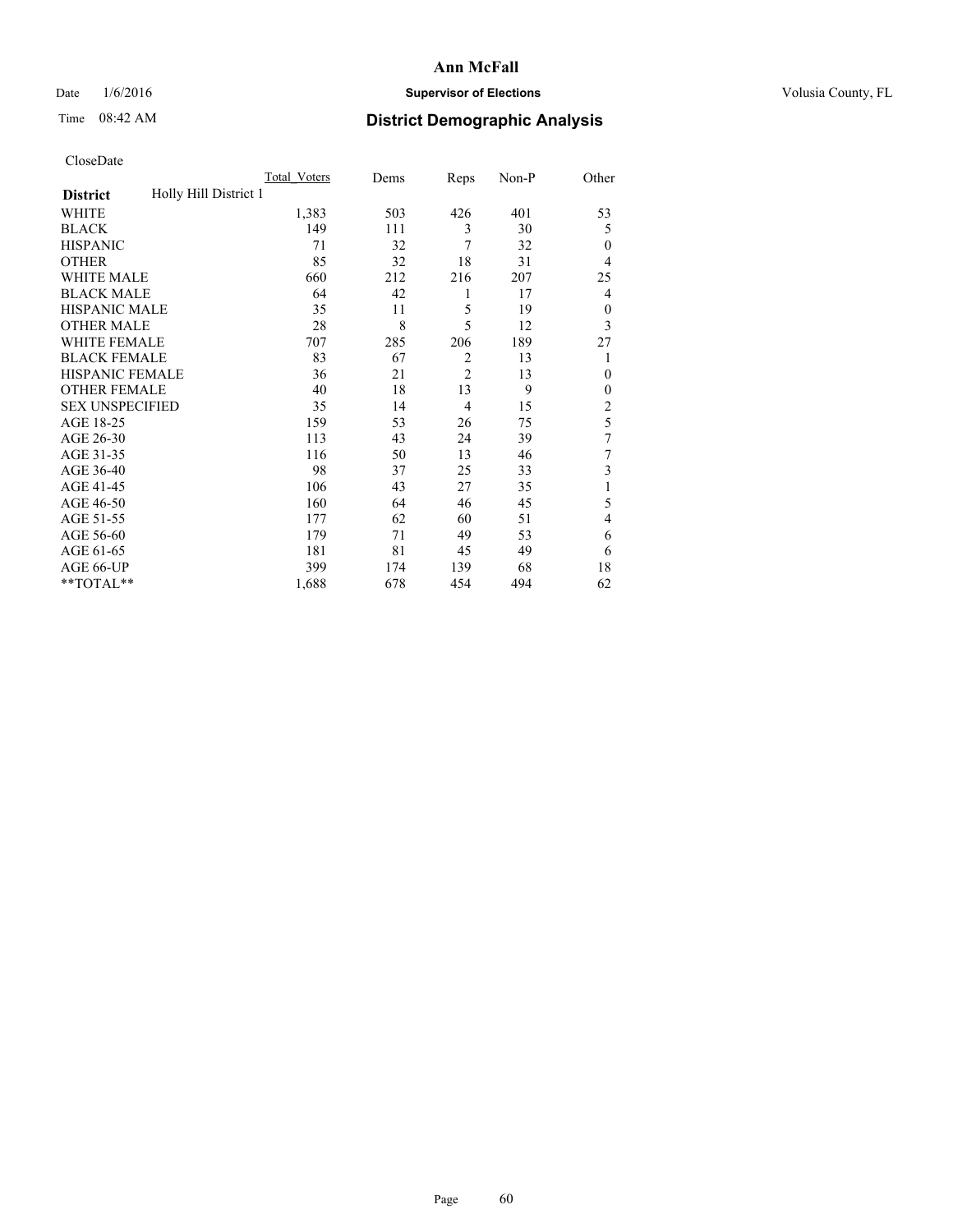## Date  $1/6/2016$  **Supervisor of Elections Supervisor of Elections** Volusia County, FL

## Time 08:42 AM **District Demographic Analysis**

|                        | Total Voters          | Dems | Reps           | Non-P | Other            |
|------------------------|-----------------------|------|----------------|-------|------------------|
| <b>District</b>        | Holly Hill District 2 |      |                |       |                  |
| WHITE                  | 1,434                 | 572  | 395            | 417   | 50               |
| <b>BLACK</b>           | 265                   | 195  | 9              | 59    | 2                |
| <b>HISPANIC</b>        | 50                    | 26   | 9              | 15    | $\theta$         |
| <b>OTHER</b>           | 86                    | 32   | 12             | 39    | 3                |
| WHITE MALE             | 673                   | 246  | 201            | 203   | 23               |
| <b>BLACK MALE</b>      | 111                   | 73   | 4              | 34    | $\boldsymbol{0}$ |
| <b>HISPANIC MALE</b>   | 21                    | 9    | 5              | 7     | $\theta$         |
| <b>OTHER MALE</b>      | 28                    | 9    | $\overline{4}$ | 13    | $\overline{2}$   |
| WHITE FEMALE           | 751                   | 325  | 191            | 210   | 25               |
| <b>BLACK FEMALE</b>    | 152                   | 121  | 5              | 24    | $\overline{2}$   |
| <b>HISPANIC FEMALE</b> | 29                    | 17   | $\overline{4}$ | 8     | $\mathbf{0}$     |
| <b>OTHER FEMALE</b>    | 35                    | 15   | 8              | 11    | 1                |
| <b>SEX UNSPECIFIED</b> | 35                    | 10   | 3              | 20    | $\overline{2}$   |
| AGE 18-25              | 210                   | 64   | 35             | 106   | 5                |
| AGE 26-30              | 145                   | 62   | 25             | 56    | $\overline{2}$   |
| AGE 31-35              | 151                   | 72   | 30             | 43    | 6                |
| AGE 36-40              | 113                   | 47   | 16             | 44    | 6                |
| AGE 41-45              | 133                   | 52   | 27             | 50    | 4                |
| AGE 46-50              | 152                   | 65   | 40             | 41    | 6                |
| AGE 51-55              | 236                   | 109  | 60             | 57    | 10               |
| AGE 56-60              | 182                   | 88   | 45             | 45    | 4                |
| AGE 61-65              | 164                   | 78   | 44             | 37    | 5                |
| AGE 66-UP              | 349                   | 188  | 103            | 51    | 7                |
| **TOTAL**              | 1,835                 | 825  | 425            | 530   | 55               |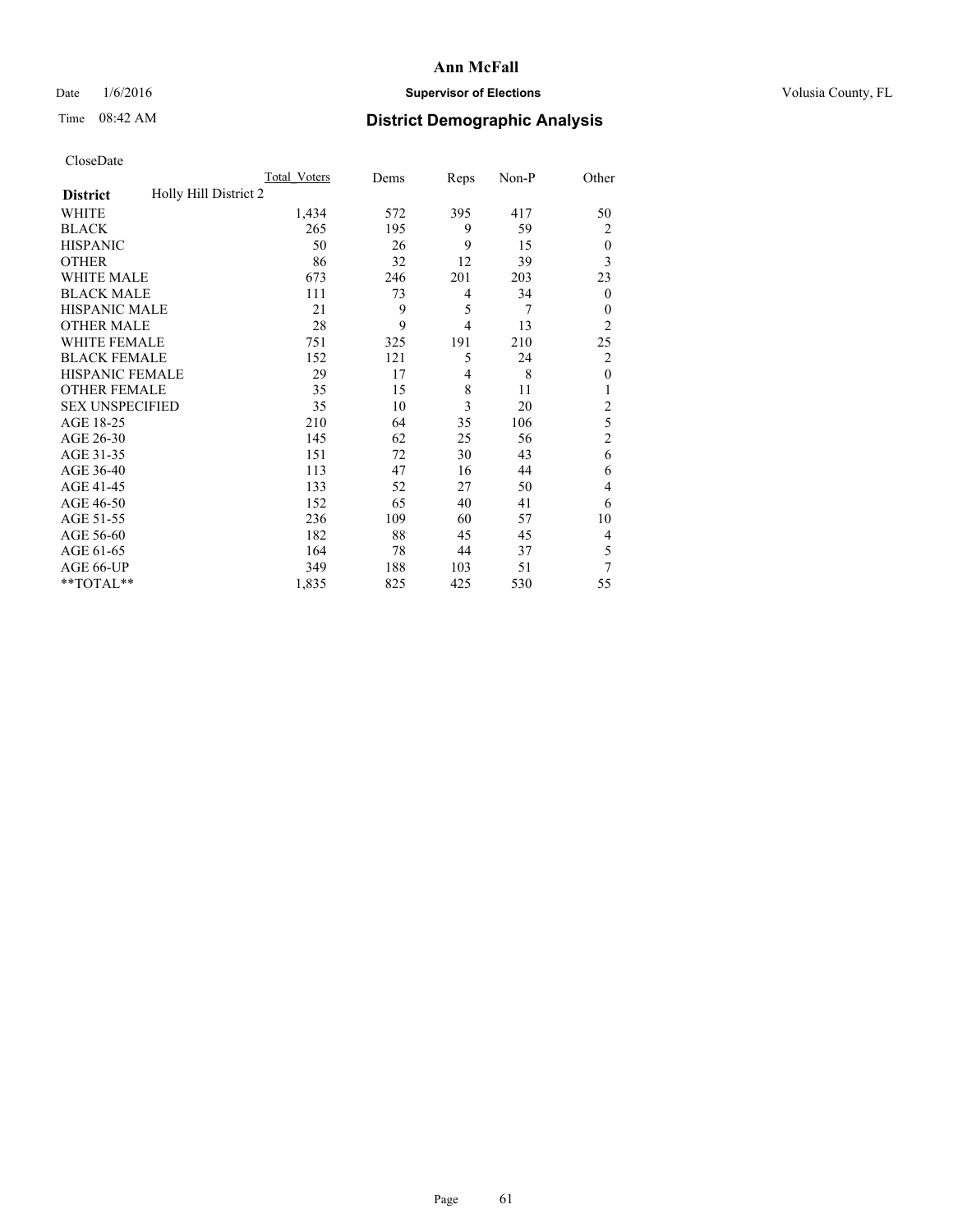## Date  $1/6/2016$  **Supervisor of Elections Supervisor of Elections** Volusia County, FL

## Time 08:42 AM **District Demographic Analysis**

|                        | Total Voters          | Dems       | Reps           | Non-P | Other          |
|------------------------|-----------------------|------------|----------------|-------|----------------|
| <b>District</b>        | Holly Hill District 3 |            |                |       |                |
| WHITE                  | 1,467                 | 524        | 487            | 394   | 62             |
| <b>BLACK</b>           |                       | 159<br>125 | 7              | 26    | 1              |
| <b>HISPANIC</b>        |                       | 36<br>14   | 6              | 15    | 1              |
| <b>OTHER</b>           |                       | 68<br>26   | 9              | 31    | $\overline{2}$ |
| WHITE MALE             |                       | 625<br>201 | 208            | 186   | 30             |
| <b>BLACK MALE</b>      |                       | 68<br>47   | 5              | 15    | 1              |
| <b>HISPANIC MALE</b>   |                       | 8<br>18    | 3              | 6     | 1              |
| <b>OTHER MALE</b>      |                       | 25<br>11   | $\overline{2}$ | 11    | 1              |
| WHITE FEMALE           |                       | 832<br>320 | 276            | 204   | 32             |
| <b>BLACK FEMALE</b>    |                       | 89<br>76   | $\overline{2}$ | 11    | $\theta$       |
| <b>HISPANIC FEMALE</b> |                       | 18<br>6    | 3              | 9     | $\theta$       |
| <b>OTHER FEMALE</b>    |                       | 28<br>11   | 7              | 9     | 1              |
| <b>SEX UNSPECIFIED</b> |                       | 9<br>27    | 3              | 15    | $\mathbf{0}$   |
| AGE 18-25              |                       | 102<br>30  | 28             | 42    | $\overline{2}$ |
| AGE 26-30              |                       | 76<br>31   | 11             | 33    | 1              |
| AGE 31-35              |                       | 81<br>29   | 18             | 32    | $\overline{2}$ |
| AGE 36-40              |                       | 61<br>24   | 10             | 25    | $\overline{c}$ |
| AGE 41-45              |                       | 97<br>31   | 20             | 41    | 5              |
| AGE 46-50              |                       | 112<br>35  | 30             | 44    | 3              |
| AGE 51-55              |                       | 147<br>64  | 29             | 46    | 8              |
| AGE 56-60              |                       | 166<br>65  | 50             | 40    | 11             |
| AGE 61-65              |                       | 158<br>63  | 49             | 41    | 5              |
| AGE 66-UP              |                       | 730<br>317 | 264            | 122   | 27             |
| **TOTAL**              | 1,730                 | 689        | 509            | 466   | 66             |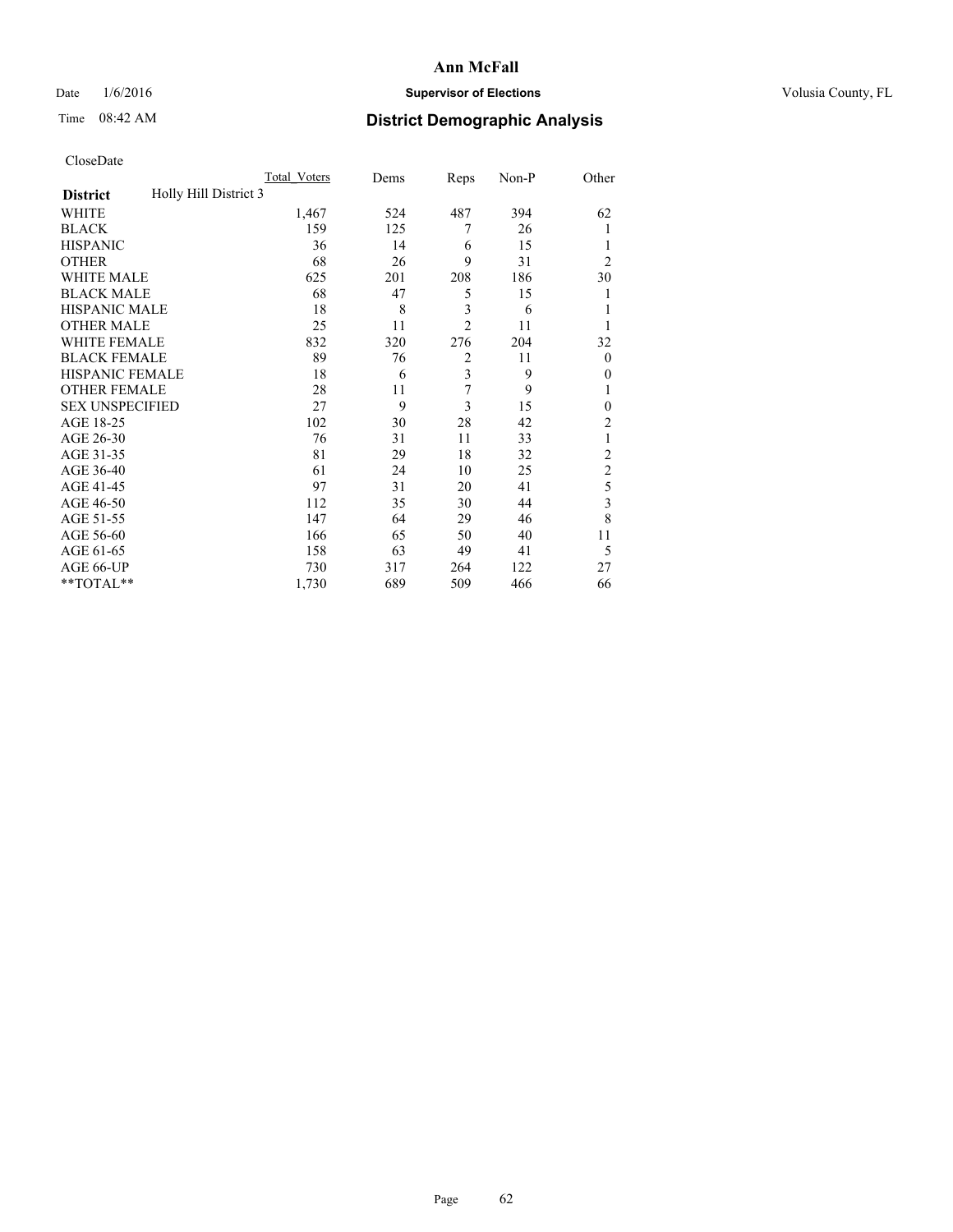## Date  $1/6/2016$  **Supervisor of Elections Supervisor of Elections** Volusia County, FL

## Time 08:42 AM **District Demographic Analysis**

|                                          | <b>Total Voters</b> | Dems | Reps           | Non-P | Other          |
|------------------------------------------|---------------------|------|----------------|-------|----------------|
| Holly Hill District 4<br><b>District</b> |                     |      |                |       |                |
| WHITE                                    | 1,389               | 485  | 454            | 388   | 62             |
| <b>BLACK</b>                             | 304                 | 239  | 12             | 51    | $\overline{2}$ |
| <b>HISPANIC</b>                          | 71                  | 37   | 6              | 26    | $\overline{c}$ |
| <b>OTHER</b>                             | 74                  | 32   | 8              | 31    | 3              |
| <b>WHITE MALE</b>                        | 590                 | 169  | 198            | 187   | 36             |
| <b>BLACK MALE</b>                        | 87                  | 61   | 5              | 19    | $\overline{2}$ |
| <b>HISPANIC MALE</b>                     | 32                  | 19   | $\overline{2}$ | 9     | $\overline{2}$ |
| <b>OTHER MALE</b>                        | 22                  | 12   | $\overline{4}$ | 5     | 1              |
| WHITE FEMALE                             | 786                 | 313  | 253            | 194   | 26             |
| <b>BLACK FEMALE</b>                      | 215                 | 176  | 7              | 32    | $\overline{0}$ |
| <b>HISPANIC FEMALE</b>                   | 39                  | 18   | 4              | 17    | $\Omega$       |
| <b>OTHER FEMALE</b>                      | 28                  | 15   | 3              | 8     | $\overline{c}$ |
| <b>SEX UNSPECIFIED</b>                   | 39                  | 10   | $\overline{4}$ | 25    | $\mathbf{0}$   |
| AGE 18-25                                | 214                 | 88   | 35             | 81    | 10             |
| AGE 26-30                                | 184                 | 77   | 36             | 66    | 5              |
| AGE 31-35                                | 138                 | 67   | 29             | 40    | $\overline{c}$ |
| AGE 36-40                                | 133                 | 57   | 24             | 45    | 7              |
| AGE 41-45                                | 114                 | 51   | 20             | 36    | 7              |
| AGE 46-50                                | 130                 | 54   | 33             | 40    | 3              |
| AGE 51-55                                | 185                 | 66   | 58             | 52    | 9              |
| AGE 56-60                                | 190                 | 78   | 58             | 46    | 8              |
| AGE 61-65                                | 151                 | 70   | 42             | 34    | 5              |
| AGE 66-UP                                | 399                 | 185  | 145            | 56    | 13             |
| **TOTAL**                                | 1,838               | 793  | 480            | 496   | 69             |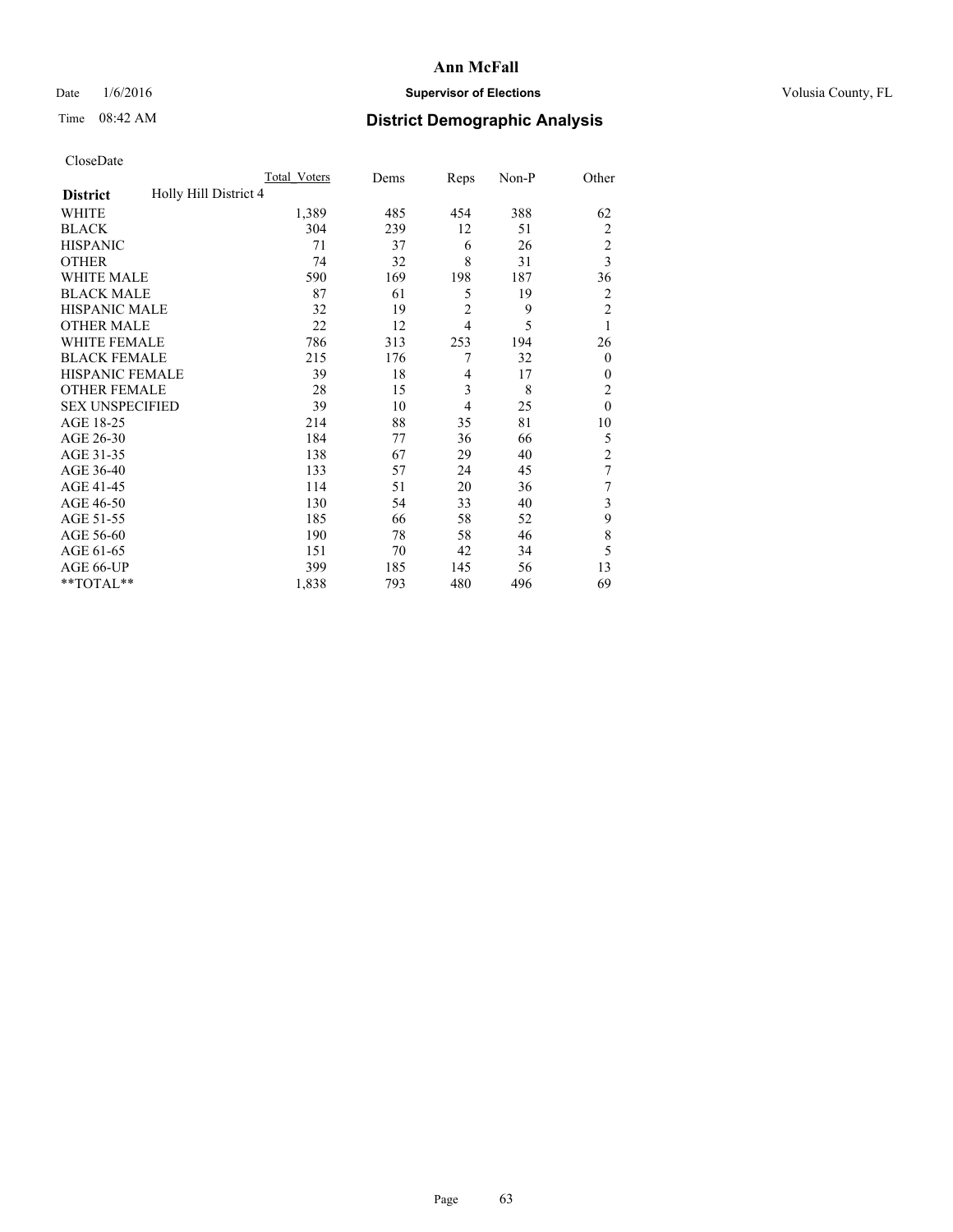## Date  $1/6/2016$  **Supervisor of Elections Supervisor of Elections** Volusia County, FL

# Time 08:42 AM **District Demographic Analysis**

|                        |            | Total Voters | Dems | Reps           | Non-P | Other                   |
|------------------------|------------|--------------|------|----------------|-------|-------------------------|
| <b>District</b>        | Lake Helen |              |      |                |       |                         |
| WHITE                  |            | 1,664        | 551  | 629            | 421   | 63                      |
| <b>BLACK</b>           |            | 168          | 149  | $\overline{4}$ | 12    | 3                       |
| <b>HISPANIC</b>        |            | 46           | 12   | 17             | 13    | 4                       |
| <b>OTHER</b>           |            | 52           | 18   | 14             | 19    |                         |
| WHITE MALE             |            | 756          | 219  | 309            | 194   | 34                      |
| <b>BLACK MALE</b>      |            | 73           | 66   | $\overline{2}$ | 4     | 1                       |
| <b>HISPANIC MALE</b>   |            | 19           | 5    | 7              | 5     | $\overline{c}$          |
| <b>OTHER MALE</b>      |            | 16           | 9    |                | 5     | 1                       |
| WHITE FEMALE           |            | 894          | 328  | 315            | 222   | 29                      |
| <b>BLACK FEMALE</b>    |            | 92           | 81   | 1              | 8     | $\overline{2}$          |
| <b>HISPANIC FEMALE</b> |            | 27           | 7    | 10             | 8     | $\overline{2}$          |
| <b>OTHER FEMALE</b>    |            | 24           | 8    | 5              | 11    | $\theta$                |
| <b>SEX UNSPECIFIED</b> |            | 29           | 7    | 14             | 8     | $\theta$                |
| AGE 18-25              |            | 163          | 43   | 46             | 64    | 10                      |
| AGE 26-30              |            | 119          | 37   | 31             | 48    | 3                       |
| AGE 31-35              |            | 127          | 36   | 37             | 51    | $\overline{\mathbf{3}}$ |
| AGE 36-40              |            | 103          | 29   | 27             | 40    | 7                       |
| AGE 41-45              |            | 125          | 37   | 39             | 39    | 10                      |
| AGE 46-50              |            | 141          | 52   | 53             | 30    | 6                       |
| AGE 51-55              |            | 194          | 71   | 73             | 42    | 8                       |
| AGE 56-60              |            | 224          | 89   | 87             | 38    | 10                      |
| AGE 61-65              |            | 204          | 86   | 70             | 42    | 6                       |
| AGE 66-UP              |            | 530          | 250  | 201            | 71    | 8                       |
| $**TOTAL**$            |            | 1,930        | 730  | 664            | 465   | 71                      |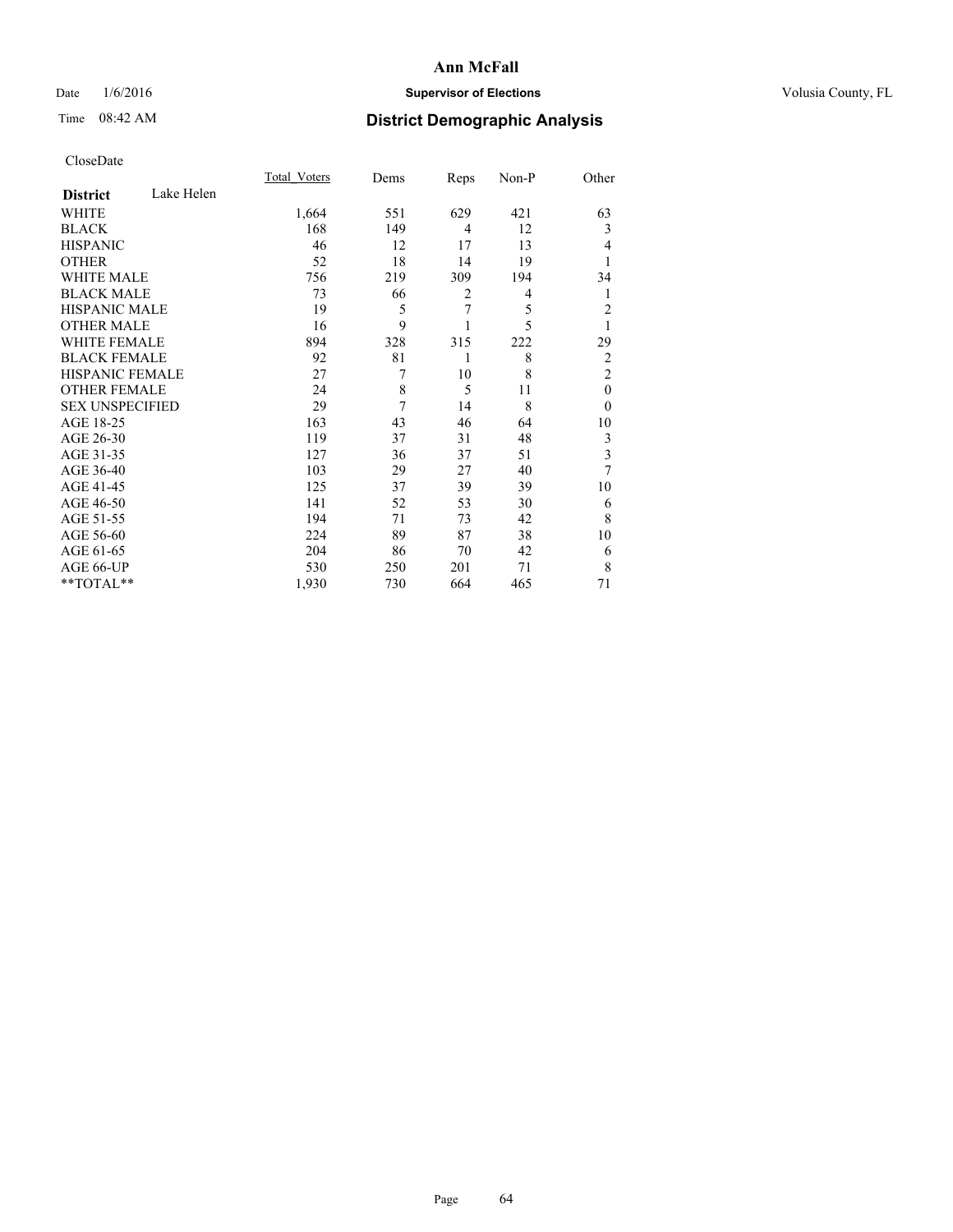## Date  $1/6/2016$  **Supervisor of Elections Supervisor of Elections** Volusia County, FL

|                        | Total Voters          | Dems  | Reps  | Non-P          | Other          |
|------------------------|-----------------------|-------|-------|----------------|----------------|
| <b>District</b>        | New Smyrna Bch Zone 1 |       |       |                |                |
| WHITE                  | 4,809                 | 1,449 | 2,092 | 1,130          | 138            |
| <b>BLACK</b>           | 13                    | 7     | 4     | 2              | $\theta$       |
| <b>HISPANIC</b>        | 63                    | 16    | 21    | 25             |                |
| <b>OTHER</b>           | 136                   | 33    | 41    | 61             |                |
| WHITE MALE             | 2,270                 | 566   | 1,036 | 588            | 80             |
| <b>BLACK MALE</b>      | 7                     | 2     | 3     | $\overline{2}$ | $\overline{0}$ |
| <b>HISPANIC MALE</b>   | 28                    | 6     | 6     | 16             | 0              |
| <b>OTHER MALE</b>      | 41                    | 8     | 17    | 16             | $\overline{0}$ |
| <b>WHITE FEMALE</b>    | 2,501                 | 869   | 1,046 | 529            | 57             |
| <b>BLACK FEMALE</b>    | 6                     | 5     | 1     | $\overline{0}$ | $\theta$       |
| <b>HISPANIC FEMALE</b> | 35                    | 10    | 15    | 9              |                |
| <b>OTHER FEMALE</b>    | 55                    | 19    | 18    | 17             |                |
| <b>SEX UNSPECIFIED</b> | 78                    | 20    | 16    | 41             |                |
| AGE 18-25              | 242                   | 53    | 68    | 112            | 9              |
| AGE 26-30              | 230                   | 65    | 75    | 85             | 5              |
| AGE 31-35              | 213                   | 60    | 58    | 88             | 7              |
| AGE 36-40              | 182                   | 50    | 50    | 71             | 11             |
| AGE 41-45              | 225                   | 55    | 91    | 70             | 9              |
| AGE 46-50              | 299                   | 81    | 126   | 83             | 9              |
| AGE 51-55              | 437                   | 111   | 219   | 93             | 14             |
| AGE 56-60              | 538                   | 154   | 244   | 125            | 15             |
| AGE 61-65              | 624                   | 220   | 258   | 135            | 11             |
| AGE 66-UP              | 2,031                 | 656   | 969   | 356            | 50             |
| $*$ TOTAL $*$          | 5,021                 | 1,505 | 2,158 | 1,218          | 140            |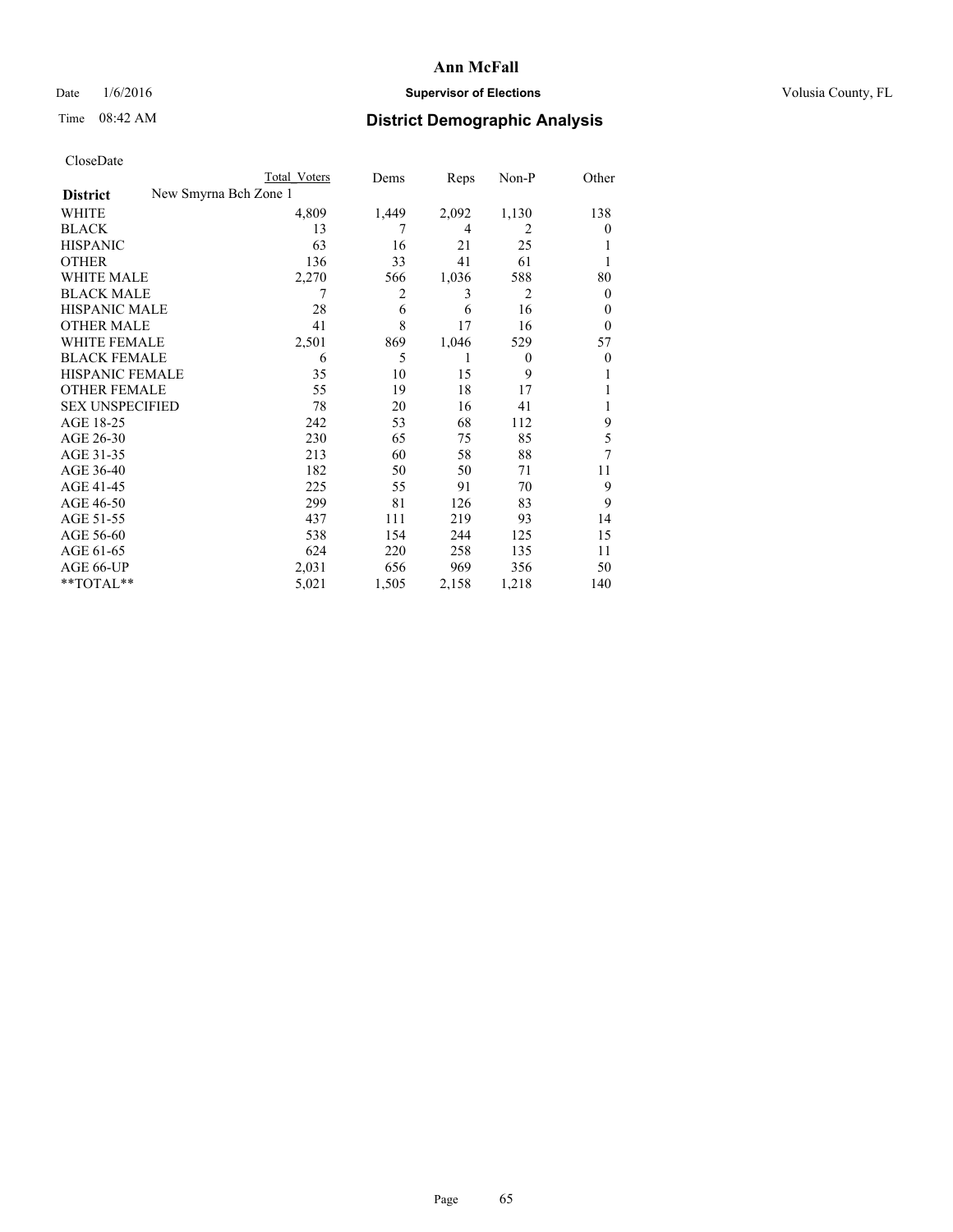## Date  $1/6/2016$  **Supervisor of Elections Supervisor of Elections** Volusia County, FL

| CloseDate              |                       |              |       |                |         |                  |
|------------------------|-----------------------|--------------|-------|----------------|---------|------------------|
|                        |                       | Total Voters | Dems  | Reps           | $Non-P$ | Other            |
| <b>District</b>        | New Smyrna Bch Zone 2 |              |       |                |         |                  |
| <b>WHITE</b>           |                       | 4,022        | 1,299 | 1,482          | 1,080   | 161              |
| <b>BLACK</b>           |                       | 71           | 52    | $\overline{c}$ | 16      | 1                |
| <b>HISPANIC</b>        |                       | 59           | 20    | 15             | 24      | $\theta$         |
| <b>OTHER</b>           |                       | 131          | 37    | 37             | 55      | $\overline{2}$   |
| WHITE MALE             |                       | 1,809        | 504   | 703            | 512     | 90               |
| <b>BLACK MALE</b>      |                       | 25           | 19    | $\mathbf{0}$   | 5       | 1                |
| <b>HISPANIC MALE</b>   |                       | 30           | 5     | 9              | 16      | $\theta$         |
| <b>OTHER MALE</b>      |                       | 38           | 15    | 10             | 12      | 1                |
| <b>WHITE FEMALE</b>    |                       | 2,177        | 781   | 766            | 559     | 71               |
| <b>BLACK FEMALE</b>    |                       | 46           | 33    | $\overline{2}$ | 11      | $\theta$         |
| <b>HISPANIC FEMALE</b> |                       | 27           | 14    | 6              | 7       | $\boldsymbol{0}$ |
| <b>OTHER FEMALE</b>    |                       | 59           | 20    | 20             | 18      | 1                |
| <b>SEX UNSPECIFIED</b> |                       | 72           | 17    | 20             | 35      | $\theta$         |
| AGE 18-25              |                       | 275          | 67    | 73             | 121     | 14               |
| AGE 26-30              |                       | 200          | 55    | 49             | 88      | 8                |
| AGE 31-35              |                       | 225          | 75    | 57             | 82      | 11               |
| AGE 36-40              |                       | 241          | 66    | 63             | 101     | 11               |
| AGE 41-45              |                       | 241          | 57    | 76             | 97      | 11               |
| AGE 46-50              |                       | 255          | 63    | 106            | 79      | 7                |
| AGE 51-55              |                       | 362          | 98    | 164            | 86      | 14               |
| AGE 56-60              |                       | 460          | 166   | 165            | 107     | 22               |
| AGE 61-65              |                       | 464          | 179   | 153            | 115     | 17               |
| AGE 66-UP              |                       | 1,560        | 582   | 630            | 299     | 49               |
| $*$ $TOTAL**$          |                       | 4,283        | 1,408 | 1,536          | 1,175   | 164              |
|                        |                       |              |       |                |         |                  |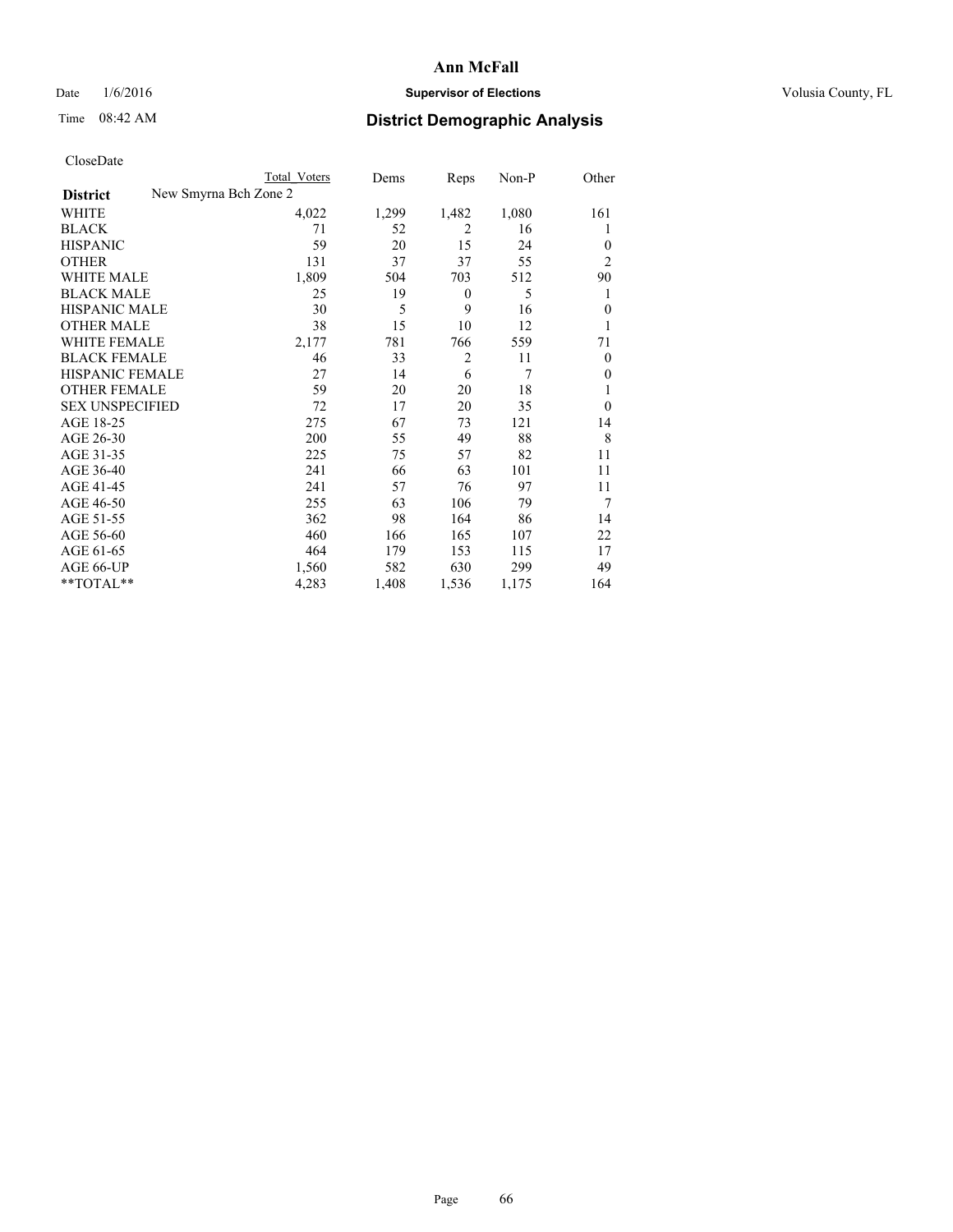## Date  $1/6/2016$  **Supervisor of Elections Supervisor of Elections** Volusia County, FL

| CloseDate              |                       |              |       |                |         |                         |
|------------------------|-----------------------|--------------|-------|----------------|---------|-------------------------|
|                        |                       | Total Voters | Dems  | Reps           | $Non-P$ | Other                   |
| <b>District</b>        | New Smyrna Bch Zone 3 |              |       |                |         |                         |
| <b>WHITE</b>           |                       | 4,487        | 1,282 | 1,922          | 1,127   | 156                     |
| <b>BLACK</b>           |                       | 31           | 19    | $\overline{2}$ | 9       | 1                       |
| <b>HISPANIC</b>        |                       | 61           | 20    | 13             | 27      | 1                       |
| <b>OTHER</b>           |                       | 144          | 32    | 32             | 77      | 3                       |
| <b>WHITE MALE</b>      |                       | 2,075        | 523   | 924            | 549     | 79                      |
| <b>BLACK MALE</b>      |                       | 18           | 10    | 1              | 6       | 1                       |
| <b>HISPANIC MALE</b>   |                       | 27           | 10    | 6              | 10      | 1                       |
| <b>OTHER MALE</b>      |                       | 49           | 12    | 11             | 26      | $\overline{0}$          |
| <b>WHITE FEMALE</b>    |                       | 2,389        | 752   | 991            | 570     | 76                      |
| <b>BLACK FEMALE</b>    |                       | 13           | 9     | 1              | 3       | $\theta$                |
| HISPANIC FEMALE        |                       | 32           | 9     | 7              | 16      | $\boldsymbol{0}$        |
| <b>OTHER FEMALE</b>    |                       | 60           | 17    | 17             | 23      | $\overline{\mathbf{3}}$ |
| <b>SEX UNSPECIFIED</b> |                       | 60           | 11    | 11             | 37      | $\mathbf{1}$            |
| AGE 18-25              |                       | 231          | 59    | 57             | 106     | 9                       |
| AGE 26-30              |                       | 219          | 59    | 59             | 94      | 7                       |
| AGE 31-35              |                       | 215          | 52    | 69             | 83      | 11                      |
| AGE 36-40              |                       | 185          | 50    | 57             | 72      | 6                       |
| AGE 41-45              |                       | 221          | 60    | 80             | 77      | $\overline{4}$          |
| AGE 46-50              |                       | 248          | 60    | 103            | 77      | 8                       |
| AGE 51-55              |                       | 393          | 113   | 157            | 110     | 13                      |
| AGE 56-60              |                       | 445          | 140   | 173            | 117     | 15                      |
| AGE 61-65              |                       | 508          | 169   | 209            | 115     | 15                      |
| AGE 66-UP              |                       | 2,058        | 591   | 1,005          | 389     | 73                      |
| **TOTAL**              |                       | 4,723        | 1,353 | 1,969          | 1,240   | 161                     |
|                        |                       |              |       |                |         |                         |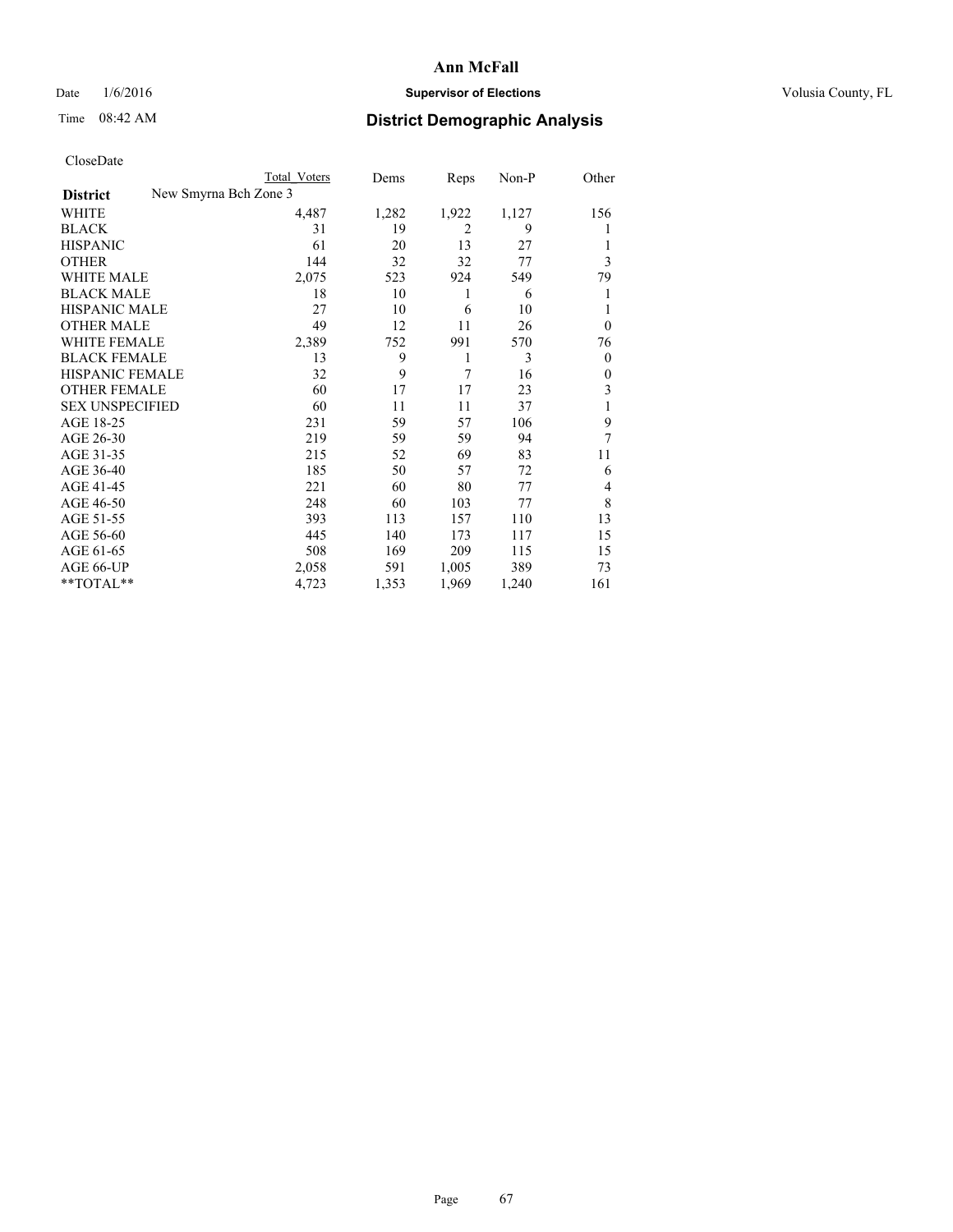## Date  $1/6/2016$  **Supervisor of Elections Supervisor of Elections** Volusia County, FL

| Cioscivate             |                       |              |       |                |       |       |
|------------------------|-----------------------|--------------|-------|----------------|-------|-------|
|                        |                       | Total Voters | Dems  | Reps           | Non-P | Other |
| <b>District</b>        | New Smyrna Bch Zone 4 |              |       |                |       |       |
| <b>WHITE</b>           |                       | 3,889        | 1,117 | 1,621          | 1,003 | 148   |
| <b>BLACK</b>           |                       | 549          | 461   | 9              | 73    | 6     |
| <b>HISPANIC</b>        |                       | 84           | 30    | 25             | 26    | 3     |
| <b>OTHER</b>           |                       | 181          | 52    | 40             | 79    | 10    |
| WHITE MALE             |                       | 1,787        | 450   | 787            | 479   | 71    |
| <b>BLACK MALE</b>      |                       | 220          | 175   | $\overline{2}$ | 38    | 5     |
| <b>HISPANIC MALE</b>   |                       | 40           | 11    | 12             | 17    | 0     |
| <b>OTHER MALE</b>      |                       | 71           | 20    | 18             | 30    | 3     |
| <b>WHITE FEMALE</b>    |                       | 2,072        | 654   | 825            | 517   | 76    |
| <b>BLACK FEMALE</b>    |                       | 324          | 281   | 7              | 35    | 1     |
| <b>HISPANIC FEMALE</b> |                       | 44           | 19    | 13             | 9     | 3     |
| <b>OTHER FEMALE</b>    |                       | 74           | 26    | 19             | 24    | 5     |
| <b>SEX UNSPECIFIED</b> |                       | 71           | 24    | 12             | 32    | 3     |
| AGE 18-25              |                       | 316          | 102   | 77             | 127   | 10    |
| AGE 26-30              |                       | 217          | 77    | 51             | 85    | 4     |
| AGE 31-35              |                       | 225          | 85    | 51             | 82    | 7     |
| AGE 36-40              |                       | 218          | 58    | 81             | 72    | 7     |
| AGE 41-45              |                       | 283          | 108   | 92             | 71    | 12    |
| AGE 46-50              |                       | 280          | 83    | 110            | 81    | 6     |
| AGE 51-55              |                       | 366          | 120   | 154            | 83    | 9     |
| AGE 56-60              |                       | 502          | 179   | 187            | 123   | 13    |
| AGE 61-65              |                       | 592          | 219   | 215            | 134   | 24    |
| AGE 66-UP              |                       | 1,704        | 629   | 677            | 323   | 75    |
| **TOTAL**              |                       | 4,703        | 1,660 | 1,695          | 1,181 | 167   |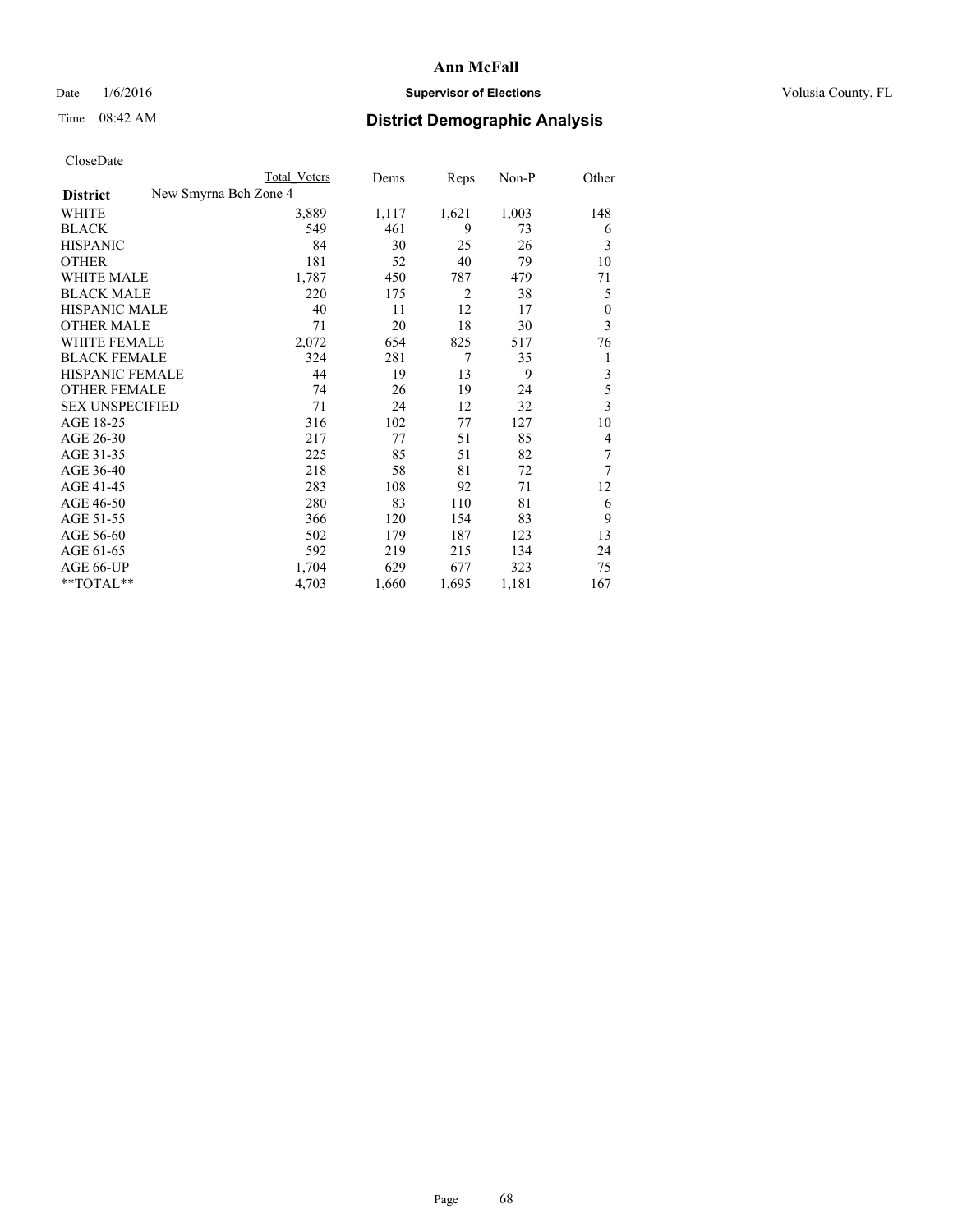## Date  $1/6/2016$  **Supervisor of Elections Supervisor of Elections** Volusia County, FL

## Time 08:42 AM **District Demographic Analysis**

|                        |          | Total Voters   | Dems           | Reps           | Non-P    | Other          |
|------------------------|----------|----------------|----------------|----------------|----------|----------------|
| <b>District</b>        | Oak Hill |                |                |                |          |                |
| WHITE                  |          | 1,186          | 366            | 487            | 295      | 38             |
| <b>BLACK</b>           |          | 157            | 134            | $\overline{2}$ | 20       |                |
| <b>HISPANIC</b>        |          | 11             | 7              | 3              | 1        | $\theta$       |
| <b>OTHER</b>           |          | 29             | 7              | 9              | 11       | $\overline{2}$ |
| WHITE MALE             |          | 600            | 168            | 246            | 163      | 23             |
| <b>BLACK MALE</b>      |          | 64             | 52             | 1              | 10       |                |
| <b>HISPANIC MALE</b>   |          | $\overline{4}$ | 1              | 3              | $\theta$ | $\mathbf{0}$   |
| <b>OTHER MALE</b>      |          | 11             | $\overline{2}$ | 5              | 3        | 1              |
| <b>WHITE FEMALE</b>    |          | 573            | 195            | 235            | 128      | 15             |
| <b>BLACK FEMALE</b>    |          | 92             | 81             | 1              | 10       | $\theta$       |
| <b>HISPANIC FEMALE</b> |          | 7              | 6              | $\mathbf{0}$   | 1        | 0              |
| <b>OTHER FEMALE</b>    |          | 10             | 5              | 3              | 1        |                |
| <b>SEX UNSPECIFIED</b> |          | 22             | $\overline{4}$ | 7              | 11       | $\theta$       |
| AGE 18-25              |          | 78             | 29             | 16             | 31       | $\overline{2}$ |
| AGE 26-30              |          | 74             | 27             | 16             | 30       | 1              |
| AGE 31-35              |          | 59             | 21             | 21             | 17       | $\mathbf{0}$   |
| AGE 36-40              |          | 66             | 21             | 17             | 25       | 3              |
| AGE 41-45              |          | 62             | 20             | 22             | 18       | $\overline{c}$ |
| AGE 46-50              |          | 83             | 30             | 28             | 21       | 4              |
| AGE 51-55              |          | 124            | 44             | 49             | 28       | 3              |
| AGE 56-60              |          | 175            | 72             | 69             | 31       | 3              |
| AGE 61-65              |          | 161            | 64             | 60             | 30       | 7              |
| AGE 66-UP              |          | 501            | 186            | 203            | 96       | 16             |
| **TOTAL**              |          | 1,383          | 514            | 501            | 327      | 41             |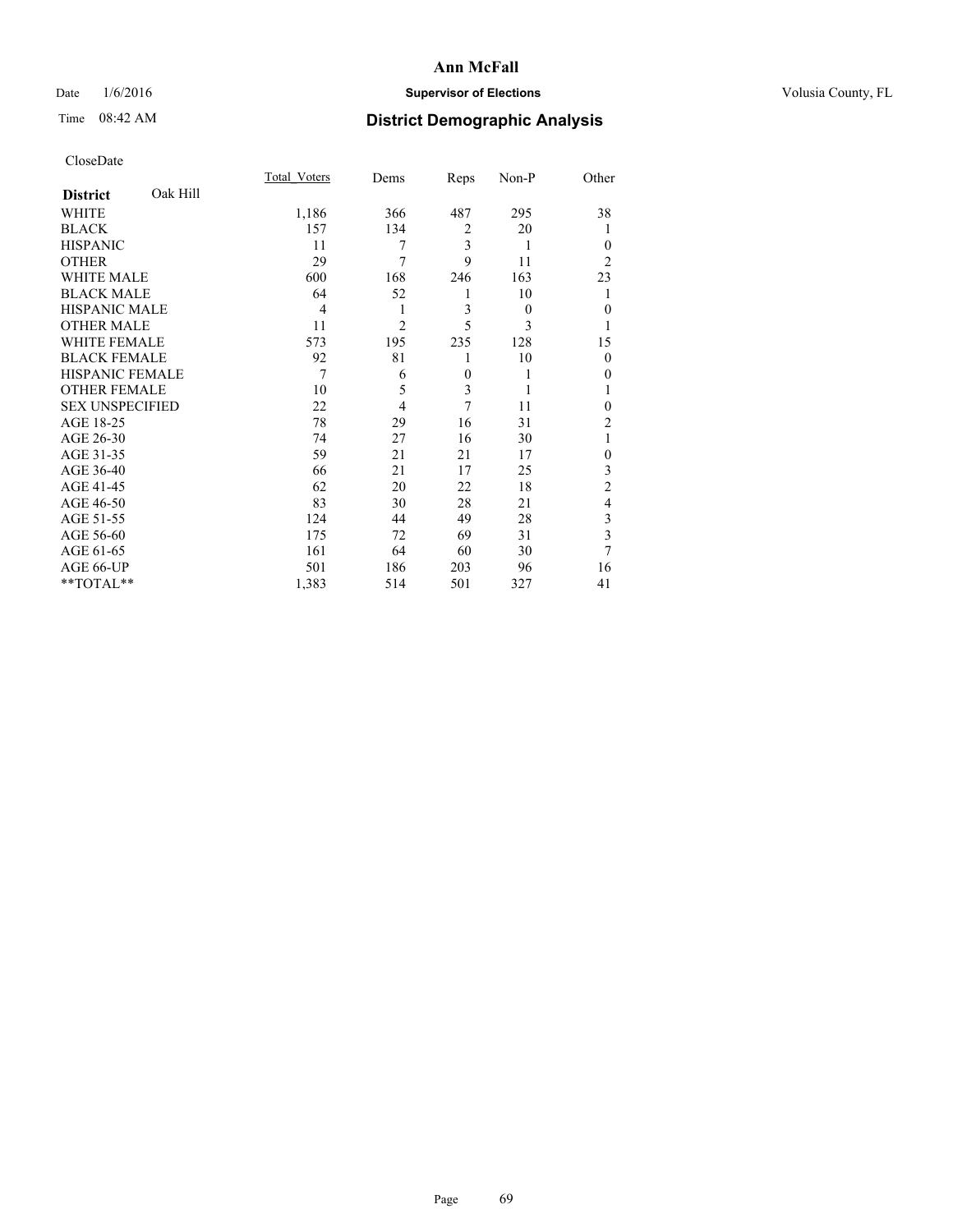## Date  $1/6/2016$  **Supervisor of Elections Supervisor of Elections** Volusia County, FL

## Time 08:42 AM **District Demographic Analysis**

|                        |                    | Total Voters | Dems | Reps           | Non-P | Other          |
|------------------------|--------------------|--------------|------|----------------|-------|----------------|
| <b>District</b>        | Orange City Seat 1 |              |      |                |       |                |
| WHITE                  |                    | 674          | 210  | 253            | 175   | 36             |
| <b>BLACK</b>           |                    | 151          | 116  | 8              | 25    | $\overline{c}$ |
| <b>HISPANIC</b>        |                    | 409          | 172  | 62             | 171   | 4              |
| <b>OTHER</b>           |                    | 68           | 28   | 15             | 19    | 6              |
| WHITE MALE             |                    | 264          | 69   | 99             | 81    | 15             |
| <b>BLACK MALE</b>      |                    | 52           | 37   | 3              | 11    | 1              |
| <b>HISPANIC MALE</b>   |                    | 164          | 65   | 30             | 67    | $\overline{c}$ |
| <b>OTHER MALE</b>      |                    | 23           | 9    | $\overline{7}$ | 6     | 1              |
| WHITE FEMALE           |                    | 405          | 139  | 152            | 93    | 21             |
| <b>BLACK FEMALE</b>    |                    | 98           | 78   | 5              | 14    | 1              |
| <b>HISPANIC FEMALE</b> |                    | 242          | 106  | 31             | 103   | $\overline{c}$ |
| <b>OTHER FEMALE</b>    |                    | 35           | 15   | 6              | 10    | 4              |
| <b>SEX UNSPECIFIED</b> |                    | 19           | 8    | 5              | 5     | 1              |
| AGE 18-25              |                    | 131          | 44   | 21             | 59    | 7              |
| AGE 26-30              |                    | 109          | 32   | 35             | 41    | 1              |
| AGE 31-35              |                    | 108          | 44   | 13             | 46    | 5              |
| AGE 36-40              |                    | 104          | 38   | 24             | 40    | $\overline{c}$ |
| AGE 41-45              |                    | 95           | 33   | 24             | 35    | 3              |
| AGE 46-50              |                    | 84           | 31   | 24             | 27    | $\overline{c}$ |
| AGE 51-55              |                    | 84           | 39   | 15             | 28    | $\overline{c}$ |
| AGE 56-60              |                    | 66           | 27   | 18             | 18    | 3              |
| AGE 61-65              |                    | 92           | 31   | 18             | 37    | 6              |
| AGE 66-UP              |                    | 429          | 207  | 146            | 59    | 17             |
| $**TOTAL**$            |                    | 1,302        | 526  | 338            | 390   | 48             |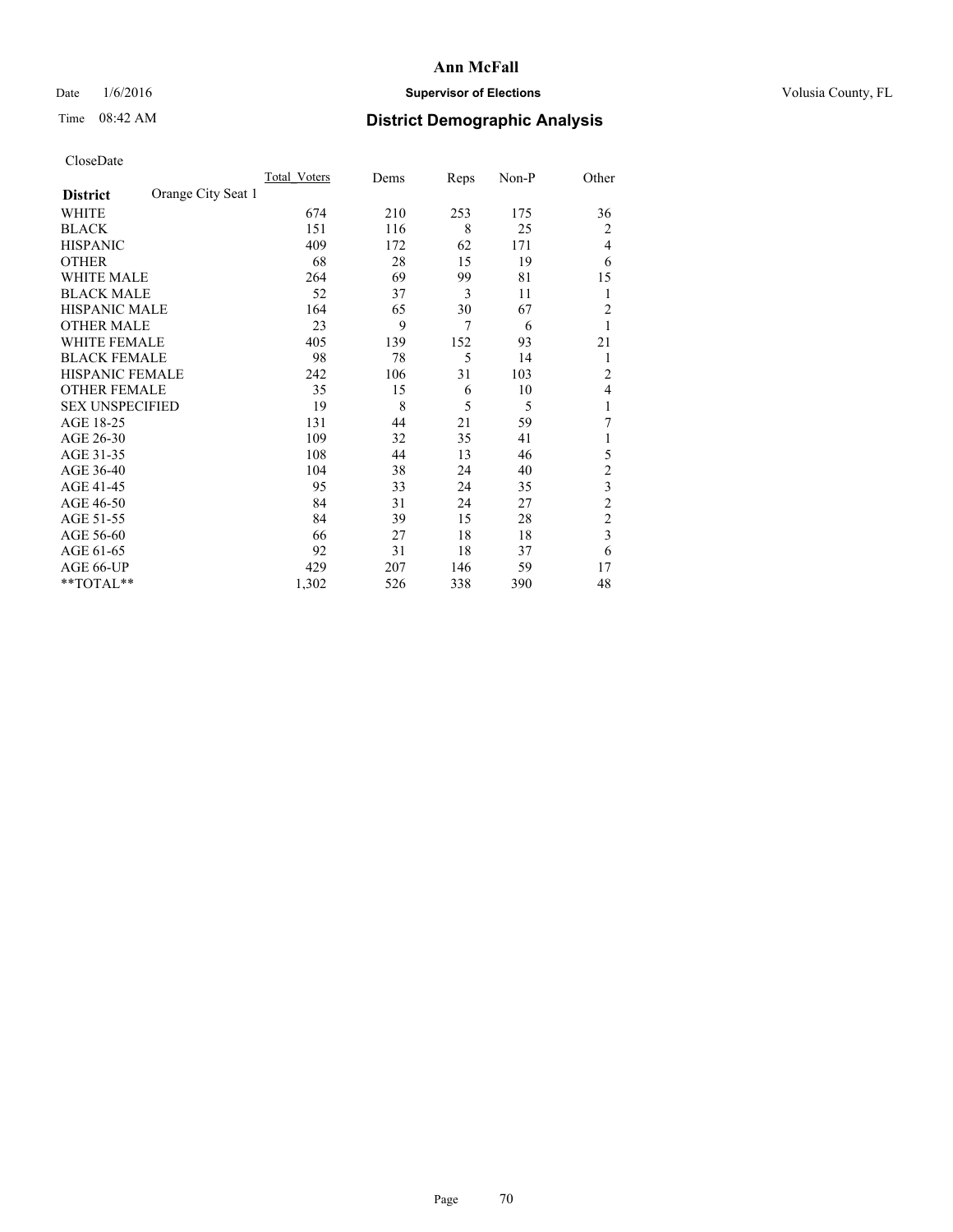## Date  $1/6/2016$  **Supervisor of Elections Supervisor of Elections** Volusia County, FL

# Time 08:42 AM **District Demographic Analysis**

|                        |                    | Total Voters | Dems           | Reps           | Non-P    | Other          |
|------------------------|--------------------|--------------|----------------|----------------|----------|----------------|
| <b>District</b>        | Orange City Seat 2 |              |                |                |          |                |
| WHITE                  |                    | 924          | 279            | 361            | 231      | 53             |
| <b>BLACK</b>           |                    | 47           | 36             | $\overline{4}$ | 7        | $\theta$       |
| <b>HISPANIC</b>        |                    | 144          | 63             | 19             | 59       | 3              |
| <b>OTHER</b>           |                    | 56           | 14             | 15             | 26       | 1              |
| WHITE MALE             |                    | 426          | 111            | 175            | 109      | 31             |
| <b>BLACK MALE</b>      |                    | 25           | 16             | 3              | 6        | $\theta$       |
| <b>HISPANIC MALE</b>   |                    | 57           | 25             | 9              | 22       | 1              |
| <b>OTHER MALE</b>      |                    | 25           | 6              | 8              | 10       | 1              |
| WHITE FEMALE           |                    | 494          | 167            | 183            | 122      | 22             |
| <b>BLACK FEMALE</b>    |                    | 21           | 20             | 1              | $\theta$ | $\theta$       |
| <b>HISPANIC FEMALE</b> |                    | 86           | 38             | 10             | 36       | 2              |
| <b>OTHER FEMALE</b>    |                    | 18           | 7              | 3              | 8        | $\theta$       |
| <b>SEX UNSPECIFIED</b> |                    | 19           | $\overline{2}$ | 7              | 10       | $\theta$       |
| AGE 18-25              |                    | 129          | 37             | 21             | 61       | 10             |
| AGE 26-30              |                    | 93           | 33             | 23             | 34       | 3              |
| AGE 31-35              |                    | 75           | 14             | 26             | 33       | $\overline{c}$ |
| AGE 36-40              |                    | 85           | 25             | 28             | 25       | 7              |
| AGE 41-45              |                    | 88           | 30             | 28             | 23       | 7              |
| AGE 46-50              |                    | 98           | 32             | 31             | 30       | 5              |
| AGE 51-55              |                    | 131          | 45             | 44             | 34       | 8              |
| AGE 56-60              |                    | 120          | 34             | 57             | 25       | 4              |
| AGE 61-65              |                    | 108          | 42             | 36             | 29       | 1              |
| AGE 66-UP              |                    | 244          | 100            | 105            | 29       | 10             |
| $**TOTAL**$            |                    | 1,171        | 392            | 399            | 323      | 57             |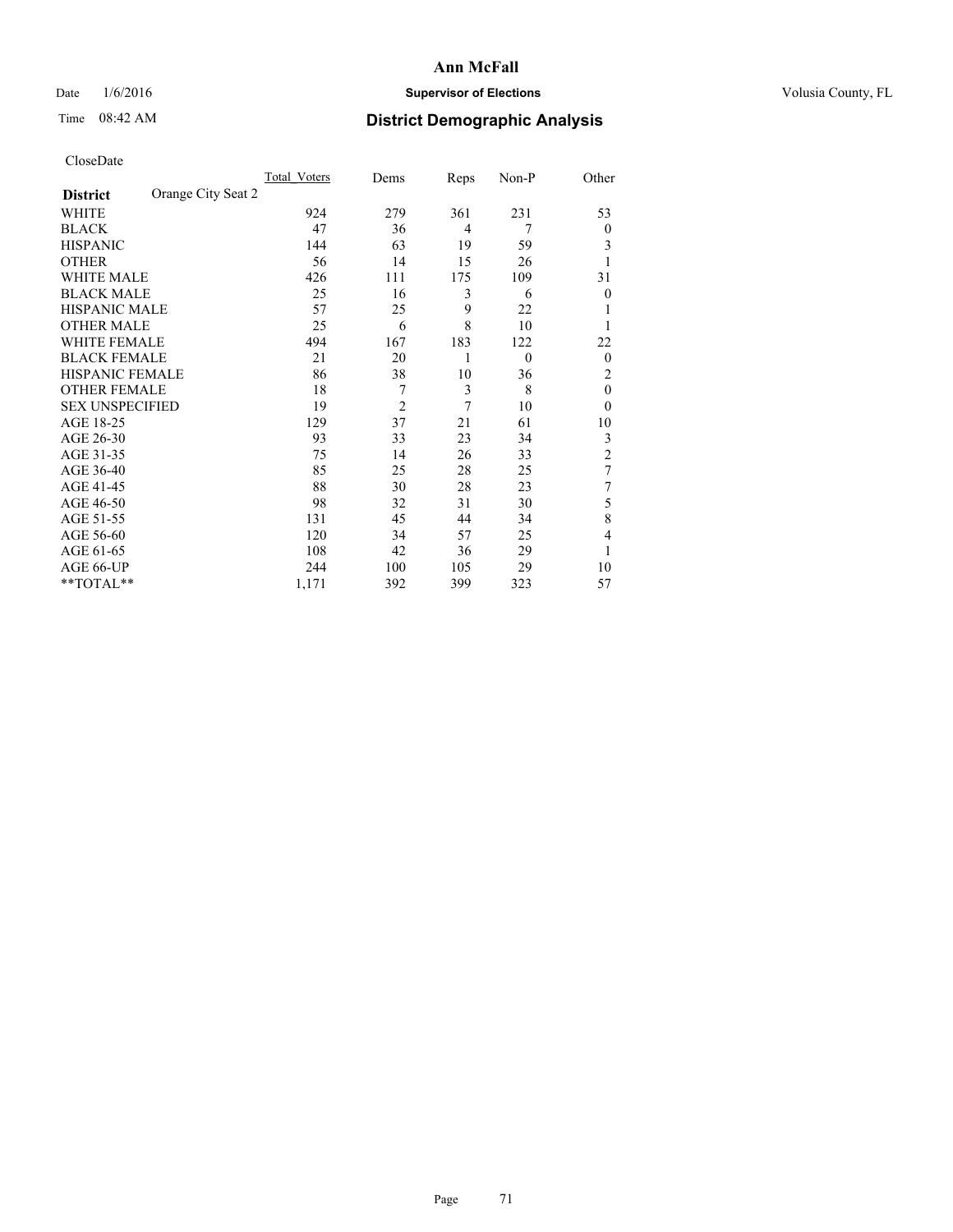## Date  $1/6/2016$  **Supervisor of Elections Supervisor of Elections** Volusia County, FL

# Time 08:42 AM **District Demographic Analysis**

|                        |                    | Total Voters | Dems | Reps           | Non-P | Other          |
|------------------------|--------------------|--------------|------|----------------|-------|----------------|
| <b>District</b>        | Orange City Seat 3 |              |      |                |       |                |
| WHITE                  |                    | 1,033        | 318  | 380            | 280   | 55             |
| <b>BLACK</b>           |                    | 72           | 50   | $\overline{2}$ | 17    | 3              |
| <b>HISPANIC</b>        |                    | 189          | 96   | 34             | 57    | $\overline{c}$ |
| <b>OTHER</b>           |                    | 70           | 19   | 11             | 40    | $\theta$       |
| WHITE MALE             |                    | 457          | 115  | 173            | 139   | 30             |
| <b>BLACK MALE</b>      |                    | 25           | 16   | 1              | 6     | 2              |
| <b>HISPANIC MALE</b>   |                    | 75           | 36   | 17             | 22    | $\theta$       |
| <b>OTHER MALE</b>      |                    | 26           | 9    | $\overline{4}$ | 13    | $\theta$       |
| WHITE FEMALE           |                    | 569          | 200  | 206            | 138   | 25             |
| <b>BLACK FEMALE</b>    |                    | 47           | 34   | 1              | 11    | 1              |
| <b>HISPANIC FEMALE</b> |                    | 109          | 57   | 17             | 33    | $\overline{c}$ |
| <b>OTHER FEMALE</b>    |                    | 30           | 8    | 5              | 17    | $\theta$       |
| <b>SEX UNSPECIFIED</b> |                    | 26           | 8    | 3              | 15    | $\mathbf{0}$   |
| AGE 18-25              |                    | 105          | 34   | 12             | 51    | 8              |
| AGE 26-30              |                    | 66           | 22   | 16             | 25    | 3              |
| AGE 31-35              |                    | 60           | 22   | 14             | 23    | 1              |
| AGE 36-40              |                    | 76           | 25   | 21             | 27    | 3              |
| AGE 41-45              |                    | 79           | 20   | 29             | 29    |                |
| AGE 46-50              |                    | 89           | 27   | 32             | 30    | $\Omega$       |
| AGE 51-55              |                    | 100          | 40   | 30             | 24    | 6              |
| AGE 56-60              |                    | 91           | 33   | 27             | 28    | 3              |
| AGE 61-65              |                    | 141          | 62   | 41             | 34    | 4              |
| AGE 66-UP              |                    | 557          | 198  | 205            | 123   | 31             |
| **TOTAL**              |                    | 1,364        | 483  | 427            | 394   | 60             |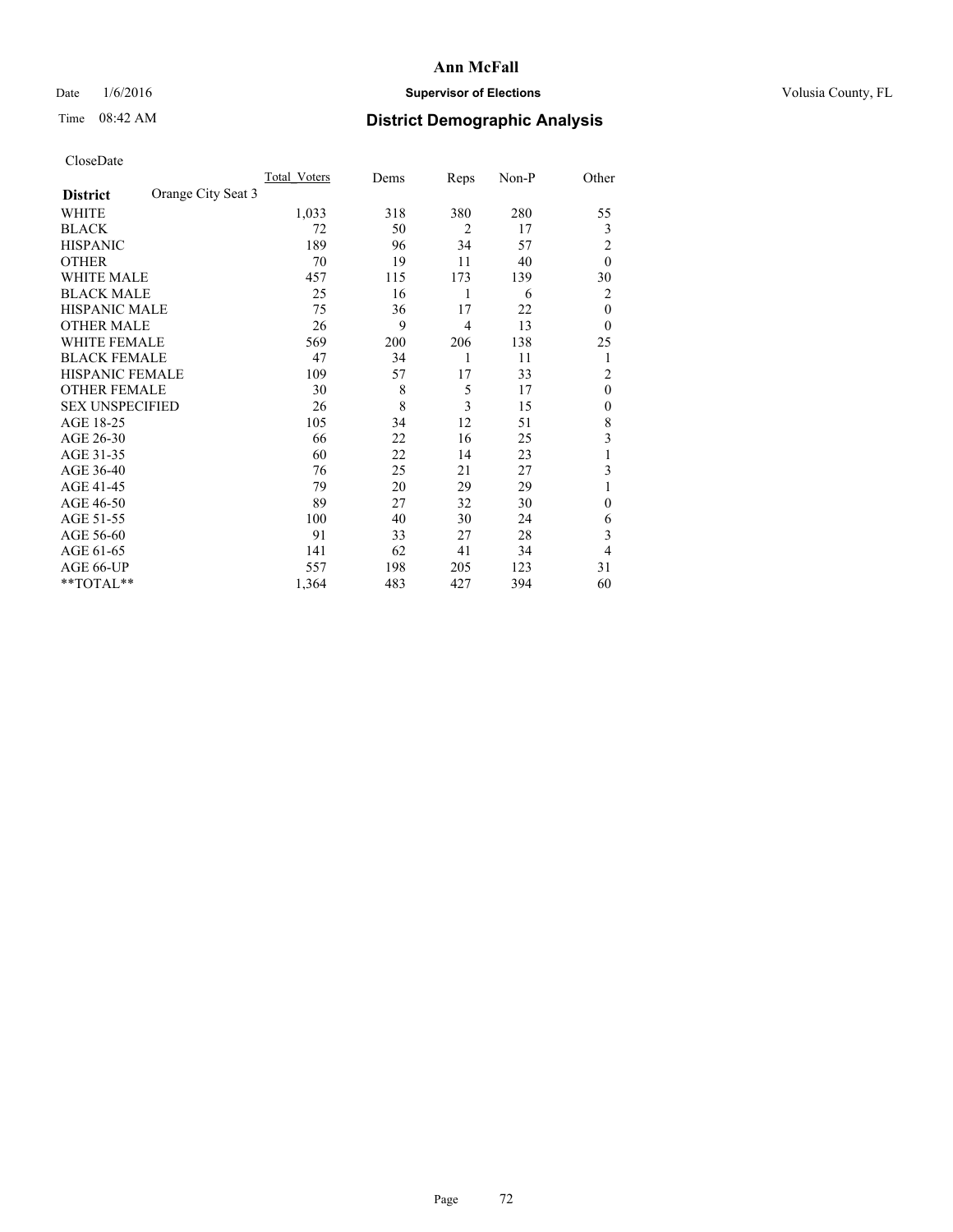## Date  $1/6/2016$  **Supervisor of Elections Supervisor of Elections** Volusia County, FL

## Time 08:42 AM **District Demographic Analysis**

|                        |                    | <b>Total Voters</b> | Dems           | Reps             | Non-P          | Other            |
|------------------------|--------------------|---------------------|----------------|------------------|----------------|------------------|
| <b>District</b>        | Orange City Seat 4 |                     |                |                  |                |                  |
| WHITE                  |                    | 1,185               | 381            | 438              | 310            | 56               |
| <b>BLACK</b>           |                    | 13                  | 8              | $\overline{0}$   | 5              | $\theta$         |
| <b>HISPANIC</b>        |                    | 65                  | 33             | $\overline{4}$   | 25             | 3                |
| <b>OTHER</b>           |                    | 45                  | 5              | 10               | 29             | 1                |
| WHITE MALE             |                    | 517                 | 145            | 200              | 146            | 26               |
| <b>BLACK MALE</b>      |                    | 6                   | 5              | $\boldsymbol{0}$ | 1              | $\boldsymbol{0}$ |
| <b>HISPANIC MALE</b>   |                    | 29                  | 14             | $\overline{4}$   | 10             |                  |
| <b>OTHER MALE</b>      |                    | 16                  | $\overline{2}$ | 3                | 11             | $\theta$         |
| <b>WHITE FEMALE</b>    |                    | 655                 | 233            | 232              | 161            | 29               |
| <b>BLACK FEMALE</b>    |                    | 7                   | 3              | $\theta$         | $\overline{4}$ | $\boldsymbol{0}$ |
| <b>HISPANIC FEMALE</b> |                    | 36                  | 19             | $\theta$         | 15             | 2                |
| <b>OTHER FEMALE</b>    |                    | 13                  | 3              | 3                | 7              | $\theta$         |
| <b>SEX UNSPECIFIED</b> |                    | 28                  | 3              | 9                | 14             | $\overline{2}$   |
| AGE 18-25              |                    | 134                 | 26             | 36               | 61             | 11               |
| AGE 26-30              |                    | 92                  | 24             | 22               | 42             | 4                |
| AGE 31-35              |                    | 94                  | 33             | 22               | 33             | 6                |
| AGE 36-40              |                    | 78                  | 30             | 19               | 28             |                  |
| AGE 41-45              |                    | 89                  | 23             | 27               | 35             | 4                |
| AGE 46-50              |                    | 100                 | 28             | 29               | 34             | 9                |
| AGE 51-55              |                    | 135                 | 35             | 50               | 43             | 7                |
| AGE 56-60              |                    | 128                 | 38             | 60               | 23             | 7                |
| AGE 61-65              |                    | 129                 | 55             | 47               | 24             | 3                |
| AGE 66-UP              |                    | 329                 | 135            | 140              | 46             | 8                |
| **TOTAL**              |                    | 1,308               | 427            | 452              | 369            | 60               |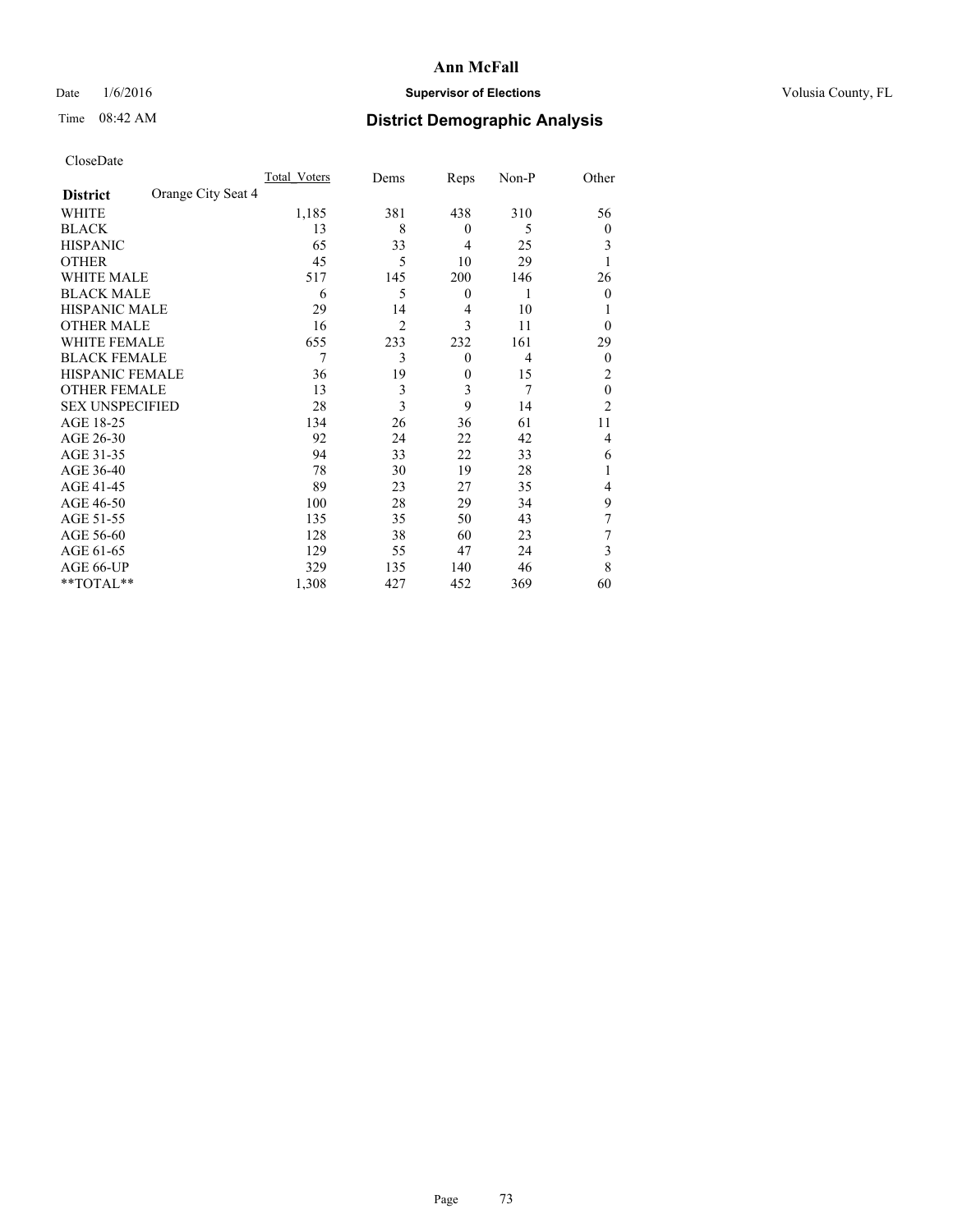## Date  $1/6/2016$  **Supervisor of Elections Supervisor of Elections** Volusia County, FL

# Time 08:42 AM **District Demographic Analysis**

|                        |                    | Total Voters | Dems | Reps     | $Non-P$ | Other                   |
|------------------------|--------------------|--------------|------|----------|---------|-------------------------|
| <b>District</b>        | Orange City Seat 5 |              |      |          |         |                         |
| WHITE                  |                    | 1,374        | 369  | 626      | 318     | 61                      |
| <b>BLACK</b>           |                    | 111          | 90   | 1        | 19      |                         |
| <b>HISPANIC</b>        |                    | 128          | 52   | 21       | 53      | 2                       |
| <b>OTHER</b>           |                    | 74           | 26   | 18       | 29      | 1                       |
| <b>WHITE MALE</b>      |                    | 548          | 130  | 250      | 136     | 32                      |
| <b>BLACK MALE</b>      |                    | 42           | 32   | 1        | 8       | 1                       |
| <b>HISPANIC MALE</b>   |                    | 57           | 27   | 10       | 20      | 0                       |
| <b>OTHER MALE</b>      |                    | 20           | 7    | 5        | 8       | $\mathbf{0}$            |
| <b>WHITE FEMALE</b>    |                    | 816          | 237  | 374      | 176     | 29                      |
| <b>BLACK FEMALE</b>    |                    | 66           | 56   | $\theta$ | 10      | $\boldsymbol{0}$        |
| HISPANIC FEMALE        |                    | 70           | 24   | 11       | 33      | 2                       |
| <b>OTHER FEMALE</b>    |                    | 34           | 14   | 10       | 9       | 1                       |
| <b>SEX UNSPECIFIED</b> |                    | 34           | 10   | 5        | 19      | $\theta$                |
| AGE 18-25              |                    | 75           | 19   | 12       | 42      | $\overline{2}$          |
| AGE 26-30              |                    | 48           | 21   | 13       | 13      | 1                       |
| AGE 31-35              |                    | 51           | 21   | 10       | 19      | 1                       |
| AGE 36-40              |                    | 54           | 17   | 15       | 22      | $\mathbf{0}$            |
| AGE 41-45              |                    | 60           | 25   | 16       | 17      | 2                       |
| AGE 46-50              |                    | 65           | 23   | 17       | 23      | $\overline{2}$          |
| AGE 51-55              |                    | 97           | 35   | 25       | 35      | $\overline{c}$          |
| AGE 56-60              |                    | 120          | 44   | 35       | 38      | $\overline{\mathbf{3}}$ |
| AGE 61-65              |                    | 105          | 51   | 25       | 24      | 5                       |
| AGE 66-UP              |                    | 1,012        | 281  | 498      | 186     | 47                      |
| **TOTAL**              |                    | 1,687        | 537  | 666      | 419     | 65                      |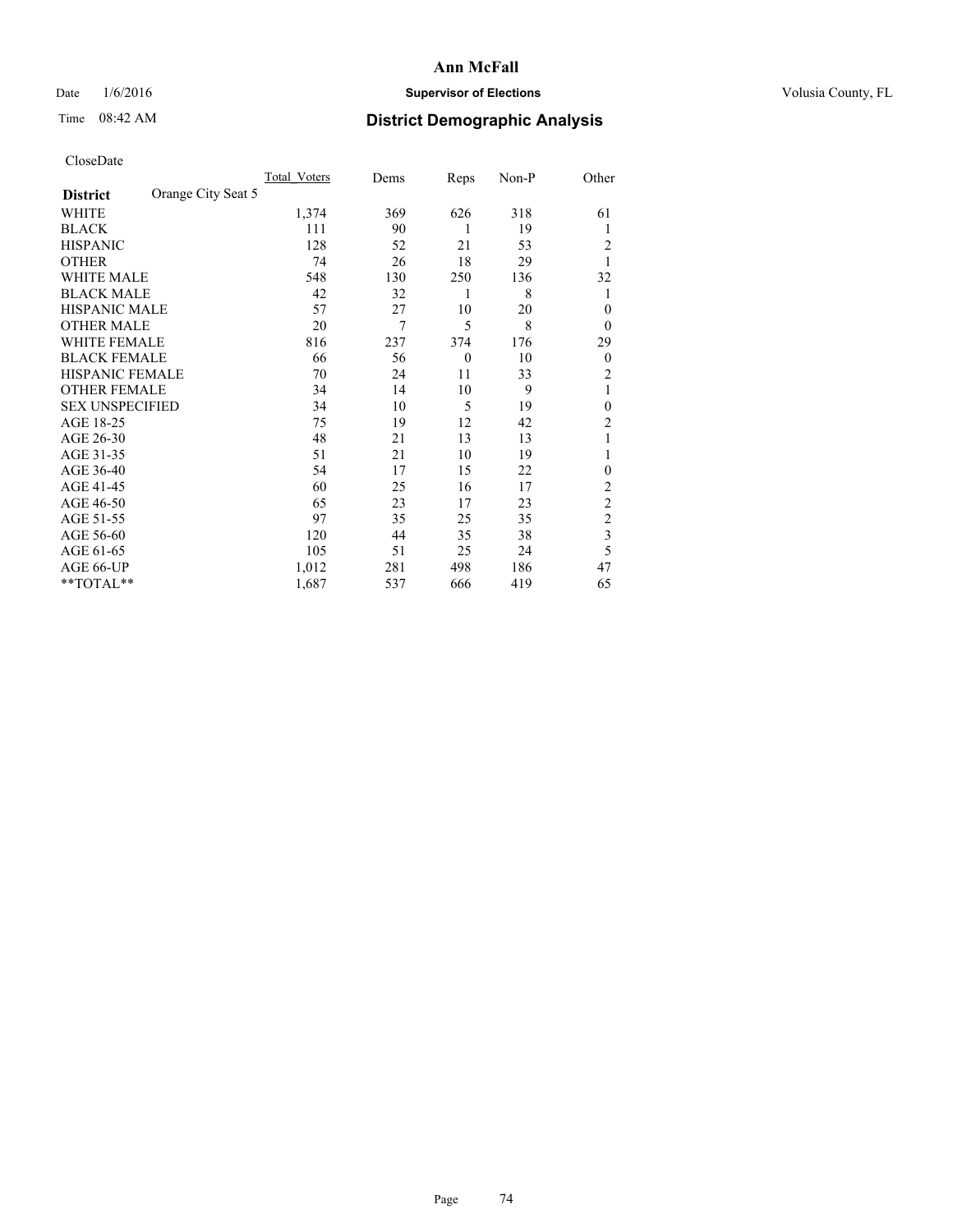## Date  $1/6/2016$  **Supervisor of Elections Supervisor of Elections** Volusia County, FL

# Time 08:42 AM **District Demographic Analysis**

|                                        | <b>Total Voters</b> | Dems  | Reps  | Non-P | Other |
|----------------------------------------|---------------------|-------|-------|-------|-------|
| Ormond Beach Zone 1<br><b>District</b> |                     |       |       |       |       |
| WHITE                                  | 7,500               | 2,244 | 3,274 | 1,714 | 268   |
| <b>BLACK</b>                           | 115                 | 78    | 6     | 25    | 6     |
| <b>HISPANIC</b>                        | 153                 | 58    | 41    | 47    |       |
| <b>OTHER</b>                           | 373                 | 113   | 108   | 143   | 9     |
| <b>WHITE MALE</b>                      | 3,420               | 902   | 1,544 | 831   | 143   |
| <b>BLACK MALE</b>                      | 63                  | 41    | 3     | 14    | 5     |
| <b>HISPANIC MALE</b>                   | 73                  | 22    | 24    | 21    | 6     |
| <b>OTHER MALE</b>                      | 149                 | 46    | 49    | 50    | 4     |
| <b>WHITE FEMALE</b>                    | 4,024               | 1,330 | 1,713 | 861   | 120   |
| <b>BLACK FEMALE</b>                    | 51                  | 37    | 3     | 10    | 1     |
| <b>HISPANIC FEMALE</b>                 | 77                  | 34    | 16    | 26    | 1     |
| <b>OTHER FEMALE</b>                    | 157                 | 50    | 43    | 59    | 5     |
| <b>SEX UNSPECIFIED</b>                 | 127                 | 31    | 34    | 57    | 5     |
| AGE 18-25                              | 600                 | 134   | 199   | 234   | 33    |
| AGE 26-30                              | 363                 | 102   | 135   | 116   | 10    |
| AGE 31-35                              | 379                 | 97    | 138   | 130   | 14    |
| AGE 36-40                              | 435                 | 114   | 162   | 141   | 18    |
| AGE 41-45                              | 507                 | 145   | 204   | 134   | 24    |
| AGE 46-50                              | 621                 | 176   | 272   | 157   | 16    |
| AGE 51-55                              | 718                 | 216   | 322   | 158   | 22    |
| AGE 56-60                              | 789                 | 261   | 353   | 160   | 15    |
| AGE 61-65                              | 867                 | 278   | 374   | 185   | 30    |
| AGE 66-UP                              | 2,862               | 970   | 1,270 | 514   | 108   |
| **TOTAL**                              | 8,141               | 2,493 | 3,429 | 1,929 | 290   |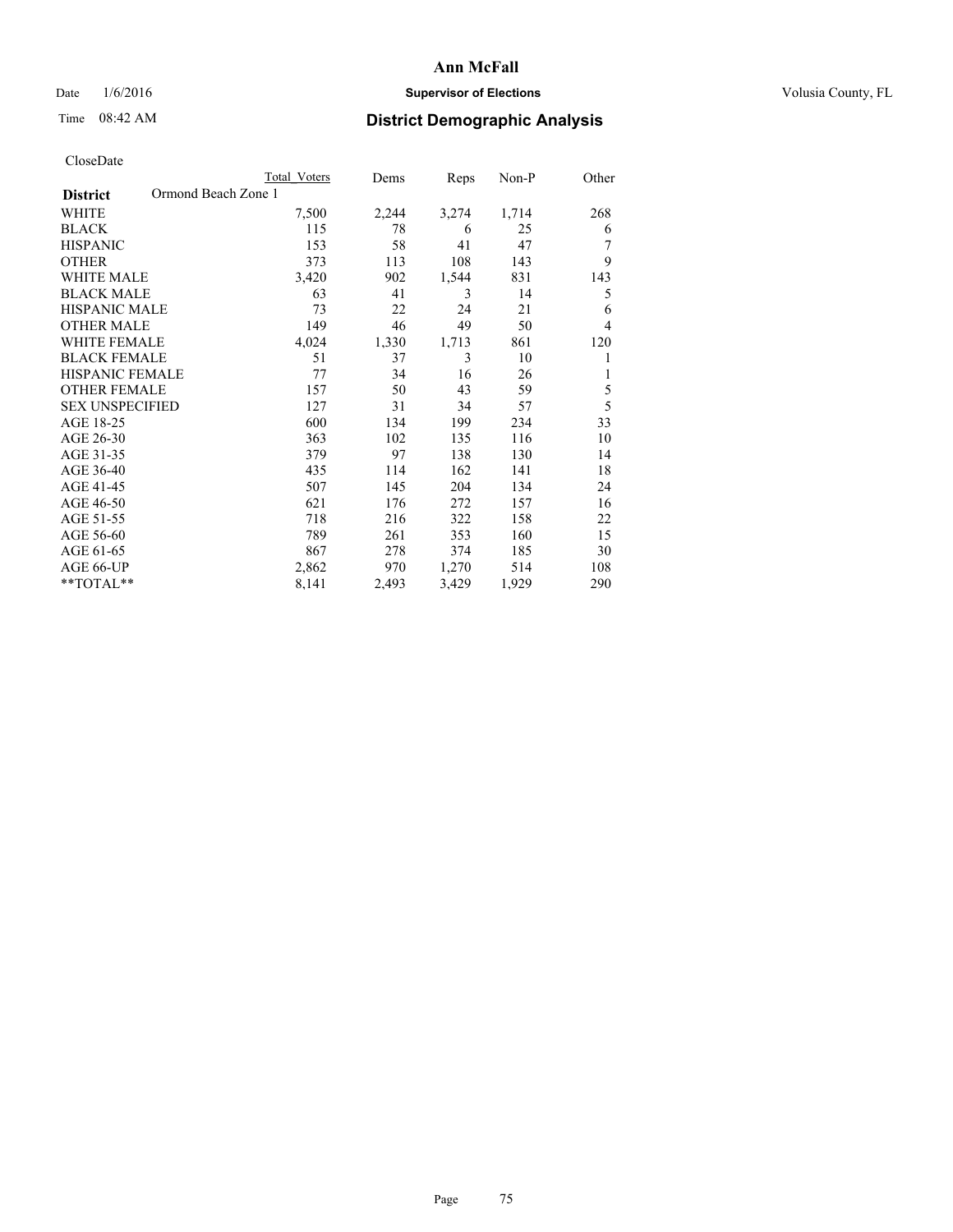## Date  $1/6/2016$  **Supervisor of Elections Supervisor of Elections** Volusia County, FL

## Time 08:42 AM **District Demographic Analysis**

|                                        | Total Voters | Dems  | Reps  | Non-P | Other            |
|----------------------------------------|--------------|-------|-------|-------|------------------|
| Ormond Beach Zone 2<br><b>District</b> |              |       |       |       |                  |
| WHITE                                  | 5,582        | 1,955 | 2,006 | 1,416 | 205              |
| <b>BLACK</b>                           | 394          | 314   | 15    | 61    | 4                |
| <b>HISPANIC</b>                        | 173          | 80    | 39    | 51    | 3                |
| <b>OTHER</b>                           | 360          | 129   | 84    | 139   | 8                |
| <b>WHITE MALE</b>                      | 2,508        | 757   | 960   | 681   | 110              |
| <b>BLACK MALE</b>                      | 152          | 110   | 8     | 33    | 1                |
| HISPANIC MALE                          | 72           | 27    | 20    | 22    | 3                |
| <b>OTHER MALE</b>                      | 128          | 47    | 31    | 45    | 5                |
| <b>WHITE FEMALE</b>                    | 3,022        | 1,185 | 1,029 | 714   | 94               |
| <b>BLACK FEMALE</b>                    | 237          | 201   | 7     | 26    | 3                |
| <b>HISPANIC FEMALE</b>                 | 101          | 53    | 19    | 29    | $\boldsymbol{0}$ |
| <b>OTHER FEMALE</b>                    | 142          | 59    | 40    | 41    | $\overline{c}$   |
| <b>SEX UNSPECIFIED</b>                 | 147          | 39    | 30    | 76    | $\overline{2}$   |
| AGE 18-25                              | 554          | 167   | 158   | 209   | 20               |
| AGE 26-30                              | 426          | 163   | 93    | 158   | 12               |
| AGE 31-35                              | 359          | 120   | 88    | 140   | 11               |
| AGE 36-40                              | 382          | 135   | 96    | 135   | 16               |
| AGE 41-45                              | 420          | 142   | 122   | 137   | 19               |
| AGE 46-50                              | 512          | 154   | 201   | 131   | 26               |
| AGE 51-55                              | 617          | 201   | 225   | 169   | 22               |
| AGE 56-60                              | 660          | 253   | 233   | 155   | 19               |
| AGE 61-65                              | 609          | 262   | 194   | 128   | 25               |
| AGE 66-UP                              | 1,970        | 881   | 734   | 305   | 50               |
| **TOTAL**                              | 6,509        | 2,478 | 2,144 | 1,667 | 220              |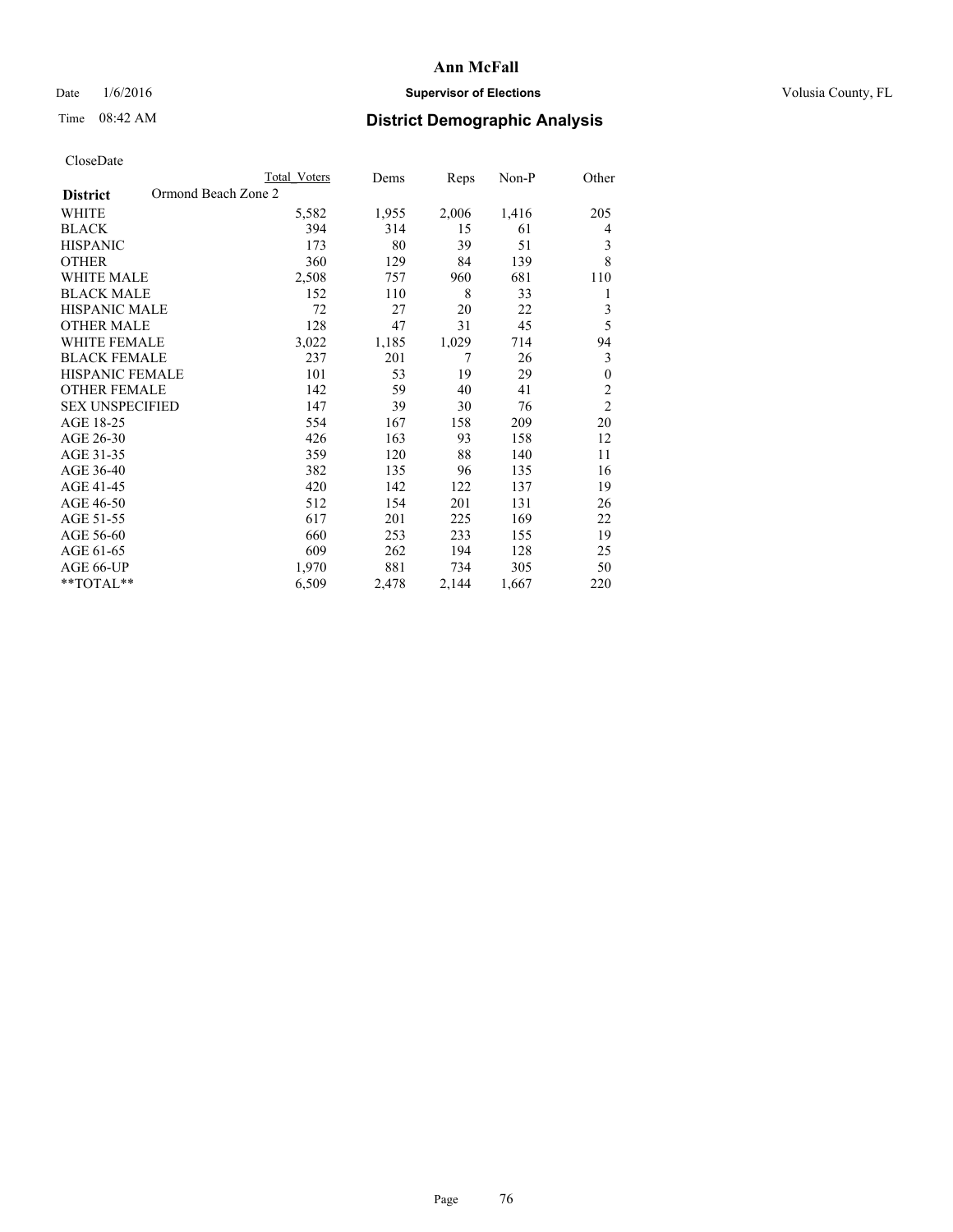## Date  $1/6/2016$  **Supervisor of Elections Supervisor of Elections** Volusia County, FL

## Time 08:42 AM **District Demographic Analysis**

|                                        | Total Voters | Dems  | Reps           | Non-P | Other          |
|----------------------------------------|--------------|-------|----------------|-------|----------------|
| Ormond Beach Zone 3<br><b>District</b> |              |       |                |       |                |
| WHITE                                  | 6,858        | 1,907 | 3,274          | 1,475 | 202            |
| <b>BLACK</b>                           | 246          | 187   | 9              | 41    | 9              |
| <b>HISPANIC</b>                        | 178          | 60    | 54             | 59    | 5              |
| <b>OTHER</b>                           | 438          | 129   | 111            | 190   | 8              |
| WHITE MALE                             | 3,188        | 786   | 1,564          | 743   | 95             |
| <b>BLACK MALE</b>                      | 93           | 69    | 5              | 15    | 4              |
| <b>HISPANIC MALE</b>                   | 88           | 24    | 32             | 30    | $\overline{2}$ |
| <b>OTHER MALE</b>                      | 163          | 47    | 41             | 70    | 5              |
| <b>WHITE FEMALE</b>                    | 3,610        | 1,103 | 1,692          | 709   | 106            |
| <b>BLACK FEMALE</b>                    | 150          | 117   | $\overline{4}$ | 24    | 5              |
| <b>HISPANIC FEMALE</b>                 | 88           | 36    | 20             | 29    | 3              |
| <b>OTHER FEMALE</b>                    | 209          | 69    | 55             | 82    | 3              |
| <b>SEX UNSPECIFIED</b>                 | 131          | 32    | 35             | 63    | 1              |
| AGE 18-25                              | 727          | 176   | 256            | 270   | 25             |
| AGE 26-30                              | 459          | 144   | 164            | 135   | 16             |
| AGE 31-35                              | 417          | 118   | 156            | 134   | 9              |
| AGE 36-40                              | 402          | 101   | 166            | 117   | 18             |
| AGE 41-45                              | 498          | 123   | 218            | 135   | 22             |
| AGE 46-50                              | 655          | 182   | 306            | 143   | 24             |
| AGE 51-55                              | 722          | 200   | 344            | 166   | 12             |
| AGE 56-60                              | 761          | 233   | 365            | 149   | 14             |
| AGE 61-65                              | 837          | 257   | 377            | 181   | 22             |
| AGE 66-UP                              | 2,242        | 749   | 1,096          | 335   | 62             |
| **TOTAL**                              | 7,720        | 2,283 | 3,448          | 1,765 | 224            |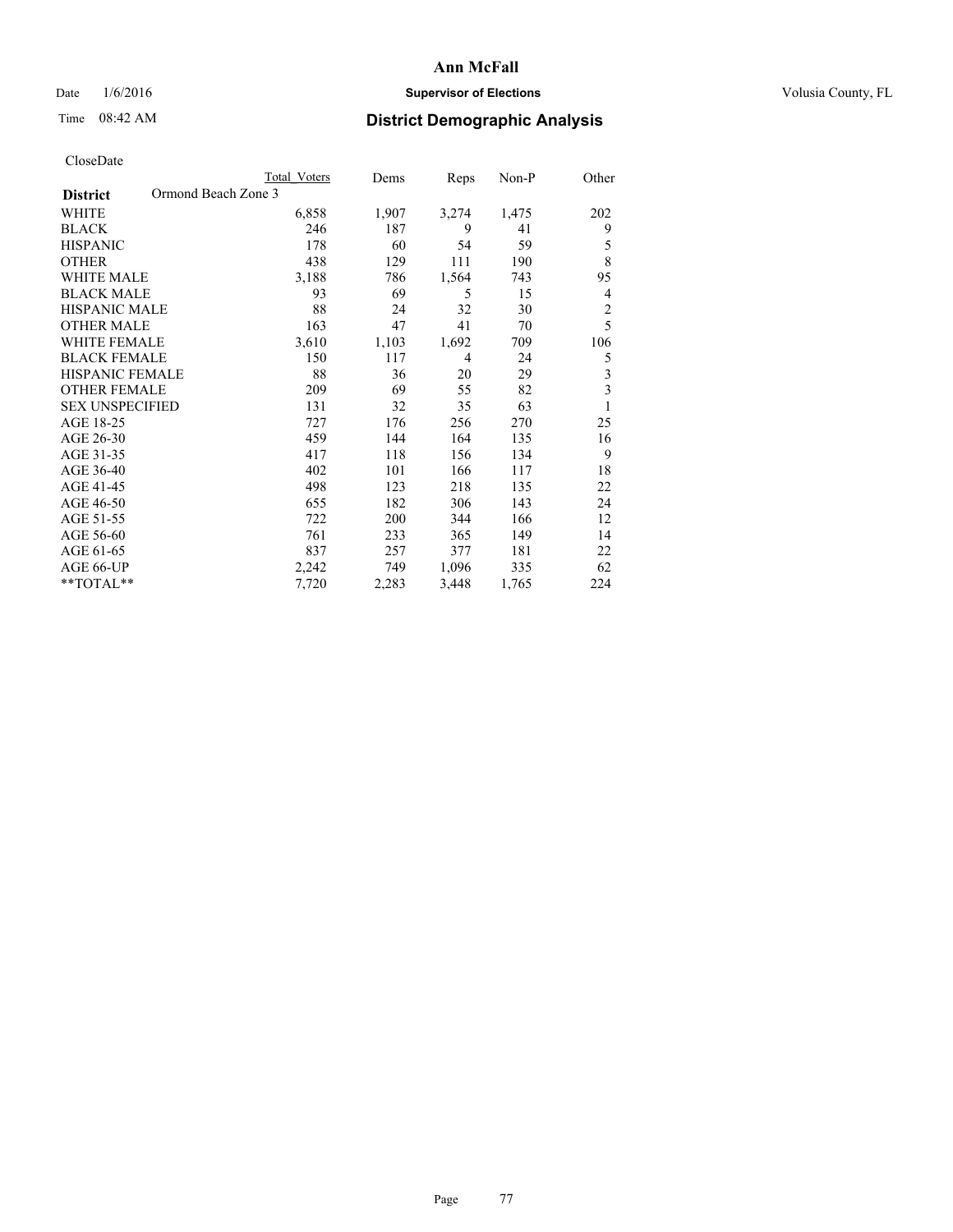## Date  $1/6/2016$  **Supervisor of Elections Supervisor of Elections** Volusia County, FL

## Time 08:42 AM **District Demographic Analysis**

|                                        | Total Voters | Dems  | Reps  | Non-P | Other          |
|----------------------------------------|--------------|-------|-------|-------|----------------|
| Ormond Beach Zone 4<br><b>District</b> |              |       |       |       |                |
| WHITE                                  | 6,710        | 2,180 | 2,645 | 1,619 | 266            |
| <b>BLACK</b>                           | 216          | 158   | 16    | 37    | 5              |
| <b>HISPANIC</b>                        | 146          | 68    | 28    | 48    | $\overline{2}$ |
| <b>OTHER</b>                           | 334          | 101   | 77    | 146   | 10             |
| <b>WHITE MALE</b>                      | 2,985        | 832   | 1,218 | 790   | 145            |
| <b>BLACK MALE</b>                      | 96           | 66    | 7     | 21    | 2              |
| HISPANIC MALE                          | 59           | 25    | 13    | 20    | 1              |
| <b>OTHER MALE</b>                      | 127          | 36    | 27    | 58    | 6              |
| <b>WHITE FEMALE</b>                    | 3,667        | 1,335 | 1,412 | 802   | 118            |
| <b>BLACK FEMALE</b>                    | 117          | 90    | 8     | 16    | 3              |
| <b>HISPANIC FEMALE</b>                 | 84           | 42    | 15    | 26    | 1              |
| <b>OTHER FEMALE</b>                    | 146          | 52    | 39    | 51    | 4              |
| <b>SEX UNSPECIFIED</b>                 | 125          | 29    | 27    | 66    | 3              |
| AGE 18-25                              | 498          | 149   | 150   | 183   | 16             |
| AGE 26-30                              | 398          | 109   | 123   | 154   | 12             |
| AGE 31-35                              | 331          | 97    | 91    | 131   | 12             |
| AGE 36-40                              | 276          | 75    | 98    | 93    | 10             |
| AGE 41-45                              | 342          | 106   | 105   | 115   | 16             |
| AGE 46-50                              | 445          | 110   | 196   | 130   | 9              |
| AGE 51-55                              | 632          | 211   | 247   | 158   | 16             |
| AGE 56-60                              | 712          | 271   | 264   | 149   | 28             |
| AGE 61-65                              | 715          | 282   | 261   | 147   | 25             |
| AGE 66-UP                              | 3,057        | 1,097 | 1,231 | 590   | 139            |
| **TOTAL**                              | 7,406        | 2,507 | 2,766 | 1,850 | 283            |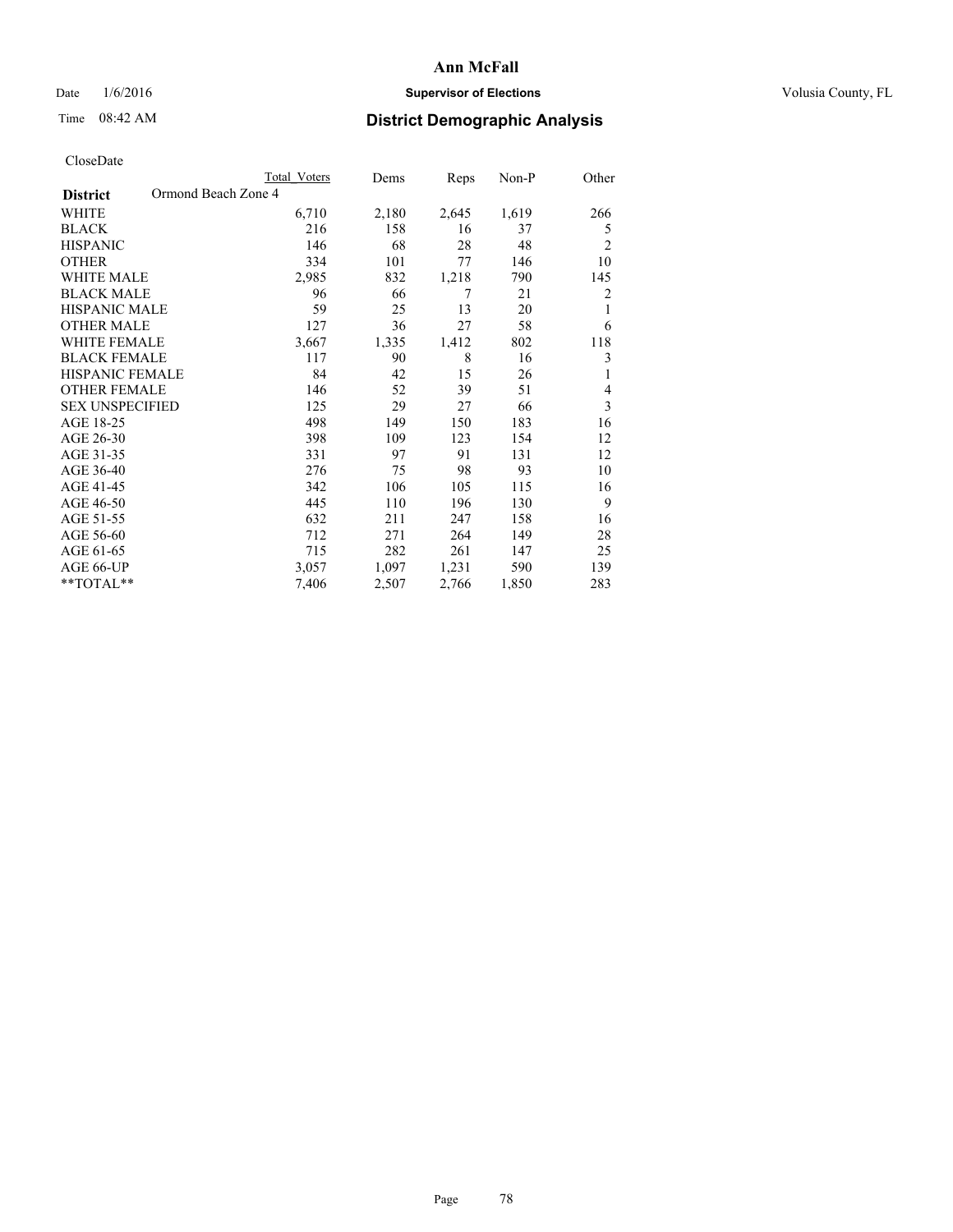## Date  $1/6/2016$  **Supervisor of Elections Supervisor of Elections** Volusia County, FL

## Time 08:42 AM **District Demographic Analysis**

| CloseDate |
|-----------|
|-----------|

|                        |         | Total Voters | Dems           | Reps           | Non-P | Other          |
|------------------------|---------|--------------|----------------|----------------|-------|----------------|
| <b>District</b>        | Pierson |              |                |                |       |                |
| WHITE                  |         | 545          | 184            | 239            | 109   | 13             |
| <b>BLACK</b>           |         | 46           | 38             | $\overline{2}$ | 6     | $\theta$       |
| <b>HISPANIC</b>        |         | 148          | 65             | 10             | 69    | 4              |
| <b>OTHER</b>           |         | 22           | 6              | 3              | 13    | $\theta$       |
| WHITE MALE             |         | 259          | 83             | 117            | 50    | 9              |
| <b>BLACK MALE</b>      |         | 21           | 17             | 1              | 3     | $\mathbf{0}$   |
| <b>HISPANIC MALE</b>   |         | 69           | 34             | 3              | 31    | 1              |
| <b>OTHER MALE</b>      |         | 10           | 4              | $\overline{c}$ | 4     | 0              |
| <b>WHITE FEMALE</b>    |         | 281          | 100            | 119            | 58    | 4              |
| <b>BLACK FEMALE</b>    |         | 25           | 21             | 1              | 3     | $\theta$       |
| <b>HISPANIC FEMALE</b> |         | 78           | 31             | 7              | 37    | 3              |
| <b>OTHER FEMALE</b>    |         | 6            | $\overline{c}$ | 1              | 3     | $\theta$       |
| <b>SEX UNSPECIFIED</b> |         | 12           | 1              | 3              | 8     | $\mathbf{0}$   |
| AGE 18-25              |         | 113          | 39             | 24             | 50    | 0              |
| AGE 26-30              |         | 56           | 15             | 10             | 31    | $\mathbf{0}$   |
| AGE 31-35              |         | 58           | 14             | 21             | 21    | $\overline{c}$ |
| AGE 36-40              |         | 52           | 14             | 16             | 18    | $\overline{4}$ |
| AGE 41-45              |         | 57           | 17             | 17             | 21    | $\overline{c}$ |
| AGE 46-50              |         | 42           | 18             | 14             | 9     | 1              |
| AGE 51-55              |         | 69           | 29             | 25             | 11    | 4              |
| AGE 56-60              |         | 84           | 37             | 33             | 14    | $\theta$       |
| AGE 61-65              |         | 69           | 28             | 31             | 9     | 1              |
| AGE 66-UP              |         | 161          | 82             | 63             | 13    | 3              |
| **TOTAL**              |         | 761          | 293            | 254            | 197   | 17             |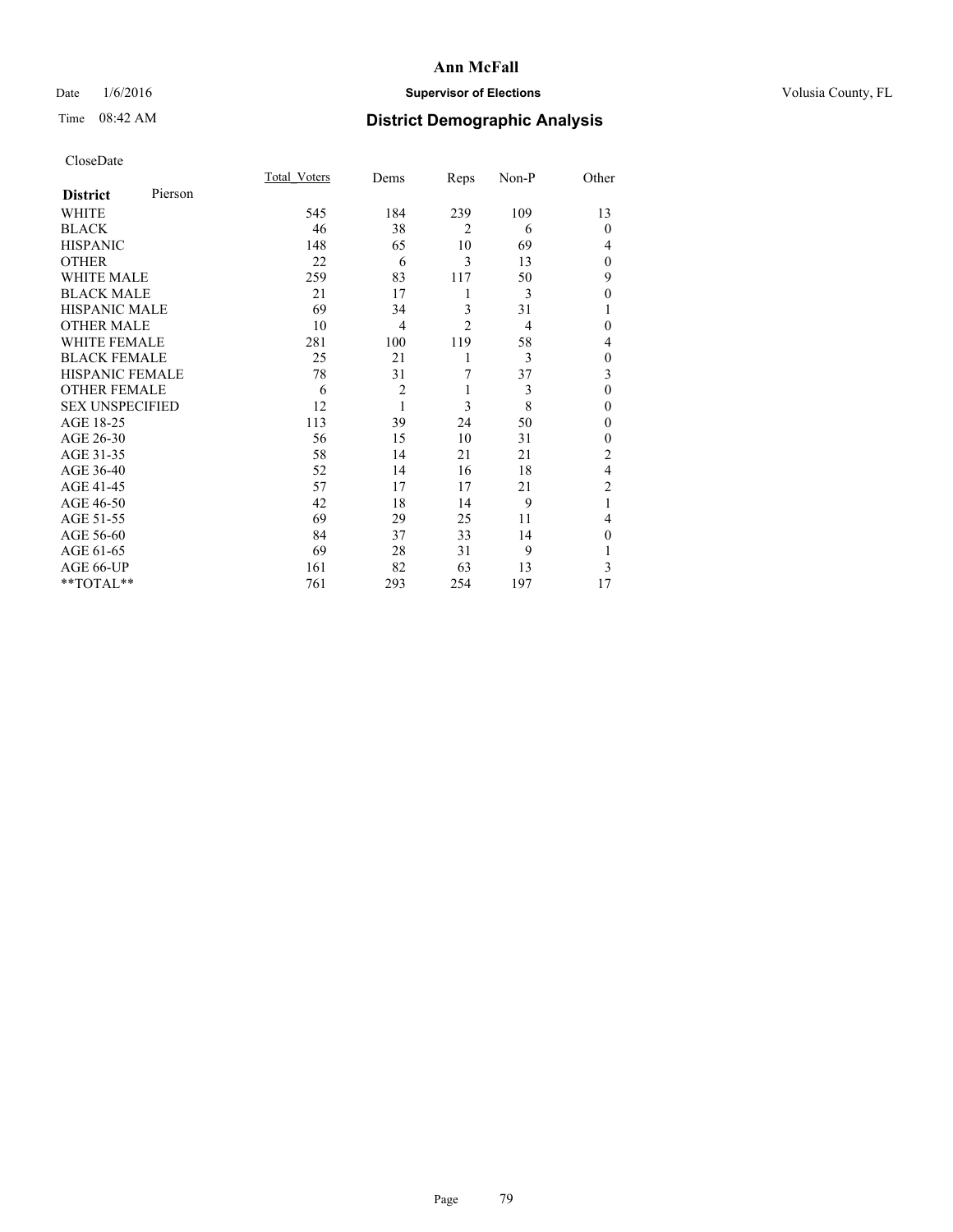## Date  $1/6/2016$  **Supervisor of Elections Supervisor of Elections** Volusia County, FL

## Time 08:42 AM **District Demographic Analysis**

|                        |             | Total Voters | Dems | Reps           | Non-P          | Other          |
|------------------------|-------------|--------------|------|----------------|----------------|----------------|
| <b>District</b>        | Ponce Inlet |              |      |                |                |                |
| WHITE                  |             | 2,773        | 642  | 1,428          | 614            | 89             |
| <b>BLACK</b>           |             | 8            | 3    | $\overline{2}$ | 3              | $\mathbf{0}$   |
| <b>HISPANIC</b>        |             | 53           | 16   | 24             | 10             | 3              |
| <b>OTHER</b>           |             | 95           | 25   | 33             | 33             | $\overline{4}$ |
| WHITE MALE             |             | 1,315        | 255  | 701            | 311            | 48             |
| <b>BLACK MALE</b>      |             | 3            | 1    | 1              | 1              | $\mathbf{0}$   |
| <b>HISPANIC MALE</b>   |             | 22           | 6    | 10             | 6              | $\overline{0}$ |
| <b>OTHER MALE</b>      |             | 38           | 9    | 15             | 11             | 3              |
| <b>WHITE FEMALE</b>    |             | 1,436        | 382  | 721            | 293            | 40             |
| <b>BLACK FEMALE</b>    |             | 5            | 2    | 1              | $\overline{2}$ | $\overline{0}$ |
| HISPANIC FEMALE        |             | 31           | 10   | 14             | $\overline{4}$ | 3              |
| <b>OTHER FEMALE</b>    |             | 42           | 13   | 13             | 15             |                |
| <b>SEX UNSPECIFIED</b> |             | 37           | 8    | 11             | 17             |                |
| AGE 18-25              |             | 145          | 36   | 43             | 57             | 9              |
| AGE 26-30              |             | 84           | 21   | 34             | 28             | 1              |
| AGE 31-35              |             | 82           | 17   | 36             | 24             | 5              |
| AGE 36-40              |             | 75           | 11   | 31             | 29             | 4              |
| AGE 41-45              |             | 128          | 29   | 56             | 39             | 4              |
| AGE 46-50              |             | 140          | 26   | 79             | 30             | 5              |
| AGE 51-55              |             | 244          | 58   | 124            | 57             | 5              |
| AGE 56-60              |             | 322          | 69   | 186            | 63             | $\overline{4}$ |
| AGE 61-65              |             | 365          | 86   | 167            | 96             | 16             |
| AGE 66-UP              |             | 1,344        | 333  | 731            | 237            | 43             |
| **TOTAL**              |             | 2,929        | 686  | 1,487          | 660            | 96             |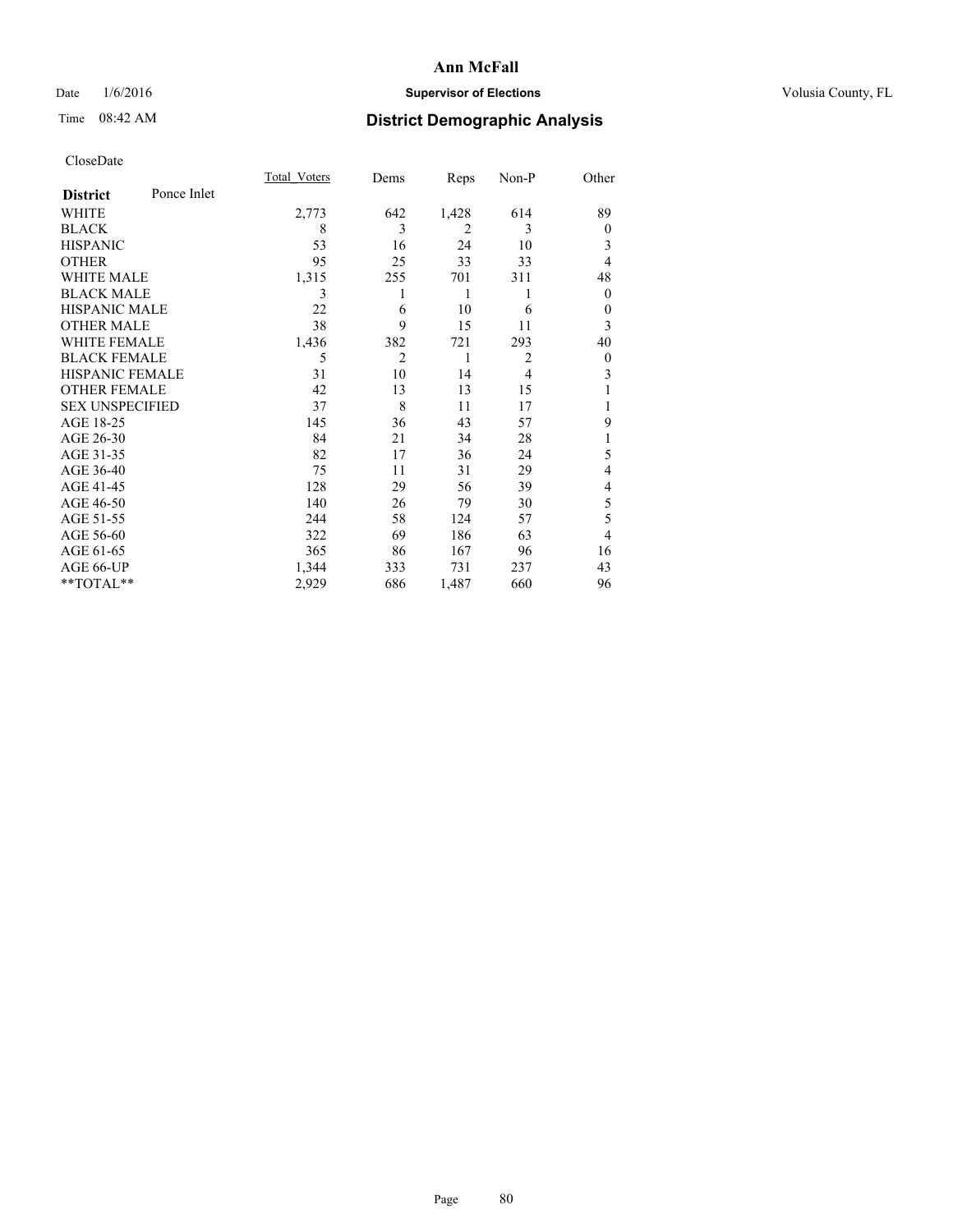## Date  $1/6/2016$  **Supervisor of Elections Supervisor of Elections** Volusia County, FL

## Time 08:42 AM **District Demographic Analysis**

|                        |                        | Total Voters | Dems  | <b>Reps</b> | Non-P | Other          |
|------------------------|------------------------|--------------|-------|-------------|-------|----------------|
| <b>District</b>        | Port Orange District 1 |              |       |             |       |                |
| WHITE                  |                        | 8,146        | 2,830 | 2,577       | 2,383 | 356            |
| <b>BLACK</b>           |                        | 179          | 138   | 6           | 30    | 5              |
| <b>HISPANIC</b>        |                        | 262          | 105   | 43          | 108   | 6              |
| <b>OTHER</b>           |                        | 332          | 102   | 60          | 162   | 8              |
| WHITE MALE             |                        | 3,700        | 1,105 | 1,293       | 1,107 | 195            |
| <b>BLACK MALE</b>      |                        | 77           | 57    | 3           | 16    | 1              |
| <b>HISPANIC MALE</b>   |                        | 111          | 45    | 16          | 46    | 4              |
| <b>OTHER MALE</b>      |                        | 109          | 34    | 19          | 53    | 3              |
| WHITE FEMALE           |                        | 4,365        | 1,699 | 1,262       | 1,246 | 158            |
| <b>BLACK FEMALE</b>    |                        | 102          | 81    | 3           | 14    | 4              |
| <b>HISPANIC FEMALE</b> |                        | 143          | 58    | 25          | 58    | 2              |
| <b>OTHER FEMALE</b>    |                        | 149          | 50    | 33          | 61    | 5              |
| <b>SEX UNSPECIFIED</b> |                        | 163          | 46    | 32          | 82    | $\overline{3}$ |
| AGE 18-25              |                        | 767          | 237   | 140         | 356   | 34             |
| AGE 26-30              |                        | 551          | 164   | 123         | 243   | 21             |
| AGE 31-35              |                        | 499          | 154   | 104         | 220   | 21             |
| AGE 36-40              |                        | 515          | 159   | 124         | 201   | 31             |
| AGE 41-45              |                        | 554          | 182   | 149         | 199   | 24             |
| AGE 46-50              |                        | 607          | 200   | 186         | 199   | 22             |
| AGE 51-55              |                        | 851          | 305   | 275         | 237   | 34             |
| AGE 56-60              |                        | 936          | 348   | 312         | 235   | 41             |
| AGE 61-65              |                        | 885          | 320   | 304         | 222   | 39             |
| AGE 66-UP              |                        | 2,754        | 1,106 | 969         | 571   | 108            |
| **TOTAL**              |                        | 8,919        | 3,175 | 2,686       | 2,683 | 375            |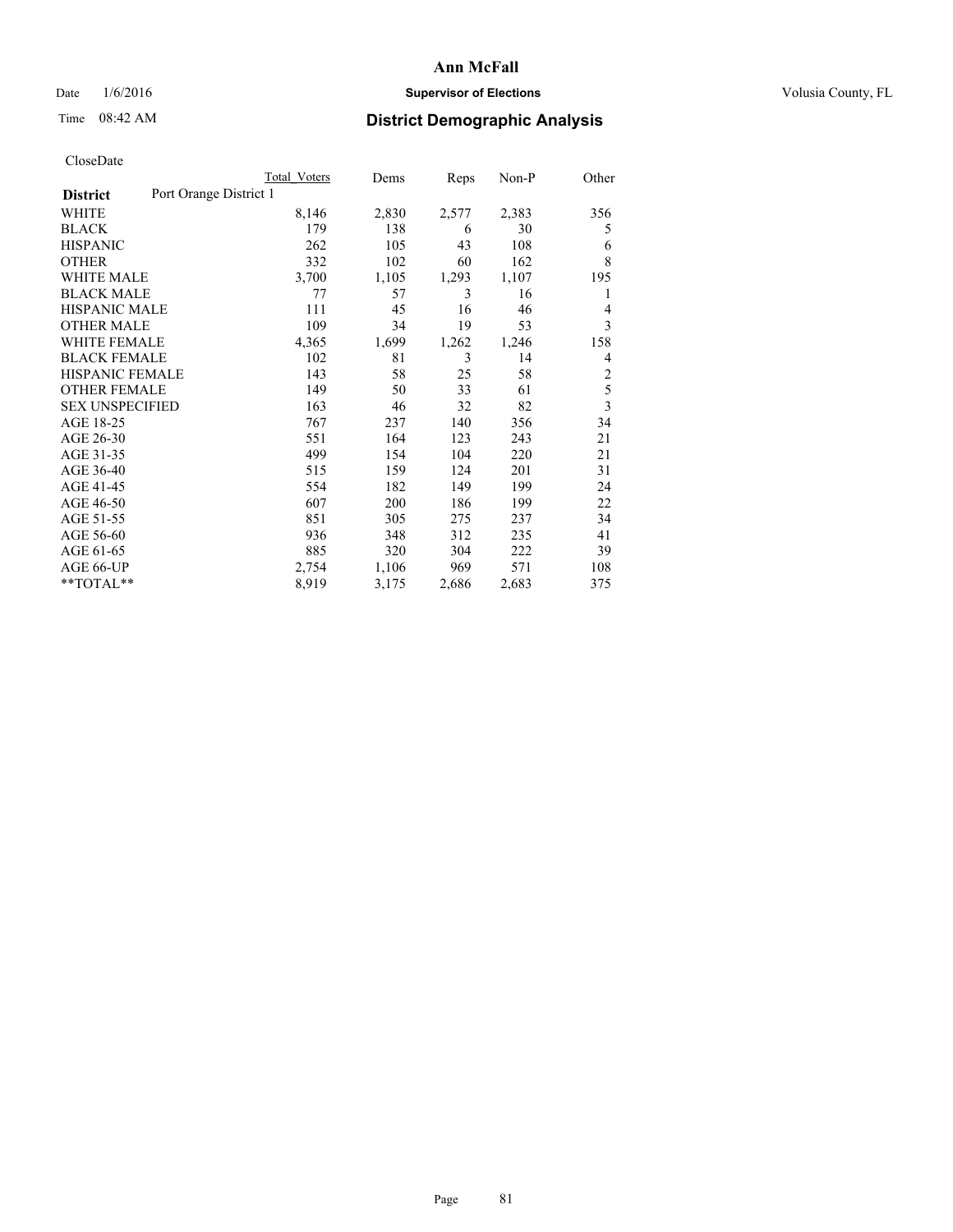## Date  $1/6/2016$  **Supervisor of Elections Supervisor of Elections** Volusia County, FL

# Time 08:42 AM **District Demographic Analysis**

|                        |                        | <b>Total Voters</b> | Dems  | Reps  | $Non-P$ | Other          |
|------------------------|------------------------|---------------------|-------|-------|---------|----------------|
| <b>District</b>        | Port Orange District 2 |                     |       |       |         |                |
| WHITE                  |                        | 8,326               | 2,761 | 2,995 | 2,231   | 339            |
| <b>BLACK</b>           |                        | 410                 | 313   | 15    | 75      | 7              |
| <b>HISPANIC</b>        |                        | 306                 | 117   | 64    | 116     | 9              |
| <b>OTHER</b>           |                        | 472                 | 150   | 99    | 215     | 8              |
| <b>WHITE MALE</b>      |                        | 3,767               | 1,094 | 1,442 | 1,064   | 167            |
| <b>BLACK MALE</b>      |                        | 147                 | 108   | 6     | 30      | 3              |
| <b>HISPANIC MALE</b>   |                        | 151                 | 50    | 39    | 58      | 4              |
| <b>OTHER MALE</b>      |                        | 188                 | 52    | 42    | 89      | 5              |
| <b>WHITE FEMALE</b>    |                        | 4,464               | 1,635 | 1,522 | 1,142   | 165            |
| <b>BLACK FEMALE</b>    |                        | 259                 | 201   | 9     | 45      | 4              |
| HISPANIC FEMALE        |                        | 152                 | 67    | 24    | 56      | 5              |
| <b>OTHER FEMALE</b>    |                        | 200                 | 79    | 41    | 78      | $\overline{c}$ |
| <b>SEX UNSPECIFIED</b> |                        | 186                 | 55    | 48    | 75      | 8              |
| AGE 18-25              |                        | 834                 | 238   | 210   | 351     | 35             |
| AGE 26-30              |                        | 719                 | 238   | 194   | 265     | 22             |
| AGE 31-35              |                        | 616                 | 200   | 157   | 230     | 29             |
| AGE 36-40              |                        | 533                 | 173   | 152   | 185     | 23             |
| AGE 41-45              |                        | 532                 | 159   | 183   | 165     | 25             |
| AGE 46-50              |                        | 621                 | 199   | 226   | 176     | 20             |
| AGE 51-55              |                        | 807                 | 271   | 299   | 210     | 27             |
| AGE 56-60              |                        | 894                 | 321   | 323   | 217     | 33             |
| AGE 61-65              |                        | 901                 | 368   | 289   | 222     | 22             |
| AGE 66-UP              |                        | 3,057               | 1,174 | 1,140 | 616     | 127            |
| **TOTAL**              |                        | 9,514               | 3,341 | 3,173 | 2,637   | 363            |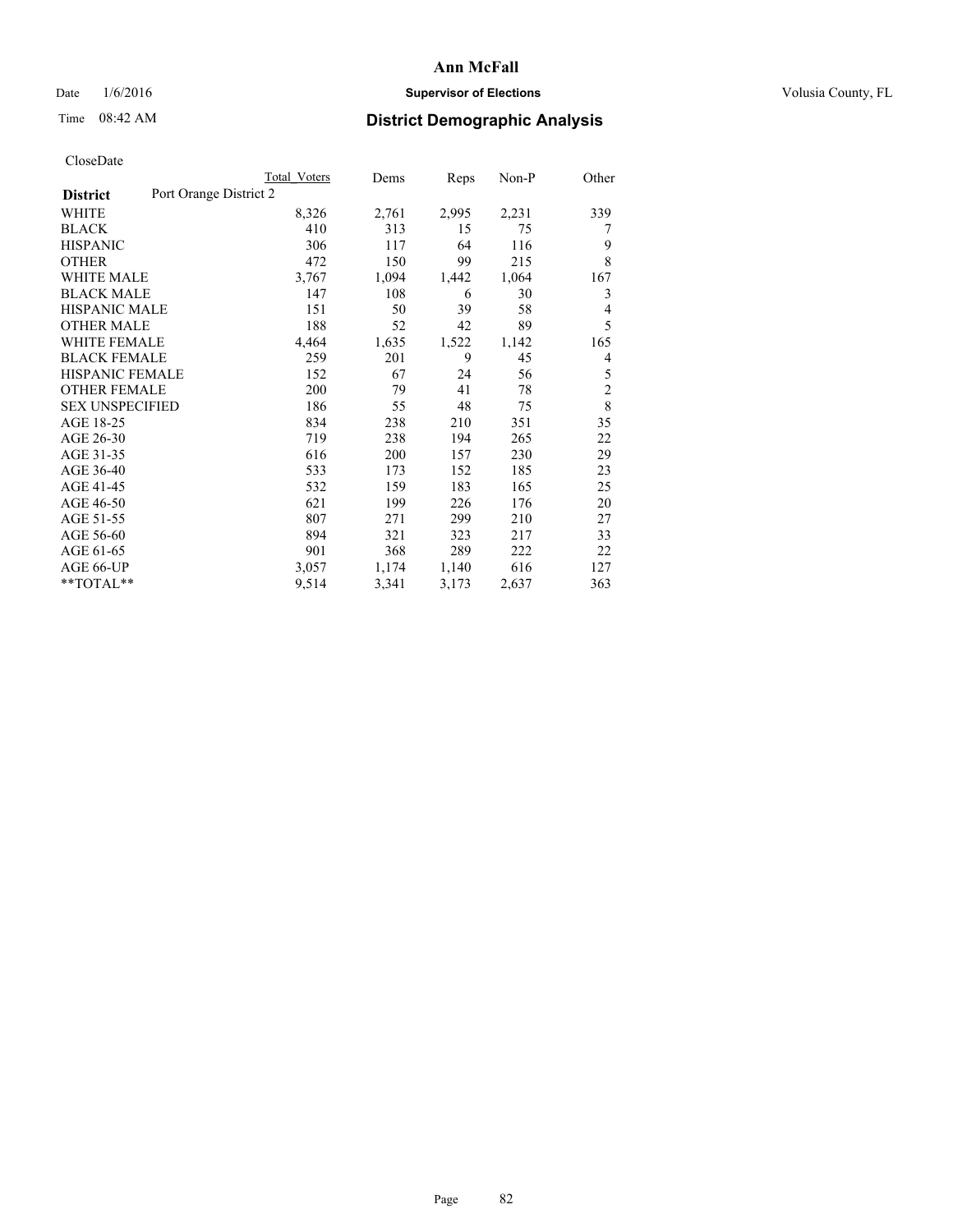## Date  $1/6/2016$  **Supervisor of Elections Supervisor of Elections** Volusia County, FL

## Time 08:42 AM **District Demographic Analysis**

|                                           | Total Voters | Dems  | <b>Reps</b> | Non-P | Other |
|-------------------------------------------|--------------|-------|-------------|-------|-------|
| Port Orange District 3<br><b>District</b> |              |       |             |       |       |
| WHITE                                     | 9,733        | 2,836 | 3,964       | 2,577 | 356   |
| <b>BLACK</b>                              | 332          | 244   | 16          | 60    | 12    |
| <b>HISPANIC</b>                           | 317          | 114   | 67          | 118   | 18    |
| <b>OTHER</b>                              | 532          | 153   | 132         | 227   | 20    |
| <b>WHITE MALE</b>                         | 4,365        | 1,111 | 1,858       | 1,204 | 192   |
| <b>BLACK MALE</b>                         | 154          | 106   | 8           | 34    | 6     |
| <b>HISPANIC MALE</b>                      | 139          | 50    | 32          | 47    | 10    |
| <b>OTHER MALE</b>                         | 190          | 58    | 51          | 70    | 11    |
| WHITE FEMALE                              | 5,262        | 1,695 | 2,064       | 1,343 | 160   |
| <b>BLACK FEMALE</b>                       | 174          | 135   | 7           | 26    | 6     |
| <b>HISPANIC FEMALE</b>                    | 172          | 63    | 33          | 68    | 8     |
| <b>OTHER FEMALE</b>                       | 240          | 75    | 63          | 96    | 6     |
| <b>SEX UNSPECIFIED</b>                    | 218          | 54    | 63          | 94    | 7     |
| AGE 18-25                                 | 886          | 218   | 269         | 356   | 43    |
| AGE 26-30                                 | 735          | 199   | 215         | 295   | 26    |
| AGE 31-35                                 | 723          | 207   | 232         | 255   | 29    |
| AGE 36-40                                 | 624          | 187   | 197         | 209   | 31    |
| AGE 41-45                                 | 715          | 221   | 266         | 211   | 17    |
| AGE 46-50                                 | 746          | 211   | 299         | 215   | 21    |
| AGE 51-55                                 | 883          | 261   | 376         | 223   | 23    |
| AGE 56-60                                 | 929          | 298   | 377         | 229   | 25    |
| AGE 61-65                                 | 964          | 362   | 364         | 205   | 33    |
| AGE 66-UP                                 | 3,709        | 1,183 | 1,584       | 784   | 158   |
| **TOTAL**                                 | 10,914       | 3,347 | 4,179       | 2,982 | 406   |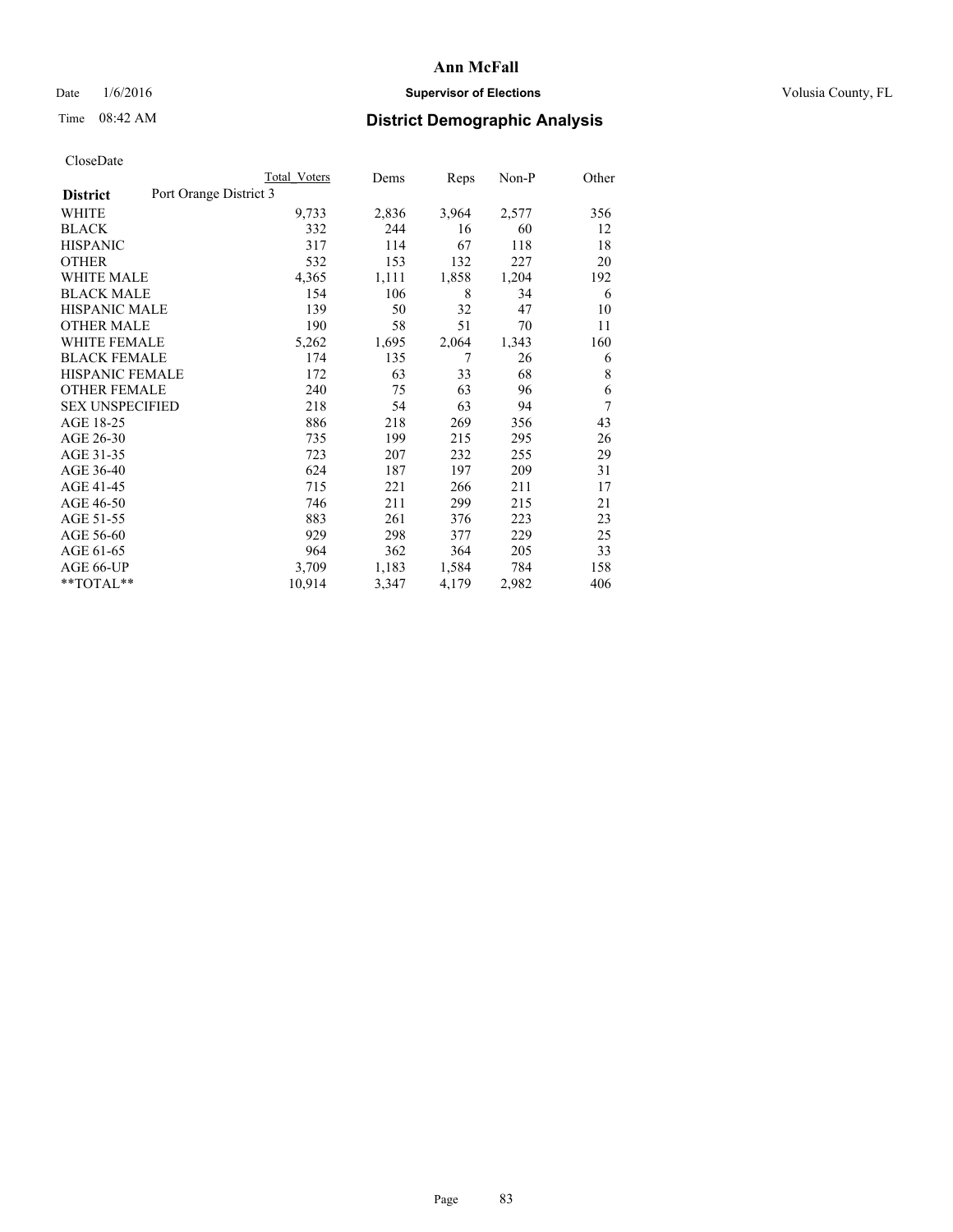## Date  $1/6/2016$  **Supervisor of Elections Supervisor of Elections** Volusia County, FL

## Time 08:42 AM **District Demographic Analysis**

|                        |                        | Total Voters | Dems  | <b>Reps</b> | Non-P | Other    |
|------------------------|------------------------|--------------|-------|-------------|-------|----------|
| <b>District</b>        | Port Orange District 4 |              |       |             |       |          |
| WHITE                  |                        | 9,323        | 2,684 | 4,051       | 2,270 | 318      |
| <b>BLACK</b>           |                        | 284          | 201   | 23          | 59    | 1        |
| <b>HISPANIC</b>        |                        | 305          | 110   | 87          | 99    | 9        |
| <b>OTHER</b>           |                        | 557          | 180   | 132         | 230   | 15       |
| WHITE MALE             |                        | 4,419        | 1,104 | 2,002       | 1,129 | 184      |
| <b>BLACK MALE</b>      |                        | 134          | 84    | 17          | 32    | 1        |
| <b>HISPANIC MALE</b>   |                        | 140          | 47    | 41          | 45    | 7        |
| <b>OTHER MALE</b>      |                        | 223          | 70    | 61          | 83    | 9        |
| WHITE FEMALE           |                        | 4,817        | 1,563 | 2,012       | 1,111 | 131      |
| <b>BLACK FEMALE</b>    |                        | 145          | 115   | 6           | 24    | $\theta$ |
| <b>HISPANIC FEMALE</b> |                        | 163          | 63    | 44          | 54    | 2        |
| <b>OTHER FEMALE</b>    |                        | 238          | 91    | 53          | 88    | 6        |
| <b>SEX UNSPECIFIED</b> |                        | 190          | 38    | 57          | 92    | 3        |
| AGE 18-25              |                        | 946          | 223   | 290         | 393   | 40       |
| AGE 26-30              |                        | 596          | 184   | 174         | 216   | 22       |
| AGE 31-35              |                        | 593          | 180   | 189         | 195   | 29       |
| AGE 36-40              |                        | 688          | 205   | 229         | 230   | 24       |
| AGE 41-45              |                        | 882          | 228   | 369         | 256   | 29       |
| AGE 46-50              |                        | 926          | 243   | 407         | 253   | 23       |
| AGE 51-55              |                        | 1,059        | 286   | 499         | 240   | 34       |
| AGE 56-60              |                        | 1,013        | 330   | 464         | 197   | 22       |
| AGE 61-65              |                        | 1,043        | 384   | 437         | 192   | 30       |
| AGE 66-UP              |                        | 2,723        | 912   | 1,235       | 486   | 90       |
| **TOTAL**              |                        | 10,469       | 3,175 | 4,293       | 2,658 | 343      |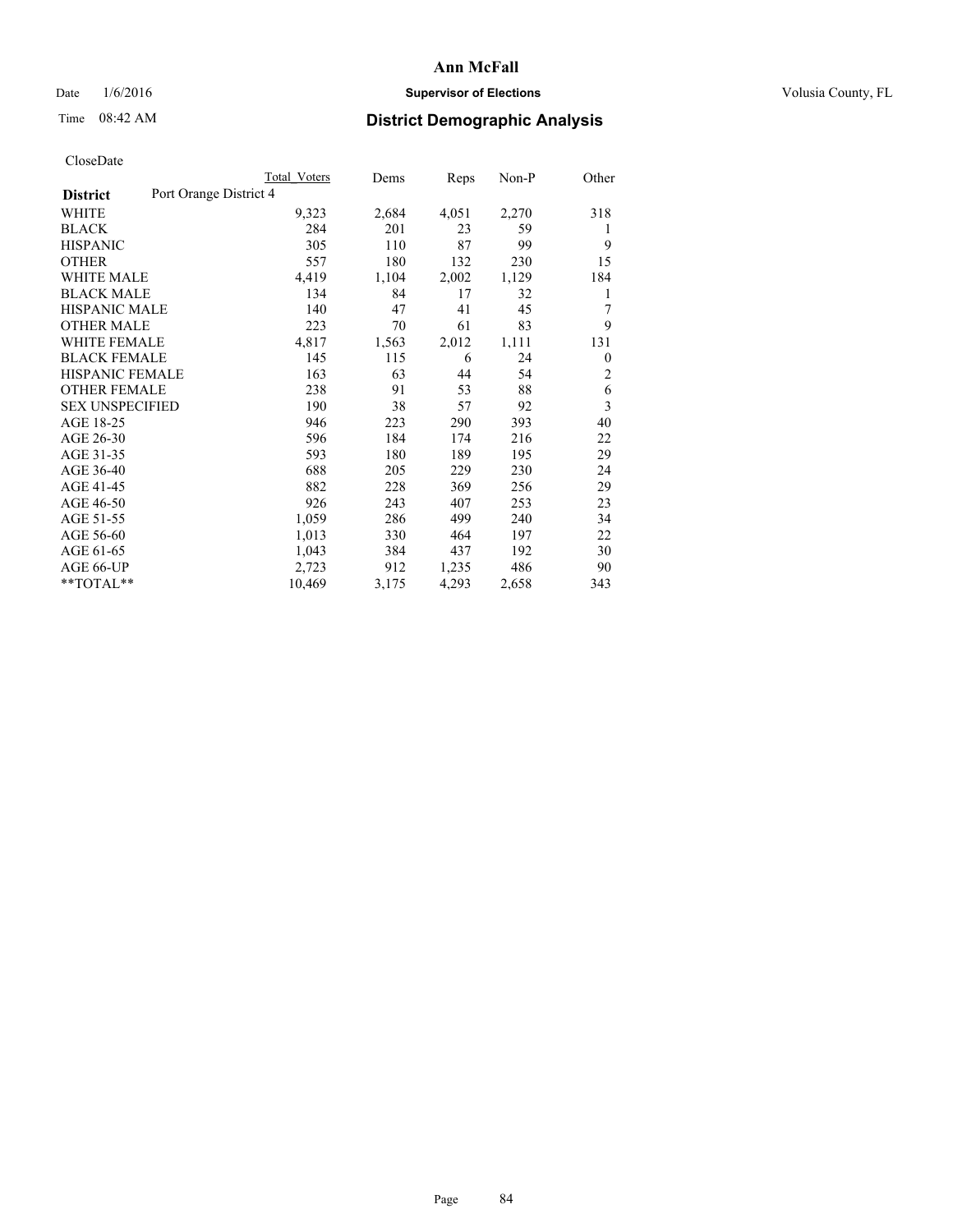## Date  $1/6/2016$  **Supervisor of Elections Supervisor of Elections** Volusia County, FL

## Time 08:42 AM **District Demographic Analysis**

|                        |               | Total Voters | Dems  | <b>Reps</b> | Non-P | Other          |
|------------------------|---------------|--------------|-------|-------------|-------|----------------|
| <b>District</b>        | South Daytona |              |       |             |       |                |
| WHITE                  |               | 6,703        | 2,403 | 2,317       | 1,734 | 249            |
| <b>BLACK</b>           |               | 667          | 514   | 24          | 119   | 10             |
| <b>HISPANIC</b>        |               | 202          | 90    | 38          | 67    | 7              |
| <b>OTHER</b>           |               | 339          | 120   | 61          | 152   | 6              |
| WHITE MALE             |               | 3,088        | 954   | 1,153       | 831   | 150            |
| <b>BLACK MALE</b>      |               | 255          | 194   | 9           | 48    | 4              |
| <b>HISPANIC MALE</b>   |               | 98           | 38    | 22          | 34    | 4              |
| <b>OTHER MALE</b>      |               | 104          | 36    | 19          | 47    | $\overline{2}$ |
| WHITE FEMALE           |               | 3,571        | 1,433 | 1,152       | 887   | 99             |
| <b>BLACK FEMALE</b>    |               | 403          | 313   | 14          | 70    | 6              |
| <b>HISPANIC FEMALE</b> |               | 100          | 50    | 16          | 31    | 3              |
| <b>OTHER FEMALE</b>    |               | 147          | 65    | 31          | 47    | 4              |
| <b>SEX UNSPECIFIED</b> |               | 145          | 44    | 24          | 77    | $\mathbf{0}$   |
| AGE 18-25              |               | 688          | 255   | 152         | 256   | 25             |
| AGE 26-30              |               | 606          | 211   | 146         | 225   | 24             |
| AGE 31-35              |               | 493          | 186   | 113         | 181   | 13             |
| AGE 36-40              |               | 465          | 172   | 117         | 153   | 23             |
| AGE 41-45              |               | 487          | 174   | 156         | 139   | 18             |
| AGE 46-50              |               | 644          | 245   | 210         | 168   | 21             |
| AGE 51-55              |               | 794          | 300   | 264         | 201   | 29             |
| AGE 56-60              |               | 829          | 320   | 293         | 194   | 22             |
| AGE 61-65              |               | 786          | 351   | 256         | 157   | 22             |
| AGE 66-UP              |               | 2,119        | 913   | 733         | 398   | 75             |
| **TOTAL**              |               | 7,911        | 3,127 | 2,440       | 2,072 | 272            |